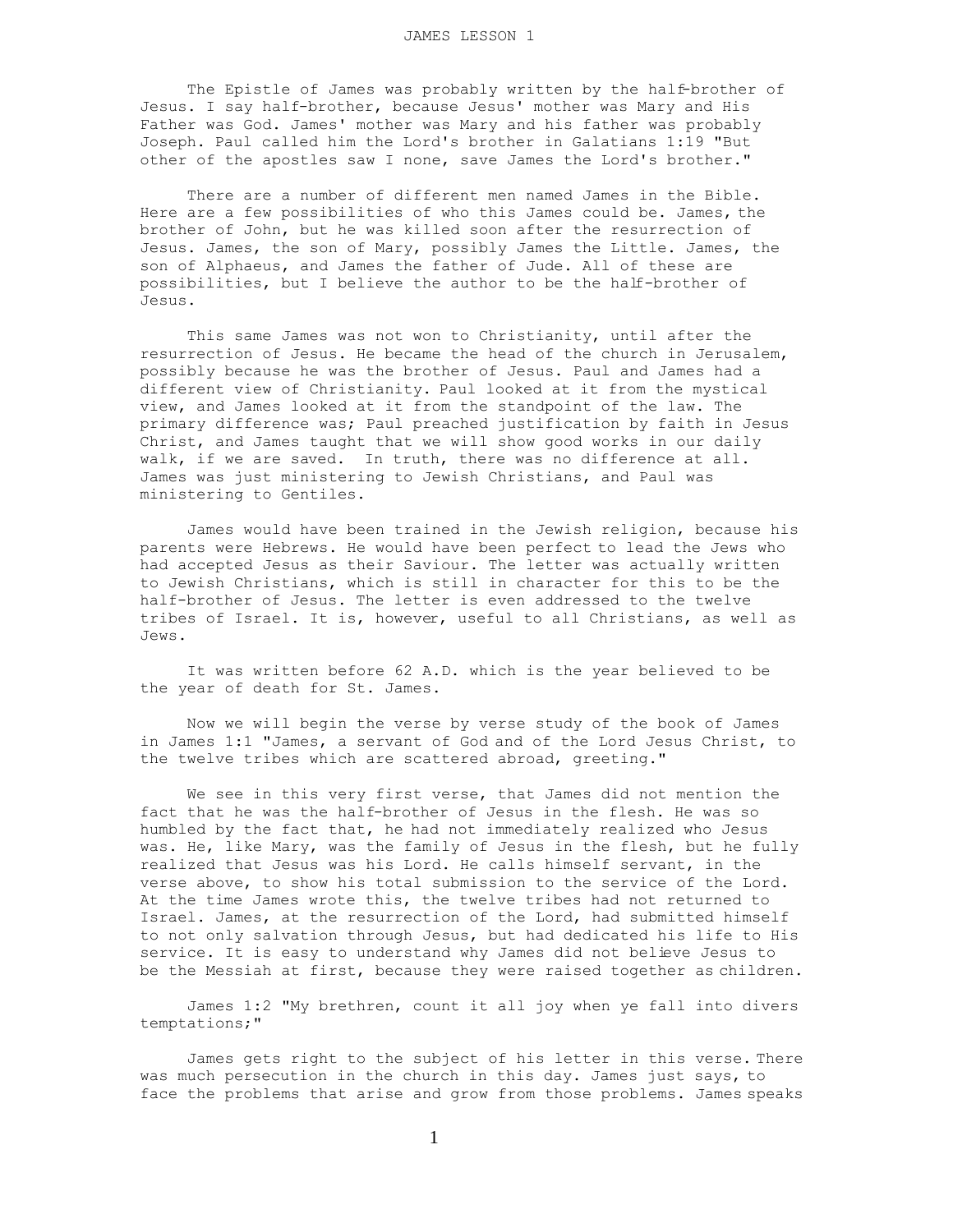to them as brothers in Christ. It is difficult to see when we are facing temptations, but there is a lesson to be learned in each of them. Jesus faced every temptation when he went to the mountain and fasted forty days and nights. The main lesson to be learned in the temptation, is that God will help us face the problem. He will see us through, if we will place our trust in Him. I Corinthians 10:13 "There hath no temptation taken you but such as is common to man: but God [is] faithful, who will not suffer you to be tempted above that ye are able; but will with the temptation also make a way to escape, that ye may be able to bear [it]." Knowing that we are to grow through this temptation should bring us joy.

 James 1:3 "Knowing [this], that the trying of your faith worketh patience."

 Now we are looking at one of the benefits of temptations. Most of us are not patient at all, before we are saved. If we are to take on the likeness of Christ, then we must, also, become patient. We see a very good example of this in Job in the Old Testament. He faced great temptation and patiently waited for an answer from God. The end of the temptation was victory for him.

 James 1:4 "But let patience have [her] perfect work, that ye may be perfect and entire, wanting nothing."

When we pray, we usually want to see an instant answer to our prayer. We are not instantly transformed into that perfect Christian that we all desire to be, and our prayers are many times not answered immediately either. There is a growing process to become the person we want to be. Ephesians 4:13 "Till we all come in the unity of the faith, and of the knowledge of the Son of God, unto a perfect man, unto the measure of the stature of the fulness of Christ:" When we are saved, we have just entered the path that leads to righteousness. We grow in the Lord and His righteousness as we are instructed in His Word. We then must apply the instructions that we have learned to practical living to become that full Christian. The Bible says that we must be fed milk and honey, until we grow into the mature Christian who can handle the meat of the Word. We will see the victory, if we patiently wait for it.

 James 1:5 "If any of you lack wisdom, let him ask of God, that giveth to all [men] liberally, and upbraideth not; and it shall be given him."

 Wisdom is a gift from God. Knowledge is accumulated learning. The best way to grow in the Lord, then, would be to pray that God will give you the gift of wisdom and understanding. Ask God for the Holy Spirit to be your Teacher and Guide. Then study the Word of God, and grow in the Word, and in experience. God is very willing to give good gifts to His children who ask. When we ask, we must believe that we receive, and we shall have what we ask. God does not just indiscriminatly pour out wisdom on everyone. We must pray and ask, and then we will receive it. God is not like man, that would remind you constantly that he had given you a gift. God attaches no strings to the things He gives us. He gives them to us, because He loves us.

 James 1:6 "But let him ask in faith, nothing wavering. For he that wavereth is like a wave of the sea driven with the wind and tossed."

 It is useless to pray and ask for something, if you do not believe you will get an answer to that prayer. Faith is what causes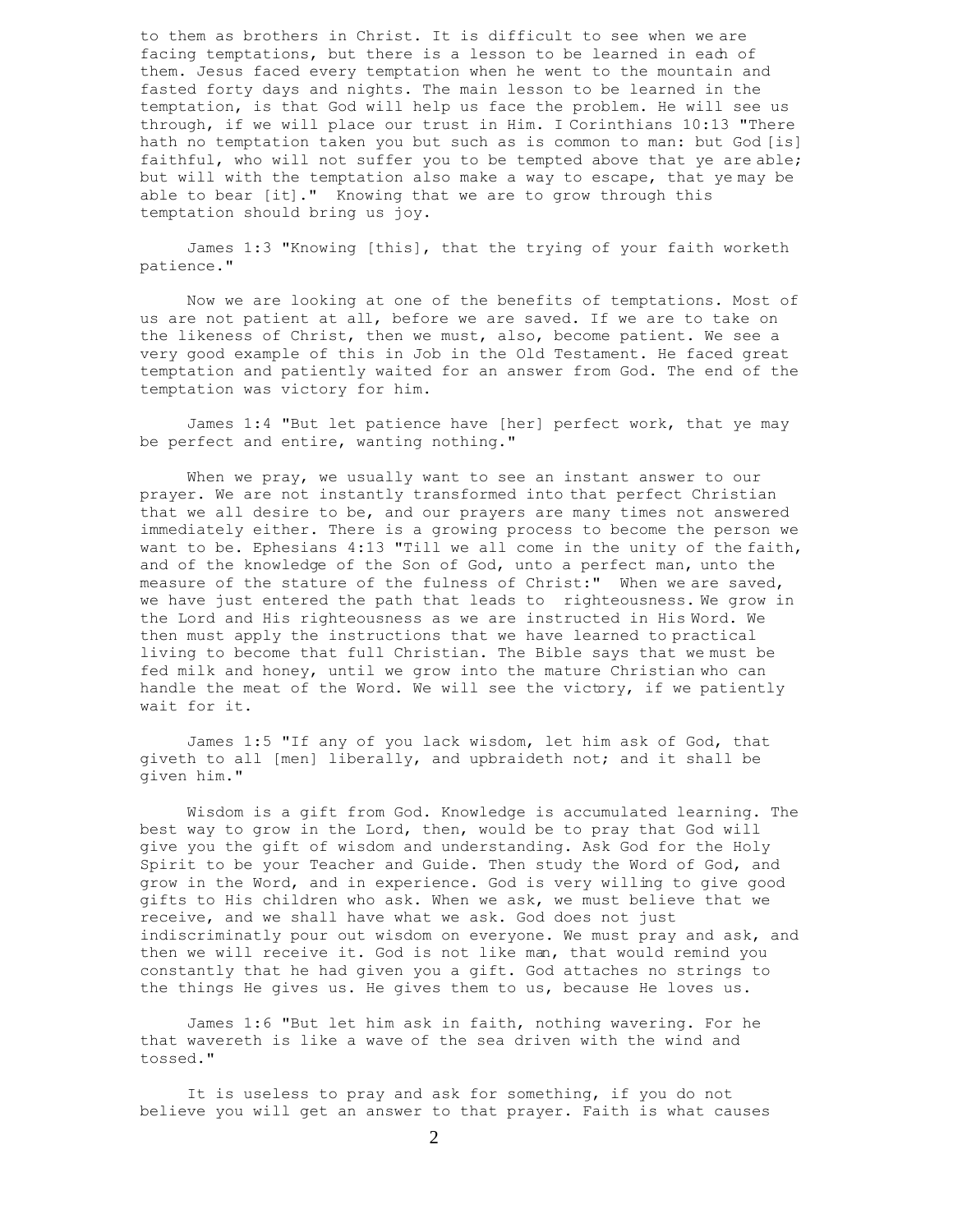the prayer to be answered. When Jesus healed the sick, He said, your faith has made you whole. Mark 11:24 "Therefore I say unto you, What things soever ye desire, when ye pray, believe that ye receive [them], and ye shall have [them]."

 James 1:7 "For let not that man think that he shall receive any thing of the Lord."

 This is speaking of the man that wavereth. His faith is not constant. His faith is like the tree that falls over when the slightest wind comes. He says he believes, but he does not believe in his heart. The following is what Jesus said to the man who came to him for help for his son. Mark 9:23 "Jesus said unto him, If thou canst believe, all things [are] possible to him that believeth." Now we see the correct thing to do, if we see that our faith is wavering. Mark 9:24 "And straightway the father of the child cried out, and said with tears, Lord, I believe; help thou mine unbelief." He believed, but he wanted Jesus to help him believe even more. This type of faith is honored by the Father, because the desire of our heart is to believe.

James 1:8 "A double minded man [is] unstable in all his ways."

 This is speaking of an unstable person, who cannot make up his mind. He really does not truly believe anything. His heart is not right with God.

 James 1:9 "Let the brother of low degree rejoice in that he is exalted:"

 You do not have to be rich, or even thought of highly in the community, to come to Christ. Christianity is for whosoever will. Brother means that he is a believer in Christ. He may have a lowly task to do here on the earth, but that has nothing to do with his position with Christ. Brothers in Christ are all the same in the sight of God. They all have the same Father. Christians are sons of God. There are no class distinctions in Christ.

 James 1:10 "But the rich, in that he is made low: because as the flower of the grass he shall pass away."

 This is really speaking of those who trust in riches. When we die, we do not take earthly riches to heaven with us. The only wealth we have in heaven, is the wealth we stored there while we were yet on the earth. The rich man and the poor man came into the world naked, and they shall not carry anything with them when they leave this world. The poor man will be brought up to the level of the rich, and the rich will be brought down to the level of the poor. Our body, that we live in here on the earth, is not our eternal body. This corruptible must put on incorruption, and this mortal must put on immortality. We will be changed, made suitable for heaven. Our earthly body is like the grass; here today and gone tomorrow.

 James 1:11 "For the sun is no sooner risen with a burning heat, but it withereth the grass, and the flower thereof falleth, and the grace of the fashion of it perisheth: so also shall the rich man fade away in his ways."

 It is best not to put your trust in earthly possessions that pass away. We just use them for a little while on the earth, and then they pass on to someone else. Our earthly body is not made for eternity. It is just a house we dwell in here on the earth. This is not speaking of the Godly rich, but of those who have ways that cause them to be rich.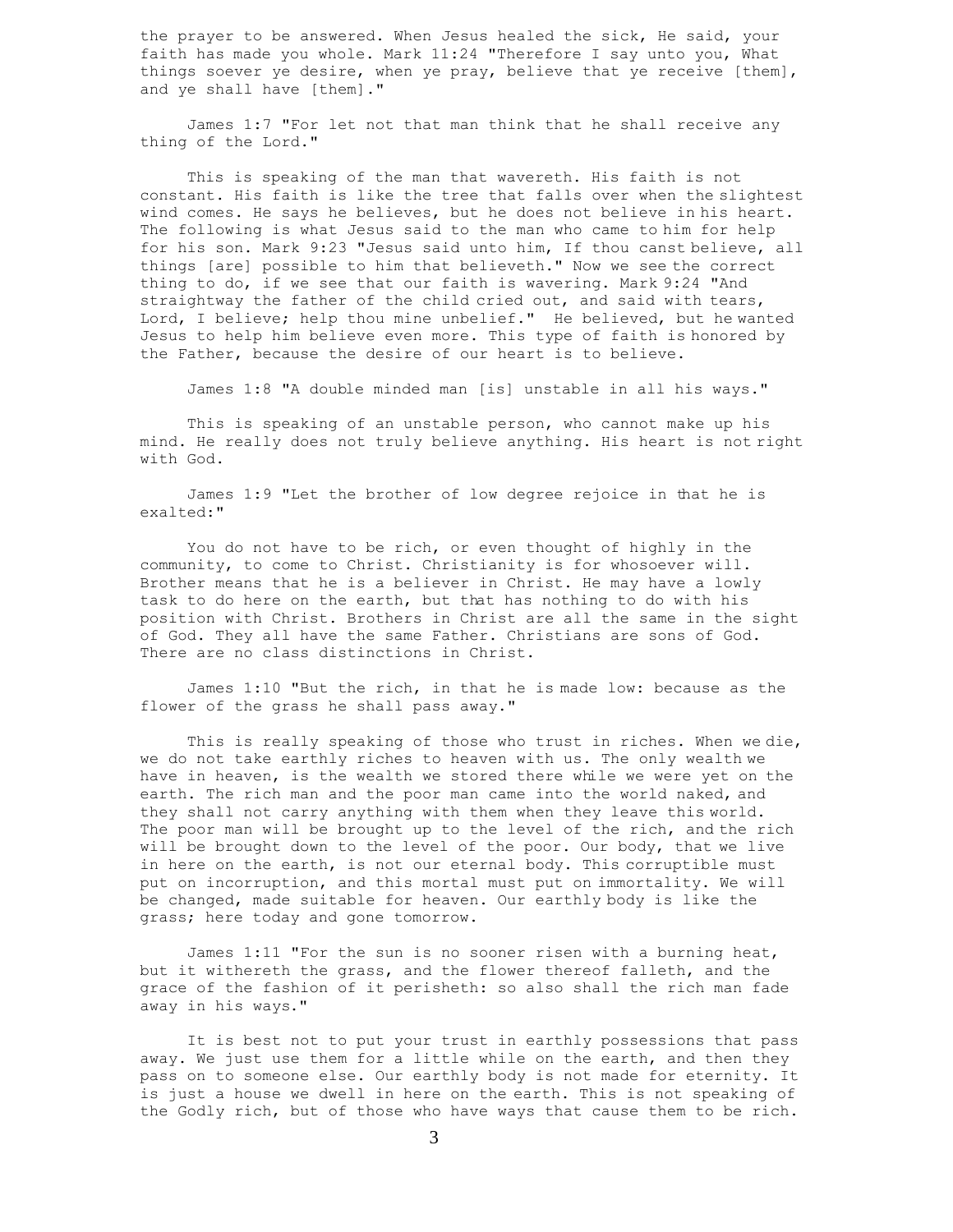This is speaking of those who are thinking, not of life eternal, but life in the here and now. The rich, who put their trust in their wealth, have no future with God.

 James 1:12 "Blessed [is] the man that endureth temptation: for when he is tried, he shall receive the crown of life, which the Lord hath promised to them that love him."

 In this life we have temptations, trials, and tribulation. It is not the temptation that ruins the man, but his attitude toward the temptation. We should willingly endure whatever temptation comes our way, like the good soldier of Christ that we profess to be. Those who live, overcoming the temptations that come, have awaiting them a crown of life. Revelation 2:10 "Fear none of those things which thou shalt suffer: behold, the devil shall cast [some] of you into prison, that ye may be tried; and ye shall have tribulation ten days: be thou faithful unto death, and I will give thee a crown of life." If we love Him, we will keep His commandments. We will stay firmly rooted in Jesus Christ our Redeemer. We will be built on the Rock that cannot be moved. I Corinthians 2:9 "But as it is written, Eye hath not seen, nor ear heard, neither have entered into the heart of man, the things which God hath prepared for them that love him."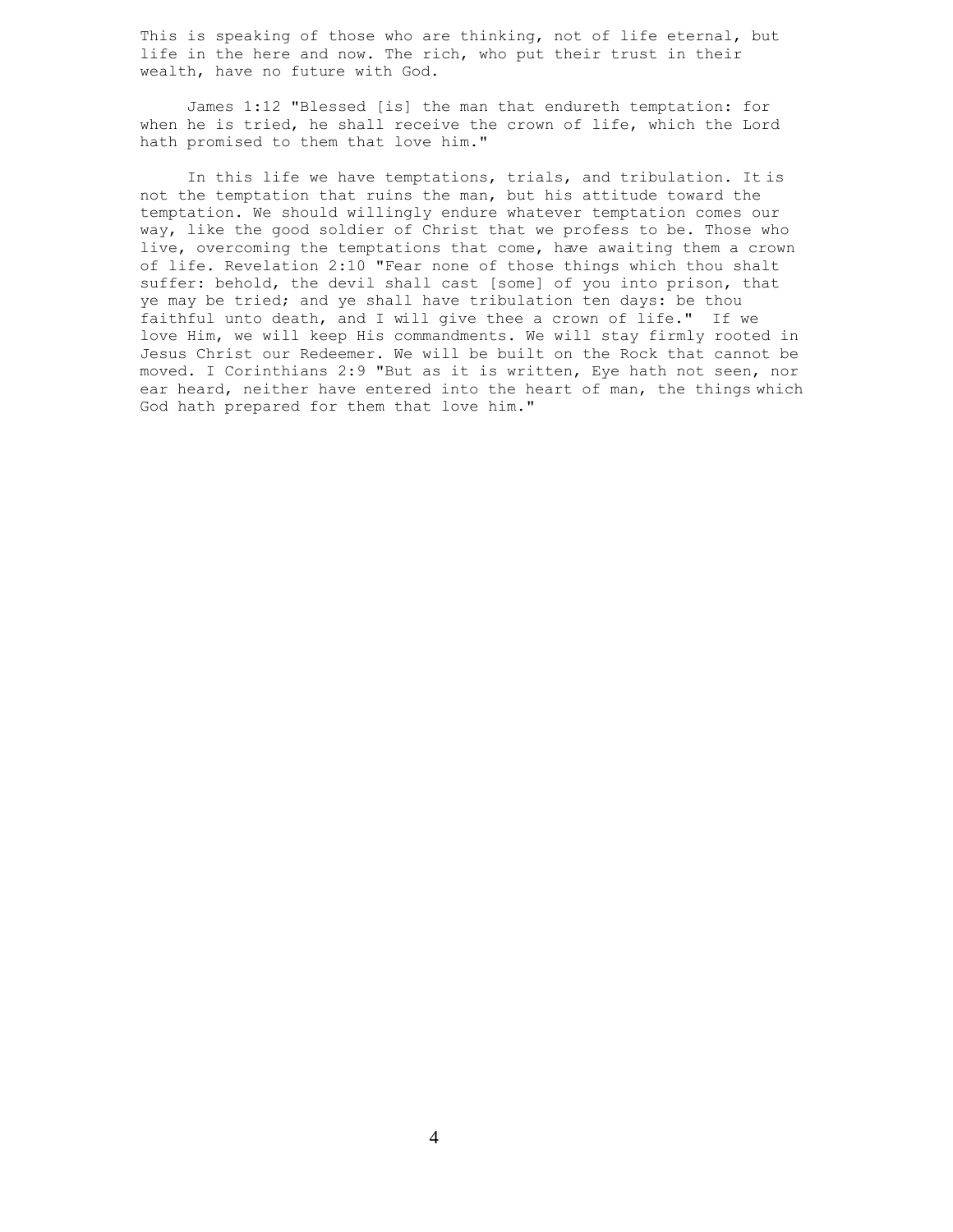1. Who was the probable writer of James? 2. Why did the author speak of him as half-brother? 3. Quote Galatians chapter 1 verse 19. 4. Name some of the men called James in the Bible. 5. Which James was killed soon after the resurrection of Jesus? 6. When did James, the brother of Jesus, become a Christian? 7. Why was James chosen to be the head of the church in Jerusalem? 8. What was different about the way Paul looked at Christianity, and the way James looked at it? 9. Why was there this difference, really? 10. Why was James taught the Jewish law? 11. Who was this letter addressed to? 12. Can the Christians value from it? 13. When was it written approximately? 14. Who does James call himself in the first verse? 15. Even though James was Jesus' half-brother, James still accepted Him as his \_\_\_\_\_\_\_\_\_. 16. Why had James not accepted Jesus as Messiah immediately? 17. Quote James chapter 1 verse 2. 18. What advice did James give these believers about their problems? 19. Quote 1 Corinthians chapter 10 verse 13. 20. Why should we joy in temptations? 21. The trying of your faith worketh 22. Quote Ephesians chapter 4 verse 13. 23. How do we become a full Christian? 24. How can we get wisdom? 25. What is knowledge? 26. Who should be our Teacher and Guide? 27. What two things should we grow in? 28. How are we to ask for wisdom? 29. Those that waver are like what? 30. Quote Mark chapter 11 verse 24. 31. If thou canst believe, 32. What is double-minded speaking of? 33. How are Christian brothers, rich are poor, alike? 34. What is our shortness of physical life compared to in verse 10? 35. Quote James chapter 1 verse 12.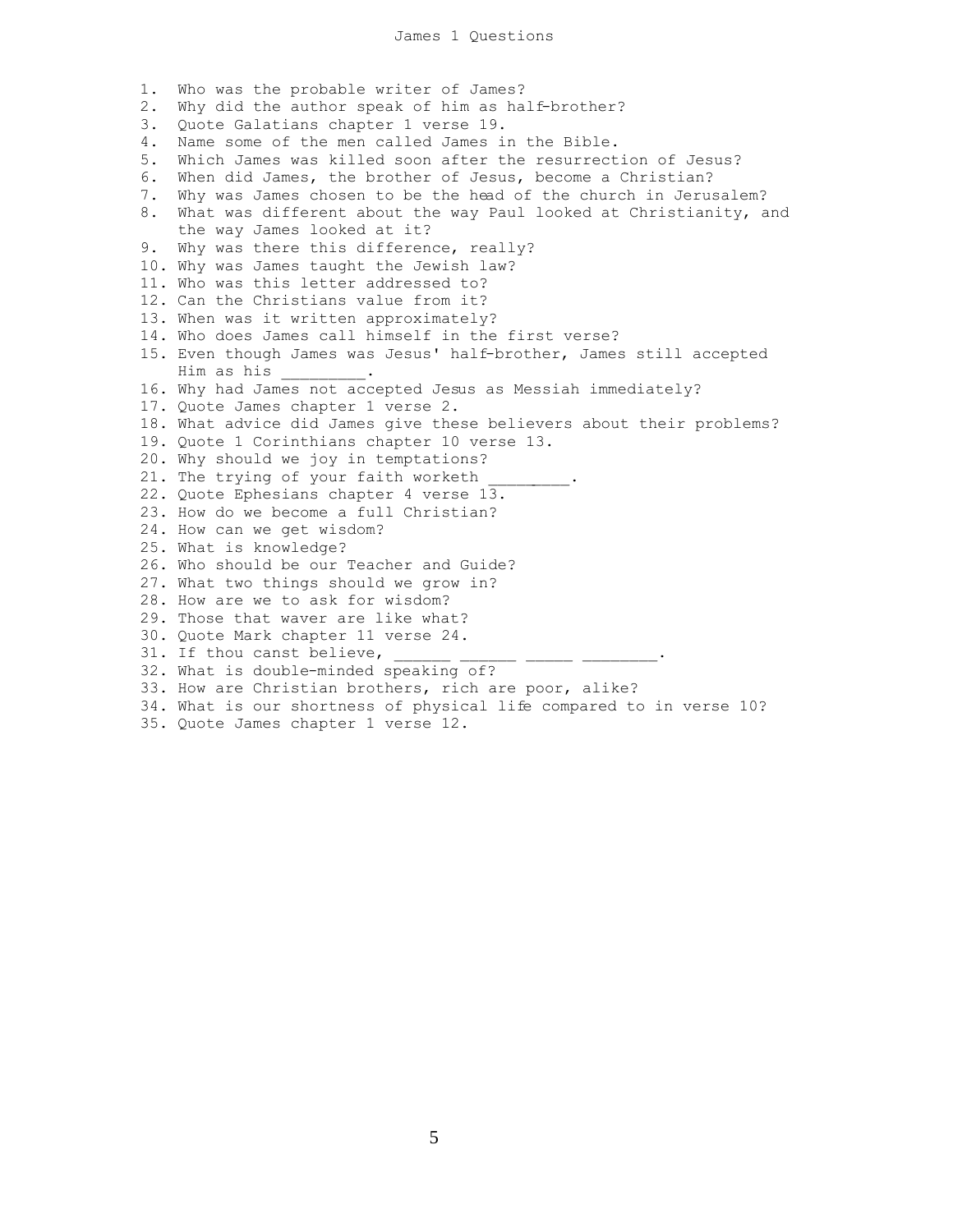We will begin this lesson in James 1:13 "Let no man say when he is tempted, I am tempted of God: for God cannot be tempted with evil, neither tempteth he any man:"

 We had been discussing in the last lesson the tribulations and temptations of man. Temptations come to make us strong in the Lord. God allows the devil to tempt us. He does not bring the temptation Himself. It is actually the lust of the flesh which tempts mankind. We discovered in the last lesson that to withstand temptation of the flesh from the devil, brings us a crown of life. Not only does it bring us a crown of life, but it makes us stronger with each temptation that we overcome.

 James 1:14 "But every man is tempted, when he is drawn away of his own lust, and enticed."

 We know this to be true, with the example of Adam and Eve. The first mistake she made, was to listen to that old deceiver Satan. Then she looked upon that which was forbidden. The lust of mankind has always been the thing that causes man to sin. We have said it over and over in these lessons. We must get our flesh under the control of the spirit to avoid sin in our life. The temptation is sometimes very great, but our will to do God's will must be greater than the temptation. It is not a sin to be tempted. It is a sin to fall to the temptation.

 James 1:15 "Then when lust hath conceived, it bringeth forth sin: and sin, when it is finished, bringeth forth death."

 The wages of sin is death. The only reason Christians do not have to pay those wages, is because Jesus paid it for us. "Conceived" in the verse above, means catch, help, or take. Then when lust has taken control, the person sins. We must get the flesh under control. Paul spoke of even whipping his body into line daily. This probably did not mean a physical whipping, but a taming of his flesh. The flesh of man is sinful. All have sinned and come short of the glory of God. We must receive forgiveness for our sins through the shed blood of Jesus Christ, and then go and sin no more.

James 1:16 "Do not err, my beloved brethren."

This is just saying, walk in the salvation you have received.

 James 1:17 "Every good gift and every perfect gift is from above, and cometh down from the Father of lights, with whom is no variableness, neither shadow of turning."

 God is the same, today, yesterday, and forever. God does not change. God is the source of all Light. Jesus called Himself the Light of the world. The Light is so bright there is no shadow where God is. Ephesians 4:8 "Wherefore he saith, When he ascended up on high, he led captivity captive, and gave gifts unto men." These gifts that Jesus gave the believers are spiritual gifts. Romans 6:23 "For the wages of sin [is] death; but the gift of God [is] eternal life through Jesus Christ our Lord." Romans 11:29 "For the gifts and calling of God [are] without repentance." Romans 12:6 "Having then gifts differing according to the grace that is given to us, whether prophecy, [let us prophesy] according to the proportion of faith;" Romans 12:7 "Or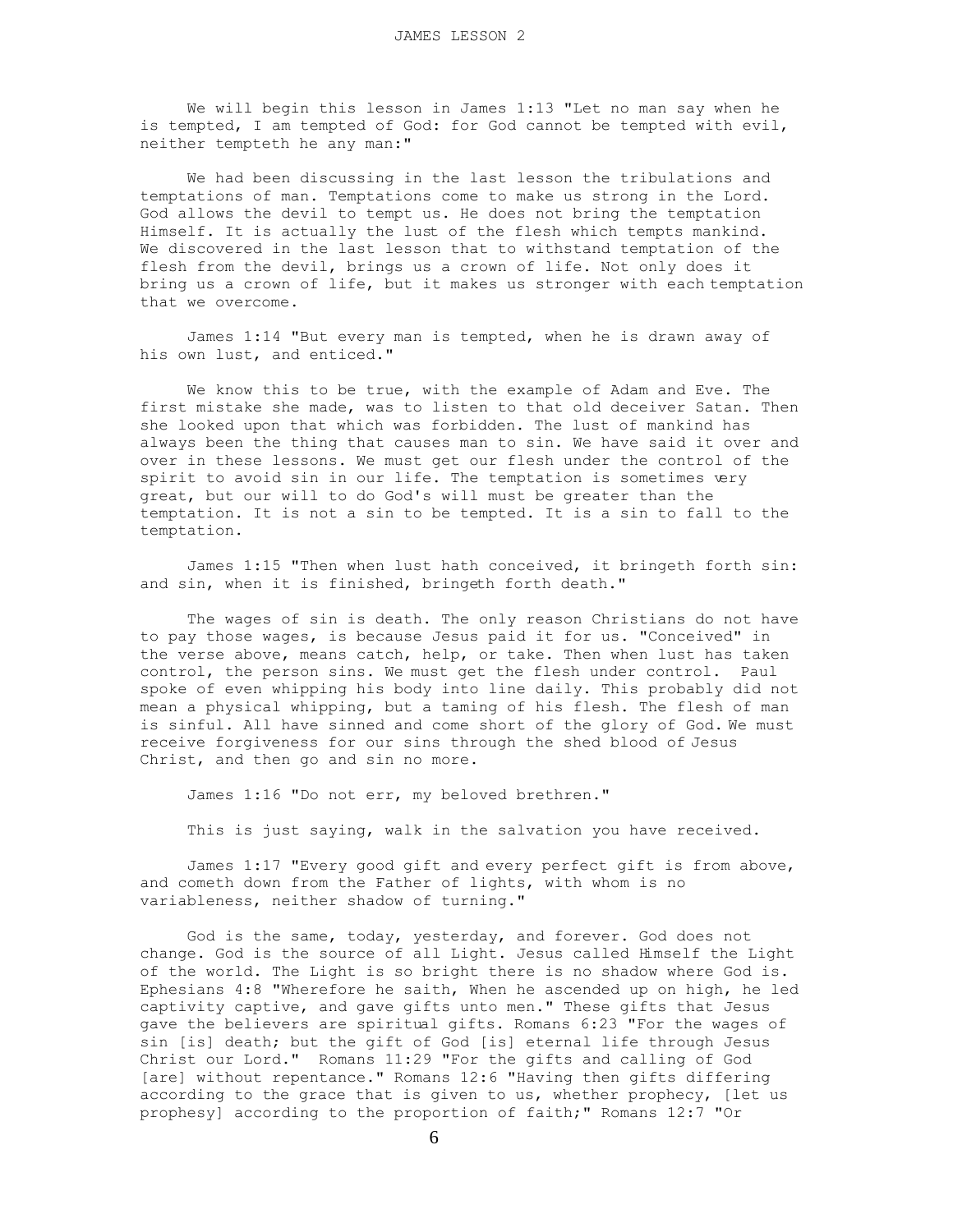ministry, [let us wait] on [our] ministering: or he that teacheth, on teaching;" Romans 12:8 "Or he that exhorteth, on exhortation: he that giveth, [let him do it] with simplicity; he that ruleth, with diligence; he that sheweth mercy, with cheerfulness."

 James 1:18 "Of his own will begat he us with the word of truth, that we should be a kind of firstfruits of his creatures."

 In the first chapter of John, we read that the Word was God. We, also, read that all things that were made, were made, by that same Word. On the day of Pentecost, when the Spirit fell on the 120 Christians, they became first-fruit offerings to the Lord. Ephesians 1:13 "In whom ye also [trusted], after that ye heard the word of truth, the gospel of your salvation: in whom also after that ye believed, ye were sealed with that holy Spirit of promise," Ephesians 1:14 "Which is the earnest of our inheritance until the redemption of the purchased possession, unto the praise of his glory." We see in the verse following that those who follow the Lamb {Jesus Christ} are spoken of as firstfruits. Revelation 14:4 "These are they which were not defiled with women; for they are virgins. These are they which follow the Lamb whithersoever he goeth. These were redeemed from among men, [being] the firstfruits unto God and to the Lamb."

 James 1:19 "Wherefore, my beloved brethren, let every man be swift to hear, slow to speak, slow to wrath:"

 In view of the things he has already mentioned, James says, listen and don't talk too much. Usually if we listen carefully to what someone is saying, before we speak, we will not get angry. It is just a misunderstanding that causes wrath. Let the other person explain, so you can avoid problems. We are cautioned in Proverbs to listen and not talk so much. It even says, if you listen more than you talk, they will believe you are smart, whether you actually are or not.

 James 1:20 "For the wrath of man worketh not the righteousness of God."

 Jesus was slow to anger. In fact, He was a very patient person. If we are to be like our Leader, Jesus Christ, then we must be of a quiet nature, as well. The Bible calls it longsuffering.

 James 1:21 "Wherefore lay apart all filthiness and superfluity of naughtiness, and receive with meekness the engrafted word, which is able to save your souls."

 "Superfluity", in the verse above, means abundance. To lay aside the naughtiness in our life, would be to crucify this old man of flesh and let our spirit rule over the flesh. "Engrafted" means implanted. It is the Word of God {Jesus Christ} who saves our soul. This is speaking of being so full of Jesus and His Word {Bible} that we will have His Word implanted in our inner-most being. Our heart will be stayed upon God and His Word, and that will cause us to live the way we should.

 James 1:22 "But be ye doers of the word, and not hearers only, deceiving your own selves."

 Even the scribes and Pharisees were hearers of the Word of God. The devil spirits even heard and believed, but they were not doers. James 2:19 "Thou believest that there is one God; thou doest well: the devils also believe, and tremble." They believe, but they decided to follow Lucifer instead of God. We may say we are Christians, but the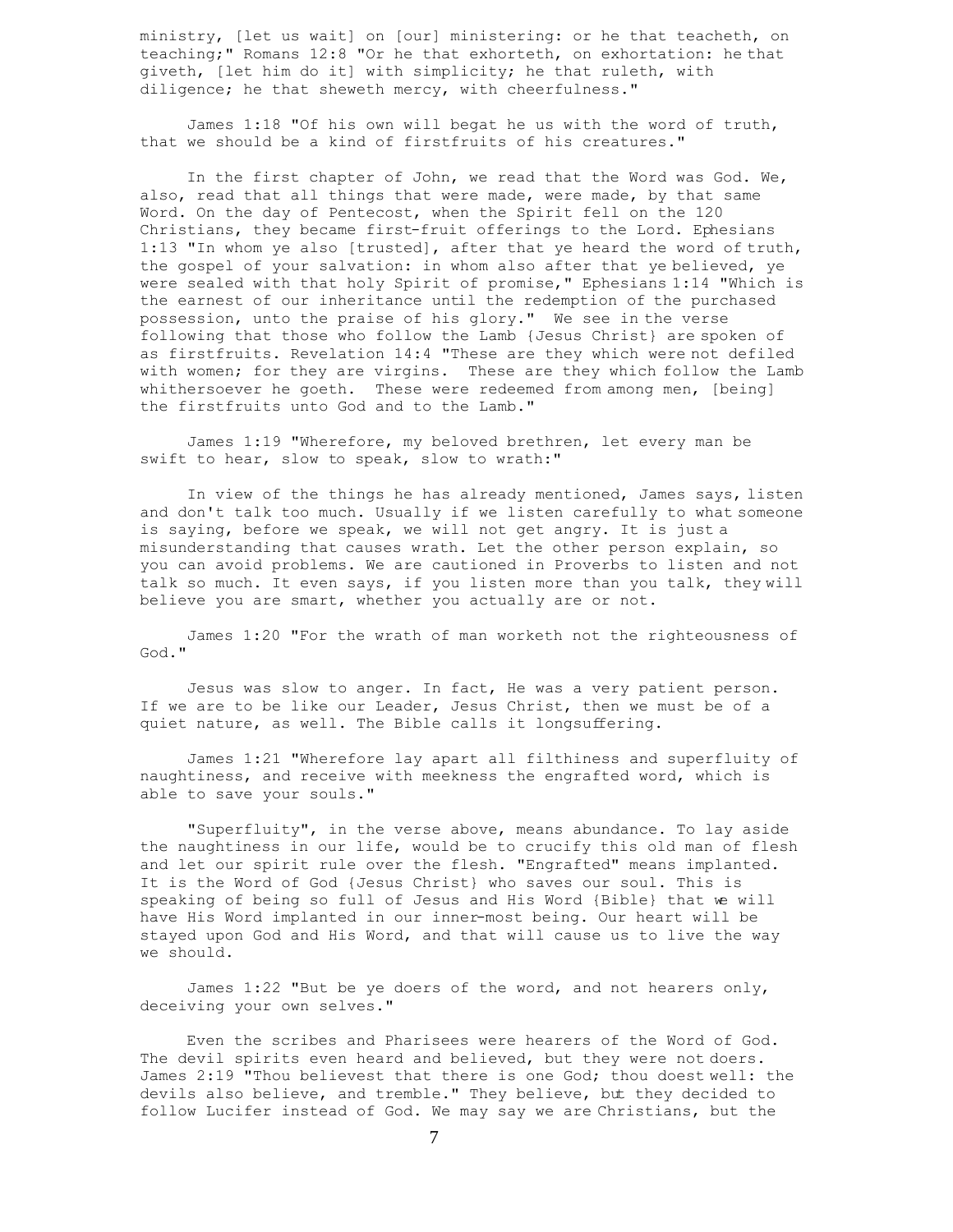real test is do we live what we profess? Are we just saying and not doing?

 James 1:23 "For if any be a hearer of the word, and not a doer, he is like unto a man beholding his natural face in a glass:" James 1:24 "For he beholdeth himself, and goeth his way, and straightway forgetteth what manner of man he was."

 This really is speaking of someone who professes Christianity, but lives like the world. This is like people who get baptized and then go back to their old way of life. When we repent, are saved, and baptized, we are to become a brand new creature. Old desires to sin should be gone. We are not the image we were before we are in Christ. What manner of man are you? Are you Christ-like, or worldly?

 James 1:25 "But whoso looketh into the perfect law of liberty, and continueth [therein], he being not a forgetful hearer, but a doer of the work, this man shall be blessed in his deed."

 Jesus said, if you love me, you will keep my commandments. The key word is continueth. He not only professes Christianity, but walks continuously in the salvation he has received. No one has to ask him, if he is a Christian. His way of life shows the world that he is a Christian. Everything we do should be done as unto the Lord. We are to work the work of an evangelist, until the Lord comes back. Even minutes before His return, we should be trying to win one more soul to Christianity.

 James 1:26 "If any man among you seem to be religious, and bridleth not his tongue, but deceiveth his own heart, this man's religion [is] vain."

 This is speaking of someone who is a Christian in form only. The world may even look on him and think of him as a Christian, but his heart is not right with God. We have discussed before, that the words that come out of the mouth, spoken by the tongue, are what we are inside. Out of the heart, the mouth speaketh. You can not curse and bless with the same tongue. Evil words come from an evil heart. The heart of man reveals what relationship he has with God. Religion is something we do systematically. We can be religious about most anything. To be a true Christian, our heart must be washed in the blood of the Lamb. We must speak healing, peaceful words from a heart stayed upon God.

 James 1:27 "Pure religion and undefiled before God and the Father is this, To visit the fatherless and widows in their affliction, [and] to keep himself unspotted from the world."

 The two things Jesus said were the important commandments were to love God above all else, and to love our neighbor as ourself. You can not be involved in the ways of the world and belong to God. Christians are in the world, but are not of the world. We must not get involved with the world. We are to be a separated people. The neighbors that we are most responsible for are the neighbors that cannot help themselves. The widows and orphans are the responsibility of the Christians. Keep yourself stayed upon good things, and you will not have time to get involved with the bad. When you do for those who cannot help themselves, you are doing it unto God.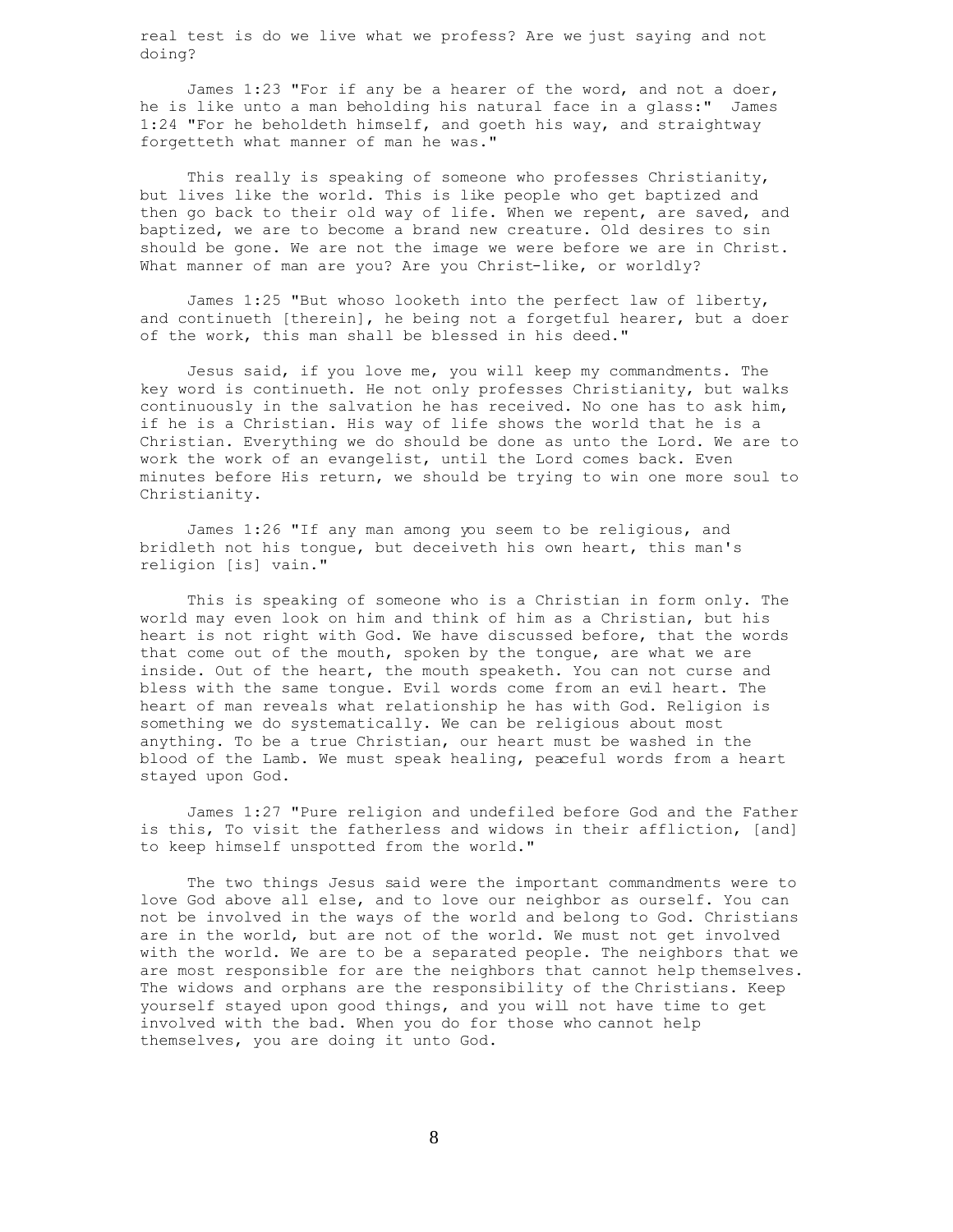1. Let no man say when he is tempted, I am tempted of . 2. What do tribulations come for? 3. Who, or what, actually tempts us? 4. What brings us a crown of life? 5. Every man is tempted when he is drawn away of his own . 6. What was Eve's first mistake? 7. How can we avoid sin in our life? 8. Sin bringeth forth 9. Why do the Christians not have to die for their sins? 10. What is chapter 1 verse 16 really saying? 11. Every good gift and every perfect gift is from \_\_\_\_\_\_, and cometh down from the of 12. Quote Ephesians chapter 4 verse 8. 13. What is the gift of God? 14. The gifts and calling of God are without 15. What are some of the spiritual gifts mentioned in the 12th chapter of Romans. 16. Who are the firstfruits of His creatures? 17. Who made all things? 18. What is the earnest of the inheritance? 19. Let every man be \_\_\_\_\_\_\_ to hear, \_\_\_\_\_\_ to speak, \_\_\_\_\_\_ to wrath. 20. What can usually stop an argument, before it gets started? 21. If we are to be like Jesus, what should our nature be like? 22. What does "superfluity" mean? 23. What does "engrafted" mean? 24. What is the Word? 25. Be ye cof the Word, and not conly. 26. Quote James chapter 2 verse 19. 27. Jesus said, if you love me you will \_\_\_\_\_\_\_ my commandments. 28. What shows the world that you are a Christian without you telling them? 29. Quote James chapter 1 verse 26. 30. Describe pure religion, undefiled before God and the Father.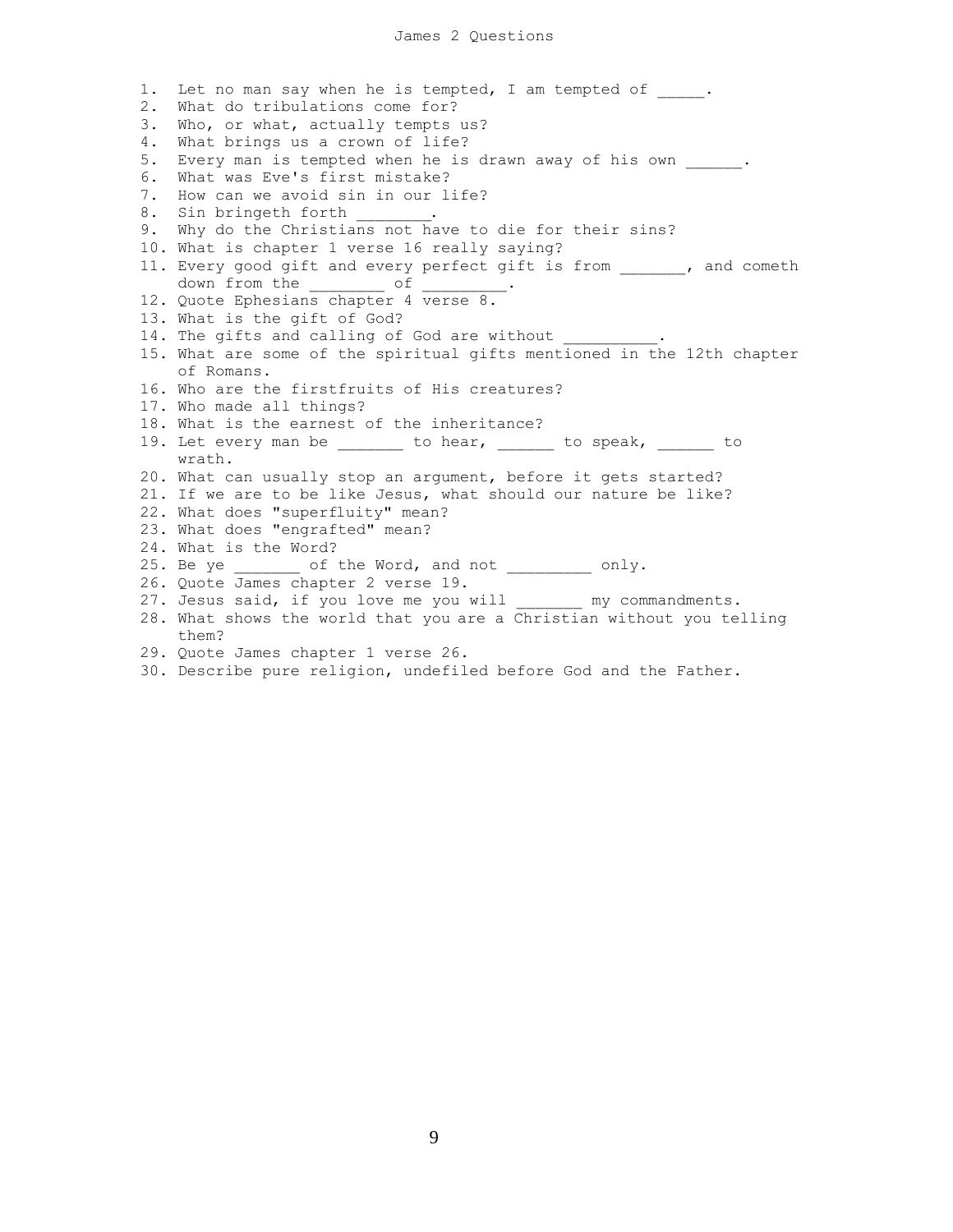We will begin this lesson in James 2:1 "My brethren, have not the faith of our Lord Jesus Christ, [the Lord] of glory, with respect of persons."

 I believe what James is trying to say here, is that being a respecter of a person because of his station in life is not consistent with Christianity. Jesus taught that we are not to be a respecter of persons, if we are Christians. Luke 20:21 "And they asked him, saying, Master, we know that thou sayest and teachest rightly, neither acceptest thou the person [of any], but teachest the way of God truly:" We see the same teaching from Peter in the following Scripture. Acts 10:34 "Then Peter opened [his] mouth, and said, Of a truth I perceive that God is no respecter of persons:"

 James 2:2 "For if there come unto your assembly a man with a gold ring, in goodly apparel, and there come in also a poor man in vile raiment;"

 We can easily see from this, that the church is not for just one class of people. This, also, shows that just because a man was rich, did not mean that he could not be saved. The fact that a person was very poor, did not keep him from joining the church either.

 James 2:3 "And ye have respect to him that weareth the gay clothing, and say unto him, Sit thou here in a good place; and say to the poor, Stand thou there, or sit here under my foctstool:"

 James is showing them, in this, that they had been showing preference to the rich. In God's sight, the rich should be given no more privileges than the poor. There are many churches today that would turn away the poor man in this instance. Vile raiment might be just enough to keep them not only at the back, but completely out of the church. The outward appearance of a man does not reveal what is in his heart. The heart determines whether you are a Christian, or not.

 James 2:4 "Are ye not then partial in yourselves, and are become judges of evil thoughts?"

 Church is not for the privileged few, but for all who seek God. We are not to judge man at all, but if we did, we would not judge fairly. We would be thinking of the flesh of man, and God looks at the heart of man.

 James 2:5 "Hearken, my beloved brethren, Hath not God chosen the poor of this world rich in faith, and heirs of the kingdom which he hath promised to them that love him?"

 In the following Scripture Jesus says, that it is hard for a rich man to enter heaven. He did not say it was impossible, just difficult. The reason for that, is because the rich man has a hard time putting anything ahead of his riches. God will not take second place. Matthew 19:23 "Then said Jesus unto his disciples, Verily I say unto you, That a rich man shall hardly enter into the kingdom of heaven." Matthew 19:24 "And again I say unto you, It is easier for a camel to go through the eye of a needle, than for a rich man to enter into the kingdom of God." For a person to come to Christ, he must humble himself before God. The humbling is much easier for the poor, because they are already in practice being humble.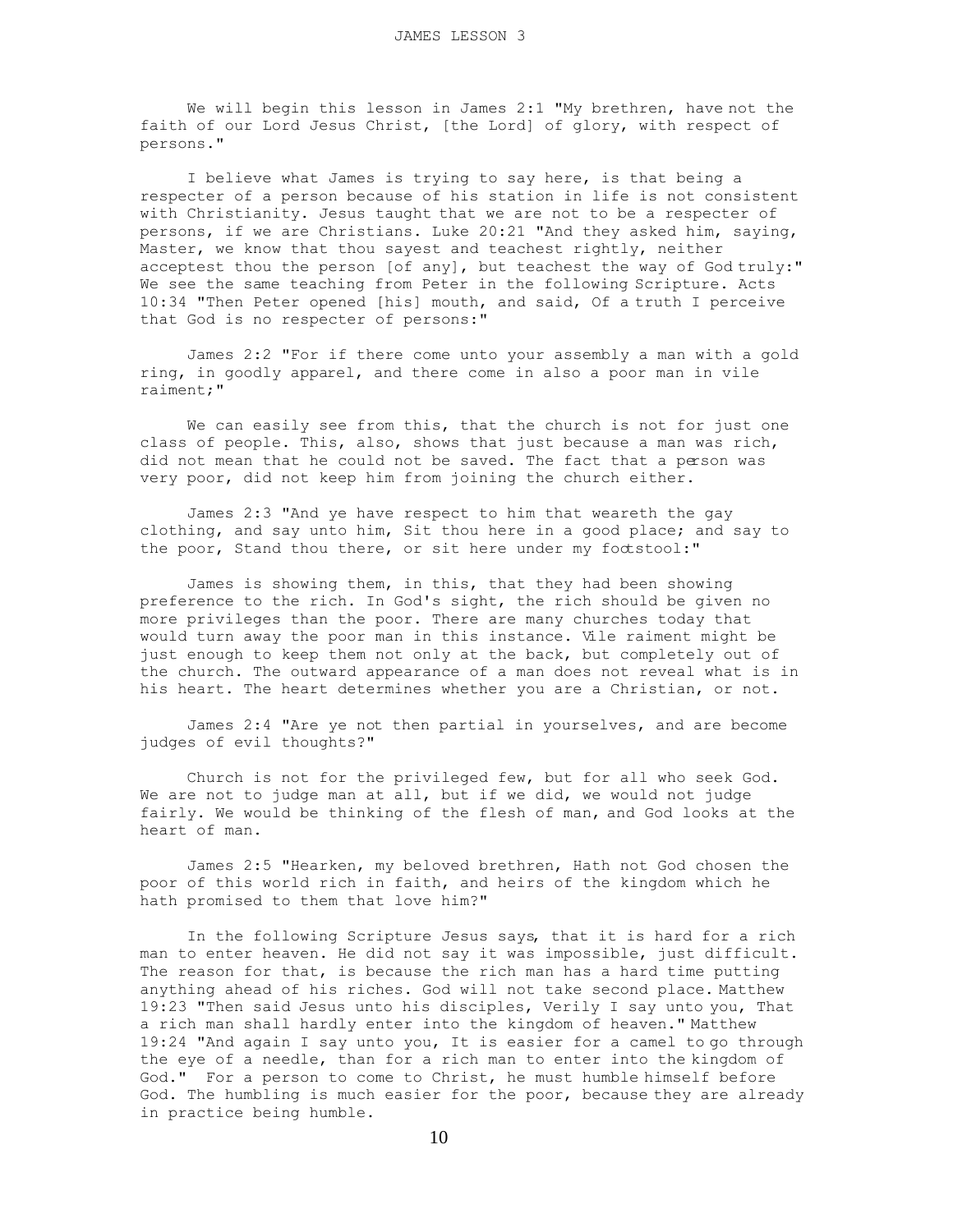James 2:6 "But ye have despised the poor. Do not rich men oppress you, and draw you before the judgment seats?"

 James is explaining that poor men seldom oppress anyone, but it is generally the rich who oppress the poor, not the other way around. The rich sometimes hold important offices in government, and have more opportunity to oppress.

 James 2:7 "Do not they blaspheme that worthy name by the which ye are called?"

 Notice in the following Scripture, the holiness of the LORD. Jeremiah 23:6 "In his days Judah shall be saved, and Israel shall dwell safely: and this [is] his name whereby he shall be called, THE LORD OUR RIGHTEOUSNESS." The name that we are called is Christian, which means we are followers of and believers in Christ. Ephesians 3:15 "Of whom the whole family in heaven and earth is named," The family is made up of the sons of God. Those who choose to believe in the Lord Jesus Christ are the sons of God. John 1:12 "But as many as received him, to them gave he power to become the sons of God, [even] to them that believe on his name:"

 James 2:8 "If ye fulfil the royal law according to the scripture, Thou shalt love thy neighbour as thyself, ye do well:"

 Jesus explained that loving God and loving your neighbor fulfilled all of your obligations, if you were a Christian. Look, with me, at the following Scriptures on this. Matthew 22:37 "Jesus said unto him, Thou shalt love the Lord thy God with all thy heart, and with all thy soul, and with all thy mind." Matthew 22:38 "This is the first and great commandment." Matthew 22:39 "And the second [is] like unto it, Thou shalt love thy neighbour as thyself." Matthew 22:40 "On these two commandments hang all the law and the prophets."

 James 2:9 "But if ye have respect to persons, ye commit sin, and are convinced of the law as transgressors."

 If you respect someone because of their wealth or position in society, you have not kept the two laws Jesus said covered all the laws.

 James 2:10 "For whosoever shall keep the whole law, and yet offend in one [point], he is guilty of all."

 This is speaking to those specifically who have not accepted the sacrifice that Jesus made as being sufficient for all sin, and are trying to keep the Mosaic law. The keeping of the law saves no one, because they cannot keep it in its entirety. The forgiveness through the blood of the Lord Jesus Christ saves you.

 James 2:11 "For he that said, Do not commit adultery, said also, Do not kill. Now if thou commit no adultery, yet if thou kill, thou art become a transgressor of the law."

 James is trying to show, in this, that by the keeping of the law, no man is saved. The penalty for sin is death. Jesus took our sin upon His body on the cross, if we are believers, we are not guilty of sin. We have been pardoned by His great act of mercy. The keepers of the law are not Christians, because they have not accepted the full pardon through the shed blood of Jesus for their sins.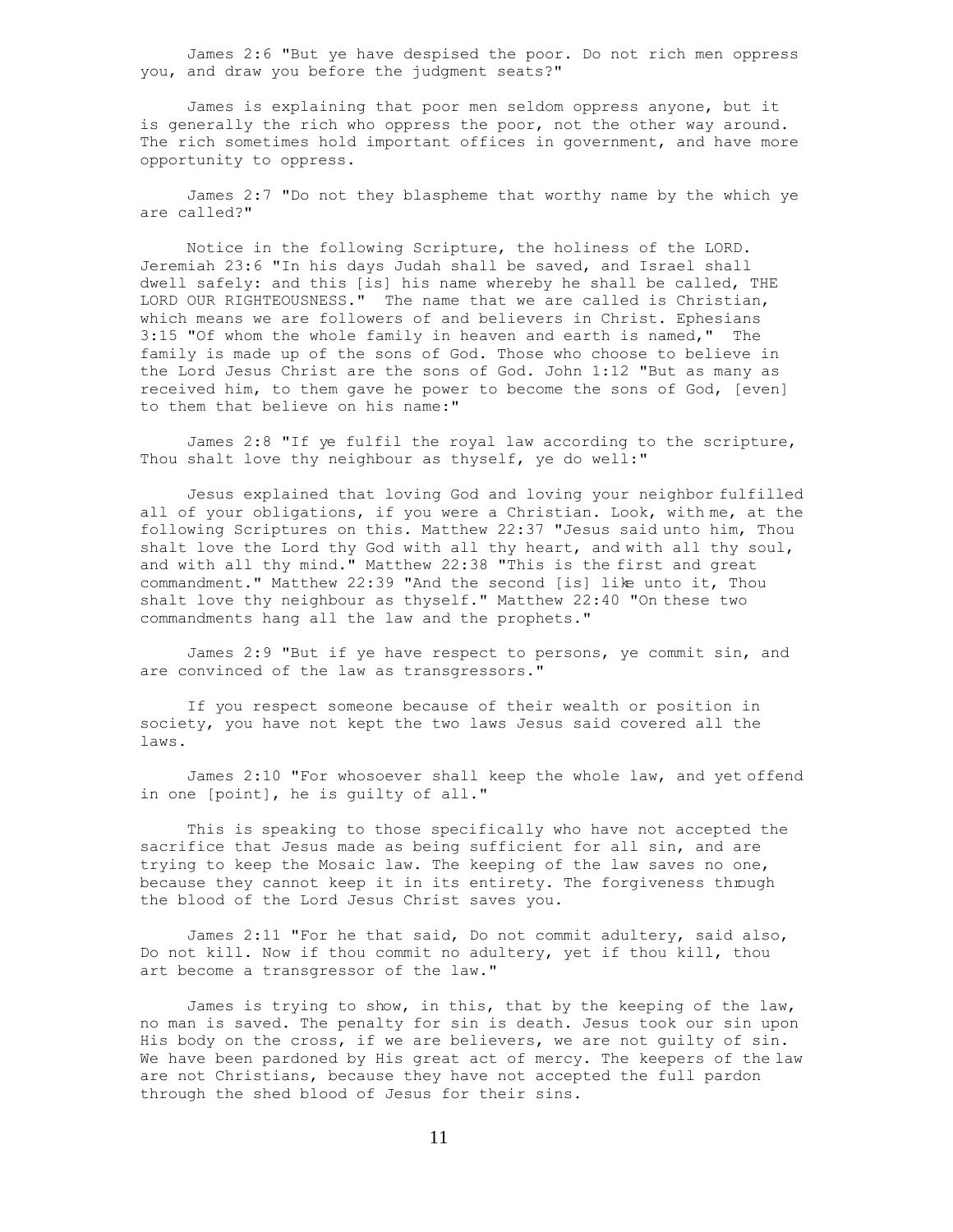James 2:12 "So speak ye, and so do, as they that shall be judged by the law of liberty."

The law of liberty in Jesus Christ is what Christians are under. We are not perfect, just forgiven. We are righteous in the sight of the Father, because we have been washed in the precious blood of Jesus Christ and made righteous. We have taken on His righteousness in exchange for our sin.

 James 2:13 "For he shall have judgment without mercy, that hath shewed no mercy; and mercy rejoiceth against judgment."

 This is so similar to what the Lord Jesus taught. Forgive, and you shall be forgiven. If you will not forgive, then you shall mt be forgiven. Matthew 5:7 "Blessed [are] the merciful: for they shall obtain mercy." Matthew 6:15 "But if ye forgive not men their trespasses, neither will your Father forgive your trespasses." I John 4:8 "He that loveth not knoweth not God; for God is love." I John 4:9 "In this was manifested the love of God toward us, because that God sent his only begotten Son into the world, that we might live through him." I John 4:10 "Herein is love, not that we loved God, but that he loved us, and sent his Son [to be] the propitiation for our sins." I John 4:11 "Beloved, if God so loved us, we ought also to love one another." I John 4:12 "No man hath seen God at any time. If we love one another, God dwelleth in us, and his love is perfected in us."

 James 2:14 "What [doth it] profit, my brethren, though a man say he hath faith, and have not works? can faith save him?"

 We all know the answer to this is, that we are saved by faith and faith alone, but if we are saved, we will have works showing our faith. The works are a manifestation of our faith. Matthew 5:16 "Let your light so shine before men, that they may see your good works, and glorify your Father which is in heaven." The works of a Christian speak to the world of the faith he has.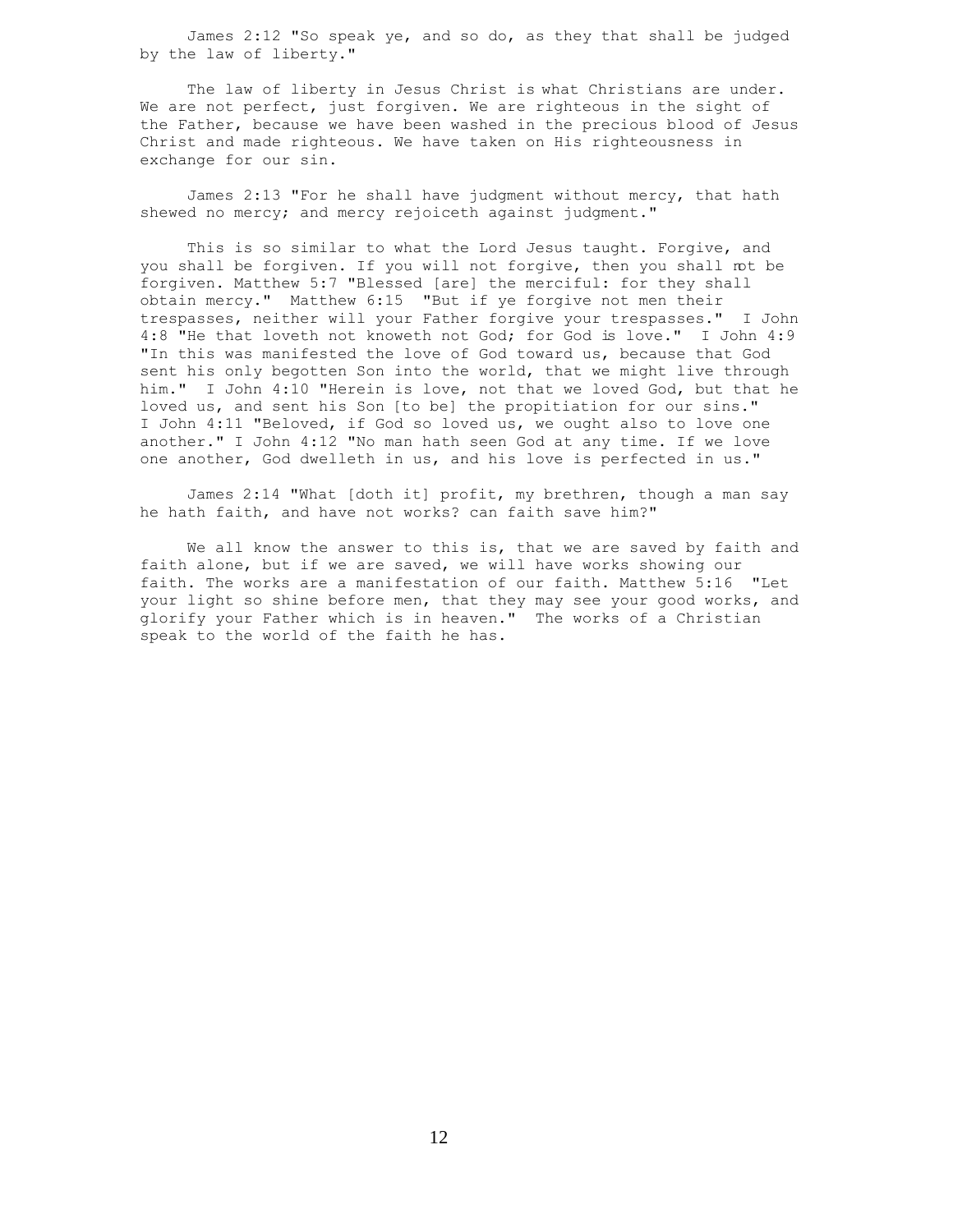- 1. What does the author believe James is saying in verse 1 here?
- 2. Quote Luke chapter 20 verse 21.
- 3. What did Peter have to say about the same thing?
- 4. How was the rich man described in verse 2?
- 5. What type of raiment did the poor have?
- 6. What lesson can the church today learn from James chapter 2 verse 2?
- 7. What did they say to the person in gay clothing?
- 8. Where did they tell the poor person to stand?
- 9. Church is not for the \_\_\_\_\_\_\_\_\_\_\_\_ few, but for all who seek God.
- 10. What is the difference in the way God looks at man, and the way man looks at man?
- 11. Why is it difficult for the rich man to be saved?
- 12. Quote Matthew chapter 19 verse 24.
- 13. Who are the oppressors in this world, usually?
- 14. What name of God is in Jeremiah chapter 23 verse 6?
- 15. What does the name Christian tell about us?
- 16. Quote John chapter 1 verse 12.
- 17. What is the royal law?
- 18. On what two commandments, did Jesus say hang all the law and prophets?
- 19. What are you doing when you respect someone more than others, because of their wealth, or position?
- 20. Who is verse 10 really speaking of?
- 21. By the keeping of the law is \_\_\_ \_\_\_ saved.
- 22. Why are the keepers of the law not Christians?
- 23. Who is under the law of liberty?
- 24. Quote Matthew chapter 5 verse 7.
- 25. Quote 1 John chapter 4 verse 8.
- 26. Beloved, if God so loved us, we ought also to love \_\_\_\_\_ \_\_\_\_\_\_\_.
- 27. What is the answer to verse 14?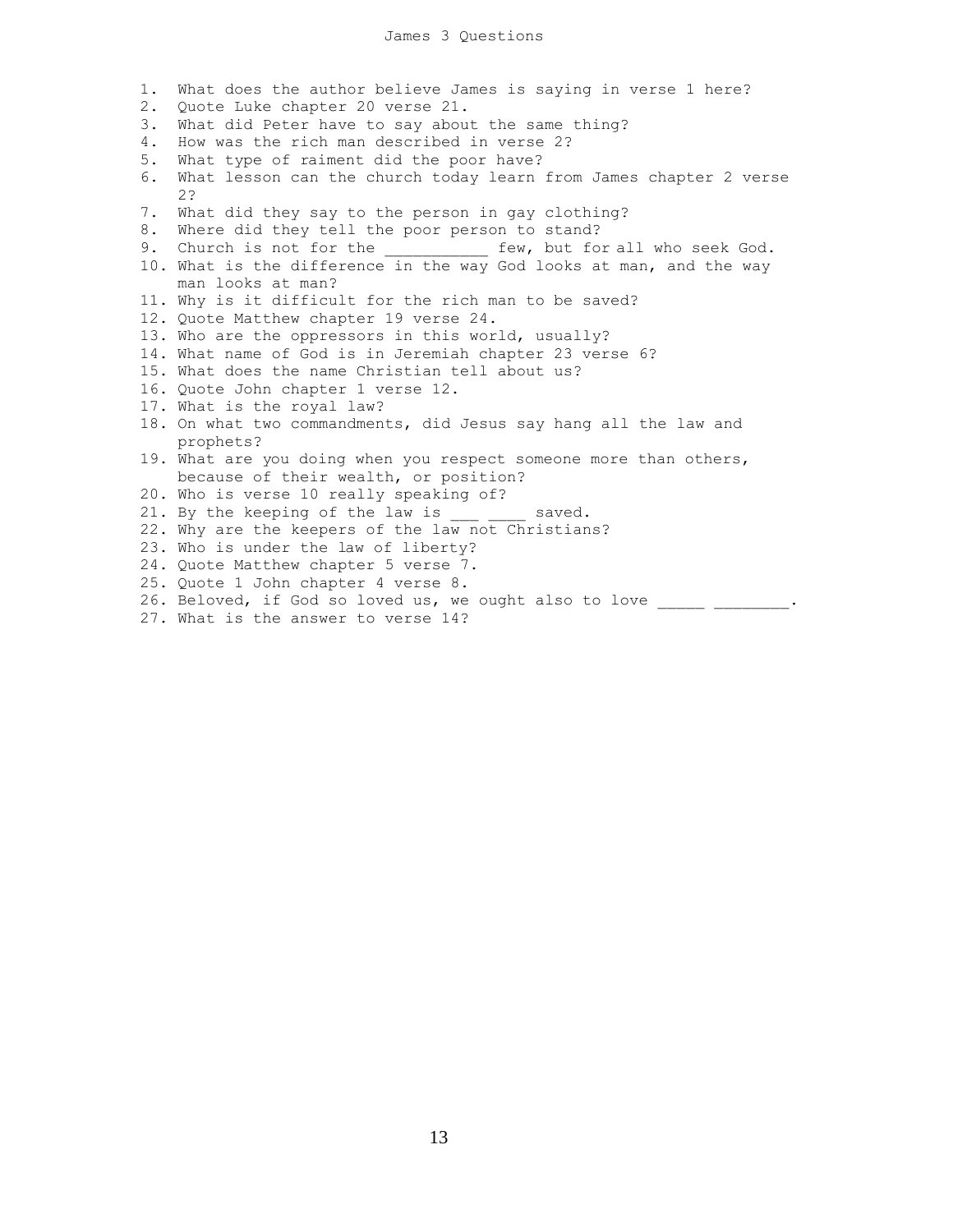We will begin this lesson in James 2:15 "If a brother or sister be naked, and destitute of daily food,"

 In the last lesson, we learned that works do not save you, but you will have good works, if you are saved. The brother and sister, here, are not brothers and sisters in the flesh, but in the faith. This is speaking of those who are Christians. This is not speaking of wants in their lives, this is speaking of their needs.

 James 2:16 "And one of you say unto them, Depart in peace, be [ye] warmed and filled; notwithstanding ye give them not those things which are needful to the body; what [doth it] profit?"

 James is saying, in this, that just telling them to be filled will not fill that empty place in their stomach. To wish them well, without giving them a coat to warm with will not keep them warm. We must put action to our wishes. Feed them and clothe them, and then wish them well, and you will have done something. Matthew 25:42 "For I was an hungred, and ye gave me no meat: I was thirsty, and ye gave me no drink:" Matthew 25:43 "I was a stranger, and ye took me not in: naked, and ye clothed me not: sick, and in prison, and ye visited me not." Be doers of the Word, and not just hearers. Be a sermon by the actions you take toward others.

 James 2:17 "Even so faith, if it hath not works, is dead, being alone."

 We can say we have faith, but we will not be believed, unless we have works to match up with our faith. The faith of Abraham was put into action when Abraham was about to offer his son, Isaac, as sacrifice to God. Faith brings results. Faith causes us to step out and do things we would not think of trying otherwise.

 James 2:18 "Yea, a man may say, Thou hast faith, and I have works: shew me thy faith without thy works, and I will shew thee my faith by my works."

 Look, with me, at faith in action. Hebrews 11:7 "By faith Noah, being warned of God of things not seen as yet, moved with fear, prepared an ark to the saving of his house; by the which he condemned the world, and became heir of the righteousness which is by faith." Hebrews 11:8 "By faith Abraham, when he was called to go out into a place which he should after receive for an inheritance, obeyed; and he went out, not knowing whither he went." Hebrews 11:29 "By faith they passed through the Red sea as by dry [land]: which the Egyptians assaying to do were drowned." All of these Scriptures show faith in action, or faith acted upon. We must do the things of God, if we are of faith. One of the very best examples of this is the parable about the 3 men who received talents from the Lord. Two of them acted in faith and earned more for the master. The third was afraid and hid his talent. His Lord was angry and took it away from him. Fear is the opposite of faith. To be truly faithful, we must act upon our faith. Just to sit down and say you have faith, without doing something about it, actually shows lack of faith.

 James 2:19 "Thou believest that there is one God; thou doest well: the devils also believe, and tremble."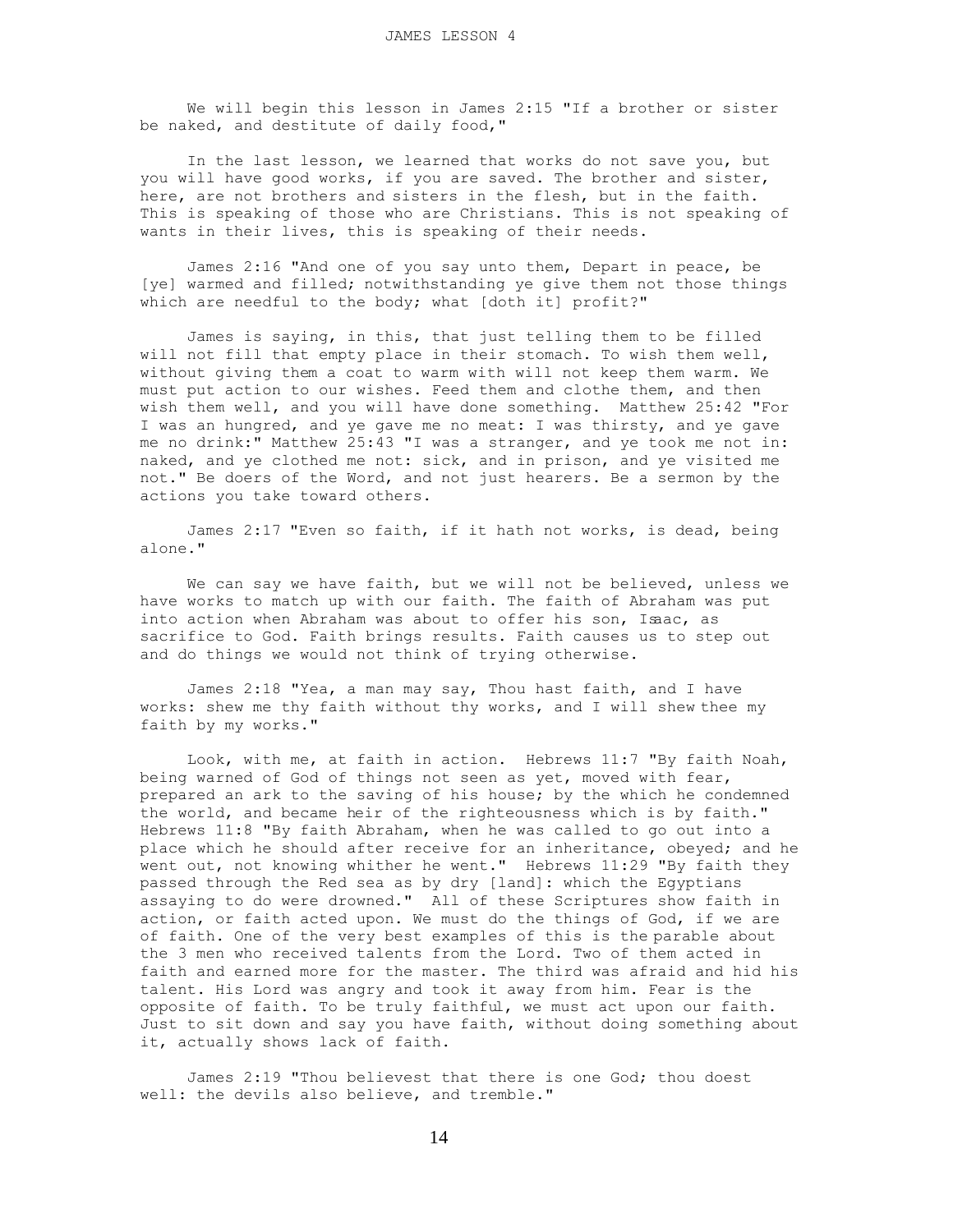Many believe that just to say you believe in God is enough, but without trust in God to act upon the faith, it becomes very questionable about whether you really have faith in God, or are just saying you do. The devils believe, because they have seen God in heaven. It takes no faith at all to believe something you have seen with your own eyes. The true faith is believing in your heart in something you have not seen. "Devils", here, is speaking of the angels that followed Lucifer out of heaven. They tremble, because they know the terrible fate that awaits them.

 James 2:20 "But wilt thou know, O vain man, that faith without works is dead?"

 Faith that is not acted upon brings no fruit. Mark 4:8 "And other fell on good ground, and did yield fruit that sprang up and increased; and brought forth, some thirty, and some sixty, and some an hundred." Mark 4:20 "And these are they which are sown on good ground; such as hear the word, and receive [it], and bring forth fruit, some thirtyfold, some sixty, and some an hundred." Those who profess faith must be like this fruitful tree. Silent Christians are not fulfilling the great commission to go into all the world and preach the gospel. It is not our obligation for them to listen, but it is our obligation to tell them, if we have faith. To have faith and do absolutely nothing about it, is no faith at all.

 James 2:21 "Was not Abraham our father justified by works, when he had offered Isaac his son upon the altar?"

 Abraham's faith was tested to see if it was really faith, or just talk. He acted upon his faith, and God saved his son Isaac. Abraham had great faith. His faith had grown into complete trust in God. He knew in his heart, God could raise him from the dead. Hebrews 11:17 "By faith Abraham, when he was tried, offered up Isaac: and he that had received the promises offered up his only begotten [son]," Hebrews 11:18 "Of whom it was said, That in Isaac shall thy seed be called:" Hebrews 11:19 "Accounting that God [was] able to raise [him] up, even from the dead; from whence also he received him in a figure." Abraham's faith was strong enough to stand the test.

 James 2:22 "Seest thou how faith wrought with his works, and by works was faith made perfect?"

 The faith of Abraham was made perfect in the action he took. He proclaimed his perfect faith and trust in God by his actions. Had the test of offering his son for sacrifice to God never arisen, we would not have realized how great faith Abraham had in God. His act of faith helps us in difficult situations to act upon our faith. We might be like the man who brought his son to Jesus for healing. He said he believed, but help his unbelief. Each person has a portion of faith, but to let it grow, we must use it. Our faith grows with every use.

 James 2:23 "And the scripture was fulfilled which saith, Abraham believed God, and it was imputed unto him for righteousness: and he was called the Friend of God."

 "Imputed", in the usage here, means counted. The belief of Abraham was counted unto him for righteousness. Without faith, it is impossible to please God. Without acting upon the faith that we have, it is not faith at all. To be the Friend of God would be the highest honor we could be paid. God had great regard for Abraham.

James 2:24 "Ye see then how that by works a man is justified, and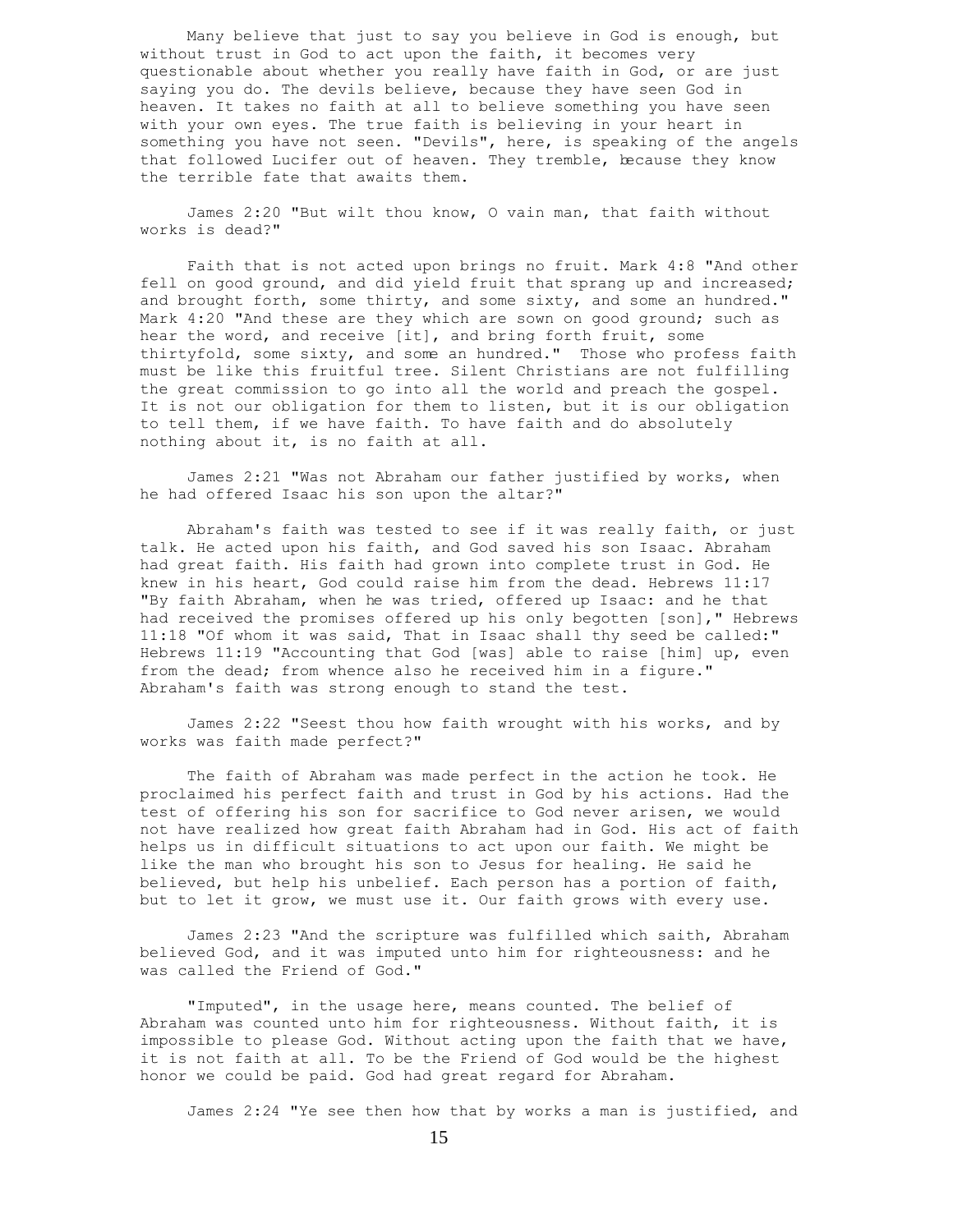not by faith only."

 The works, spoken of here, are an evidence of the faith the person has. Faith saves us, but the works are a by-product of our faith. When we stand before Jesus on judgement day, He will say to His own, well done, thy good and faithful servant. Servants serve.

 James 2:25 "Likewise also was not Rahab the harlot justified by works, when she had received the messengers, and had sent [them] out another way?"

 The actions that Rahab took revealed that she had faith in God. She helped the messengers, because her faith in God was greater than her fear of men.

 James 2:26 "For as the body without the spirit is dead, so faith without works is dead also."

 The spirit within the body is the real you. It is the spirit that is alive, quickened by the Lord Jesus Christ. The body is just the house that the spirit lives in here on the earth. When a person's spirit leaves the body, the body is dead. Jesus dismissed His Spirit from His body, and the body died on the cross. The spiritual body that lives within this body of flesh is the part of us that will live on. When the spirit leaves the body, the life is gone. Faith that is not acted upon, is like this empty shell of the body. Faith is not real, until the actions show the faith of the person.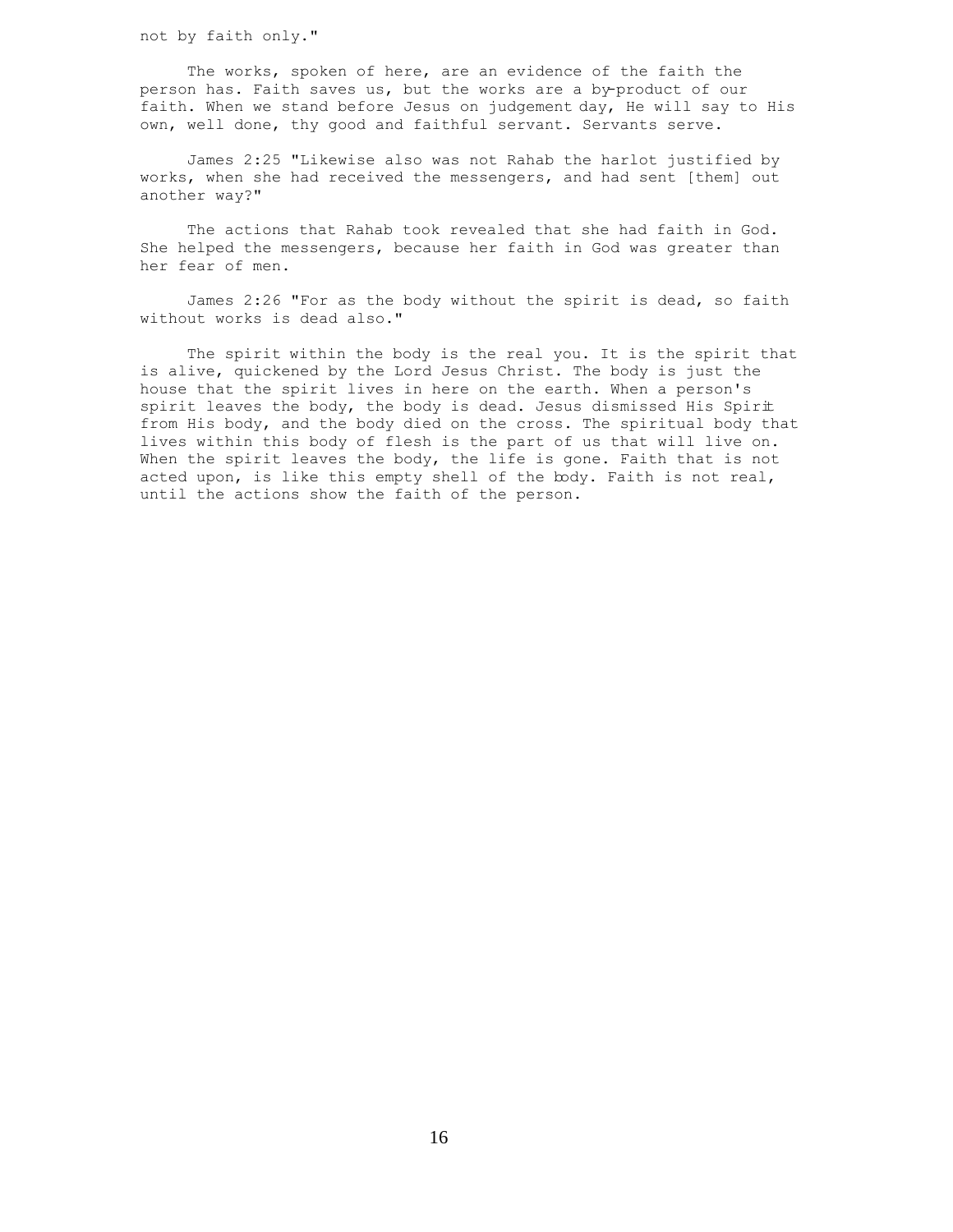## James 4 Questions

1. What, in verse 15, lets us know these are Christians? 2. This is not speaking of \_\_\_\_\_\_\_\_ in their lives, but \_\_\_\_\_\_\_. 3. What had they said to the needy in verse 16? 4. Quote Matthew chapter 25 verses 42 and 43. 5. Faith, without works, is \_\_\_\_\_\_\_. 6. What proves our faith? 7. Shew me thy faith without thy works, and I will shew thee my by my 8. Quote Hebrews chapter 11 verse 7. 9. Who were some others who showed their faith by their actions? 10. What parable does the author think is a very good example of faith at work? 11. Thou believest that there is One God; thou doest well: the also believe, and tremble. 12. Why do the devils believe? 13. Who are these "devils", spoken of here? 14. What is the parable of the fruit, in Mark, about? 15. What is wrong with silent Christians? 16. What does verse 21 say, that Abraham was justified by? 17. What did Abraham believe God would do, if he sacrificed Isaac? 18. By \_\_\_\_\_\_\_\_ was faith made perfect. 19. How can we have more faith? 20. Abraham believed God, and it was imputed unto him for  $\mathcal{L}=\mathcal{L}=\mathcal{L}=\mathcal{L}=\mathcal{L}=\mathcal{L}=\mathcal{L}$ 21. Abraham was called the  $\qquad \qquad$  of God. 22. What does "imputed", in verse 23, mean? 23. What is a by-product of faith? 24. What harlot is mentioned as being justified by works? 25. What did the actions Rahab took show? 26. The body without the  $\frac{1}{\sqrt{27}}$  is dead. 27. Faith without

28. What are the two bodies that we have?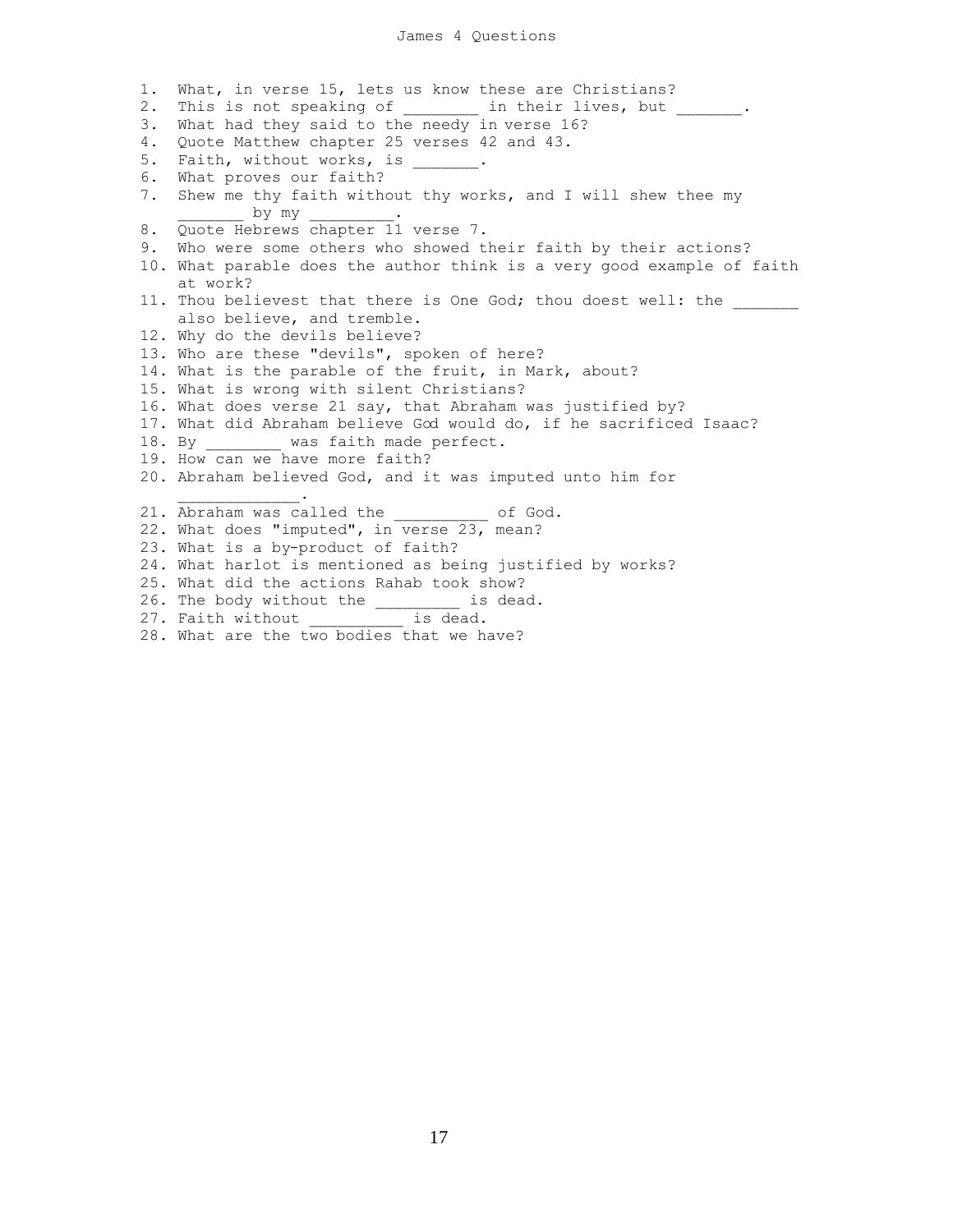We will begin this lesson in James 3:1 "My brethren, be not many masters, knowing that we shall receive the greater condemnation."

 This is a possible reminder to those who take authority upon themselves that has not been ordered of God. This is James speaking to, possibly, the Jews who wanted to teach the newcomers to the faith. James includes himself in the last part of this, where he says that the teachers, who should know more, are in greater condemnation for the sins they commit, because they are operating in full knowledge. This is a warning to all teachers to not think of themselves above those they teach. The true Teacher of all of us is the Holy Spirit of God. He will teach us all truth.

 James 3:2 "For in many things we offend all. If any man offend not in word, the same [is] a perfect man, [and] able also to bridle the whole body."

 We have spoken in other lessons of the tongue being the most evil part of the body. This is why it is so important to allow God to control your tongue. The words that proceed out of a man's mouth reveals what he really is. I Peter 3:10 "For he that will love life, and see good days, let him refrain his tongue from evil, and his lips that they speak no guile:" The tongue can do a great deal of harm, if it is not controlled of God. The tongue, controlled of God can do great good. When the tongue is controlled by God, the whole body is under the control of God. The words of the tongue originate in the heart of man. The heart is either, stayed upon God, or desperately wicked.

 James 3:3 "Behold, we put bits in the horses' mouths, that they may obey us; and we turn about their whole body."

 This is just showing that the tongue, controlled of God, is part of a body controlled by God. When the bit is in the horse's mouth, the rider can turn him with just a gentle pull on the reins. This is saying, then, that a tongue controlled by God can cause the whole body to follow God.

 James 3:4 "Behold also the ships, which though [they be] so great, and [are] driven of fierce winds, yet are they turned about with a very small helm, whithersoever the governor listeth."

 We see, a very large ship is guided by a very small part of the entire ship. This is true of us, as well. The heart is what we really are. The mouth, speaking from that heart, reveals to the world where we stand with God.

 James 3:5 "Even so the tongue is a little member, and boasteth great things. Behold, how great a matter a little fire kindleth!"

 Words we speak effect those around us. If we speak evil, we will stir up strife among others. If we speak soothing words, the fire of hate and anger will be extinguished.

 James 3:6 "And the tongue [is] a fire, a world of iniquity: so is the tongue among our members, that it defileth the whole body, and setteth on fire the course of nature; and it is set on fire of hell."

James is speaking of a tongue which has not been dedicated to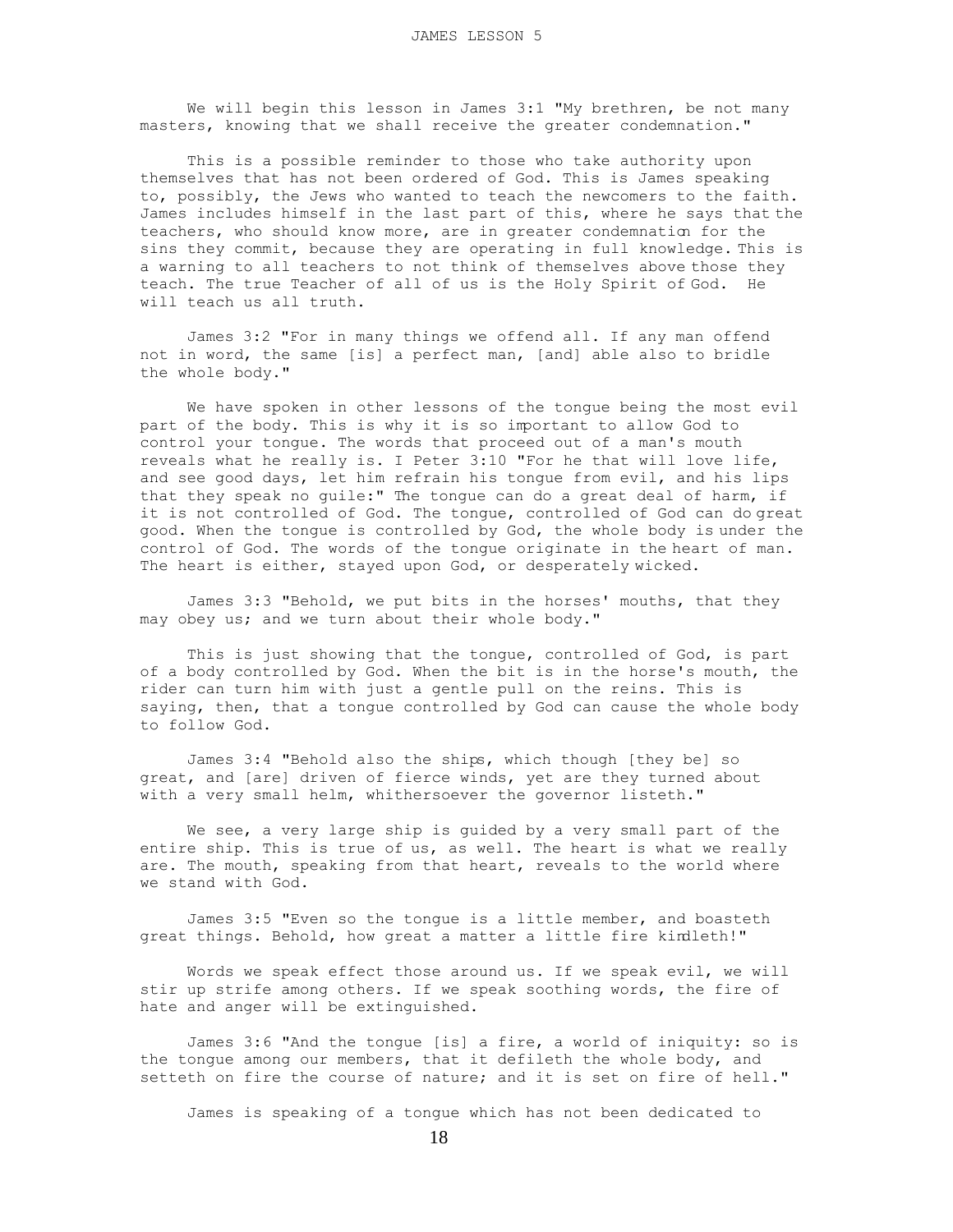God. Cutting words can destroy people. Before we are saved, we all have a wicked tongue. I have always said, the reason it is so important to be baptized in the Holy Spirit, is because in so doing we turn the most evil part of our body over to the control of the Spirit of God. When He has your tongue, He has you. Verse 6, above, is speaking of the tongue, before we turn it over to the Spirit of God.

 James 3:7 "For every kind of beasts, and of birds, and of serpents, and of things in the sea, is tamed, and hath been tamed of mankind:" James 3:8 "But the tongue can no man tame; [it is] an unruly evil, full of deadly poison."

 In the verses above, we see that the tongue is the most difficult thing in the world to tame. In fact, man can not tame the tongue. Only God can tame the tongue. Here are a few verses on the evil of the tongue and what we are to do about it. Psalms 34:13 "Keep thy tongue from evil, and thy lips from speaking guile." Psalms 50:19 "Thou givest thy mouth to evil, and thy tongue frameth deceit." I Peter 3:10 "For he that will love life, and see good days, let him refrain his tongue from evil, and his lips that they speak no guile:" The only way that any of us can speak pure words is with a heart, mouth, and tongue dedicated to God. Let Jesus wash your heart in the blood of the Lamb {Jesus Christ} and speak pure words from a pure heart.

 James 3:9 "Therewith bless we God, even the Father; and therewith curse we men, which are made after the similitude of God."

 How can this be? We know that a pure heart speaks beauty to all, not just to God. In our society, we would call this two-faced. Jesus gave two commandments that covered all. Mark 12:30 "And thou shalt love the Lord thy God with all thy heart, and with all thy soul, and with all thy mind, and with all thy strength: this [is] the first commandment." Mark 12:31 "And the second [is] like, [namely] this, Thou shalt love thy neighbour as thyself. There is none other commandment greater than these." Matthew 22:40 "On these two commandments hang all the law and the prophets." It is an impossibility to love God and hate His creation.

 James 3:10 "Out of the same mouth proceedeth blessing and cursing. My brethren, these things ought not so to be."

 To say we are a Christian, is not enough. We must become Christlike, to truly be a Christian. When He was persecuted, He blessed. If our heart is truly stayed upon God, there would be no evil proceed from our mouth.

 James 3:11 "Doth a fountain send forth at the same place sweet [water] and bitter?"

 A well does not produce both bitter and sweet water at the same time. The well spoken of here, is the heart of man. Look at what Jesus said about this. Matthew 12:34 "O generation of vipers, how can ye, being evil, speak good things? for out of the abundance of the heart the mouth speaketh." Luke 6:45 "A good man out of the good treasure of his heart bringeth forth that which is good; and an evil man out of the evil treasure of his heart bringeth forth that which is evil: for of the abundance of the heart his mouth speaketh." It is more than obvious in all this, a tongue that speaks evil comes from an impure heart.

 James 3:12 "Can the fig tree, my brethren, bear olive berries? either a vine, figs? so [can] no fountain both yield salt water and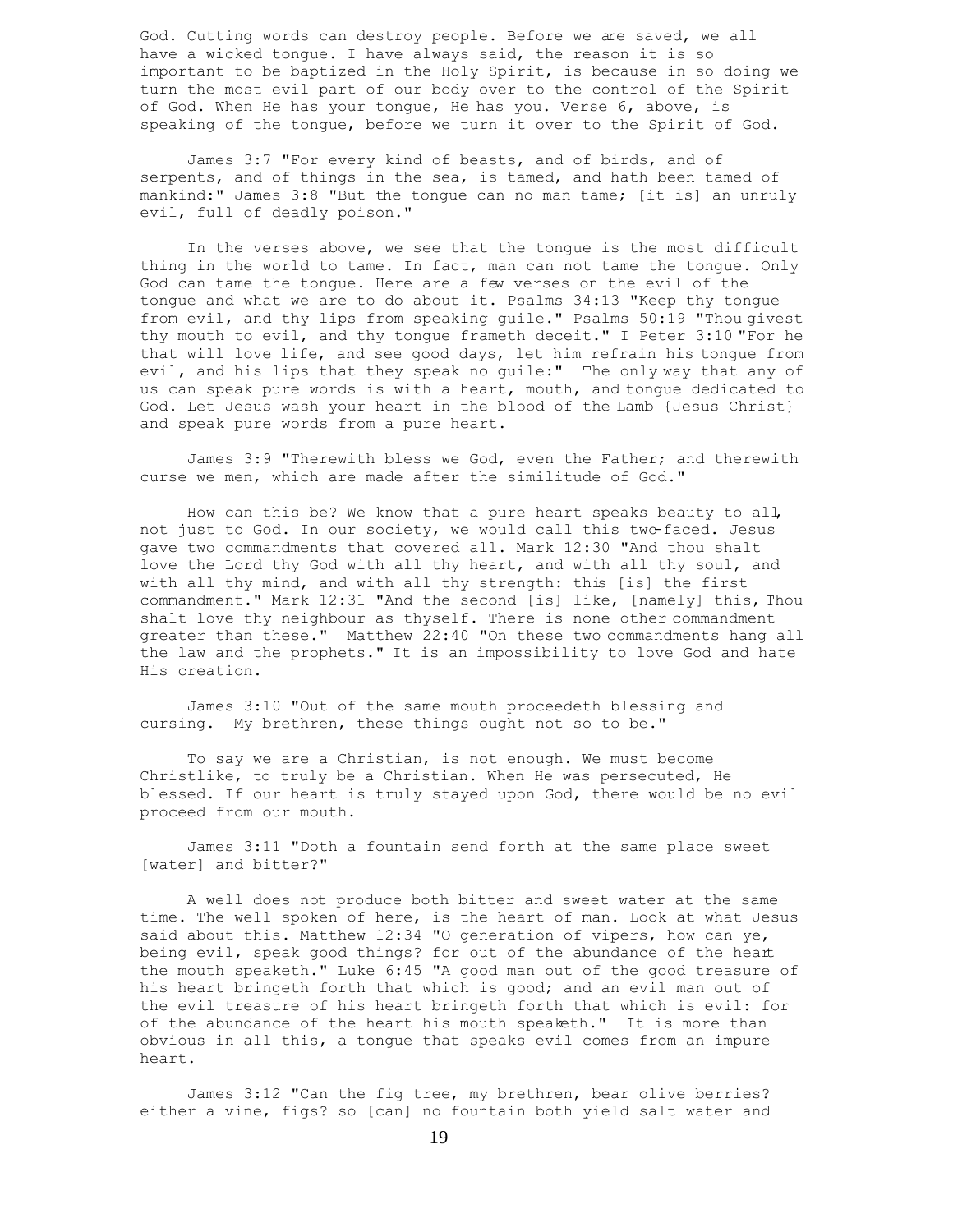fresh."

 There are many who profess Christianity who are not truly sold out to Christ. We are what we are in our inner man. The heart of man is the determining factor. This is one of the main reasons why I believe a person who is sold out to God can not be possessed of a devil. Light and darkness can not dwell in the same place, the darkness is overcome by the Light. We must decide whether we will follow God, or whether we will follow Lucifer. We can not do both. The Light of God, within us, does away with all darkness. The Light represents the sweet water. Darkness and salt water go hand in hand.

 James 3:13 "Who [is] a wise man and endued with knowledge among you? let him shew out of a good conversation his works with meekness of wisdom."

 Wisdom is a gift from God. Those who have wisdom, and the Holy Spirit has given them knowledge of God's Word, show the world by their actions and their speech, they are believers. This is just saying, your life and your speech will reveal to those around you, who you are in Christ. Bragging of your position with Christ has no place. Those who truly have a wonderful relation with Christ do not need to brag. They are generally humble people who just love God.

 James 3:14 "But if ye have bitter envying and strife in your hearts, glory not, and lie not against the truth."

 Each of us has his own special place with Christ. He has not called us to the same job as someone else. We should never look at someone else and be jealous, or want what they have. To want something someone else has, even if it is their relation with Christ, is coveting. God called each of us to do a job for Him that He could entrust us with.

 James 3:15 "This wisdom descendeth not from above, but [is] earthly, sensual, devilish."

 Bitterness and strife of all kinds come from the devil. All things that please the flesh are earthy, or of this earth. The spiritual things are not based on things of the earth. Lucifer was jealous and wanted to be God. You can see that this type of earthly wisdom and power is not spiritual. We must come out of the world {Egypt}, before we can go to the promised land {heaven}. We must do away with all desires of the flesh to be of God.

 James 3:16 "For where envying and strife [is], there [is] confusion and every evil work."

 The natural man does not receive the things of God. Envy and strife are of the flesh. We must crucify the flesh to live with Christ. Envy causes many other sins. Christians are in this world, but we should not be controlled by earthly desires.

 James 3:17 "But the wisdom that is from above is first pure, then peaceable, gentle, [and] easy to be intreated, full of mercy and good fruits, without partiality, and without hypocrisy."

 Notice the word "but" in the verse above. It shows a direct contrast to the earthly man. This has jumped to those who are sold out to God. The wisdom from above comes to the believers. This wisdom is stored in a heart that is pure. Knowing of the security that is in Christ brings peace. When we are at peace with God and man, we are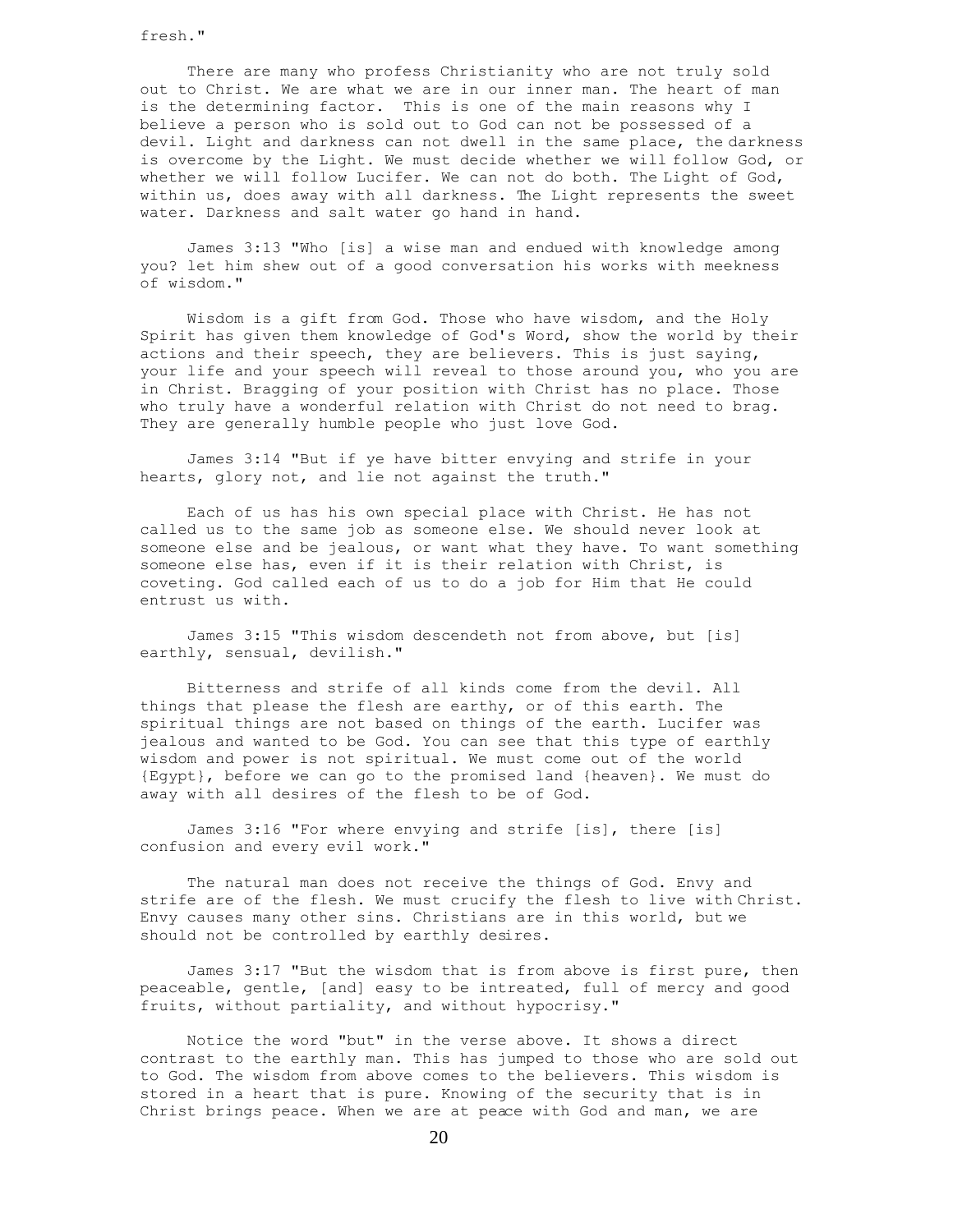gentle. If we expect God to be merciful to us, we must be merciful to others. Christians should bear good fruit. You cannot be a Christian and a hypocrite at the same time. A true Christian is 100% the Lord's.

 James 3:18 "And the fruit of righteousness is sown in peace of them that make peace."

 Matthew 5:9 "Blessed [are] the peacemakers: for they shall be called the children of God." John 4:36 "And he that reapeth receiveth wages, and gathereth fruit unto life eternal: that both he that soweth and he that reapeth may rejoice together."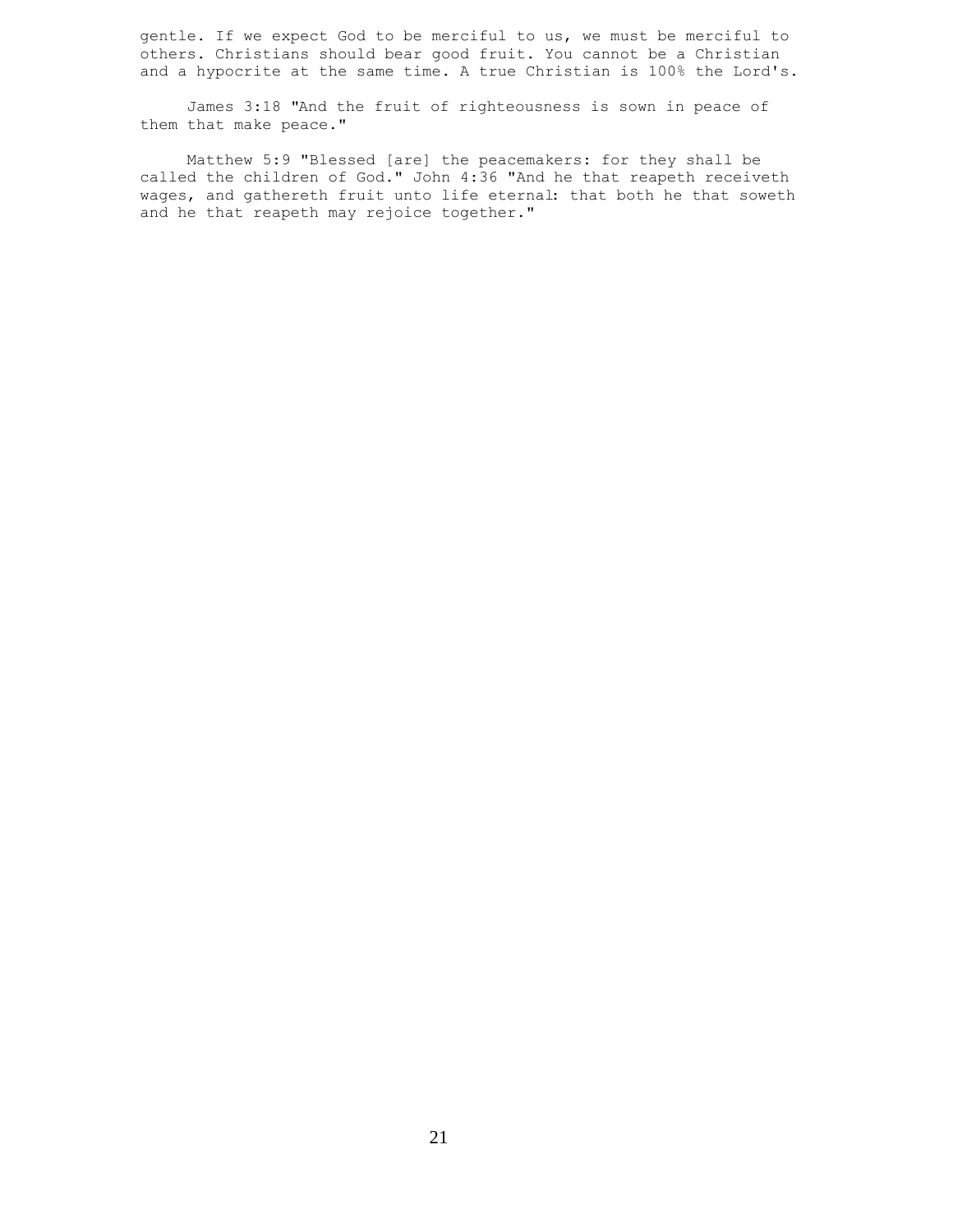1. Why does it say in verse 1, they shall receive greater condemnation? 2. What is this a possible reminder of? 3. Who is the true Teacher of all? 4. If any man offend not in word, the same is a \_\_\_\_\_\_\_\_\_ man. 5. What is the most evil part of the body? 6. Quote 1 Peter chapter 3 verse 10. 7. The tongue can do a great deal of harm, if it is not controlled of  $\mathcal{L}=\mathcal{L}^{\mathcal{L}}$ 8. The words of the tongue originate in the 9. Why do we put bits in the horses' mouths? 10. What changes the direction of a ship? 11. What reveals to the world where we are with God? 12. The tongue is a  $\blacksquare$ , a world of iniquity. 13. What is wrong with the tongue in verse 6? 14. What difficult things, to be tamed, were tamed in verse 7? 15. What is the unruly, evil tongue full of? 16. Quote Psalms chapter 34 verse 13. 17. How is the only way any of us can speak pure words? 18. Therewith bless we the Father, and \_\_\_\_\_\_\_\_ men. 19. What were the 2 commandments that Jesus gave that covered all? 20. It is an impossibility to love God and hate His 21. In verse 10, what did James say, ought not to be so? 22. To say we are a Christian is not enough. We must be 23. Doth a fountain send forth at the same place \_\_\_\_\_\_\_\_ water and  $\overline{2}$ 24. What is the well, spoken of in verse 11? 25. Quote Matthew chapter 12 verse 34. 26. Quote Luke chapter 6 verse 45. 27. Why does the author believe that a true Christian can not be possessed of a devil? 28. Wisdom is a \_\_\_\_\_\_\_ from 29. What 2 things reveal to the world what you are in Christ? 30. What one word describes what wanting something that belongs to someone else is? 31. Where does bitterness and strife come from? 32. Quote James chapter 3 verse 17.

33. Quote John chapter 4 verse 36.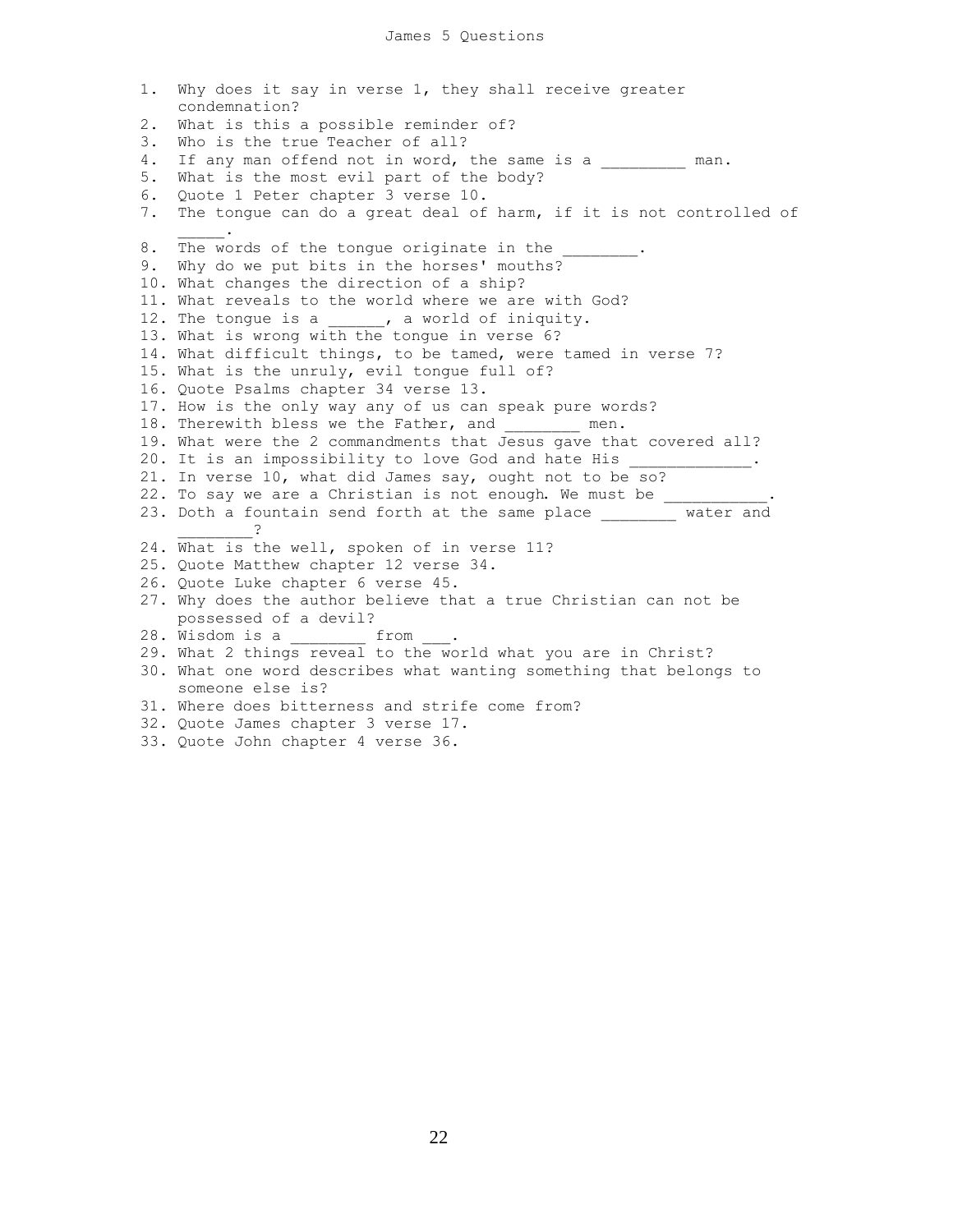James 4:1 "From whence [come] wars and fightings among you? [come they] not hence, [even] of your lusts that war in your members?"

 The strongest statement someone can make is usually in the form of a question. It gets us to thinking about figuring out what the problem is. James is speaking to them about the fightings being caused, because of the worldliness they still have in their lives and their walks. If we are dead in Christ, there should be no reason to fight the brethren.

 James 4:2 "Ye lust, and have not: ye kill, and desire to have, and cannot obtain: ye fight and war, yet ye have not, because ye ask not."

 James is speaking here, supposedly to believers in Christ. It is unbelievable that Christians would be this caught up in the flesh. Lust is of the flesh, and not of God. It seems they want things so badly that are not their own, that they even kill to get them. The real truth here, is these people may profess Christianity, but they really are not Christians. They have not crucified the flesh and its lust. He gives them the secret in the last few words of the verse. Christians, do not fight to get the things you want, pray for them instead. If they are good for you, the Lord will give them to you. The answer is prayer. They do not have these things, because they have not asked in prayer.

 James 4:3 "Ye ask, and receive not, because ye ask amiss, that ye may consume [it] upon your lusts."

 Sometimes we, like these Christians, pray for things that would not be for our own good, or the good of those around us. God will not answer a prayer to fill our greed. He will, however, answer a prayer for our needs.

 James 4:4 "Ye adulterers and adulteresses, know ye not that the friendship of the world is enmity with God? whosoever therefore will be a friend of the world is the enemy of God."

 Adultery is one of the worst sins a Christian could commit, because it is a sin of the body. The Christian, filled with the Holy Spirit, would be involving the Holy Spirit in the sin. A person who is still involved in adultery, is not a friend of God. They have chosen the way of the flesh. The flesh, or the spirit, rules over our will. If the flesh rules over your will, you are of the flesh.

 James 4:5 "Do ye think that the scripture saith in vain, The spirit that dwelleth in us lusteth to envy?"

 God will not share you with any other. You are either 100% His, or you are not His at all. To lust with envy would not be Godly. We must choose today whom we will serve. Is it God, or the fleshly lust, that we serve? II Corinthians 11:2 "For I am jealous over you with godly jealousy: for I have espoused you to one husband, that I may present [you as] a chaste virgin to Christ." If we are God's we will not lust with envy.

 James 4:6 "But he giveth more grace. Wherefore he saith, God resisteth the proud, but giveth grace unto the humble."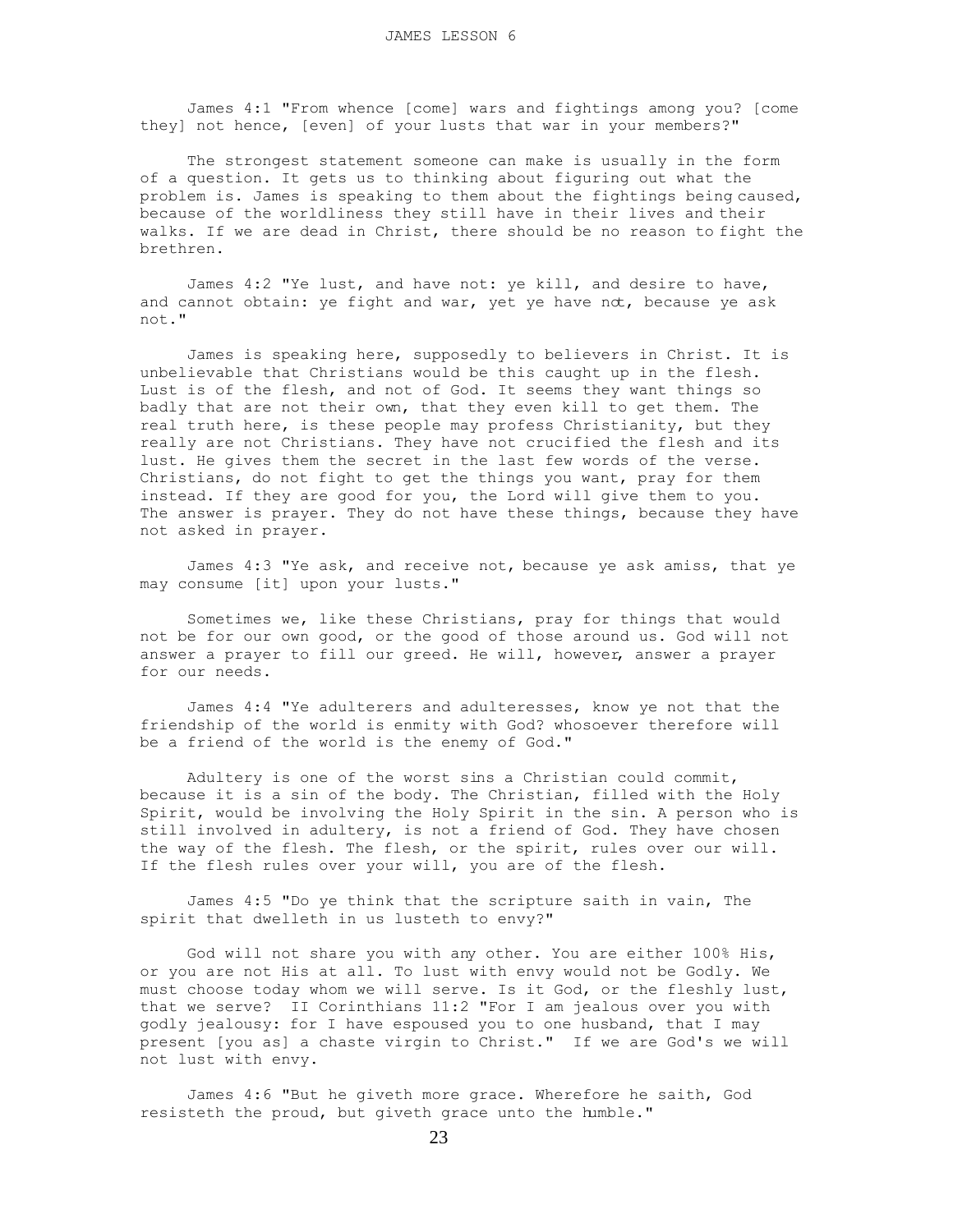When we humble ourselves before God, we are in a place to receive from Him. I Peter 5:6 "Humble yourselves therefore under the mighty hand of God, that he may exalt you in due time:" We are saved by the grace of God, and we have nothing to be proud about. Salvation for us is a free gift. His grace is sufficient for me.

 James 4:7 " Submit yourselves therefore to God. Resist the devil, and he will flee from you."

 This is just saying that it is within the willpower of every man to resist the devil and the temptations that he puts before him. We have been given the power of attorney to use the name of Jesus to defeat the devil. The temptations that the devil brings before us are really temptations of the flesh. The temptation will leave, if we say no to it. God will not over-rule our will. He gives us the power to choose. We must decide right, or wrong, for ourselves. The minute you emphatically say no to the devil and his temptations, he will go on to someone else and leave you alone. Flee means leave in a hurry. A heart and will controlled by God, will have no difficulty in saying no to the devil and his temptations.

 James 4:8 "Draw nigh to God, and he will draw nigh to you. Cleanse [your] hands, [ye] sinners; and purify [your] hearts, [ye] double minded."

 To be double minded, means you cannot make up your mind just what you want to do. We see from the following verse, that we cannot ride the fence. We must decide who we will serve. God or man. Luke 16:13 "No servant can serve two masters: for either he will hate the one, and love the other; or else he will hold to the one, and despise the other. Ye cannot serve God and mammon." Cleansing of the hands means the work you put your hands to must be clean, as well as your heart being pure, stayed upon God. When we make a step toward God, we will find that He has been there to help us all along. He just wanted us to reach out to Him.

 James 4:9 "Be afflicted, and mourn, and weep: let your laughter be turned to mourning, and [your] joy to heaviness."

 This is speaking of true repentance from the heart. Worldly laughter and worldly joy must change into a true repentance for sin. The joy that comes later is from God, not worldly pleasures. To be a sinner and truly sorry for the sin, means a grieving, and mourning, and even crying for forgiveness. The new life that true repentance brings is not a life of worldly pleasures, but of godly joy.

 James 4:10 "Humble yourselves in the sight of the Lord, and he shall lift you up."

When we are down, as far as we can go, we look up and see Jesus who gave His body on the cross that we might be lifted up. He will lift us up from the depths of despair. Psalms 147:6 "The LORD lifteth up the meek: he casteth the wicked down to the ground."

 James 4:11 "Speak not evil one of another, brethren. He that speaketh evil of [his] brother, and judgeth his brother, speaketh evil of the law, and judgeth the law: but if thou judge the law, thou art not a doer of the law, but a judge."

 Thank goodness, we are not the judge, Jesus is. How can we judge another? We are free from sin ourselves, only because we are forgiven.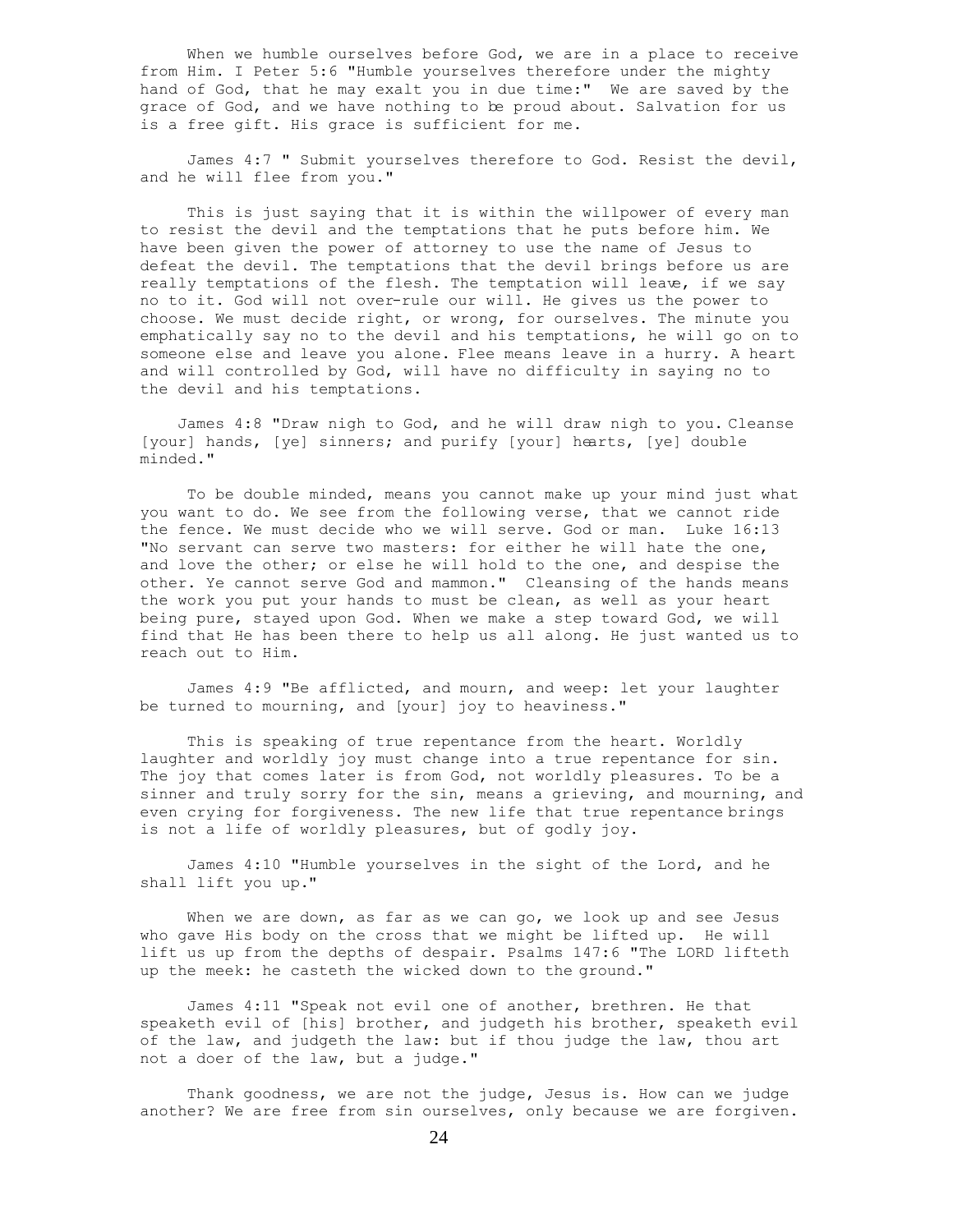Judge not, that you be not judged. The very best thing we can do, is live our own life as free from sin as we can, and leave the judgement up to Jesus. We do not fully understand the law, or grace, how could we judge fairly?

 James 4:12 "There is one lawgiver, who is able to save and to destroy: who art thou that judgest another?"

When we pass judgement on someone else, it is as if we think we are perfect ourselves, and we are not. I love what Jesus did when the accusers had the woman caught in adultery, and were about to stone her to death. I truly believe that Jesus wrote their sins in the sand, and that is why they left. He had said, you without sin cast the first stone. They all had to leave , because they were not without sin. I John 1:8 "If we say that we have no sin, we deceive ourselves, and the truth is not in us." We, Christians, are justified {just as if we had never sinned} in Jesus. Jesus, as Judge, decides who are saved and who are lost. He is the just Judge.

 James 4:13 "Go to now, ye that say, To day or to morrow we will go into such a city, and continue there a year, and buy and sell, and get gain:" James 4:14 "Whereas ye know not what [shall be] on the morrow. For what [is] your life? It is even a vapour, that appeareth for a little time, and then vanisheth away."

 We see, from this, that we do not even know whether we will be alive tomorrow or not. Our life is of God. We are born when and to whom the Lord has planned for us to be. Our death is the same. There is an allotted time for each of us to die. We leave this house of flesh when the breath of life, that God put in it, leaves. We leave at the time that God has chosen, and not at our own choosing. We leave not one second before our allotted time. Man's days are numbered as the hair on his head. Let me share what Jesus had to say about this very thing. This is about a rich man, who had no idea he was about to die. He had a very big harvest, and we will see what he did with his abundance. Luke 12:17 "And he thought within himself, saying, What shall I do, because I have no room where to bestow my fruits?" Luke 12:18 "And he said, This will I do: I will pull down my barns, and build greater; and there will I bestow all my fruits and my goods." Luke 12:19 "And I will say to my soul, Soul, thou hast much goods laid up for many years; take thine ease, eat, drink, [and] be merry." Luke 12:20 "But God said unto him, [Thou] fool, this night thy soul shall be required of thee: then whose shall those things be, which thou hast provided?" We do not have control of how long we live, God does. Make good of today, it may be the only day you have.

 James 4:15 "For that ye [ought] to say, If the Lord will, we shall live, and do this, or that."

 It is a very rash statement on our part to say what we will do tomorrow. Only God knows if we will be alive tomorrow. The only truthful statement we can make is, if it is the Lord's will, I will do it.

 James 4:16 "But now ye rejoice in your boastings: all such rejoicing is evil."

 Why should we boast? We know that God has control over everything and everyone. Then where is there room for boasting. We do not control even our own life and death. Knowing this, we should be humble above all men. To think of ourself too highly is sin. In fact, it is the same sin that got Lucifer thrown out of heaven.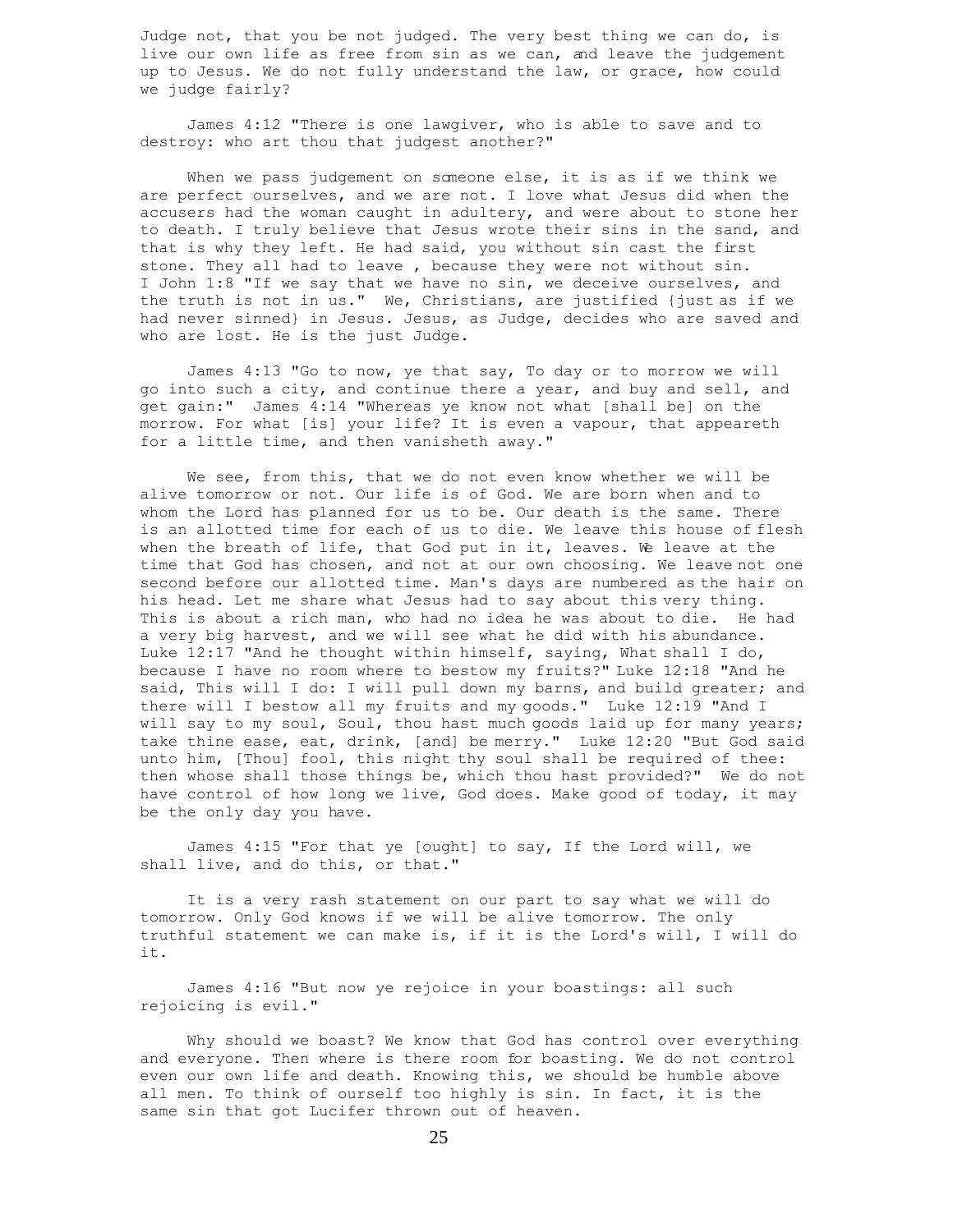James 4:17 "Therefore to him that knoweth to do good, and doeth [it] not, to him it is sin."

 This is saying that not only the bad things we do are sin, but we can sin by omitting to do good. Sin is anything displeasing to God. When we know to do good and do not do it, it is displeasing to God. Then, it is sin. The sin, here, is in full knowledge, so that would make it worse.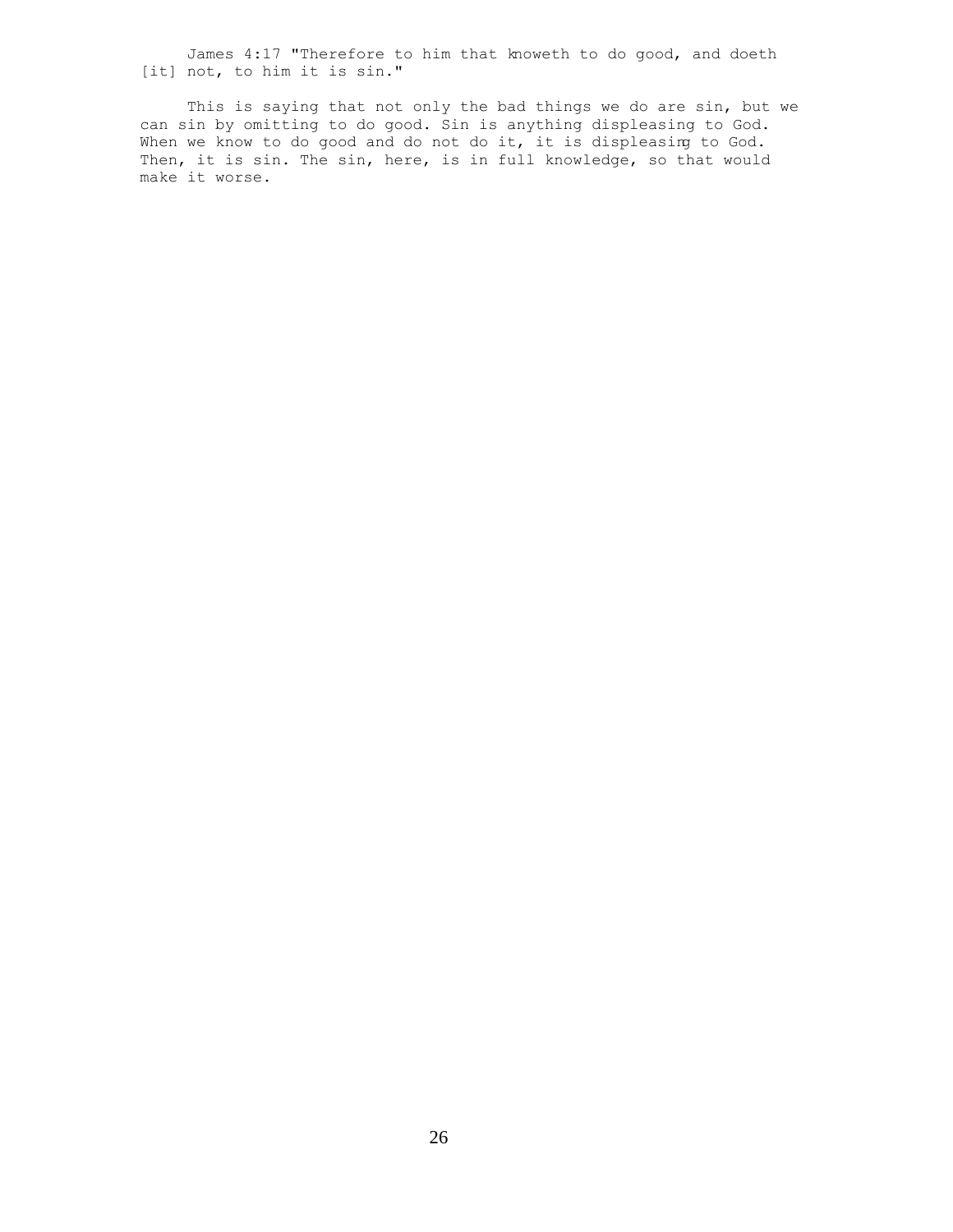1. What caused the fightings among them? 2. What is one of the strongest ways to make a point? 3. If we are \_\_\_\_\_\_ in \_\_\_\_\_\_\_\_, there should be no reason to fight. 4. Ye have not, because ye \_\_\_\_\_ 5. Who is James speaking to in this book? 6. Lust is of the  $\qquad \qquad$  , and not of God. 7. What is the extreme that they will go to, to fill their lust? 8. Instead of fighting for what we want, we should do what? 9. In verse 3, they ask \_\_ 10. God will not answer a prayer to fill our 11. Friendship of the world is with God. 12. Why is adultery such a terrible sin for a Christian. 13. The the the set over the will. 14. What percentage of you must the Lord have? 15. God resisteth the the the plus put giveth grace to the  $\cdots$ . 16. Quote 1 Peter chapter 5 verse 6. 17. the devil and he will flee from you. 18. What have we been given power of attorney to do? 19. What will cause the devil to leave you alone? 20. What does being doubleminded mean? 21. What is the mourning in verse 9? 22. Quote James chapter 4 verse 10. 23. Who is the Judge of the world? 24. What did Jesus do when the woman caught in adultery was brought before Him? 25. Why should we not say for sure what we are going to do tomorrow? 26. What happened to the rich man, in chapter 12 of Luke, who thought he would live forever? 27. What should we say regarding the things we are going to do? 28. What got Lucifer thrown out of heaven?

29. What, besides the commission of sin, is sin?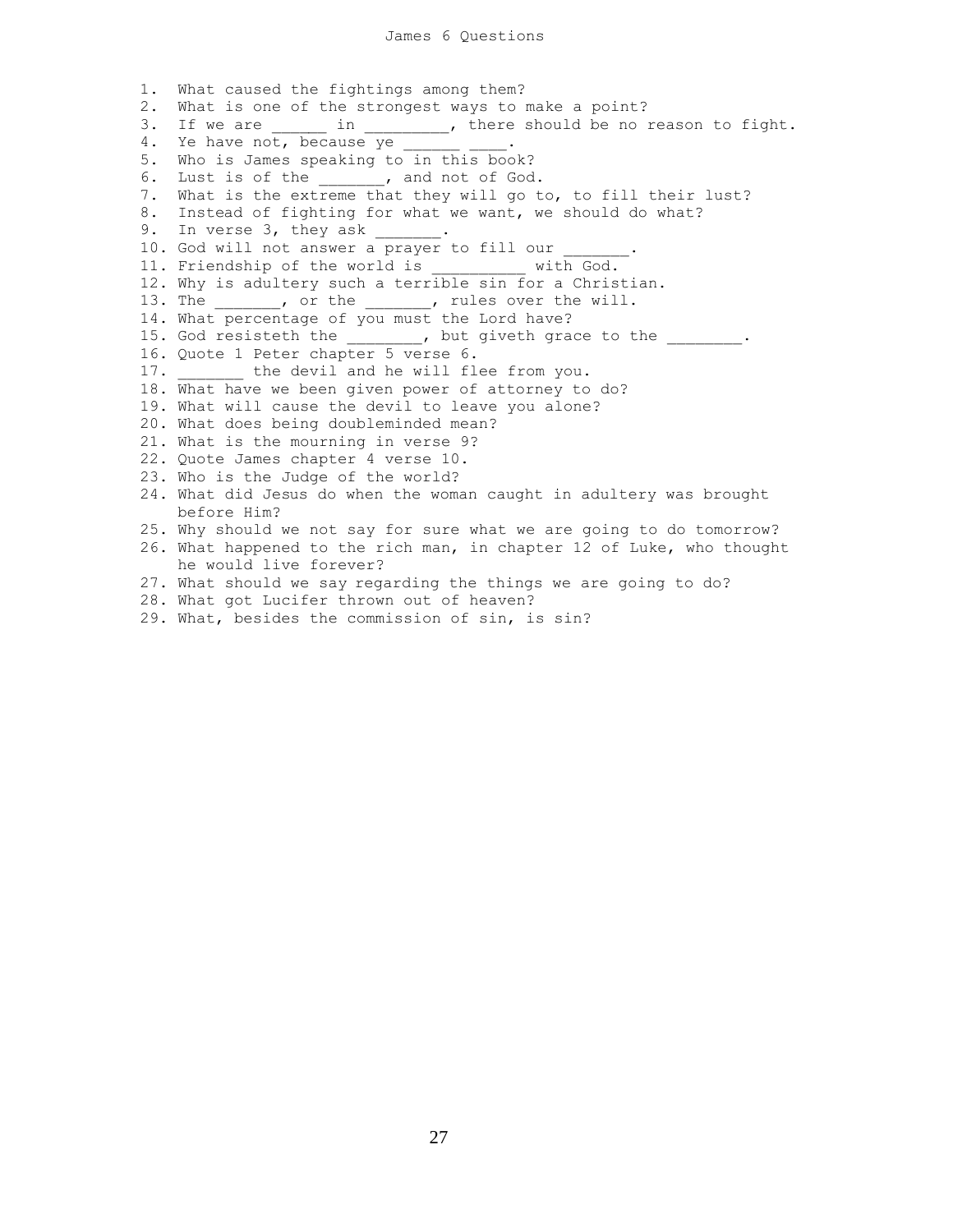We will begin this lesson in James 5:1 "Go to now, [ye] rich men, weep and howl for your miseries that shall come upon [you]."

 The rich man, spoken of here, is the rich man who has no regard for others. This would be a rich man that would be cruel to his employees. This would be, also, a man who would push any of his fellowmen down to acquire his riches. The only problem this man has, is not just that he is rich, but is the fact of what he is doing with his wealth. The miseries that will come upon him is for the way he has treated his fellowman.

 James 5:2 "Your riches are corrupted, and your garments are motheaten."

 We know that the rich man, here, must have attained the riches in a corrupt manner. This would be a man who put his wealth ahead of everyone and everything. It is not the riches that are evil, but the use of the riches by this corrupt man.

 James 5:3 "Your gold and silver is cankered; and the rust of them shall be a witness against you, and shall eat your flesh as it were fire. Ye have heaped treasure together for the last days."

 Look, with me, at the following Scriptures and see what Jesus had to say about this very thing. Matthew 6:19 "Lay not up for yourselves treasures upon earth, where moth and rust doth corrupt, and where thieves break through and steal:" Matthew 6:20 "But lay up for yourselves treasures in heaven, where neither moth nor rust doth corrupt, and where thieves do not break through nor steal:" Matthew 6:21 "For where your treasure is, there will your heart be also." We do know that there is nothing wrong with silver and gold in themselves. God established them as blessings from God, back in Genesis. He established gold, silver, and cattle as true value. Even the fact that silver means redemption and gold symbolizes the purity of God, tells us that the metal is not bad. It is our use, or rather misuse, that is bad. We see in verse 3 above, that this rich man, spoken of here, is putting his faith in the gold and silver, rather than in God. All of the gold and silver in the world will not save a person from the wrath of God. It is not wrong, however, to own silver and gold. In fact, they are the only true money. Paper money, from all governments, is just a promissory note. Read my little book on "GOD'S MONEY, SILVER AND GOLD" to get the full picture.

 James 5:4 "Behold, the hire of the labourers who have reaped down your fields, which is of you kept back by fraud, crieth: and the cries of them which have reaped are entered into the ears of the Lord of sabaoth."

 Now, we see where the sin comes in. This man is so greedy that he has not even paid the wages to the people who harvested his fields. God will not let this go unnoticed. In our society today, this is the first thing a person must pay.

James 5:5 "Ye have lived in pleasure on the earth, and been wanton; ye have nourished your hearts, as in a day of slaughter."

We see the character of this rich man is under attack here. "Wanton" means to live in pleasure. You can see that this is extreme,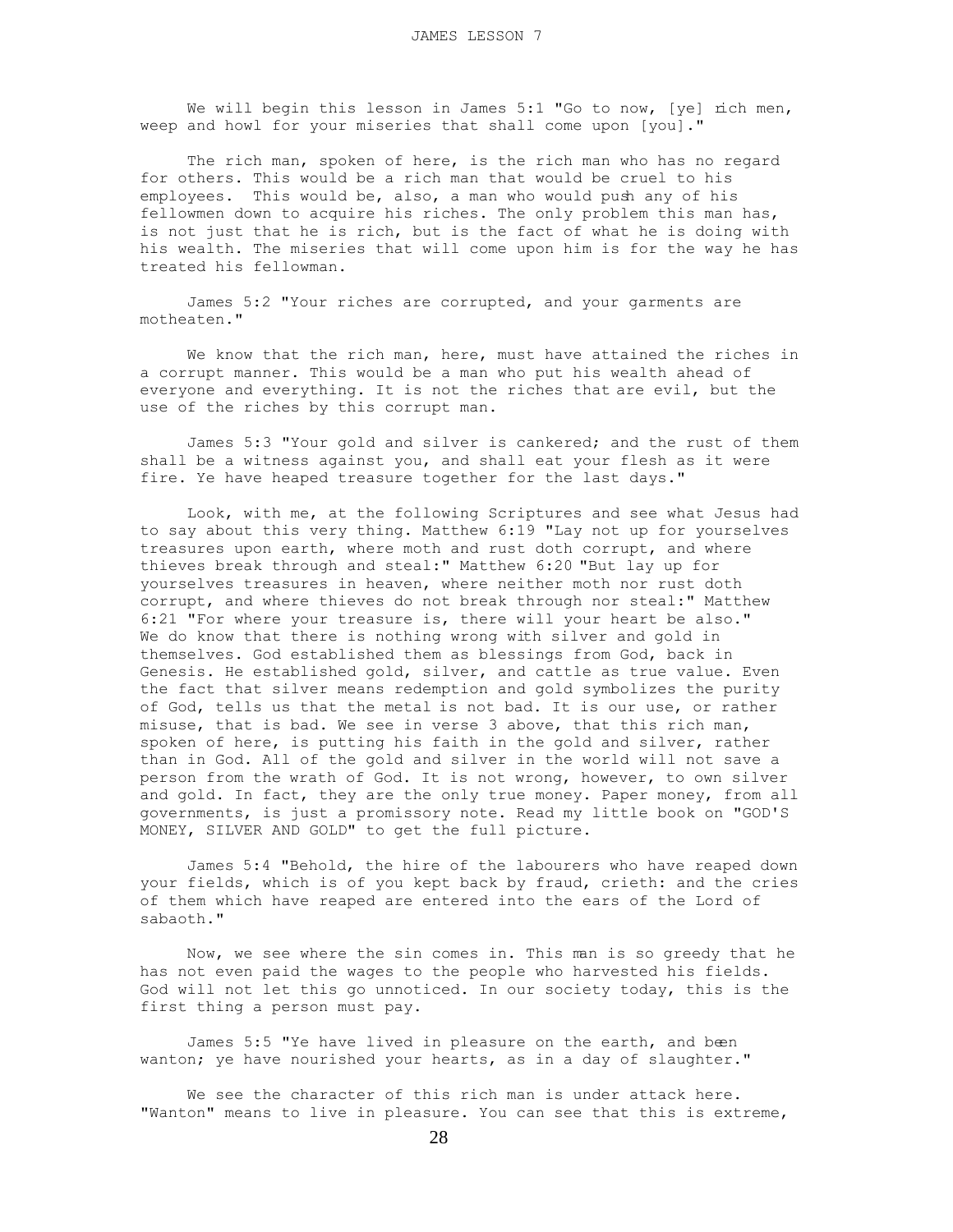because it is expressed twice in the verse above. This means that this man throws extravagant parties and lives extravagantly, as well. He has no regard for the feeling of others. His earthly pleasure is all that interests him. This day of slaughter, reminds us of the Scripture speaking of the days of Noah. They were eating, and drinking, not having any regard for God. This seems to be the life style here, as well. This is a very fleshly man who pleases only his own flesh.

 James 5:6 "Ye have condemned [and] killed the just; [and] he doth not resist you."

 This is just how bad this man's sin has become. Of course, this could be not only saying that this man killed to get his money, but also he helped nail Jesus to the cross for his sin. In the case of Jesus {the Just One}, we all nailed him to the cross with our sin.

 James 5:7 "Be patient therefore, brethren, unto the coming of the Lord. Behold, the husbandman waiteth for the precious fruit of the earth, and hath long patience for it, until he receive the early and latter rain."

 We see from this an encouragement to wait patiently on the coming of the Lord. It seems in this part of the world that James is writing to, the rain came early in planting time and then the rains came again at harvest time. Many believe the early and latter rain, spoken of here, is speaking of the outpouring of the Holy Spirit of God. In the Spiritual sense, this could certainly be. The fruit of the Spirit goes along with the outpouring of the Spirit of God. It is the rain {Spirit} which makes the beautiful fruit. We, also, know that those you win to Christ, many times are spoken of as the fruit of the harvest. We should not get impatient, when we plant the seed {Word of God}. It takes time for it to take hold and produce fruit.

 James 5:8 "Be ye also patient; stablish your hearts: for the coming of the Lord draweth nigh."

 James, as many other of the penmen, realizes that the great work of salvation takes place in the heart. It is the heart that must be stayed upon God. II Thessalonians 3:5 "And the Lord direct your hearts into the love of God, and into the patient waiting for Christ."

 James 5:9 "Grudge not one against another, brethren, lest ye be condemned: behold, the judge standeth before the door."

 "Grudge", in the verse above, means to murmur. God does not like murmuring. He does not like anyone holding a grudge either. He says, when you come to the altar, forgive others first, and then come to the altar. Judge not, that ye be not judged. Whatever judgement you make on others, is the same judgement God will use on you. The Lord Jesus is the Judge that standeth at the door. He is the True Judge.

 James 5:10 "Take, my brethren, the prophets, who have spoken in the name of the Lord, for an example of suffering affliction, and of patience."

 Job is the best example I can think of for patience and enduring suffering. He kept the faith in terrible suffering in the loss of his children, and even unto the pain and suffering in his own body. His suffering was not in vain. God rewarded him greatly for keeping the faith. Most of the prophets were martyred for their belief. The historians tell us that Isaiah was sawed in two. All of the prophets before us are examples to us, that we can wait with patience. The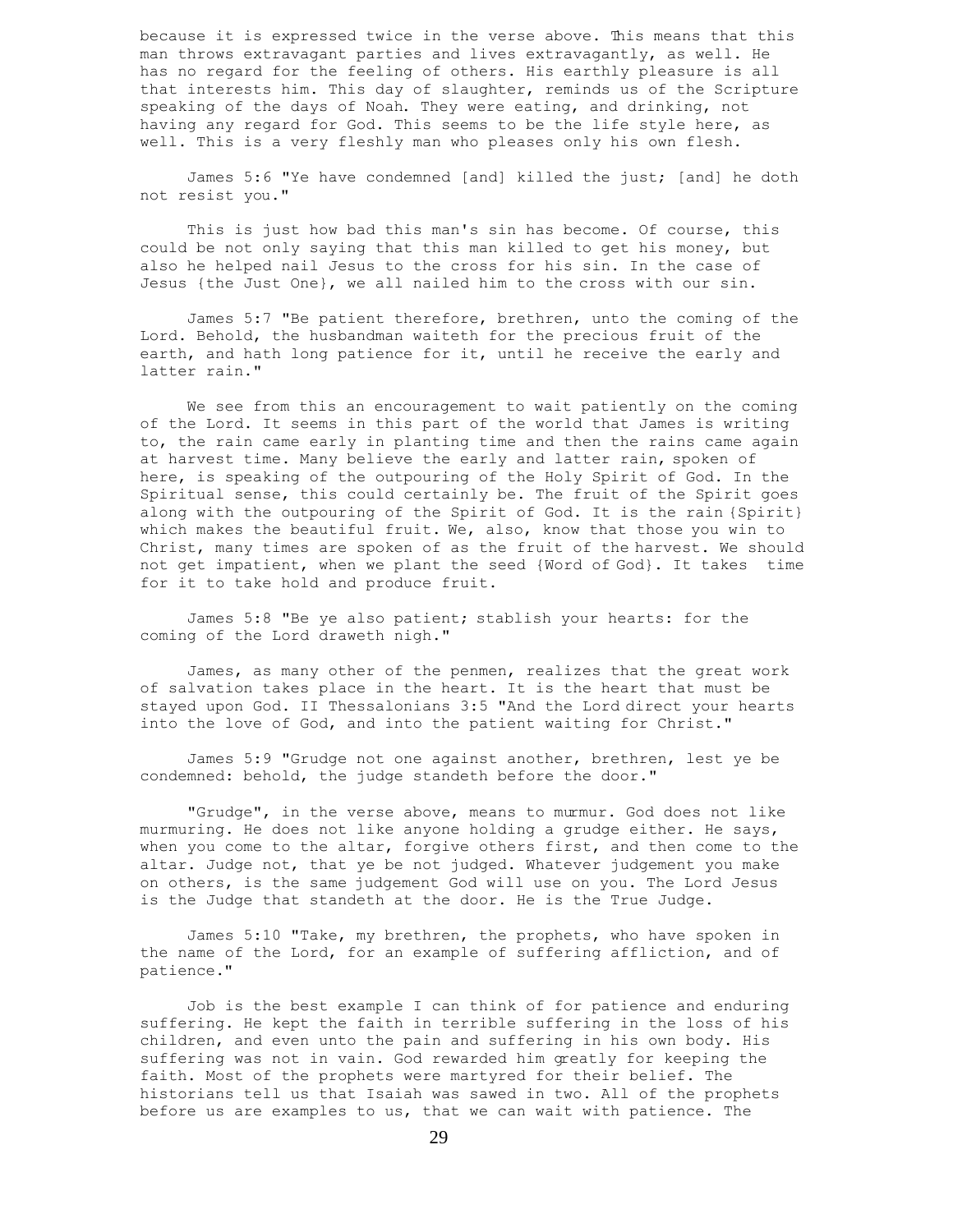following is what Jesus said about this very thing. Matthew 5:11 "Blessed are ye, when [men] shall revile you, and persecute [you], and shall say all manner of evil against you falsely, for my sake." Matthew 5:12 "Rejoice, and be exceeding glad: for great [is] your reward in heaven: for so persecuted they the prophets which were before you."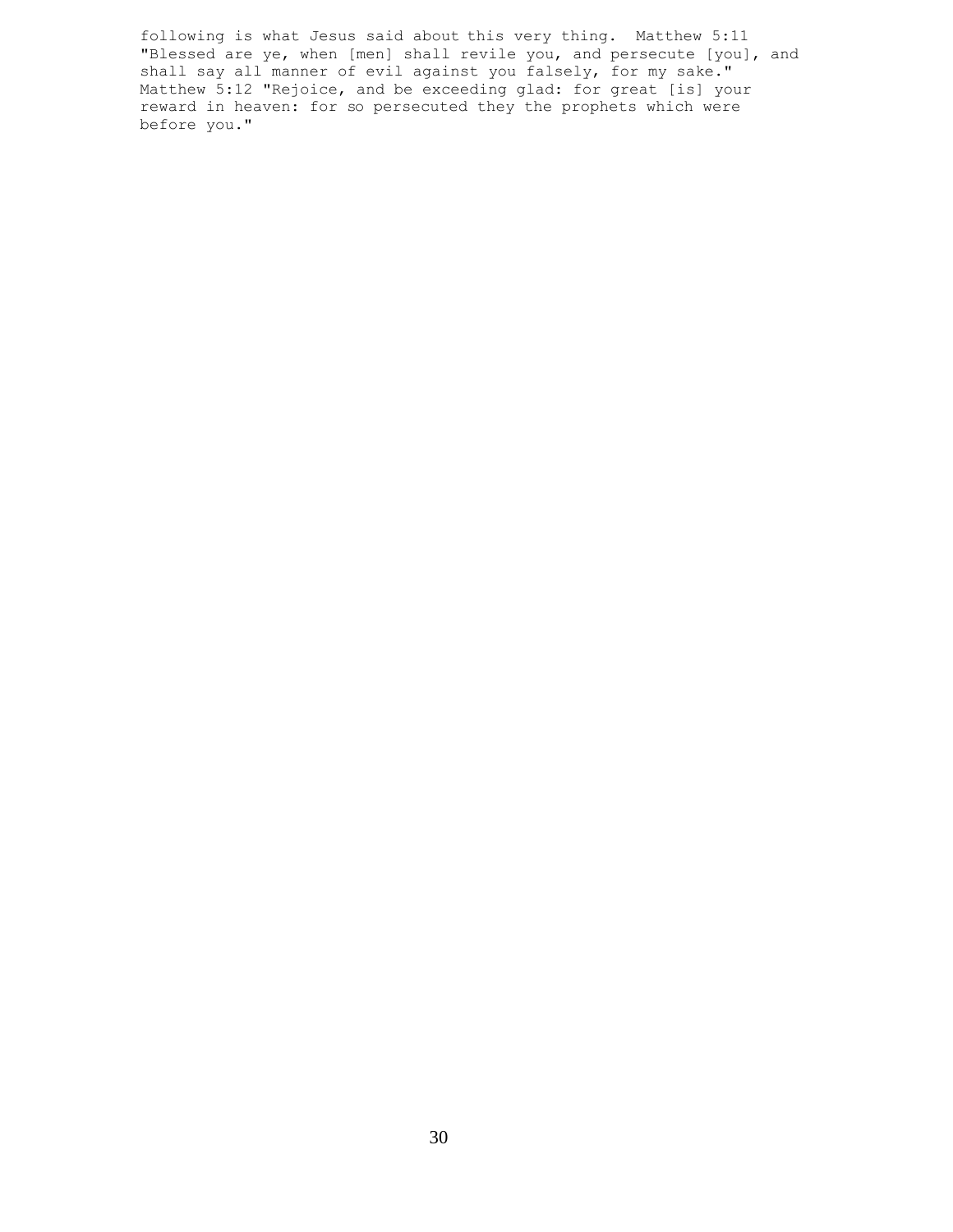1. Why will the rich man in verse 1 weep and howl? 2. What kind of man is this rich man of verse 1? 3. Why will these miseries come upon him? 4. Your riches are \_\_\_\_\_\_\_\_\_, and your garments are \_\_\_\_\_\_\_\_\_\_\_\_. 5. It is not the riches that are evil, but what? 6. He had heaped treasure up for when? 7. Quote Matthew chapter 6 verses 19 and 20. 8. Where your treasure is, there will your \_\_\_\_\_\_\_ be also. 9. What does silver mean spiritually? 10. What does gold symbolize? 11. What is paper money? 12. What had reached the ears of the Lord of sabaoth? 13. What is the man's real sin? 14. What does "wanton" mean? 15. The fact that something is said twice in one Scripture indicates what? 16. Describe this rich man's life style. 17. What is the only thing this man is interested in pleasing? 18. How bad had his sin become? 19. Who really nailed Jesus to the cross? 20. \_\_\_ \_\_\_\_\_\_\_\_ therefore, brethren, unto the coming of the Lord. 21. What do many believe the early and latter rain are speaking of? 22. What does the fruit of the Spirit go along with? 23. What could the rain be speaking of here? 24. James told them to stablish their 25. Why were they to do this? 26. Why should you not grudge against another? 27. What does the word "grudge" mean here? 28. What are we to do, if we have anything against someone, before we come to the altar? 29. How will we be judged? 30. Who, in the Old Testament, is a very good example of waiting

patiently and of overcoming suffering?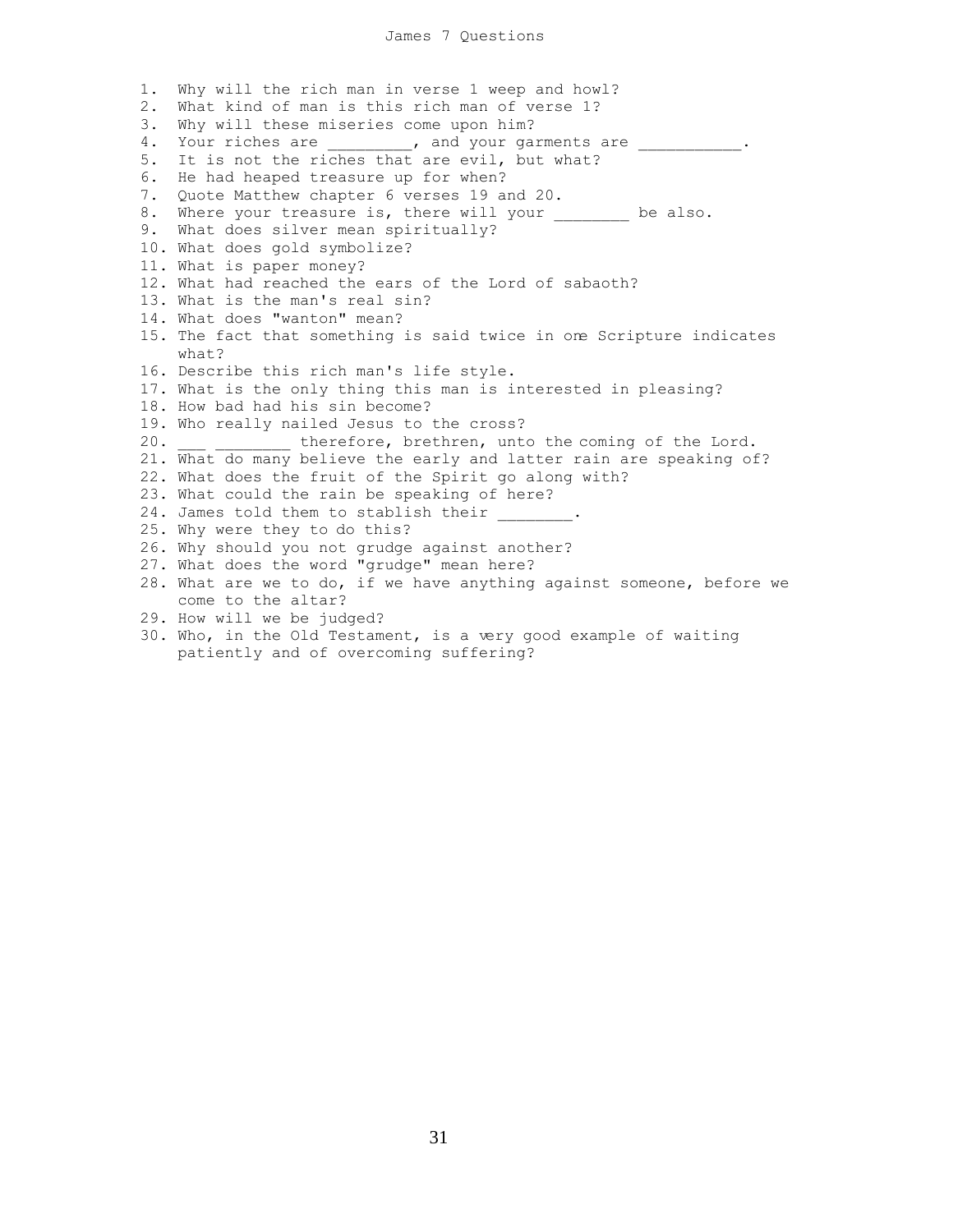We will begin this lesson in James 5:11 "Behold, we count them happy which endure. Ye have heard of the patience of Job, and have seen the end of the Lord; that the Lord is very pitiful, and of tender mercy."

 In the last lesson, we spoke of the patience of Job. He was, perhaps, the most patient person in persecution in all the Bible. "Endure" has a meaning which means continuance. To endure means to last until the end. We do know that the Lord is full of mercy and grace. It is by His mercy that any of us are given the opportunity of salvation. Over, and over, in the Bible, we see statements where the Lord has heard the cries of His people and answered them. He is there in time of need for all of us.

 James 5:12 "But above all things, my brethren, swear not, neither by heaven, neither by the earth, neither by any other oath: but let your yea be yea; and [your] nay, nay; lest ye fall into condemnation."

 We know of the warning in the sermon on the mount about swearing. Matthew 5:34 "But I say unto you, Swear not at all; neither by heaven; for it is God's throne:" Matthew 5:36 "Neither shalt thou swear by thy head, because thou canst not make one hair white or black." Anything more than a simple yes or no is presuming that we have more power than we do. We do not want to be condemned of God for thinking too highly of ourselves.

 James 5:13 "Is any among you afflicted? let him pray. Is any merry? let him sing psalms."

 "Afflicted", in the verse above, means to undergo hardship. We see, then, if we are undergoing hardship, we are to pray. I love to sing the Psalms. It is exciting to sing the Scriptures. So much of the music today is influencing our children in the wrong things. Music influences the lives of the people listening. If you listen to songs that promote drugs, alcohol, homosexuality, and other sin: you will soon find yourself involved in one, or more, of these activities. On the other hand, if you listen to beautiful Scriptures, set to music, it will cause you to draw closer to God. There is a joy in the Lord that is far greater than any happiness from worldly things.

 James 5:14 "Is any sick among you? let him call for the elders of the church; and let them pray over him, anointing him with oil in the name of the Lord:"

 All believers in Christ have been given authority to use the name of Jesus to heal the sick. John 14:12 "Verily, verily, I say unto you, He that believeth on me, the works that I do shall he do also; and greater [works] than these shall he do; because I go unto my Father." John 14:13 "And whatsoever ye shall ask in my name, that will I do, that the Father may be glorified in the Son." John 14:14 "If ye shall ask any thing in my name, I will do [it]." It is the name of Jesus that heals the sick. It is very important for the person who is sick to call for prayer. This shows that he believes he can receive healing. Jesus said, when he healed, Your faith has made you whole. The anointing with oil symbolizes the Holy Spirit of God. This cannot be just any oil in your cabinet. This must be pure olive oil. Olive oil symbolizes the Holy Spirit of God.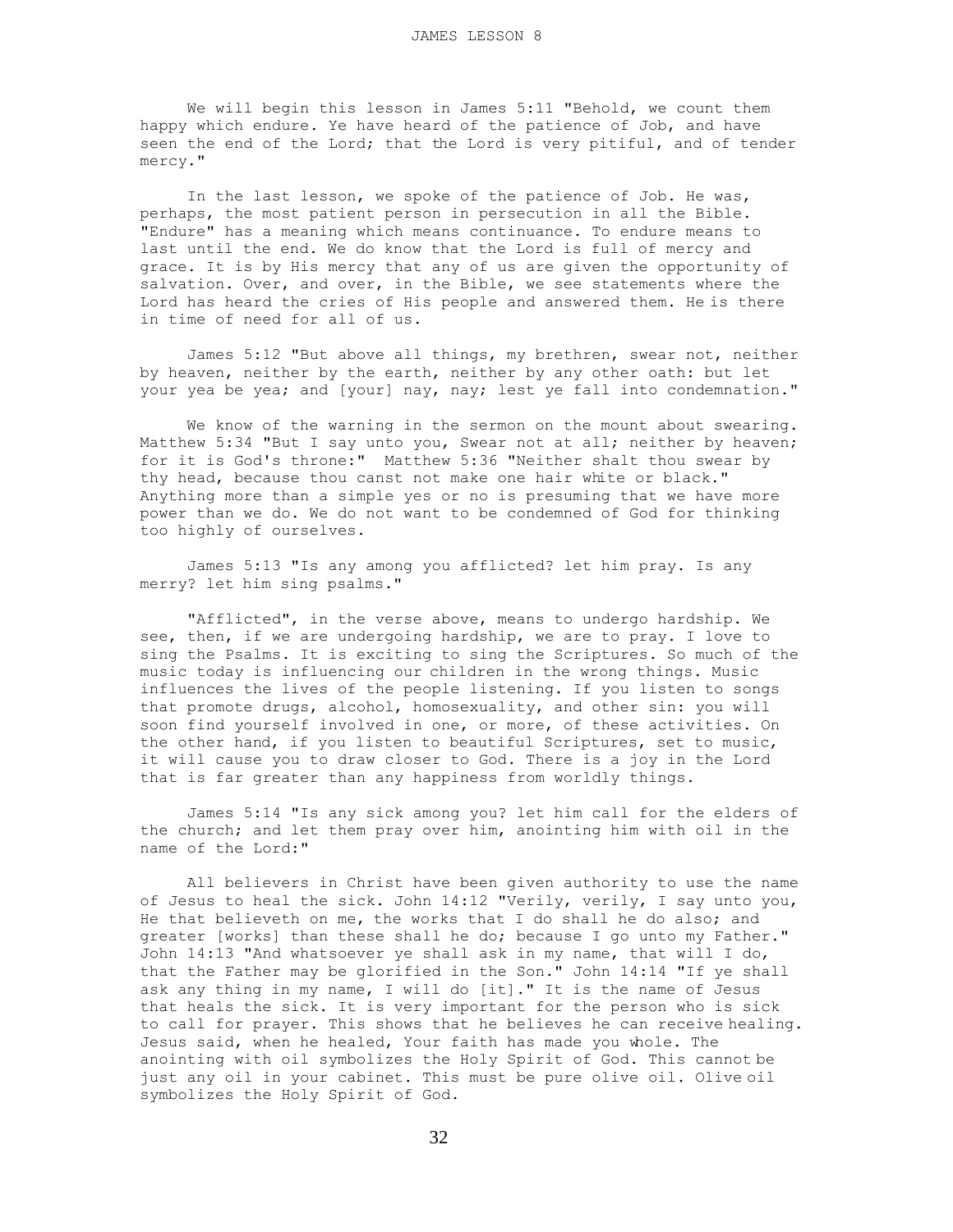James 5:15 "And the prayer of faith shall save the sick, and the Lord shall raise him up; and if he have committed sins, they shall be forgiven him."

 Not only must the elder who is praying believe, but the person being healed, as well. In some instances, a member of the person's family can stand in for them. If they are not available, it is permissible to have a believer stand in for them. Whoever is being prayed over must believe to receive the healing. There are exceptions to this, but this is generally speaking. Sometimes a non-believer will be healed as a sign from God. Some people believe everyone who is sick has sin that caused the sickness. That is true in some cases, but not always. Notice the word "if" in the verse above. We, also, know that people like Paul had an illness not caused by lingering sin in his life. We will see in the next few verses the explanation of this very thing by Jesus. John 9:1 "And as [Jesus] passed by, he saw a man which was blind from [his] birth." John 9:2 "And his disciples asked him, saying, Master, who did sin, this man, or his parents, that he was born blind?" John 9:3 "Jesus answered, Neither hath this man sinned, nor his parents: but that the works of God should be made manifest in him." I love the statement, "His sins shall be forgiven him". God does a perfect work, when He heals. He heals the Spirit, as well as the body.

 James 5:16 "Confess [your] faults one to another, and pray one for another, that ye may be healed. The effectual fervent prayer of a righteous man availeth much."

 This answers many questions about prayer. To be truly forgiven for our sins, we must express a sorrow for committing them. This is what the confessing one to another is all about. This is not confession to a minister, but to a friend in Christ. This helps us get it out in the open and deal with it. We are to pray for each other. We must not just pray for ourselves, but for others. Many times, God takes care of the needs in our lives as we pray for someone else. This healing is body, mind, soul, and spirit. We are not just to pray, but to pray over and over, until we get an answer. This effectual fervent prayer just means that we are earnestly seeking God. It means that we are to continue in this prayer for an answer. Notice, also, that the person doing the praying is righteous {in right standing with God}. He, or she, is righteous, because they have taken on the righteousness of Christ and been made sons of God. God hears the prayers of His children, and answers them.

 James 5:17 "Elias was a man subject to like passions as we are, and he prayed earnestly that it might not rain: and it rained not on the earth by the space of three years and six months."

 This is speaking of Elijah. This just explains that Elijah was a human being as we are. We do know that he had great faith and was a righteous man in the sight of God. You can find the Scriptures covering this in 1 Kings chapter 17 and 18. It is very interesting to me that this covers a period of 3 and 1/2 years. This is another Scripture that indicates to me that the believers in Christ will be upon the earth for 3 and 1/2 years of the 7 years of tribulation. The mentioning of this here, is in explanation of just how powerful the prayers of a righteous person are.

 James 5:18 "And he prayed again, and the heaven gave rain, and the earth brought forth her fruit."

This withholding of the rain was for a very good purpose. After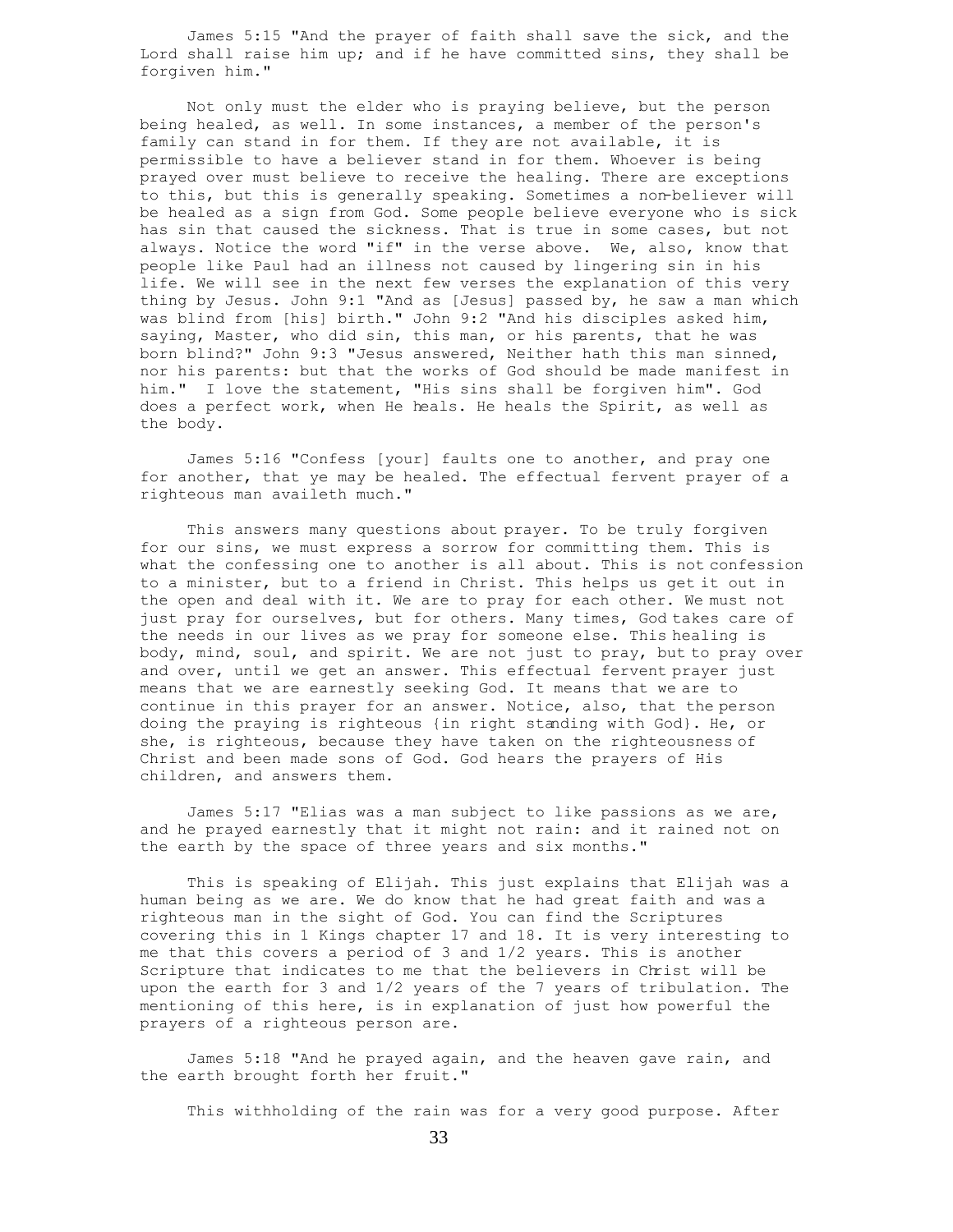the purpose was fulfilled, Elijah prayed and it rained. Notice, the fruit comes after the rain. As I said earlier, this rain could, also, symbolize the Spirit of God, which brings forth fruit, as well.

 James 5:19 "Brethren, if any of you do err from the truth, and one convert him;"

This is speaking of someone who is believing in error. "Err", means go astray. Perhaps, this is speaking of the backslidden Christian, as well as the one who has never known the Truth.

 James 5:20 "Let him know, that he which converteth the sinner from the error of his way shall save a soul from death, and shall hide a multitude of sins."

 This is speaking to the brethren of verse 19. Those who lead others to the Lord, will have great rewards in heaven. I Peter 4:8 "And above all things have fervent charity among yourselves: for charity shall cover the multitude of sins." It is enough reward to know that someone you have ministered to will be saved, but God has more reward for you than that. We will be judged according to the way we have dealt with our fellowman. If we lead someone to the Lord, it is because we love them. We have put ourselves behind, and are thinking more of their needs than our own. To the world, ministering to others is foolishness, but to God it is the tool to lead them to salvation. I Corinthians 1:18 "For the preaching of the cross is to them that perish foolishness; but unto us which are saved it is the power of God." I Corinthians 1:21 "For after that in the wisdom of God the world by wisdom knew not God, it pleased God by the foolishness of preaching to save them that believe." If you care enough for others to help them find God, God will forgive you of your sins.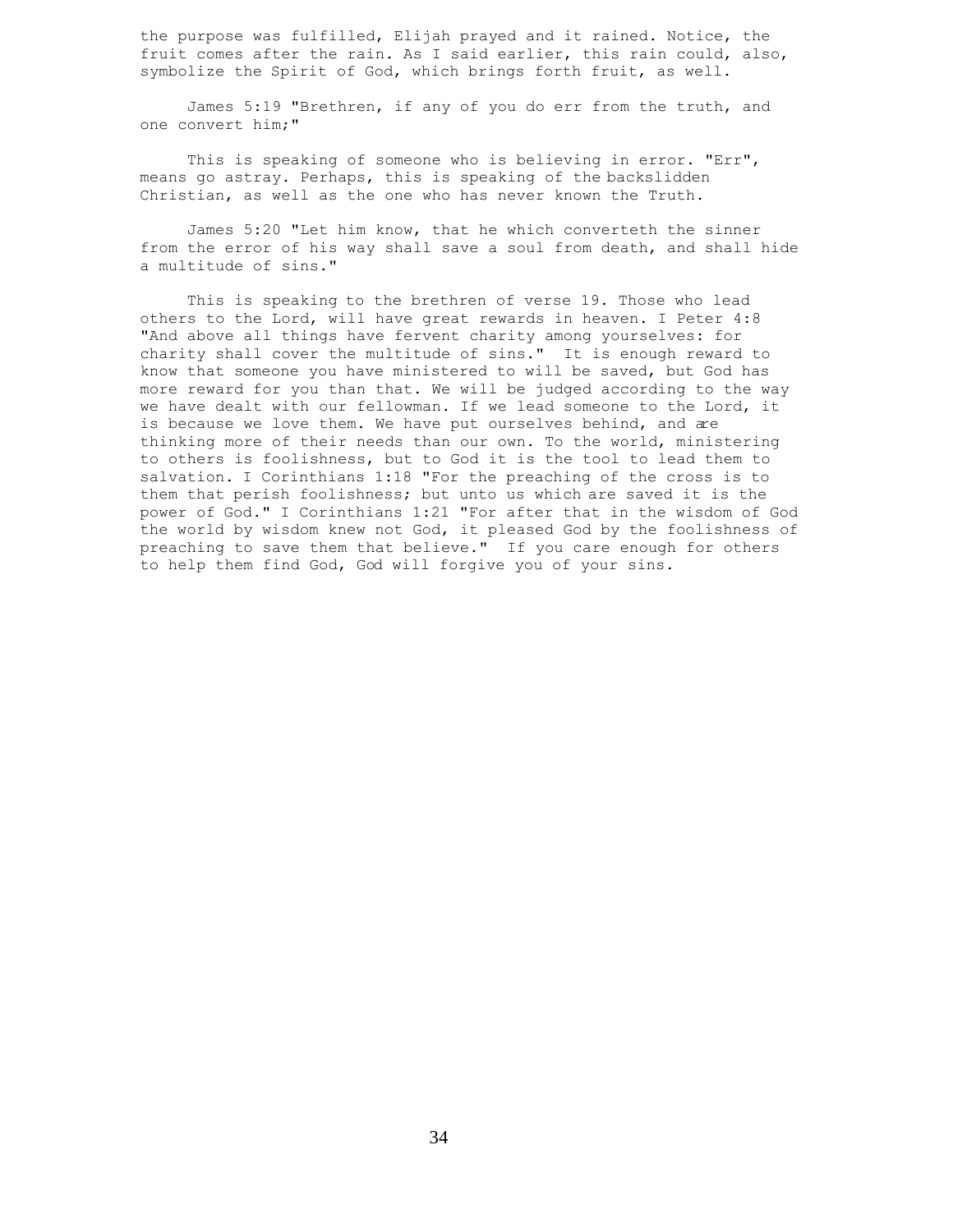1. Who is mentioned in verse 11 who had great patience? 2. The Lord is very \_\_\_\_\_\_\_\_, and of \_\_\_\_\_\_\_\_\_ \_\_\_\_\_\_\_\_. 3. What does endure mean? 4. It is by God's \_\_\_\_\_\_\_ that we are given the opportunity of salvation. 5. What did James say, was above all? 6. What might happen, if you swore? 7. Where do we find the warning about swearing {Sermon on the Mount}? 8. What are we really saying, when we answer with more than a yes or no? 9. What should we do when we are afflicted? 10. What should we do when we are merry? 11. What does afflicted, in verse 13, mean? 12. Music The lives of the people listening. 13. What should the sick do? 14. Quote John chapter 14 verse 12. 15. What should the elder do, before praying for you? 16. Who has the authority to pray in Jesus' name? 17. What is the only oil permissible to use for anointing? 18. What does olive oil symbolize? 19. What saves the sick? 20. What other wonderful blessing comes from this prayer? 21. Name some things that must happen for a prayer to be answered. 22. Is everyone who is sick, sick because of a sin in their life? 23. What did Jesus have to say about this in the 9th chapter of John? 24. Quote James chapter 5 verse 16. 25. What does "effectual fervent prayer" mean? 26. Who are the righteous? 27. Why does God pay more attention to these prayers? 28. Who prayed and caused it not to rain for 3 and 1/2 years? 29. What did the author relate this 3 1/2 year period to?

30. Quote James chapter 5 verses 19 and 20.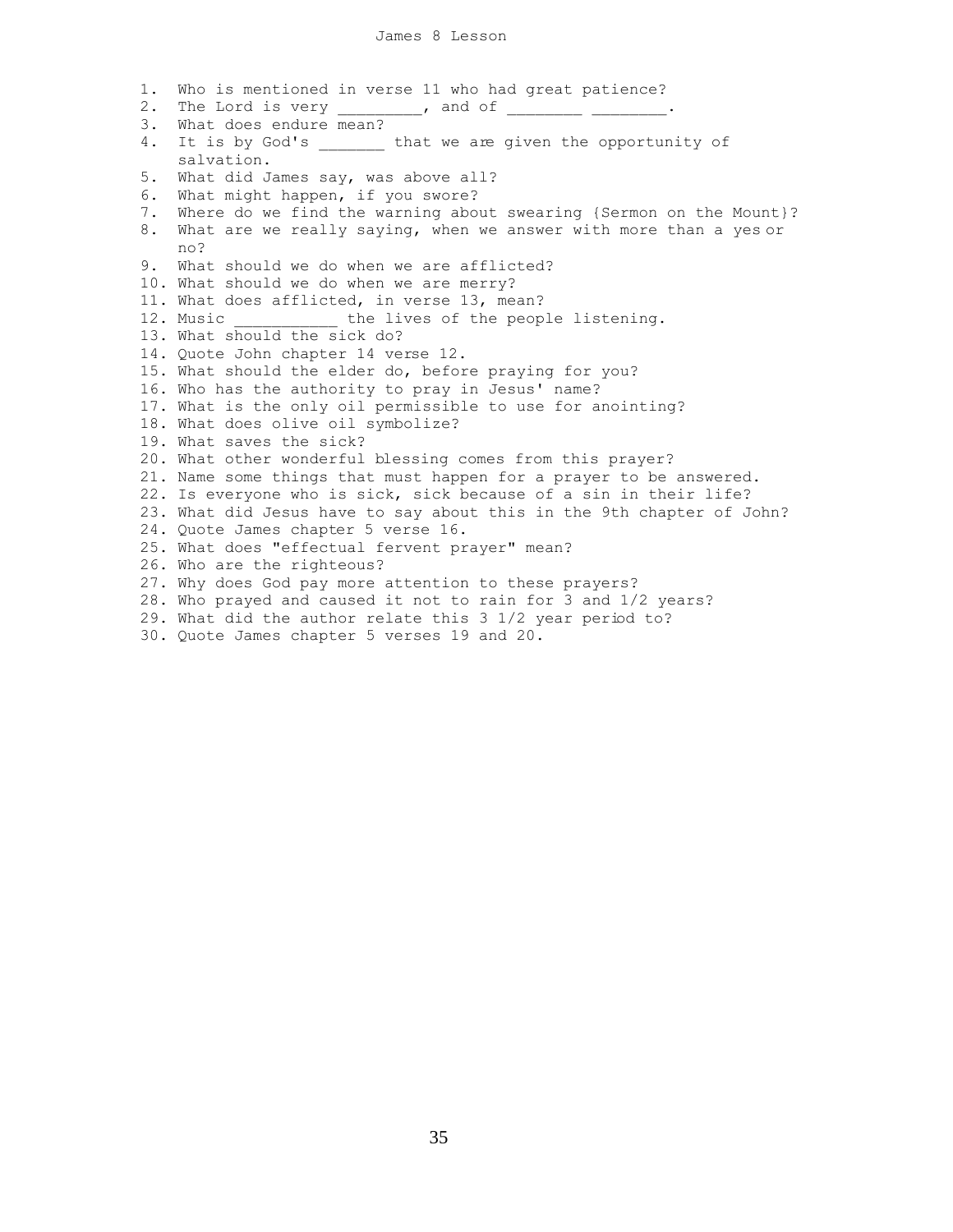The books of Peter were written a little over 60 years after the resurrection of Jesus Christ. Peter was called by many different names. He was Simon, Peter, Cephas, and Bar-jonah. His name Peter {Petros} means a rock. Peter was the son of Jonas. He was from Bethsaida.

 Peter was a fisherman on the Sea of Galilee, when he was called to follow Jesus. His brother, Andrew, was a fisherman, as well. Peter was married and had a home in Capernaum. When Jesus called Peter, he left his nets and followed Jesus.

 There are many outstanding things about Peter. This is the same Peter, who was chosen with James and John to carry out special tasks for the Lord Jesus. This is the same Peter, who walked on the water. He is the same Peter, who saw the transfiguration. He is the same Peter, who told Jesus who He was, when people were guessing who Jesus was. He said, "Thou art the Christ, the Son of the living God.

 This is one of the penman that we all relate to better than to most. Peter was actually two men. Peter, before the baptism of the Holy Spirit at Pentecost, and Peter after the baptism. The Peter, before the baptism of the Holy Ghost denied Jesus as the Christ 3 times. The Peter after the baptism, historians tell us, was pleased to be crucified like his Lord. We can relate the weakness in all of us to Peter's weakness and restoration.

 Jesus chose Peter to head His church. Jesus said, in Matthew 16:18 "And I say also unto thee, That thou art Peter, and upon this rock I will build my church; and the gates of hell shall not prevail against it."

Peter saw most of the miracles Jesus did. Peter's mother-in-law had been healed of Jesus. Peter was there when John the Baptist called Jesus the Lamb of God. Peter had been an eye-witness of the Lord.

We will go into a great deal more as we study this book. For now, this is enough to allow us to know which Peter is the penman of the book.

 We will begin in I Peter 1:1 "Peter, an apostle of Jesus Christ, to the strangers scattered throughout Pontus, Galatia, Cappadocia, Asia, and Bithynia,"

 This is addressed primarily to the Jews that were scattered in these places. Peter's calling was primarily to the Jew. He had been taught of God not to call any man unclean , when the Lord let the sheet full of unclean animals down three times to him. It was, also, Peter who saw the first Gentiles baptized in the Holy Spirit. Read about it in Acts chapters 10 and 11. "Apostle", in this instance, means an ambassador for Christ. Peter is bringing the message of Christ, and not his own. Notice, that Peter did not say he was the apostle, but an apostle, which recognizes the other apostles.

 I Peter 1:2 "Elect according to the foreknowledge of God the Father, through sanctification of the Spirit, unto obedience and sprinkling of the blood of Jesus Christ: Grace unto you, and peace, be multiplied."

This is a very controversial Scripture. The "elect" are those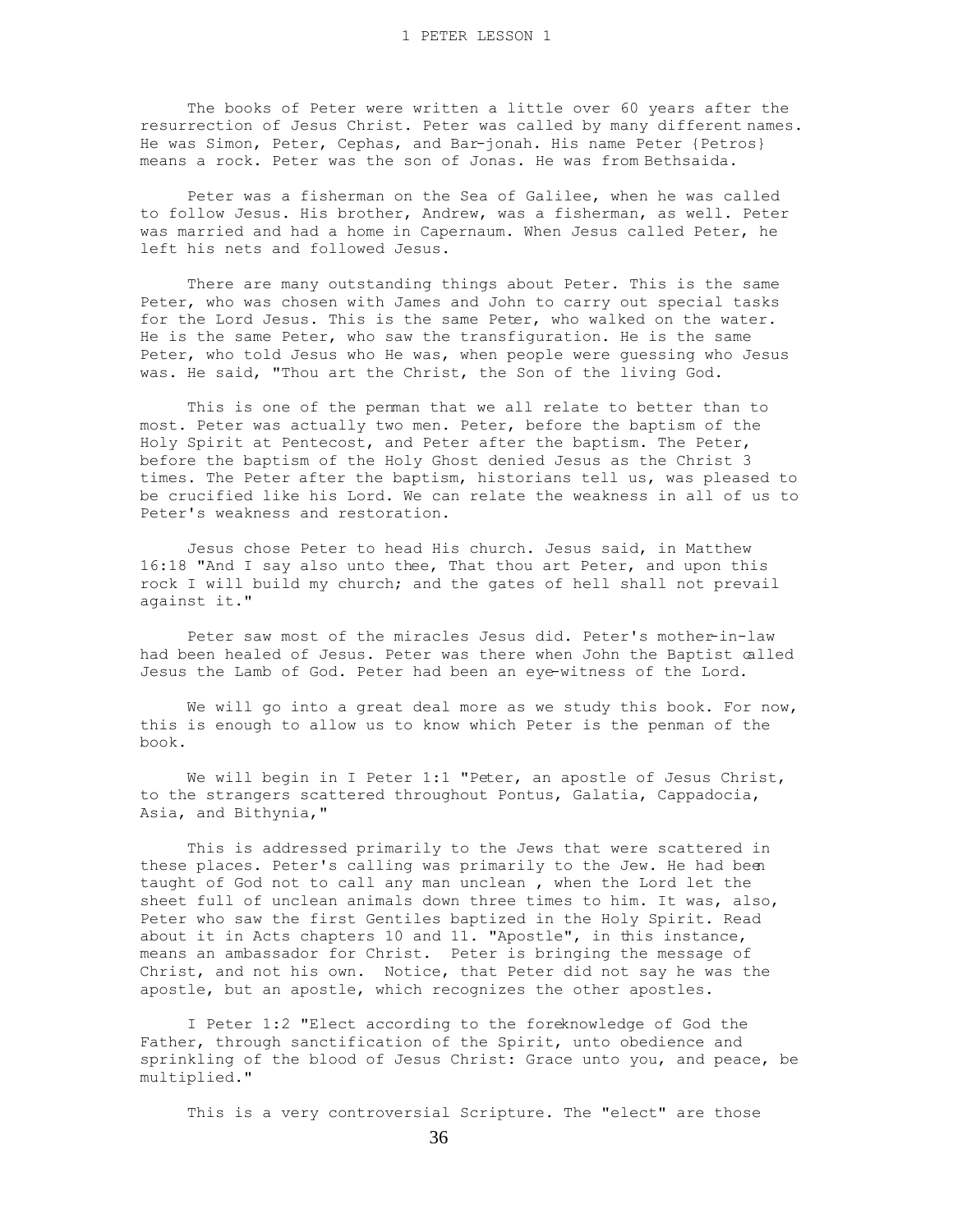chosen from the foundation of the earth to receive salvation. The elect are the elect, because they activate their free will and accept the Lord as their Saviour. God is not controlled by time, as we are. He is eternal. He lives in eternity. It is no problem for Him to look a few thousand years into the future {by our time}. God dwells where there is one eternal day. There is no separation of time into days, and weeks, and months where God the Father dwells. He foreknew, from the foundation of the earth, what decision you and I would make pertaining to salvation. He wrote our name into the Lamb's book of life at the foundation of the earth. He did not make us like puppets where we would not have a choice, He just knew ahead of time, how we would choose. God chose all who would believe to be His sons, from the beginning of time. The plan of salvation was worked out from the very beginning. God knew our weakness and made provision for it. We are sanctified in the Spirit by the shed blood of Jesus Christ. It is in the Holy Spirit that we are "sanctified" {made holy}. It is the Holy Spirit of God which keeps us. Jesus promised He would send the Holy Spirit to dwell within us and be our Teacher and our Guide. He would teach us all Truth. It is the sprinkled blood of Jesus Christ that cleanses us and makes us acceptable to the Father. To be filled with God's Spirit, brings grace and peace, multiplied.

 I Peter 1:3 "Blessed [be] the God and Father of our Lord Jesus Christ, which according to his abundant mercy hath begotten us again unto a lively hope by the resurrection of Jesus Christ from the dead,"

 The hope for the Christian is the resurrection. The word "blessed", in the Scripture above is from the word, eulogetos. This word translated blessed, is only used in regard to God. When blessed is said of the Christians, it is taken from another root word. The Lord Jesus Christ is the first of the first fruit harvest. He was the first to be begotten at resurrection. The hope of the believer is that our Leader, Jesus Christ, arose and so all who put their faith in Him, shall rise, also. The Christian's new life is in Christ.

 I Peter 1:4 "To an inheritance incorruptible, and undefiled, and that fadeth not away, reserved in heaven for you,"

 The New Testament is the last will and testament for those who choose to believe in and follow Jesus. Our inheritance in Jesus is incorruptible, because He is incorruptible. Since Jesus is the Beginning and the Ending, the inheritance is forever, as well. What a wonderful promise to the believer, that we will be joint-heirs with Jesus. This inheritance is not of this world. It is not an earthly inheritance which is corruptible. We are told in John 14:1 "Let not your heart be troubled: ye believe in God, believe also in me." John 14:2 "In my Father's house are many mansions: if [it were] not [so], I would have told you. I go to prepare a place for you." John 14:3 "And if I go and prepare a place for you, I will come again, and receive you unto myself; that where I am, [there] ye may be also."

 I Peter 1:5 "Who are kept by the power of God through faith unto salvation ready to be revealed in the last time."

 We must have faith to receive this great inheritance that God has for us in heaven. Hebrews 11:1 "Now faith is the substance of things hoped for, the evidence of things not seen." It takes no faith to believe in things on this earth that we can see with our physical eyes. It takes faith to believe in the things in heaven that we cannot see. It is our faith that activates the power of God within us. By faith are we saved. Faith in Jesus Christ and His resurrection is what brings salvation to us. Read Romans chapter 10 verses 9 and 10. The revealing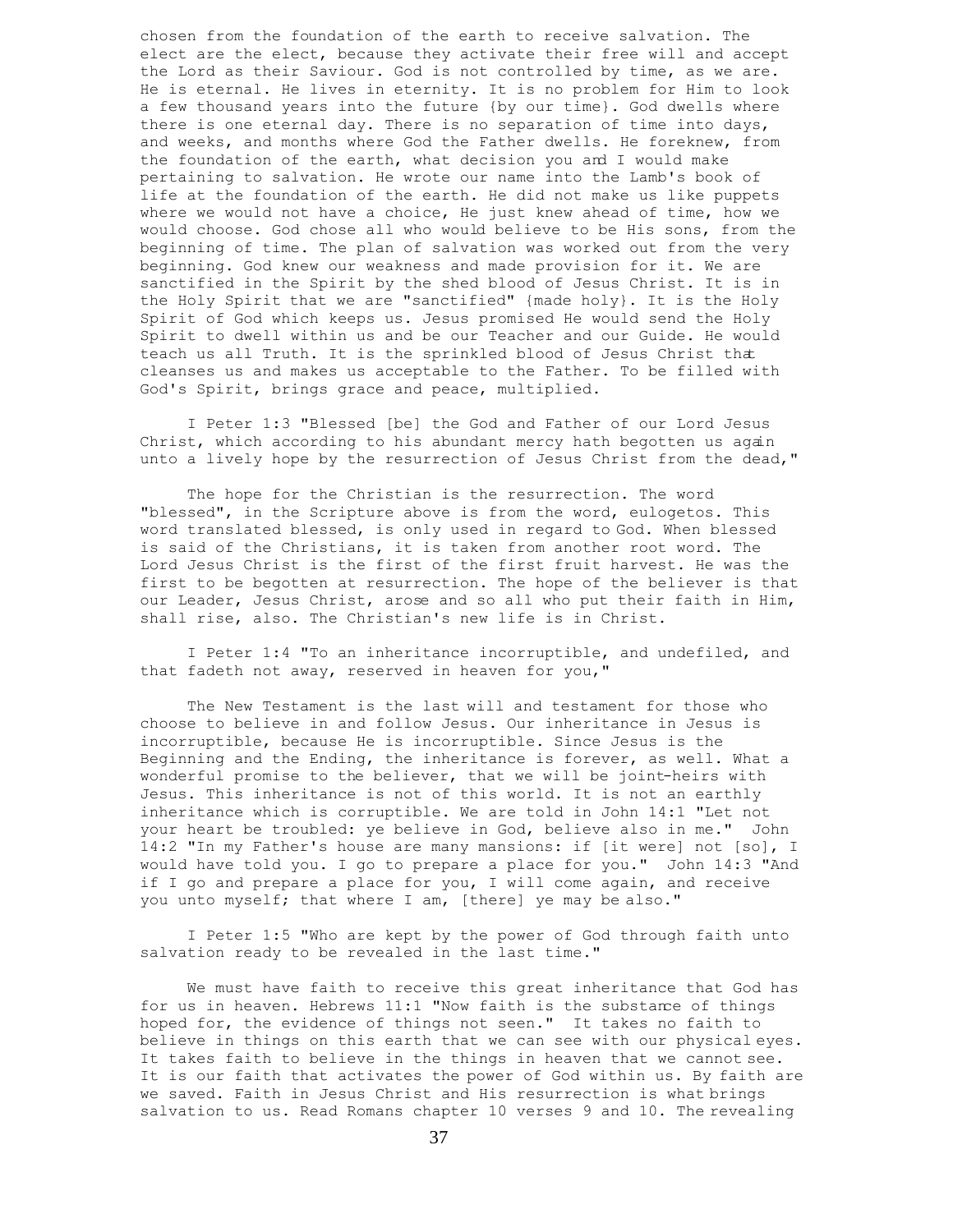will take place when we have shed this house of flesh and are in heaven with Jesus. Some revealing of the Scriptures are taking place now, because the coming of Christ is so near.

 I Peter 1:6 "Wherein ye greatly rejoice, though now for a season, if need be, ye are in heaviness through manifold temptations:"

There is anticipation looking forward to that wonderful day, when we will be with Jesus for all of eternity. Christians are in the world, but not of the world. This earth is not our home, we are just passing through. Since we are still housed in a body of flesh, we have problems originating from that flesh. We age, we get sick, we get tired, etc. Some of the temptations we experience are no more than just being tempted to eat too much. Praise God! I will have a new body. Temptations are earthly in nature. I will no longer experience temptations, when I get my new body and dwell in heaven.

 I Peter 1:7 "That the trial of your faith, being much more precious than of gold that perisheth, though it be tried with fire, might be found unto praise and honour and glory at the appearing of Jesus Christ:"

 Gold, tried in the fire, just becomes more and more pure. Some of the fiery trials that come on us, are to purify us and make us better Christians. Sometimes that is very hard to see, but usually a great problem that we overcome, makes us stronger in the Lord. Job, in the Bible, is a very good example of overcoming in dire circumstances. Gold will perish, when the earth is destroyed. Gold may be changed, now, but it is still around in some form or other after it is melted. We are the same. We are still around after the testing, but the question is, are we a vessel of honor or dishonor, after the trial?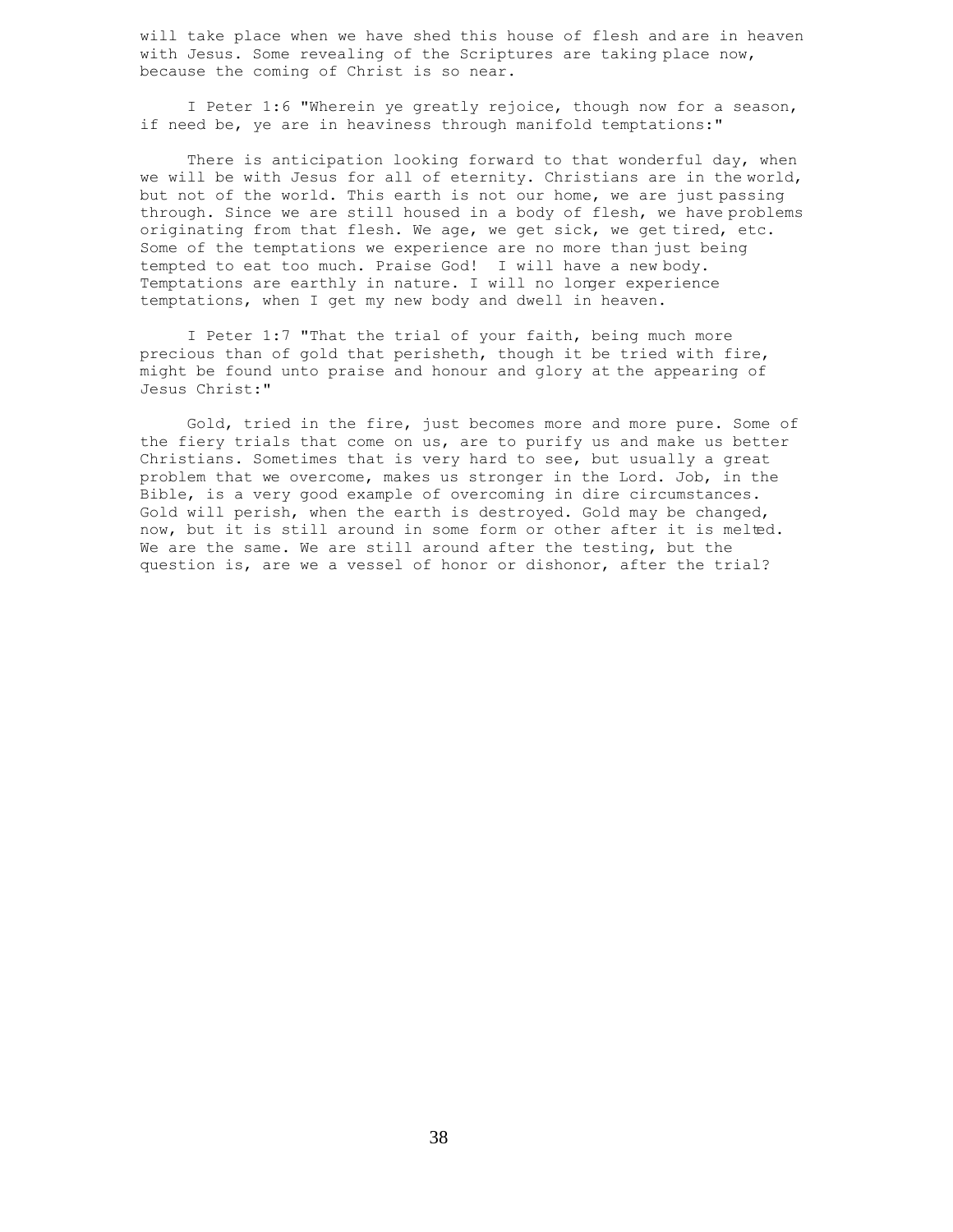1. Approximately when were the books of Peter written? 2. What were some of the names Peter was called by? 3. What does the name Peter mean? 4. What area was Peter from? 5. What occupation did Peter have, and where was it located? 6. Name some of the outstanding things about Peter. 7. What statement had Peter made that let Jesus know Peter knew who He was? 8. Why can all Christians relate to Peter? 9. The author believe Peter's life was divided by two. What was the difference noted here? 10. Quote Matthew chapter 16 verse 18. 11. What relative of Peter did Jesus heal? 12. Who called Jesus "The Lamb of God"? 13. Who was this book addressed to? 14. Who did Peter call himself in the first verse? 15. Peter's calling was primarily to the 16. When had God taught Peter to call no man unclean? 17. What does "apostle", in this instance, mean? 18. Who are the elect? 19. Why are they the elect? 20. Why is it no problem for God to look ahead a few thousand years? 21. When was the plan for our salvation figured out? 22. What does "sanctified" mean? 23. Quote 1 Peter chapter 1 verse 3. 24. What is the hope for the Christian? 25. What is unusual about the word "blessed" in verse 3? 26. The Christian's new life is in 27. What is the New Testament to the believer in Christ? 28. Why is our inheritance incorruptible? 29. Quote John chapter 14 verses 1-3. 30. How do we receive this great inheritance? 31. Quote Hebrews chapter 11 verse 1. 32. What is one way our new body will be different? 33. What happens to gold that is heated really hot? 34. How does that compare to Christian's trials? 35. The question is, after the trial, are we a vessel of or \_\_\_\_\_\_\_\_\_\_\_\_?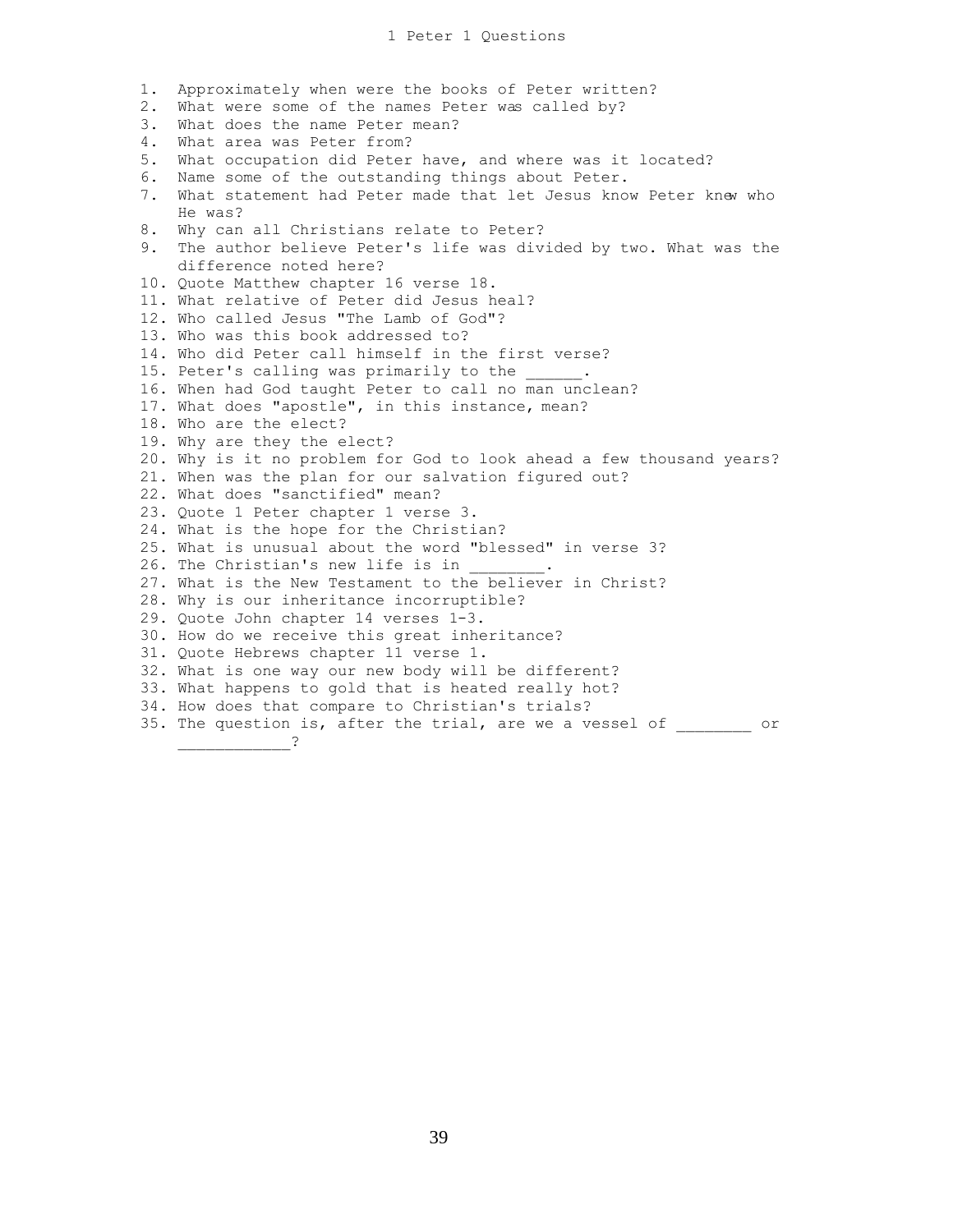We will begin this lesson by repeating the last verse of the last lesson. I Peter 1:7 "That the trial of your faith, being much more precious than of gold that perisheth, though it be tried with fire, might be found unto praise and honour and glory at the appearing of Jesus Christ:"

 At the appearing of the Lord Jesus Christ, we will hear Him say, well done thy good and faithful servant, or get away from me I never knew you. If the fiery trials of this earth make us more strong in the Lord, we will be counted faithful. We will inherit eternal life. If, on the other hand, we are found unfaithful to Him, we will spend eternity in hell.

 I Peter 1:8 "Whom having not seen, ye love; in whom, though now ye see [him] not, yet believing, ye rejoice with joy unspeakable and full of glory:"

 Jesus says that those who believe, who have not seen, are greatly blessed. John 20:29 "Jesus saith unto him, Thomas, because thou hast seen me, thou hast believed: blessed [are] they that have not seen, and [yet] have believed." This is speaking of true faith. Abraham believed, and it was counted unto him as righteousness. When we have faith like Abraham, we are counted righteous in God's sight, as well. Galatians 3:29 "And if ye [be] Christ's, then are ye Abraham's seed, and heirs according to the promise." It is our faith in Jesus Christ that saves us.

 I Peter 1:9 "Receiving the end of your faith, [even] the salvation of [your] souls."

 This is just saying that the reward for believing is salvation in Jesus Christ.

 I Peter 1:10 "Of which salvation the prophets have inquired and searched diligently, who prophesied of the grace [that should come] unto you:"

The prophets of old could prophesy about this salvation in Jesus, but they had no first-hand knowledge. Matthew 13:17 "For verily I say unto you, That many prophets and righteous [men] have desired to see [those things] which ye see, and have not seen [them]; and to hear [those things] which ye hear, and have not heard [them]." We know they were aware that they were to happen in the future, but they did not have the opportunity of seeing Jesus, because He had not come. They believed that it would happen, as we see in the following verse. Zechariah 6:12 "And speak unto him, saying, Thus speaketh the LORD of hosts, saying, Behold the man whose name [is] The BRANCH; and he shall grow up out of his place, and he shall build the temple of the LORD:" All of the true prophets of old told similar things. They knew that He would come, and they hoped for His coming, but He did not come in their lifetimes.

 I Peter 1:11 "Searching what, or what manner of time the Spirit of Christ which was in them did signify, when it testified beforehand the sufferings of Christ, and the glory that should follow."

 This is saying that the Spirit of Christ dwelt within these prophets. "Signify", in the verse above, means to make plain or real.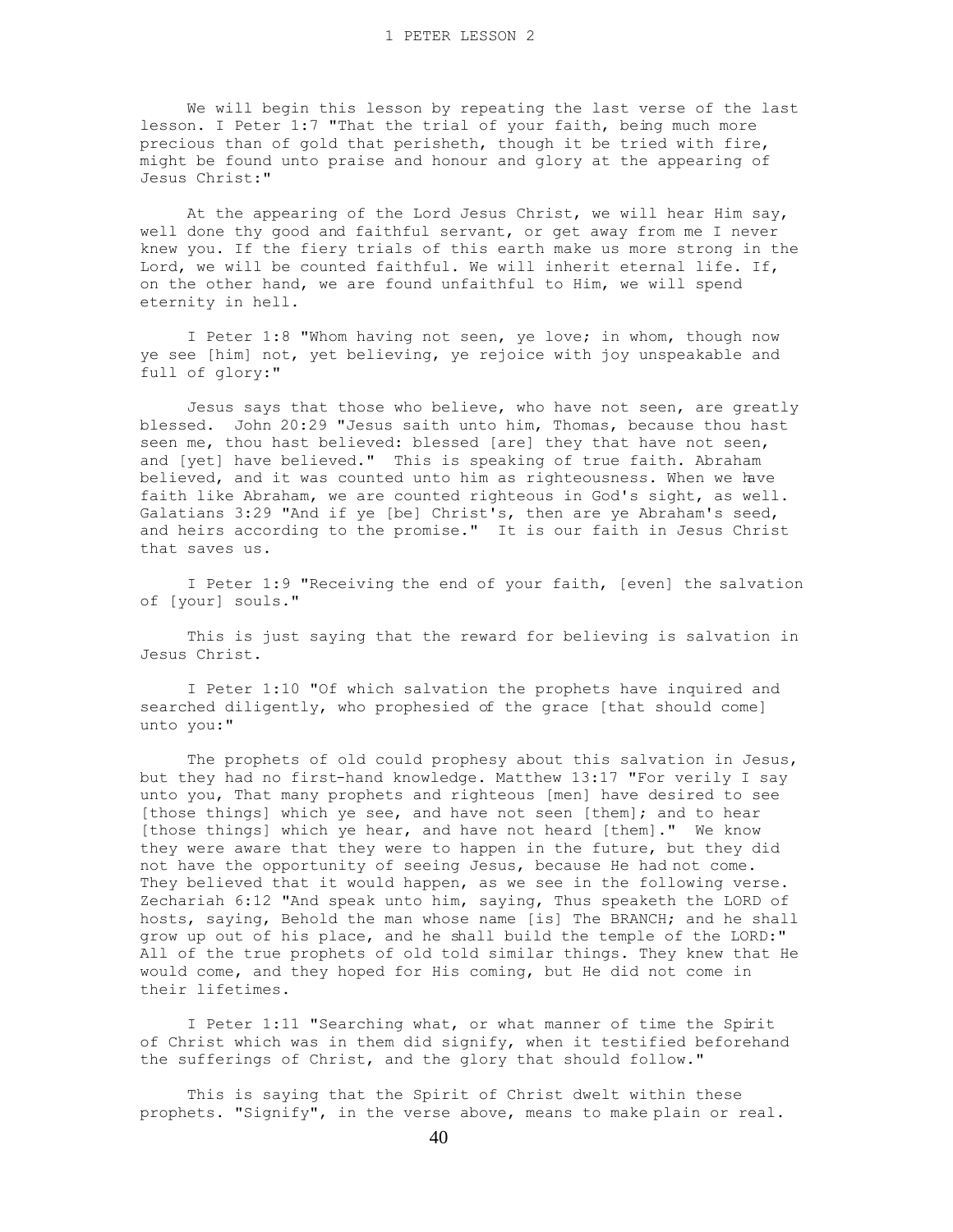They had visions from God that revealed to them the things that would occur at a later date. God revealed to them about the Messiah {Jesus Christ}. They knew of his birth, life, ministry, death of His flesh, and of His resurrection. They knew it, because God had revealed it to them.

 I Peter 1:12 "Unto whom it was revealed, that not unto themselves, but unto us they did minister the things, which are now reported unto you by them that have preached the gospel unto you with the Holy Ghost sent down from heaven; which things the angels desire to look into."

 The prophet's ministry is not just for his generation of people. Prophecy is given to make known unto all generations the wisdom of God. Even the angels, in heaven, do not know the things revealed to these prophets through the Holy Ghost of God.

 I Peter 1:13 "Wherefore gird up the loins of your mind, be sober, and hope to the end for the grace that is to be brought unto you at the revelation of Jesus Christ;"

 "To gird up the loins of your mind", means they would not allow their mind to wander. God is saying, through Peter, do not let your mind run stray. Keep your thoughts closeon the things of God. "Sober", here, means to not be fickle. Be serious about the things of God. We must love God with all our heart, soul, and mind. We must guard against worldly thoughts. We must walk in the grace the Lord has provided for us. We must be still walking the path of righteousness even up until the moment the Lord Jesus Christ is revealed to us.

 I Peter 1:14 "As obedient children, not fashioning yourselves according to the former lusts in your ignorance:"

 We read in the book of Samuel that to obey is better than sacrifice. The Father wants His children to be obedient to our Saviour Jesus. In fact, He must be our Lord, as well as our Saviour. We must crucify our flesh and its desires, and live a life separated unto the Lord. Lust of the flesh is not for the believer in Christ. We should overcome the lust of the flesh and live for Jesus.

 I Peter 1:15 "But as he which hath called you is holy, so be ye holy in all manner of conversation;"

 Cursing and blasphemy is not the conversation of the godly. Our conversation reveals what we are in our heart. Christianity is of the heart. Out of the issue of the heart, the mouth speaketh.

 I Peter 1:16 "Because it is written, Be ye holy; for I am holy." Christians are to be Christ-like. If we are like Christ, we should be holy, because He is holy.

 I Peter 1:17 "And if ye call on the Father, who without respect of persons judgeth according to every man's work, pass the time of your sojourning [here] in fear:"

 Fear of the Father is showing great respect. If we are judging others, we are saying, we are judge. God is no respecter of persons. To be like Him we must not be a respecter of persons either. Jesus is the Judge of all the earth, who judges the works whether they be of God, or not. We should spend our time on this earth doing good.

I Peter 1:18 "Forasmuch as ye know that ye were not redeemed with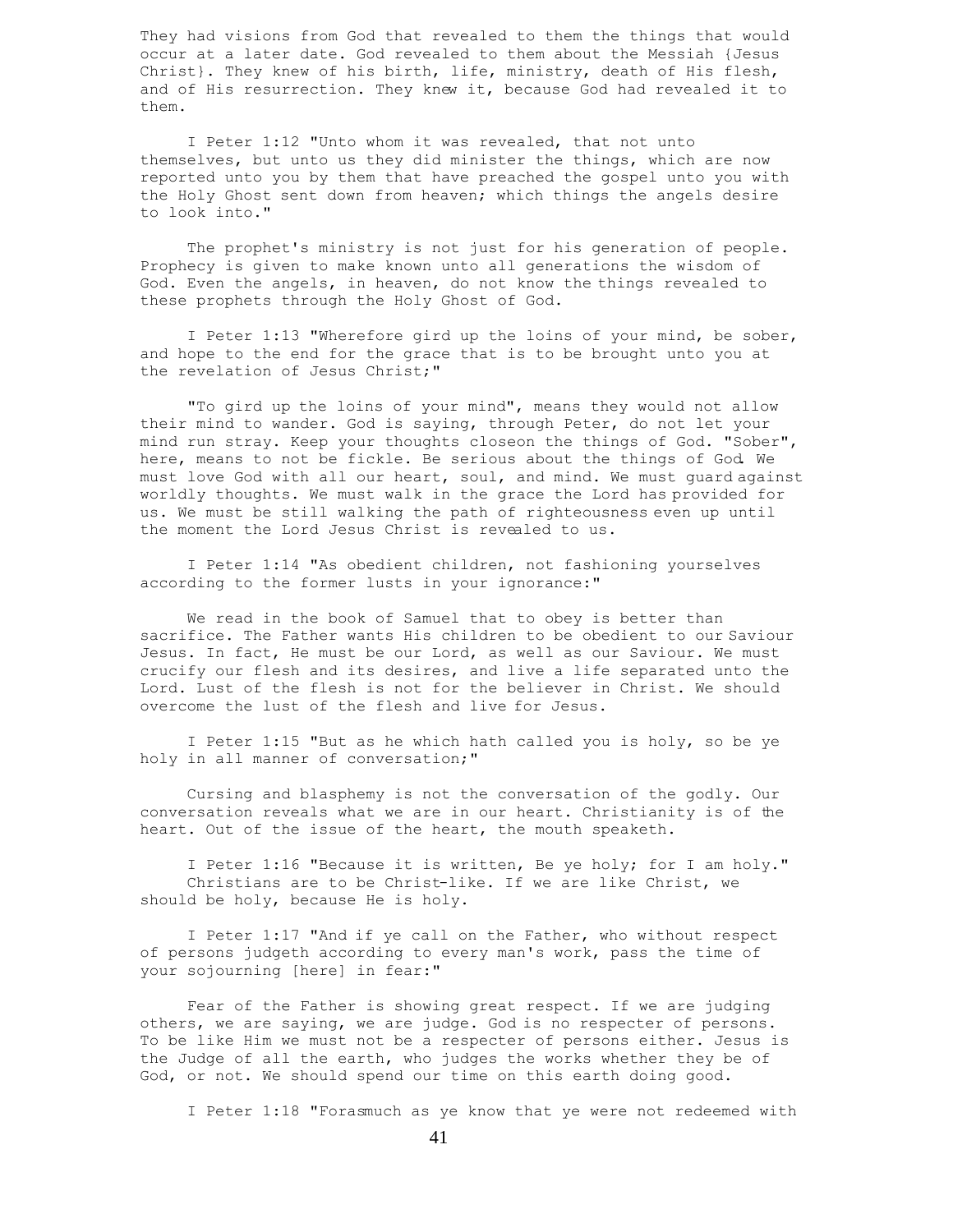corruptible things, [as] silver and gold, from your vain conversation [received] by tradition from your fathers;"

 Silver and gold are of the earth. All things of the earth are not thought of as being godly. It is really the improper use of silver and gold that is corruptible. Mankind's desire for excess gold and silver has made sin out of it. The father, spoken of in the verse above, is speaking of earthly fathers. This is saying, most earthly fathers teach their children that holding gold and silver is very important. The tradition of men is to get great wealth, if possible. God teaches being humble and loving to your fellow man. Gold or silver cannot save us from the wrath of God. Gold or silver cannot redeem our souls.

 I Peter 1:19 "But with the precious blood of Christ, as of a lamb without blemish and without spot:"

 Only the blood of the Lamb of God can do away with sin. The blood of man is not without sin and could not do away with sin. Jesus Christ was God manifest in the flesh. The blood of a child comes from his father. God the Holy Spirit, hovered over Mary, and she conceived of God. God was the Father of Jesus Christ. It was the blood of sinless God that paid the price for sin. Hebrews 10:4 "For [it is] not possible that the blood of bulls and of goats should take away sins." We see from the Scripture above, that animal's blood could not do away with sin either, even if it were the animal sacrifice for the sin. The blood of an animal could cover the sin for a year. It did not clear the conscience of the sinner, nor do away with his sin. The blood of Jesus Christ, the perfect Lamb of God, was pure. Only the blood of God manifest in the flesh of man can do away with sin. The blood of Jesus abolished sin for all who believe in Him.

 I Peter 1:20 "Who verily was foreordained before the foundation of the world, but was manifest in these last times for you,"

 The plan of salvation was planned from the foundation of the world. Jesus Christ was the one to do this, because we are His creation. Jesus was known as the Word of God in heaven. He was made real to us, when He took on the form of flesh and dwelt among us. "Manifest", means made real.

 I Peter 1:21 "Who by him do believe in God, that raised him up from the dead, and gave him glory; that your faith and hope might be in God."

 Jesus paid the penalty for sin for all mankind on the cross. I Timothy 4:10 "For therefore we both labour and suffer reproach, because we trust in the living God, who is the Saviour of all men, specially of those that believe." Salvation is provided for all, but not all receive the salvation He has provided. Simple faith in Jesus as our Saviour and believing He rose from the grave brings salvation. For some, this is too simple and they do not believe. His atonement for our sin brings us forgiveness, His resurrection from the grave brings us hope of eternal life. Our faith in Jesus Christ justifies us before the Father.

 I Peter 1:22 "Seeing ye have purified your souls in obeying the truth through the Spirit unto unfeigned love of the brethren, [see that ye] love one another with a pure heart fervently:"

 Purified, in the verse above means consecrated to God's service. This means then that we have changed into an obedient servant to do the will of God. The Holy Spirit teaches us all Truth. If we truly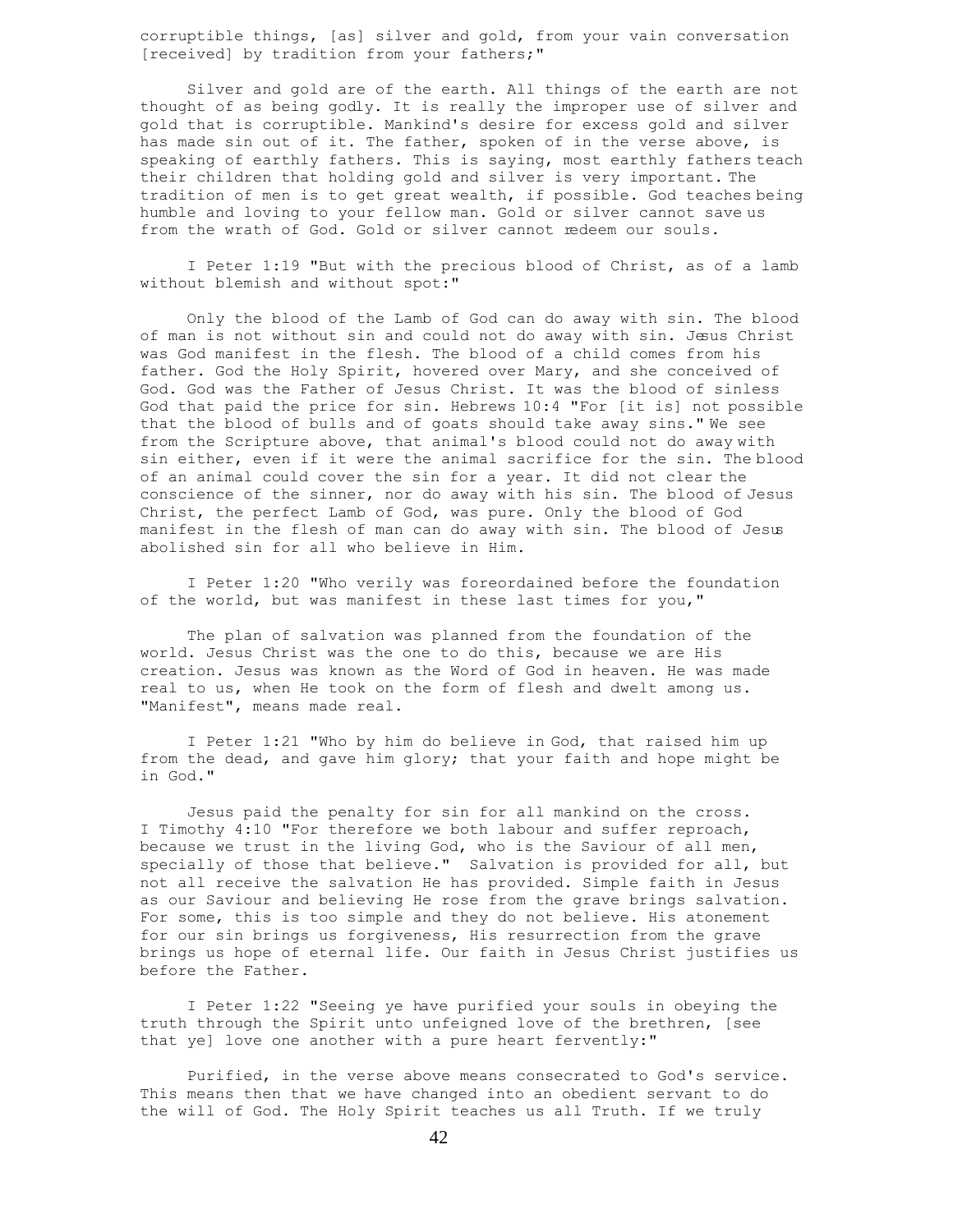love God, we will love his children. The only way we can show love to God is by showing love to His children here on earth. This is not an outward love for show, but a true love from the heart.

 I Peter 1:23 "Being born again, not of corruptible seed, but of incorruptible, by the word of God, which liveth and abideth for ever."

 The new birth mentioned here, is a birth of the spirit man. The old flesh man must be buried and the new spirit man takes his place. We bury that man of flesh in water baptism and rise a new creature in Christ. The next 2 Scriptures can say it better than I can. John 1:13 "Which were born, not of blood, nor of the will of the flesh, nor of the will of man, but of God." John 3:6 "That which is born of the flesh is flesh; and that which is born of the Spirit is spirit." Our spirit is born in Jesus Christ {the Word of God}.

 I Peter 1:24 "For all flesh [is] as grass, and all the glory of man as the flower of grass. The grass withereth, and the flower thereof falleth away:"

 Life is like the grass mentioned here. It is here and all of a sudden it is gone. The flesh of man will return to the earth from which it came. It is the spirit of man that lives on.

 I Peter 1:25 "But the word of the Lord endureth for ever. And this is the word which by the gospel is preached unto you."

 The Word of God is eternal. Jesus is the Word of God. The Word of God is also the Bible. The spoken and the written Word of God are the most powerful forces on the earth. The Word is Eternal. The gospel of Jesus Christ is the focal point of the Bible. This Word of God that is preached is the power unto salvation.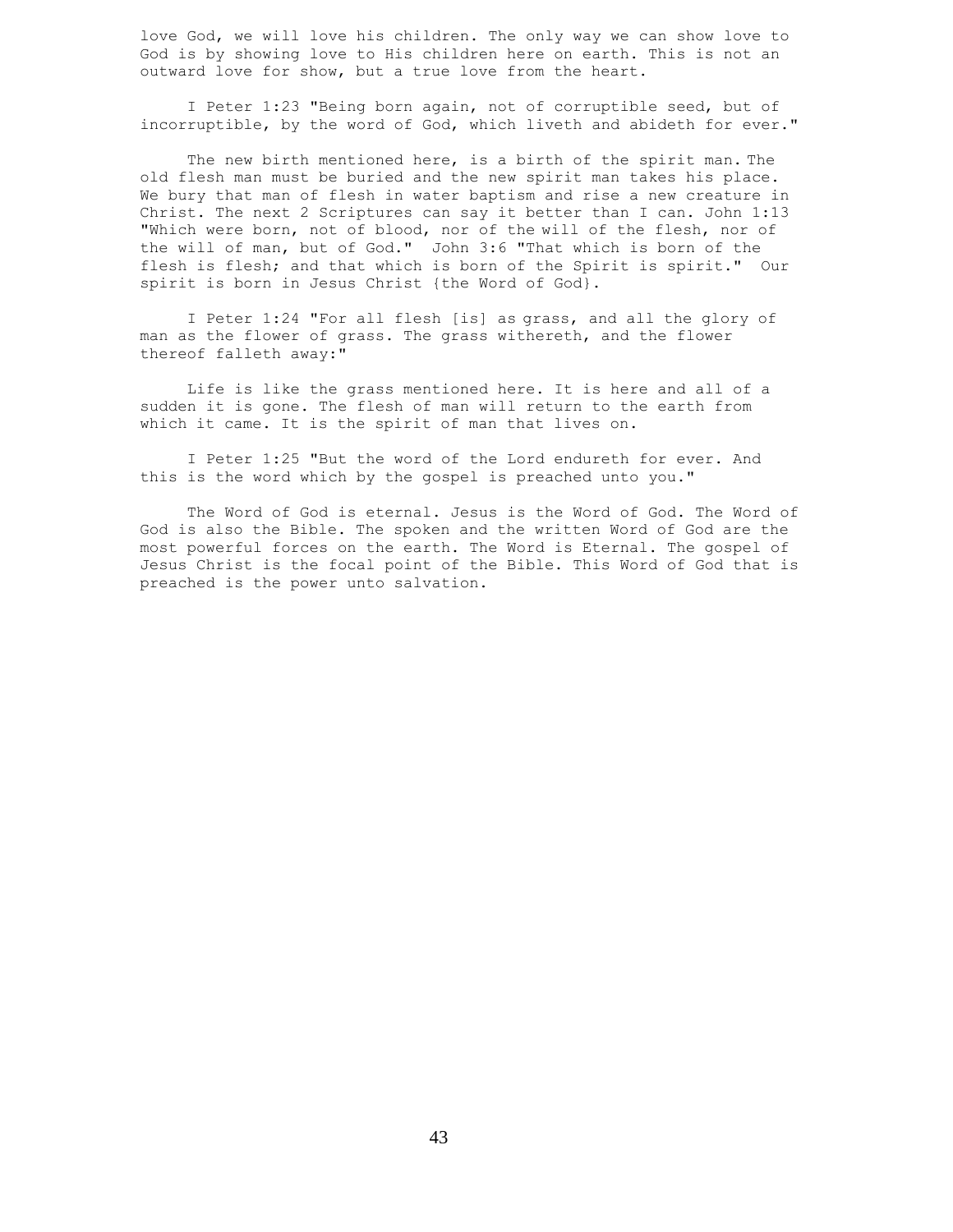1. The trial of our faith is compared to what in verse 7? 2. What are the two things possible for us to hear, when we stand before the Lord? 3. Quote John chapter 20 verse 29. 4. Abraham \_\_\_\_\_\_\_\_\_\_, and it was counted unto him as righteousness. 5. Quote Galatians chapter 3 verse 29. 6. What is the end of your faith? 7. Who does verse 10 say searched diligently for salvation? 8. Who is the Branch? 9. What is verse 11 saying? 10. Who is Messiah? 11. Why did the prophets of old know of Jesus, before He came to earth? 12. What is prophecy for? 13. What does "gird up the loins of your mind" mean? 14. What does "sober" in verse 13 mean? 15. What are the Christians called in verse 14? 16. What book in the Bible tells us "to obey is better than sacrifice"? 17. What does our conversation reveal about us? 18. Quote 1 Peter chapter 1 verse 16. 19. How does the Father judge? 20. We should spend our time on this earth 21. What are silver and gold called in verse 18? 22. Why are they called corruptible? 23. What are we redeemed by? 24. What lets us know that Jesus was not just a man? 25. Quote Hebrews chapter 10 verse 4. 26. What was the only thing the blood of the animal could do? 27. The blood of Jesus abolished sin for whom? 28. When was it decided that the blood of Jesus would abolish sin for the believers? 29. Why was Jesus chosen for the sacrifice? 30. What does "manifest" mean? 31. Quote 1 Timothy chapter 4 verse 10. 32. What brings salvation? 33. See that ye love one another with a pure heart \_\_\_\_\_\_\_\_\_\_\_. 34. Being born again by the of 35. What is flesh compared to in verse 24? 36. The Word of the Lord endureth \_\_\_\_\_\_\_\_\_\_\_ 37. Who is the Word?

38. What is the Word?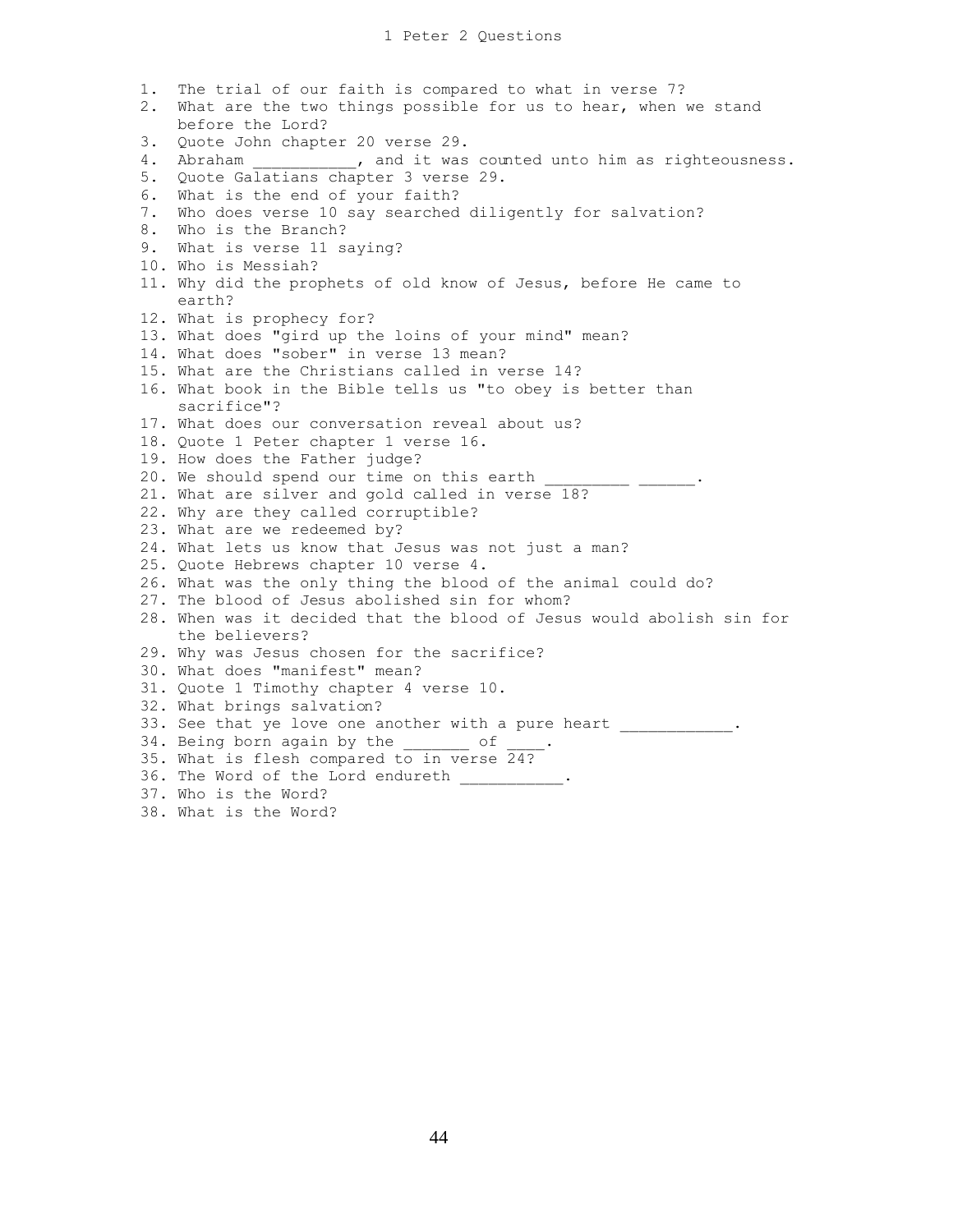We will begin this lesson in I Peter 2:1 "Wherefore laying aside all malice, and all guile, and hypocrisies, and envies, and all evil speakings,"

This is actually a continuation of chapter 1. We see that Peter is still giving instructions on how to live the Christian life. We must shed the old self that was worldly, and take on the garment of righteousness provided for us by Jesus. "Malice" means badness, depravity, malignity, or trouble. "Guile", in the verse above, means trick, craft, or deceit. We all know a few hypocrites, and pray that we will not be among their number. They pretend to be believers, but have not really given up their worldly ways. All of these things, spoken of here, including envies and evil speakings, are ways unbecoming a Christian. Those, who have truly dedicated all of themselves to Christ, will not have these things in their lives.

 I Peter 2:2 "As newborn babes, desire the sincere milk of the word, that ye may grow thereby:"

 We all know that new-born babies get their nourishment from milk. Christians should get their nourishment from the Word of God {Bible}. It should be the desire of our hearts to fellowship with God in His Word each day. A baby cannot live long without milk, and a Christian cannot remain a Christian without studying the Word of God.

 I Peter 2:3 "If so be ye have tasted that the Lord [is] gracious."

 This, again, is speaking of feeding on the Word of God. Just as the milk for the baby is sweet, so is the Word of God. The study of the Word of God will bring peace to your soul. The grace of the Lord is sufficient for me.

 I Peter 2:4 "To whom coming, [as unto] a living stone, disallowed indeed of men, but chosen of God, [and] precious,"

 The ever living Stone is our Lord and Saviour Jesus Christ. We know that Peter brings this up, because it was the Jews, who rejected Jesus. If we build upon the Rock {Jesus Christ}, we shall not be moved by trials and temptations. It , of course, was not just the Jews that rejected Jesus, but mankind in general. We know that salvation is Jesus is the most precious thing we can receive.

 I Peter 2:5 "Ye also, as lively stones, are built up a spiritual house, an holy priesthood, to offer up spiritual sacrifices, acceptable to God by Jesus Christ."

 Jesus is the Cornerstone, and we are the building blocks. The word translated lively here, could better have been translated living. He {Jesus} is living, and we are living, as well. Together we build the house. God will tabernacle with men. We are, in a sense, His dwelling place. Jesus is the High Priest, and all believers in Christ are priests unto God. The sacrifice that we offer up unto God is praise.

There is no more physical sacrifice. Jesus fulfilled all of the sacrifice for us. This is speaking of the spiritual, and not the physical sacrifice. This is not a sacrifice of obligation. It is a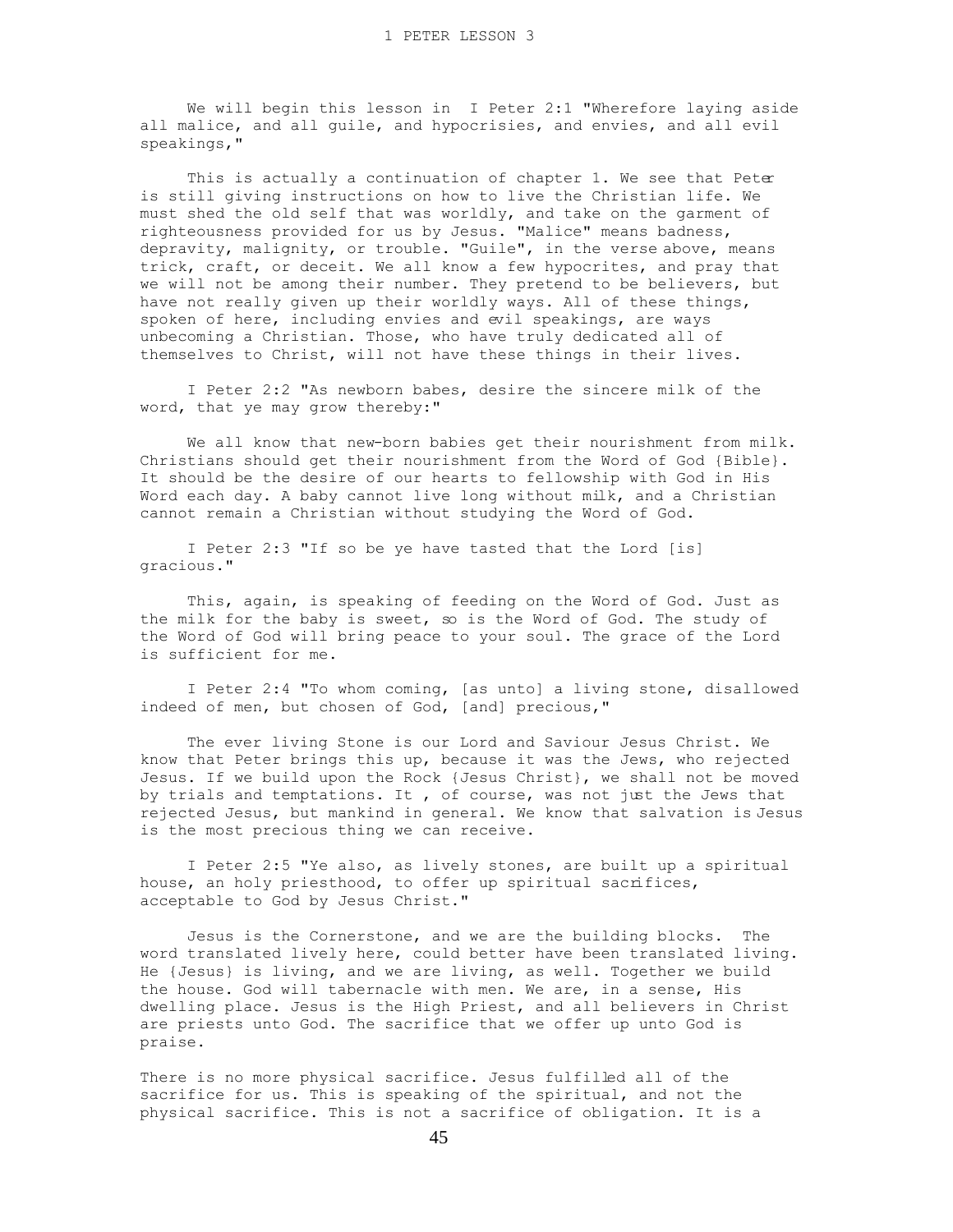sacrifice of love.

 I Peter 2:6 "Wherefore also it is contained in the scripture, Behold, I lay in Sion a chief corner stone, elect, precious: and he that believeth on him shall not be confounded."

 You can see from the following Scripture that Sion is Zion, which is symbolic of the church. Isaiah 28:16 "Therefore thus saith the Lord GOD, Behold, I lay in Zion for a foundation a stone, a tried stone, a precious corner [stone], a sure foundation: he that believeth shall not make haste." This is speaking of Jesus as Cornerstone and all believers in Christ who make up the church. "Confounded", in the verse above, means that these Christians will not be confused about what they believe. They will be established in Jesus.

 I Peter 2:7 "Unto you therefore which believe [he is] precious: but unto them which be disobedient, the stone which the builders disallowed, the same is made the head of the corner,"

 Jesus is the cornerstone that keeps the church together. There is nothing more precious than knowing you are saved. To know beyond a shadow of doubt that you will spend eternity with Him, is precious indeed. To not believe causes you to be left out.

 I Peter 2:8 "And a stone of stumbling, and a rock of offence, [even to them] which stumble at the word, being disobedient: whereunto also they were appointed."

 The same Stone that the Christian leans upon for strength, is the same stone that those who reject Him stumble over and fall. The verse above seems to indicate, that even some who profess to know Jesus become disobedient and fall on the Stone. To stumble at the Word, means they do not have an understanding of the Word. The Holy Spirit of God teaches us the meaning of the Scriptures. If we do not receive help from the Spirit, we will not understand fully the Word. It seems God had appointed them to be part of His spiritual house, but through disobedience, they have missed the mark of being lively stones for Christ.

 I Peter 2:9 "But ye [are] a chosen generation, a royal priesthood, an holy nation, a peculiar people; that ye should shew forth the praises of him who hath called you out of darkness into his marvellous light:"

 This is one of the most encouraging Scriptures in all of the Bible. God has chosen us to become His sons. This generation of people upon whom the end has come, are chosen of God to be priests unto Him. We are His family. Jesus is High Priest, and we are priests. All believers in Christ are of the house of Israel. Christians are the spiritual house of Israel. Jews are the physical house of Israel. Christians are this holy nation. We are a peculiar people as far as the world is concerned. We are separated unto God. The marvellous Light is Jesus. Before we come to Christ, we are walking in darkness. When Jesus takes up habitation inside of us, we are filled with His Light. He is the Light of the world. When we are filled with Jesus, we have all Light dwelling within us.

 I Peter 2:10 "Which in time past [were] not a people, but [are] now the people of God: which had not obtained mercy, but now have obtained mercy."

All Gentiles were thought of as dogs by the Jewish people, before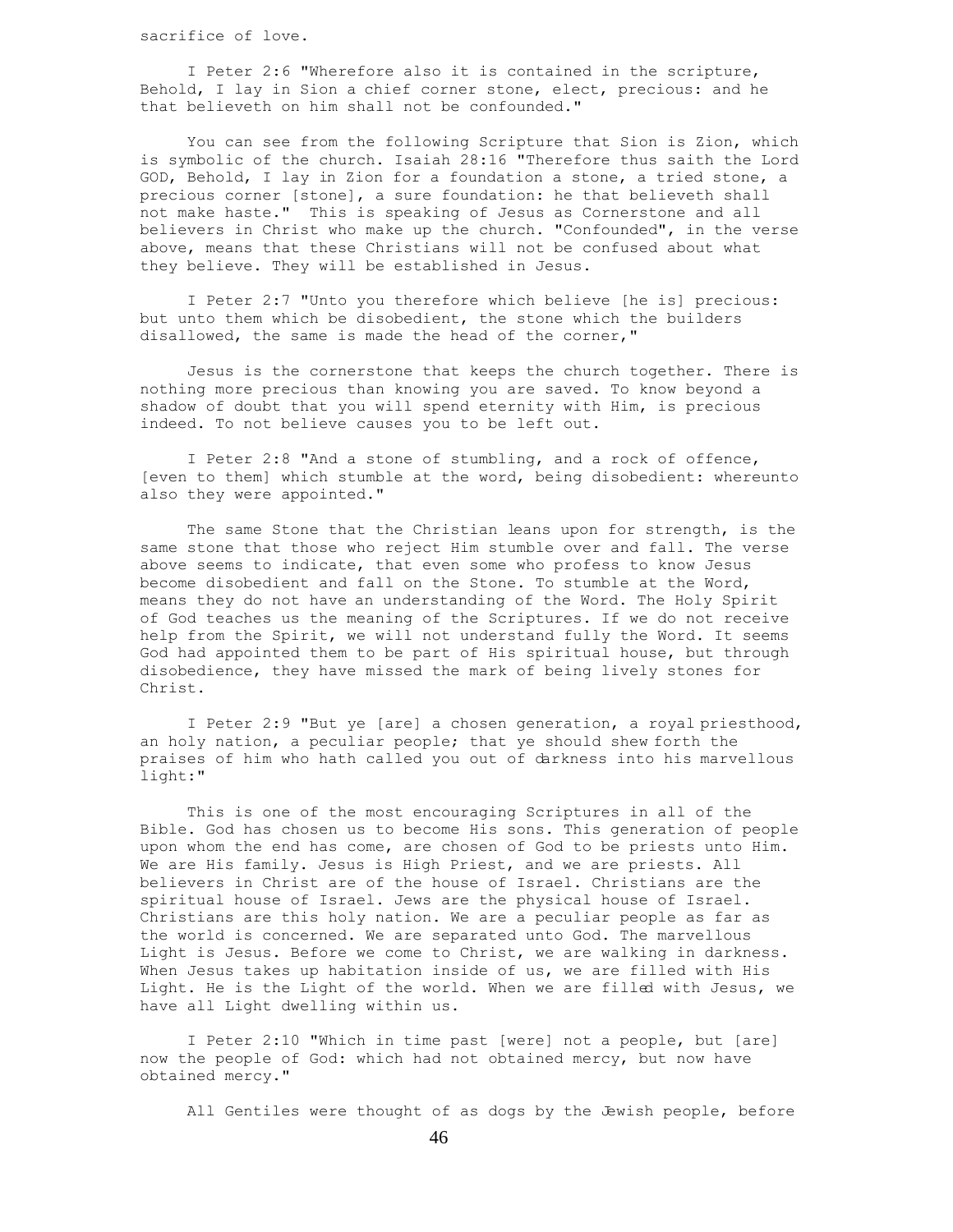Christ came and made them a people. This, then, is speaking of Gentiles who have become spiritual Israel. The law was not given to Gentiles. They were not considered God's people. Jesus Christ is available to all mankind. His mercy, not only endures forever, but endures to all mankind.

 I Peter 2:11 "Dearly beloved, I beseech [you] as strangers and pilgrims, abstain from fleshly lusts, which war against the soul;"

 The warfare a Christian is in is between the spirit and the flesh. Galatians 5:17 "For the flesh lusteth against the Spirit, and the Spirit against the flesh: and these are contrary the one to the other: so that ye cannot do the things that ye would." Strangers, in the verse above, is speaking of people who are not native to the land. He is probably speaking to Jews about the Gentile believers in this instance. Galatians 5:16 "[This] I say then, Walk in the Spirit, and ye shall not fulfil the lust of the flesh."

I Peter 2:12 Having your conversation honest among the Gentiles: that, whereas they speak against you as evildoers, they may by [your] good works, which they shall behold, glorify God in the day of visitation.

 We see from this verse, that he is speaking definitely to the Jews about the Gentile believers. The Jews who are Christians should set an example for the Gentile believers since they were familiar with the law of God and had more background in serving God than the Gentiles had. Peter is telling them to live good wholesome lives with good works following, so that the Gentiles could see their good work and praise God for their works. There seemed to be a little feuding between the Gentile believers and the Jewish believers. Peter was trying to make them realize how important it was to get along with each other.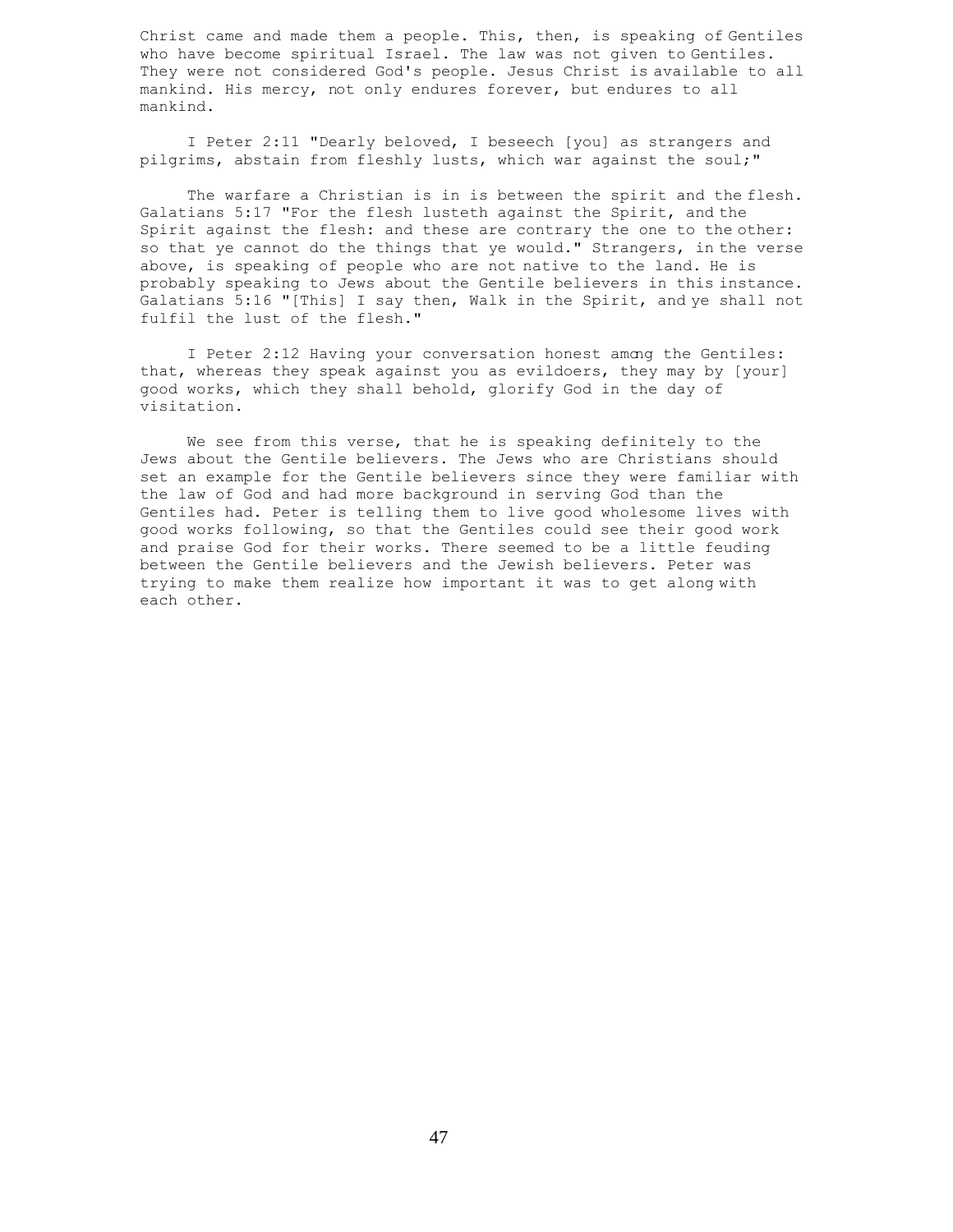1. What were believers to lay aside in verse 1? 2. What are these instructions for? 3. What does "malice" mean? 4. What does "guile" mean? 5. What is a hypocrite? 6. What do new-born babies get their nourishment from? 7. What do Christians get their nourishment from? 8. Who is the living Stone in verse 4? 9. What is the most precious gift we can have? 10. As lively stones, are built up a house. 11. Who is the priesthood in verse 5? 12. What is the sacrifice the Christian offers God? 13. The sacrifice the Christian makes is not of 14. What is Sion, in verse 6, speaking of? 15. What does "confounded" mean in verse 6? 16. To the disobedient, what is the Cornerstone? 17. What does verse 8 seem to indicate about Christians who stumble at the Word? 18. What helps us understand the meaning of the Scriptures? 19. Quote 1 Peter chapter 2 verse 9. 20. All believers in Christ are the house of 21. What is the difference in a believer and a Jew? 22. Who is the marvellous Light? 23. What were all Gentiles thought to be {by the Jews}, before they received Jesus? 24. What are two things to remember about the mercy of God? 25. Quote Galatians chapter 5 verse 17? 26. The warfare a Christian is in is between the \_\_\_\_\_\_\_\_ and the  $\mathcal{L}$  and  $\mathcal{L}$  and  $\mathcal{L}$ 27, Quote Galatians chapter 5 verse 16.

- 28. Why should the Jews set an example for the Gentile believers?
- 29. What shall they behold that will cause them to glorify God?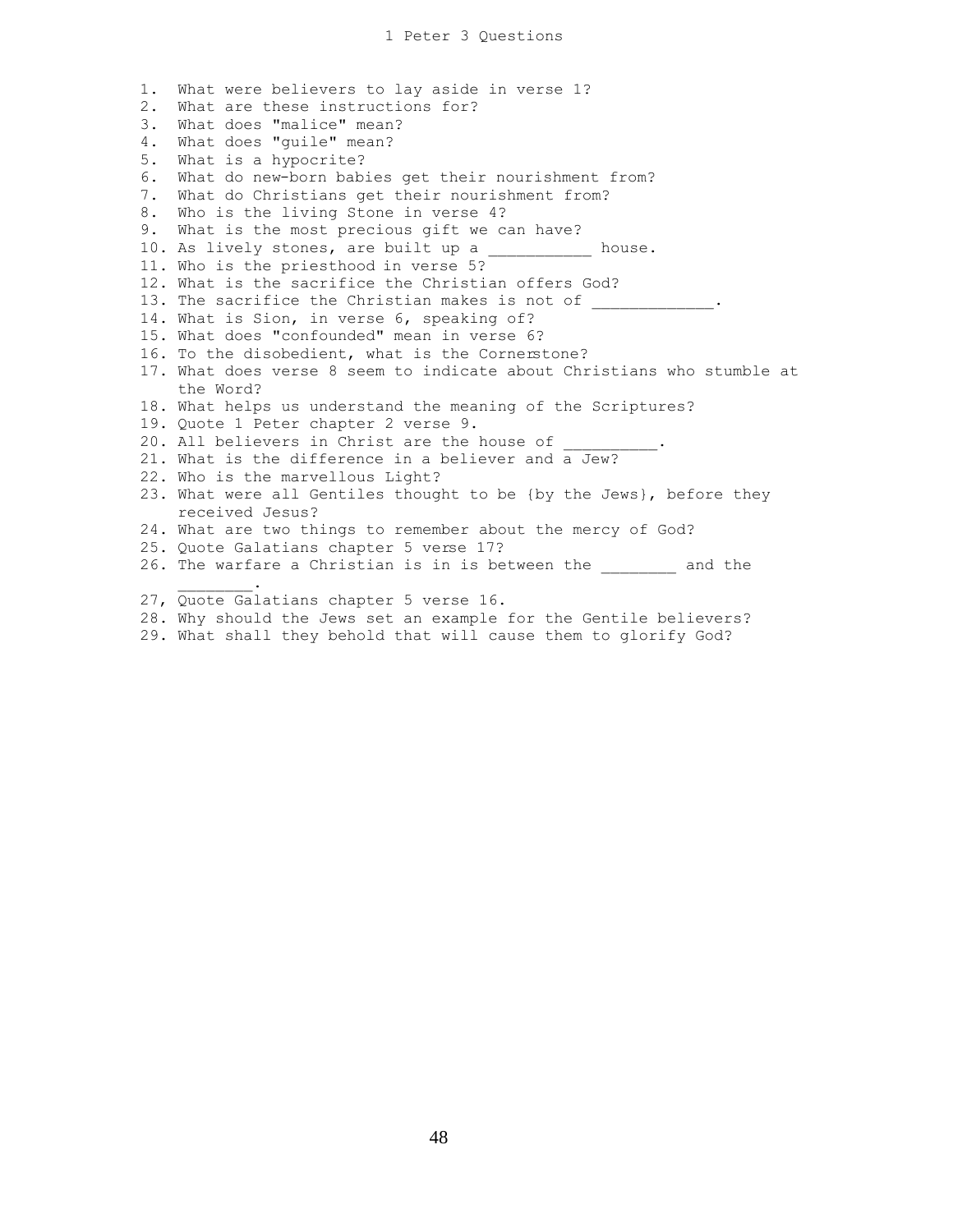We will begin this lesson in I Peter 2:13 "Submit yourselves to every ordinance of man for the Lord's sake: whether it be to the king, as supreme;"

 "The ordinance of man", here, is speaking of laws passed by the local, regional, or national government. "Submit yourselves", in this instance, means to keep the laws of the land. We have discussed before, the only time it is correct not to keep the law of the land, is when it is in opposition to the higher laws of God. We keep the laws of the land because God told us to. It is, also, so God will not be ridiculed for the actions of His people. God is the one who makes someone ruler or king. When we go against those in authority, we are actually questioning the judgement of God.

 I Peter 2:14 "Or unto governors, as unto them that are sent by him for the punishment of evildoers, and for the praise of them that do well."

 There is no law against doing good. God orders all things in heaven and in earth. In that sense, God put the governor in office. These ruling authorities have within their power to punish those who do evil. The only thing that could come from doing well is praise.

 I Peter 2:15 "For so is the will of God, that with well doing ye may put to silence the ignorance of foolish men:"

 Christians are instructed of God to not take vengeance on their enemies. In fact, they are to do good to those who persecute them. We see in the following Scripture, in Jesus' own words, just what we are to do. Matthew 5:44 "But I say unto you, Love your enemies, bless them that curse you, do good to them that hate you, and pray for them which despitefully use you, and persecute you;" The argument will stop, if the Christian refuses to speak evil or take vengeance. Romans 12:20 "Therefore if thine enemy hunger, feed him; if he thirst, give him drink: for in so doing thou shalt heap coals of fire on his head." Foolish men have no way to continue, when you refuse to answer back.

 I Peter 2:16 "As free, and not using [your] liberty for a cloke of maliciousness, but as the servants of God."

 "Maliciousness" means badness, depravity, malignity, or trouble. The "liberty", spoken of above is, is the fact that the sin of the Christian died on the cross. We should not use that to mistreat others. If we are servants of God, we will do the will of God and not our own will.

 I Peter 2:17 "Honour all [men]. Love the brotherhood. Fear God. Honour the king."

 Christians must not be elevated up because of the knowledge that the Holy Spirit of God has given them. Honour all men, just means that because someone is not a Christian, you should not be disrespectful to him. Notice, the difference in the brotherhood. Brothers in Christ are all part of the family of God. They are to love each other as members of a family. The message changes even more speaking of God. We are not only to love God as the Father, but to have reverent fear of Him, as well. Honour is to be shown for the office of the king. All who are in office are not to our liking, but we are commanded of God to honour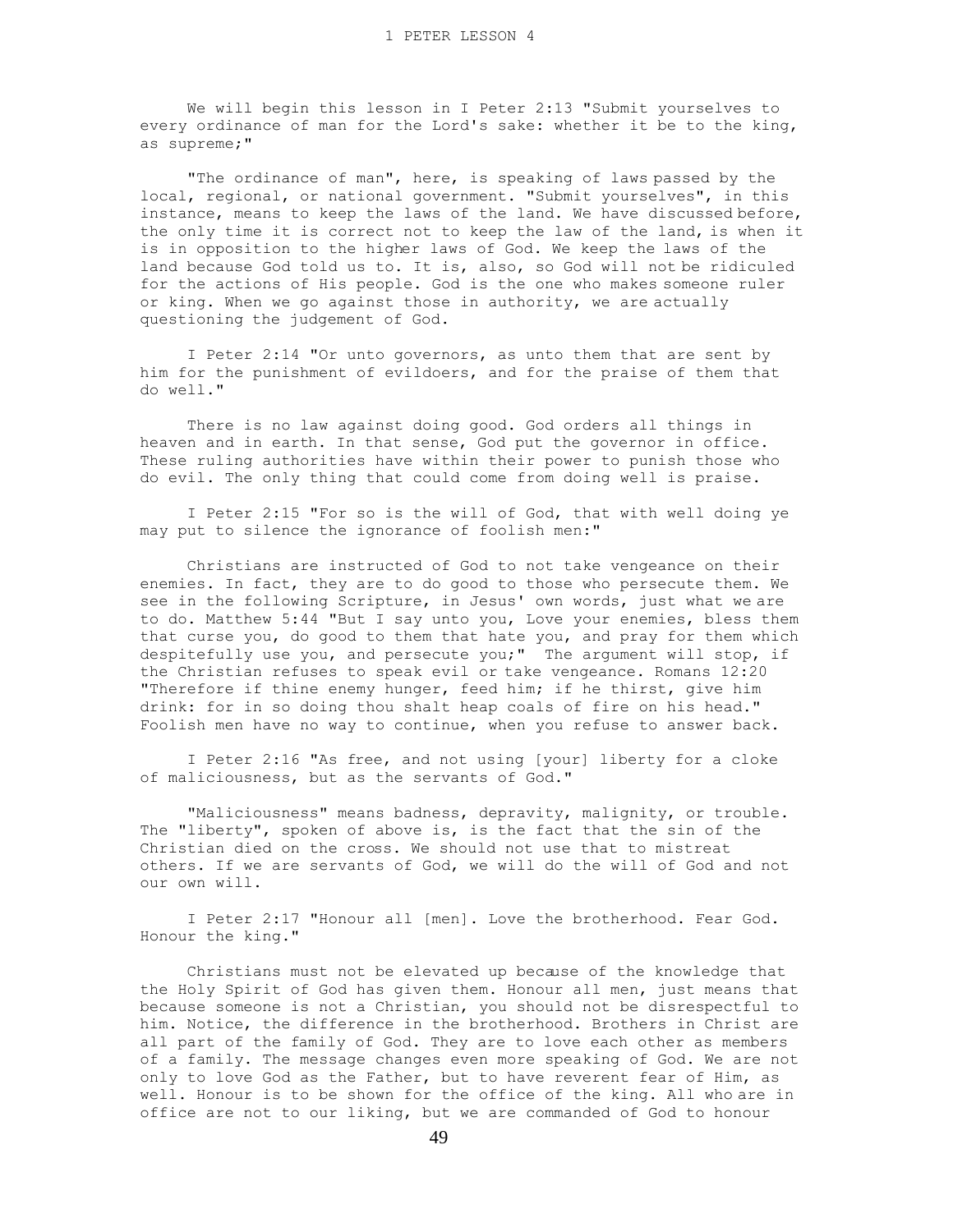the office.

 I Peter 2:18 "Servants, [be] subject to [your] masters with all fear; not only to the good and gentle, but also to the froward."

 Servants, in the verse above, actually means household servants and is not speaking of slaves that the master owns. The master, in this case, would be the employer. It seems from this, even if the boss is not a good boss, you still must do what he asks, without grumbling, if you continue to work for him. Your option would be to get another job, if you could not live with the requirements. There would never be a time when it would be right to be disloyal to the boss. Every job we do, even a lowly one, must be done the best we can as unto the Lord, if we are Christians.

 I Peter 2:19 "For this [is] thankworthy, if a man for conscience toward God endure grief, suffering wrongfully."

 To endure hardship of any kind, in the name of the Lord, is to be praised. Romans 8:17 "And if children, then heirs; heirs of God, and jointheirs with Christ; if so be that we suffer with [him], that we may be also glorified together."

 I Peter 2:20 "For what glory [is it], if, when ye be buffeted for your faults, ye shall take it patiently? but if, when ye do well, and suffer [for it], ye take it patiently, this [is] acceptable with God."

 "Buffet", here, means to rap with the fist. Whatever the punishment was, if it is for something the servant has done wrong, he should not be glorified for facing the punishment. He deserved whatever it was for his own bad behavior. On the other hand, it is glory to the person receiving the punishment and to God, if the punishment is not for a misdeed, but for the name of the Lord. Jesus suffered the pain and the humiliation of the cross. He was not guilty of any sin, but took the punishment for our sin. He said, it brought glory to the Father and to Himself. We know that many of the early apostles suffered greatly for the name of the Lord. Both men and women were martyred in the name of the Lord. Their reward in heaven will be great.

 I Peter 2:21 "For even hereunto were ye called: because Christ also suffered for us, leaving us an example, that ye should follow his steps:"

 The following is what Jesus said about this very thing. Luke 9:23 "And he said to [them] all, If any [man] will come after me, let him deny himself, and take up his cross daily, and follow me." Luke 9:24 "For whosoever will save his life shall lose it: but whosoever will lose his life for my sake, the same shall save it." Not many of us can follow in the steps of Jesus. The road is too difficult. II Timothy 3:12 Yea, and all that will live godly in Christ Jesus shall suffer persecution."

 I Peter 2:22 "Who did no sin, neither was guile found in his mouth:"

 The perfect Lamb of God {Jesus Christ} was totally free from sin. Not only did he not sin by commission, but He did not sin by speaking, as well. He took our sin upon His body on the cross, and clothed us in His righteousness. His Words were Truth. He spoke no evil Words. He is the Word of God.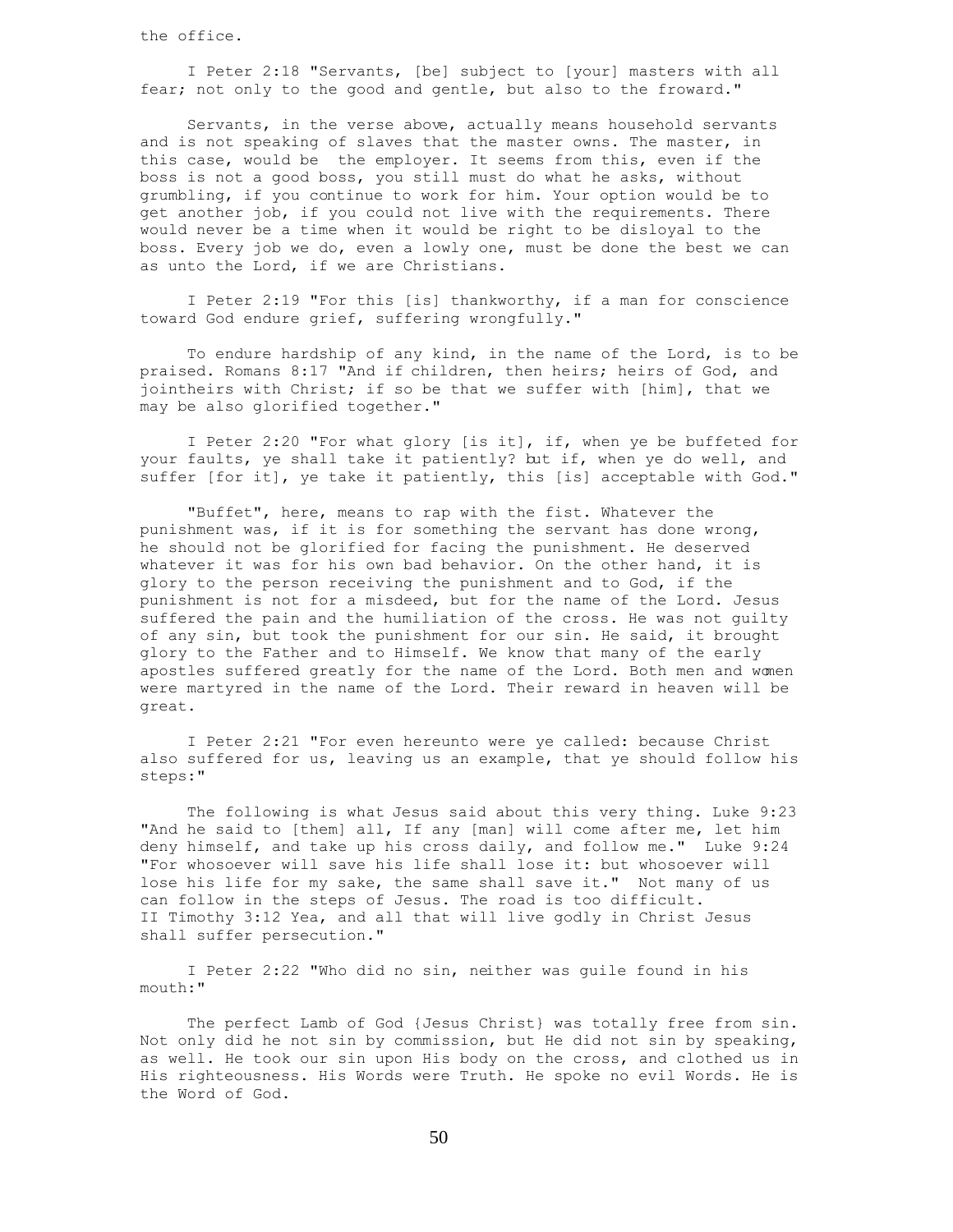I Peter 2:23 "Who, when he was reviled, reviled not again; when he suffered, he threatened not; but committed [himself] to him that judgeth righteously:"

 Jesus did not look forward to the pain and humiliation of the cross, but submitted to the will of the Father. Look with me at the following Scriptures, where He submits to the will of the Father. Matthew 26:41 "Watch and pray, that ye enter not into temptation: the spirit indeed [is] willing, but the flesh [is] weak." Matthew 26:42 "He went away again the second time, and prayed, saying, O my Father, if this cup may not pass away from me, except I drink it, thy will be done." Jesus did not speak in His own defense. He could have destroyed all of them, with one Word from Him, but He didn't. He submitted to the cruelty of the cross to save His people.

 I Peter 2:24 "Who his own self bare our sins in his own body on the tree, that we, being dead to sins, should live unto righteousness: by whose stripes ye were healed."

We have been seeing, in the verses above, that we are to walk in the footsteps of Jesus. We are to patiently endure hardships and sufferings that come from following Him. This is where the similarity ends. No Christian, regardless of how good he is, can suffer for the sin of the people. Their blood is not pure, and will not do away with sin. Jesus had no sin of His own. He was pure in every way. He was the unleavened Bread. He was free from sin, yet He took our sin upon His body on the cross, so that our sin would die. Sin, for the Christians, died on the cross. We are no longer servant to sin. Jesus defeated sin on the cross. We are no longer under the curse of the law. In return, Jesus gave us His righteousness. We are clothed in the white linen garment, washed in the blood of the Lamb. We are righteous in the sight of the Father, because we have taken on the righteousness of Christ. These stripes, were much more than just a whipping. The whip used, literally tore the flesh from His body. His suffering was for our healing. Isaiah 53:5 "But he [was] wounded for our transgressions, [he was] bruised for our iniquities: the chastisement of our peace [was] upon him; and with his stripes we are healed."

 I Peter 2:25 "For ye were as sheep going astray; but are now returned unto the Shepherd and Bishop of your souls."

 The great Shepherd {Jesus Christ} lay down his life for His sheep. He would have done it, if only one had been lost. We remember the parable about the 99 sheep who were still in the fold, and the one lost sheep. The Shepherd left the 99 and went and found the one lost. Three times Jesus had asked Peter, "Lovest thou me?" Three times, Peter had told Him he did love Him. Three times, He told Peter, "Feed my sheep". Jesus is the chief Shepherd. All other shepherds are subordinate to Him. He is the great Bishop {overseer} of our soul. He is our Advocate with the Father. Like any good Shepherd, His first concern is for His sheep. He is the guardian of our soul.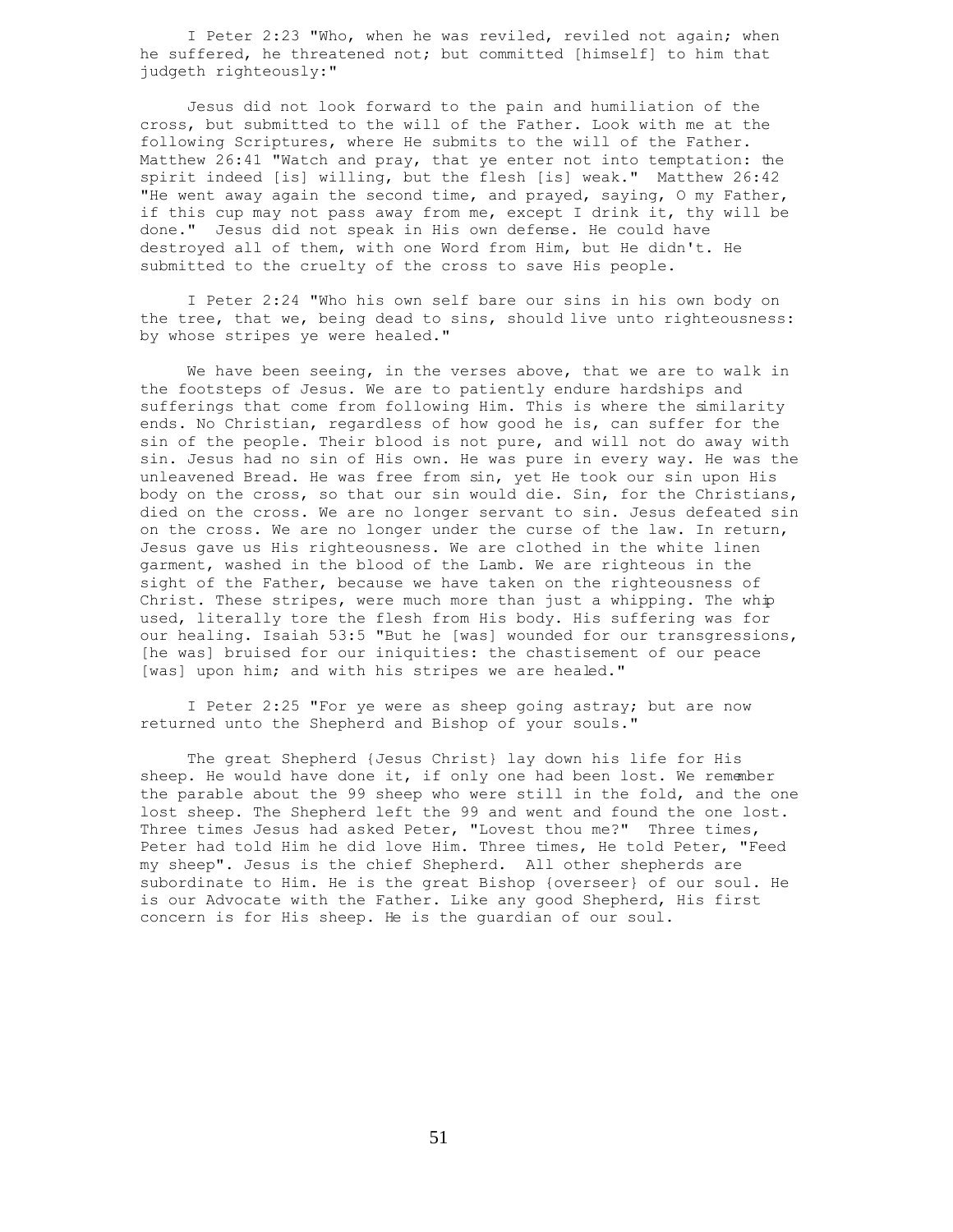1. Submit yourselves to every \_ 2. What is meant by "ordinance of man"? 3. What does, "submit yourselves", mean? 4. When is the only time it is alright to go against government authority? 5. When we go against government officials, it is as if we are saying what? 6. Who instructed the Christians not to take vengeance on their enemies? 7. Quote Matthew chapter 5 verse 44. 8. Quote Romans chapter 12 verse 20. 9. What does "maliciousness" mean? 10. What is the "liberty" of the Christian speaking of? 11. Honour all \_\_\_\_\_. 12. Love the \_\_\_\_\_\_\_\_\_\_\_\_\_. 13. Fear \_\_\_\_\_. 14. \_\_\_\_\_\_\_\_\_\_\_\_ the king. 15. Why is the brotherhood treated differently than all men? 16. We may not have respect for the officeholder, but we must respect the \_\_\_\_\_\_\_\_. 17. Which of the masters are the servants to be subject to? 18. Every job we do, even a lowly one, is to be done as unto the 19. Quote Romans chapter 8 verse 17. 20. What does "buffet" mean? 21. Jesus was not  $\qquad \qquad$  of any sin, yet He endured the cross. 22. Who were martyred for Christ? 23. Quote Luke chapter 9 verse 23. 24. All that will live godly in Christ Jesus shall  $\mathcal{L}_\text{max}$  and  $\mathcal{L}_\text{max}$  and  $\mathcal{L}_\text{max}$ 25. Who was the Lamb of God? 26. Jesus submitted to the will of the the for the suffering on the cross. 27. Why did He submit to the cruelty of the cross? 28. Quote 1 Peter chapter 2 verse 24. 29. Why can not a good Christian die for your sin? 30. What are the Christians clothed in? 31. Why are we righteous in the sight of the Father? 32. Quote Isaiah chapter 53 verse 5. 33. What 2 names is Jesus called by in verse 25? 34. What question had Jesus asked Peter 3 times? 35. When Peter said yes, what did Jesus tell him to do? 36. What is the concern of the good Shepherd?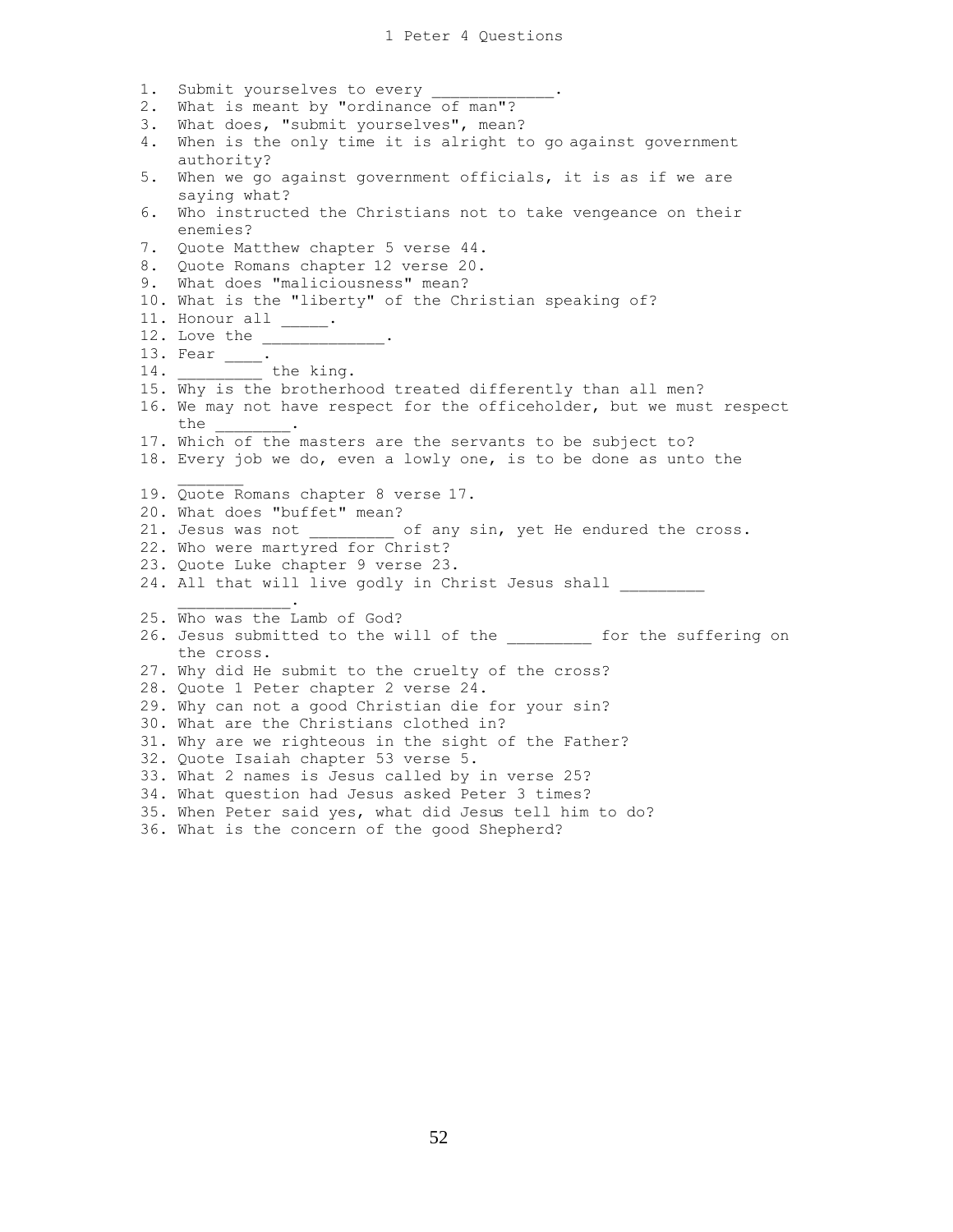We will begin this lesson in I Peter 3:1 "Likewise, ye wives, [be] in subjection to your own husbands; that, if any obey not the word, they also may without the word be won by the conversation of the wives;"

 We have discussed in previous lessons that the husband is the head of the family. The husband and the wife are one flesh, not spirit. We see a very good example of that very thing here. The husband, in the verse above, is not a believer. The wife who lives a godly life before an unbelieving husband will probably win him to Christ. Women who are Christians have a major role in the winning of their households to Christ. At the time this was written, the customs of the people had the wife in a very subordinate roll. It was not the intention of Peter to go against the customs of the people. Wives who are peacemakers, hold the family together. The husband is the head of the family, but the wife is the heart. The husband builds the house, the wife makes it a home. Women, do not nag your husband to become a Christian, that will run him off. Show him the love that is in you that was placed there when you became a Christian. He will almost certainly come to Christ, if he can see Christ in you.

 I Peter 3:2 "While they behold your chaste conversation [coupled] with fear."

 Just because the wife is a Christian, and perhaps her husband is not, does not give her the right to rule over him. Show him that you respect his authority in the home. Christians respect authority, as we have been reading about.

 I Peter 3:3 "Whose adorning let it not be that outward [adorning] of plaiting the hair, and of wearing of gold, or of putting on of apparel;"

 The beauty of woman should not be an outward beauty, but the beauty of Christ within her. All of these things spoken of above, draw attention to the flesh of the woman. True beauty comes from within.

 I Peter 3:4 "But [let it be] the hidden man of the heart, in that which is not corruptible, [even the ornament] of a meek and quiet spirit, which is in the sight of God of great price."

 Notice the use of the word man above. You see, most of the time when the word "man" is used, it means mankind, not someone of the male gender. Christianity is having a brand new heart. The heart of the Christian has been washed in the blood of Jesus. Beautiful actions and words come from a heart stayed upon God. Women and men are saved the same way. They must confess with their mouths the Lord Jesus and believe in their hearts that God raised Him from the grave.

 I Peter 3:5 "For after this manner in the old time the holy women also, who trusted in God, adorned themselves, being in subjection unto their own husbands:"

 Again, we see the example of the role of women in the home in regard to their husbands. We, also, know there were several women who changed the course of their society by their stand for God. Esther, risked her life to save her people. Deborah was one of the more prominent judges in the Old Testament. Judges 4:4 "And Deborah, a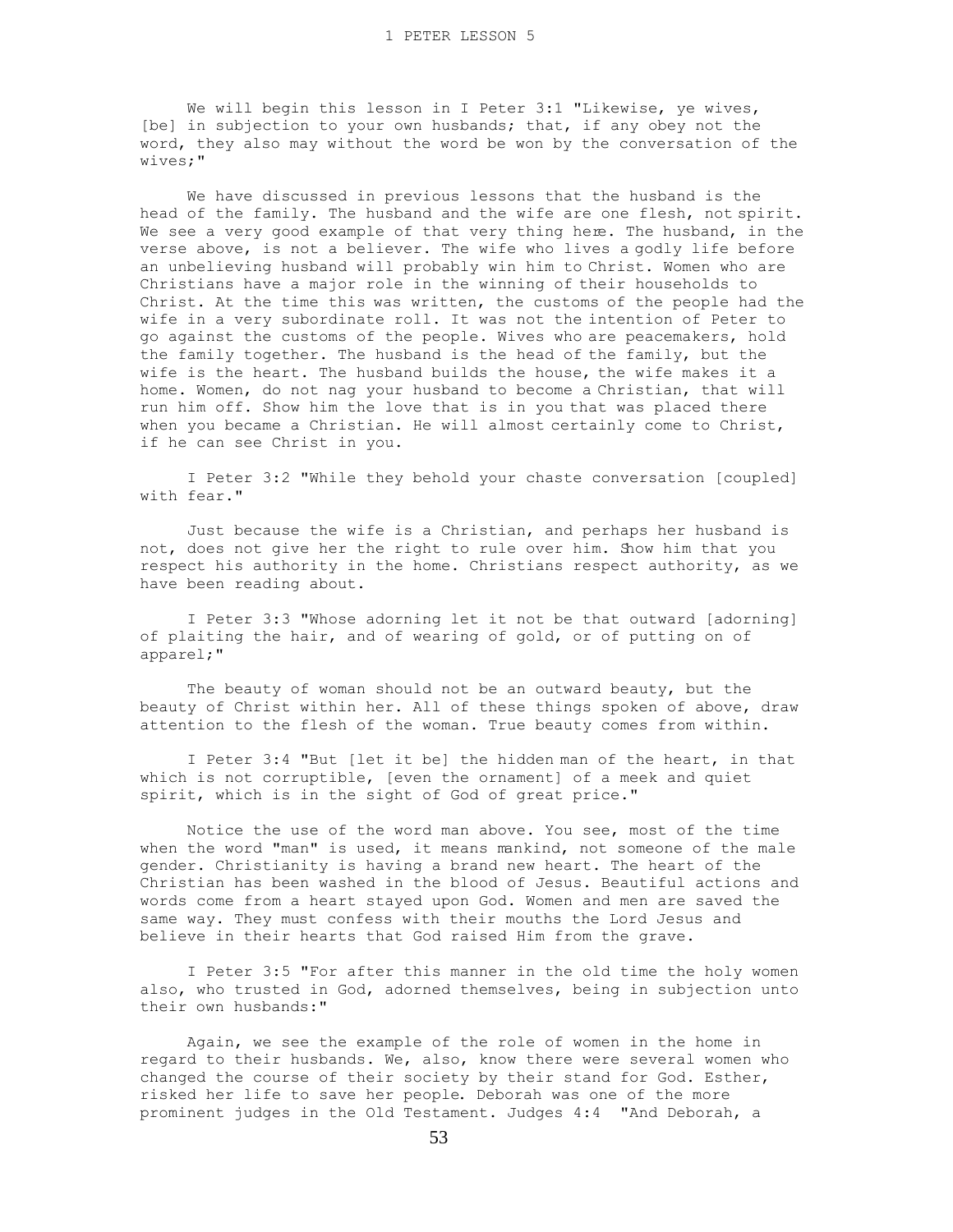prophetess, the wife of Lapidoth, she judged Israel at that time." She led her people [with her general} to victory over their enemies. Judges 4:9 "And she said, I will surely go with thee: notwithstanding the journey that thou takest shall not be for thine honour; for the LORD shall sell Sisera into the hand of a woman. And Deborah arose, and went with Barak to Kedesh." Deborah, who was married to Lapidoth, was in great authority in the land. Her authority, in God, did not alter the fact that her husband was in authority over her flesh. Her husband was not a weakling, by any means. "Lapidoth" means lightning strikes. Huldah was a very prominent prophetess in the land who sent the message of God to her king and saved her people. The role of a woman and her husband is one thing, but the role of a woman with her God is entirely different. The spiritual calling always takes precedent over the flesh calling. The woman's role pertaining to her husband has to do with the customs of the land. Her relationship to God is spiritual in nature. There is no problem with women subjecting themselves to their husbands in the flesh. It is the same thing as women and men {who are Christians} subjecting themselves to Christ in the spirit.

 I Peter 3:6 "Even as Sara obeyed Abraham, calling him lord: whose daughters ye are, as long as ye do well, and are not afraid with any amazement."

 Notice lord is not capitalized in the verse above. Sara's Lord is God. This, again, is speaking of the authority the husband has over the wife in the family. Women, we took their names. They did not take our names. Sara obeyed Abraham, because he was her husband.

 I Peter 3:7 "Likewise, ye husbands, dwell with [them] according to knowledge, giving honour unto the wife, as unto the weaker vessel, and as being heirs together of the grace of life; that your prayers be not hindered."

 We now see that in the things of God they are the same. The woman is heir with faithful Abraham, because of her belief in Christ. The same is true of the husband. The wife, as the weaker vessel, is in the stature of the woman. She is generally of smaller stature than her husband. Marriage, in the sense of the world, is a contract to live together and raise a family. It is a contract to be physically one. They two are one flesh. In the sense of the believers, marriage is a holy union. The marriage symbolizes the relationship with Christ and His church. One of the very important aspects of prayer is the prayer of agreement. If husband and wife agree and are in harmony, this activates the prayer. Look what Jesus said about this. Matthew 18:19 "Again I say unto you, That if two of you shall agree on earth as touching any thing that they shall ask, it shall be done for them of my Father which is in heaven." God wants husbands and wives {on the earth} to act as a single unit. Pulling apart gets you nowhere. Working together gets the job done.

 I Peter 3:8 "Finally, [be ye] all of one mind, having compassion one of another, love as brethren, [be] pitiful, [be] courteous:"

 This has jumped from husband and wife to the relations of brothers in the church. The power on the day of Pentecost was the fact that they were of one accord. A church body should be a family. They should be more concerned with the needs of their brothers and sisters than they are with their own needs. The song "Family of God" says it so well. The love that God puts in the heart of the Christian, overlooks the faults of others. That kind of love is unconditional. Christians should be quick to forgive, knowing that God forgave them.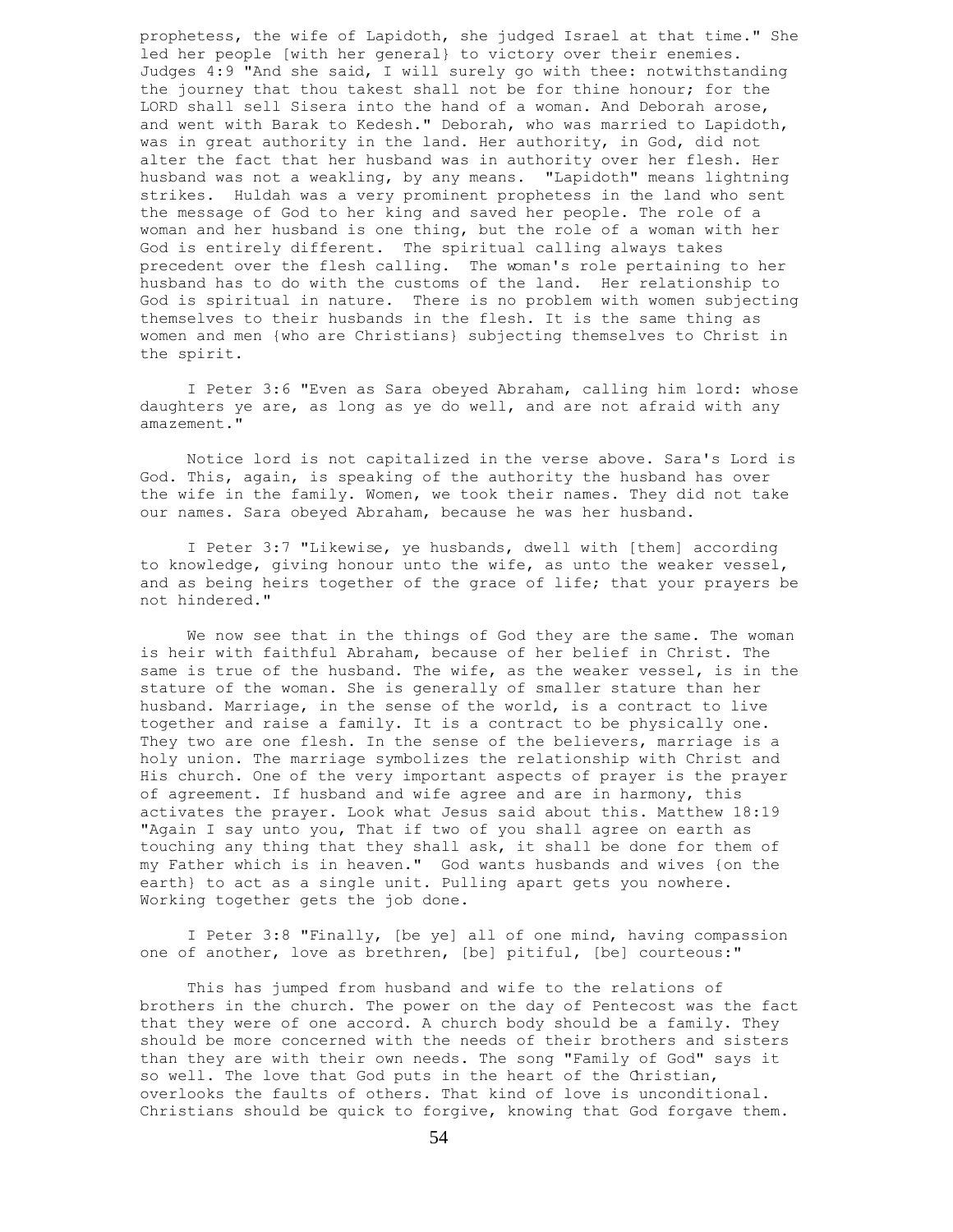Forgive that you might be fogiven.

 I Peter 3:9 "Not rendering evil for evil, or railing for railing: but contrariwise blessing; knowing that ye are thereunto called, that ye should inherit a blessing."

 Look, with me, at what Jesus said about this. Matthew 5:44 "But I say unto you, Love your enemies, bless them that curse you, do good to them that hate you, and pray for them which despitefully use you, and persecute you;" Matthew 5:45 "That ye may be the children of your Father which is in heaven: for he maketh his sun to rise on the evil and on the good, and sendeth rain on the just and on the unjust." The fact that we do not take vengeance on those who abuse us, is what separates us as being a Christian.

 I Peter 3:10 "For he that will love life, and see good days, let him refrain his tongue from evil, and his lips that they speak no guile:"

 The world's idea of good days, and the Christian's view of good days are totally different. The world thinks to gain great wealth at any cost is the good life. The Christian is storing up his treasures in heaven. The tongue can kill, or make alive. It is a forceful weapon. The truly good life is the life where you have no regrets. There are no evil cutting words to take back. Usually that sort of regret comes when a person has had too much to drink, and has said things he did not intend to say. Speak healing words from a heart of love.

 I Peter 3:11 "Let him eschew evil, and do good; let him seek peace, and ensue it."

 The word "eschew" means avoid, in the verse above. The Christian should be searching for peace. Jesus {our Leader} is King of Peace. To be filled with Jesus is to be filled with peace.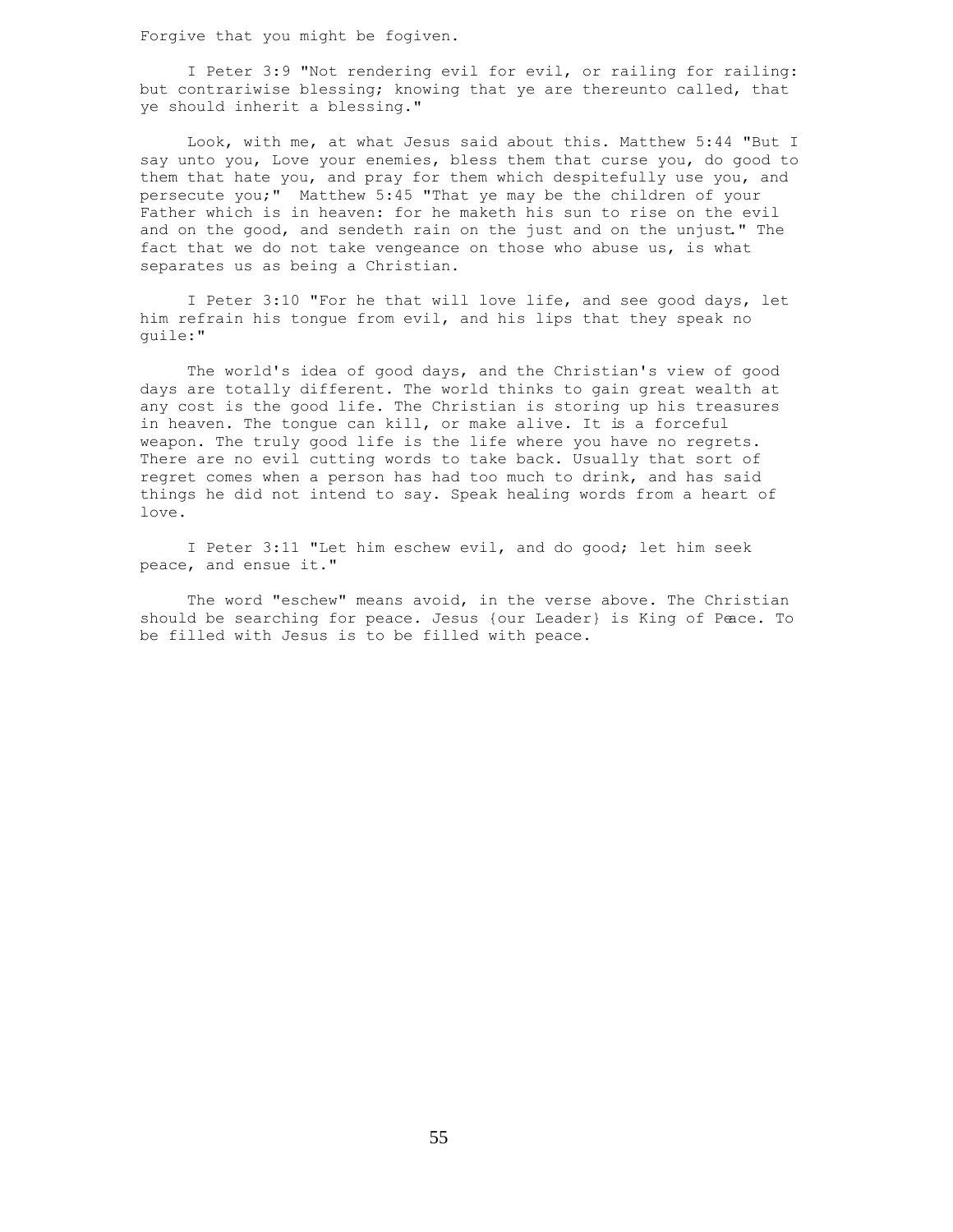1. Wives be in subjection to your own 2. What good will this do, if you have an unbelieving husband? 3. The husband and the wife are one \_\_\_\_\_\_, not one 4. The husband builds the house, and the wife makes it a 5. What is wrong with outward adorning of the body? 6. True beauty comes from 7. What does the word "man" generally mean? 8. How are women saved? 9. Where do beautiful words and actions come from? 10. Name several of the women who changed their society? 11. What was Deborah, besides a judge? 12. What does "Lapidoth" mean? 13. The woman's role with her husband is  $\qquad \qquad$ , not law. 14. What did Sara call Abraham? 15. Who is Sara's Lord? 16. Why did Sara obey Abraham? 17. What are husbands and wives heirs together of? 18. What does the world believe about marriage? 19. What is marriage in the sight of God? 20. What does marriage symbolize? 21. Quote Matthew chapter 18 verse 19. 22. Finally be ye all of one 23. What was one important factor of day of Pentecost? 24. God's kind of love in 25. Quote Matthew chapter 5 verse 44. 26. He that will love life, and see good days, let him refrain his tongue from \_\_\_\_\_\_\_. 27. What is the truly good life? 28. What does the word "eschew " mean? 29. To be filled with Jesus is to be filled with .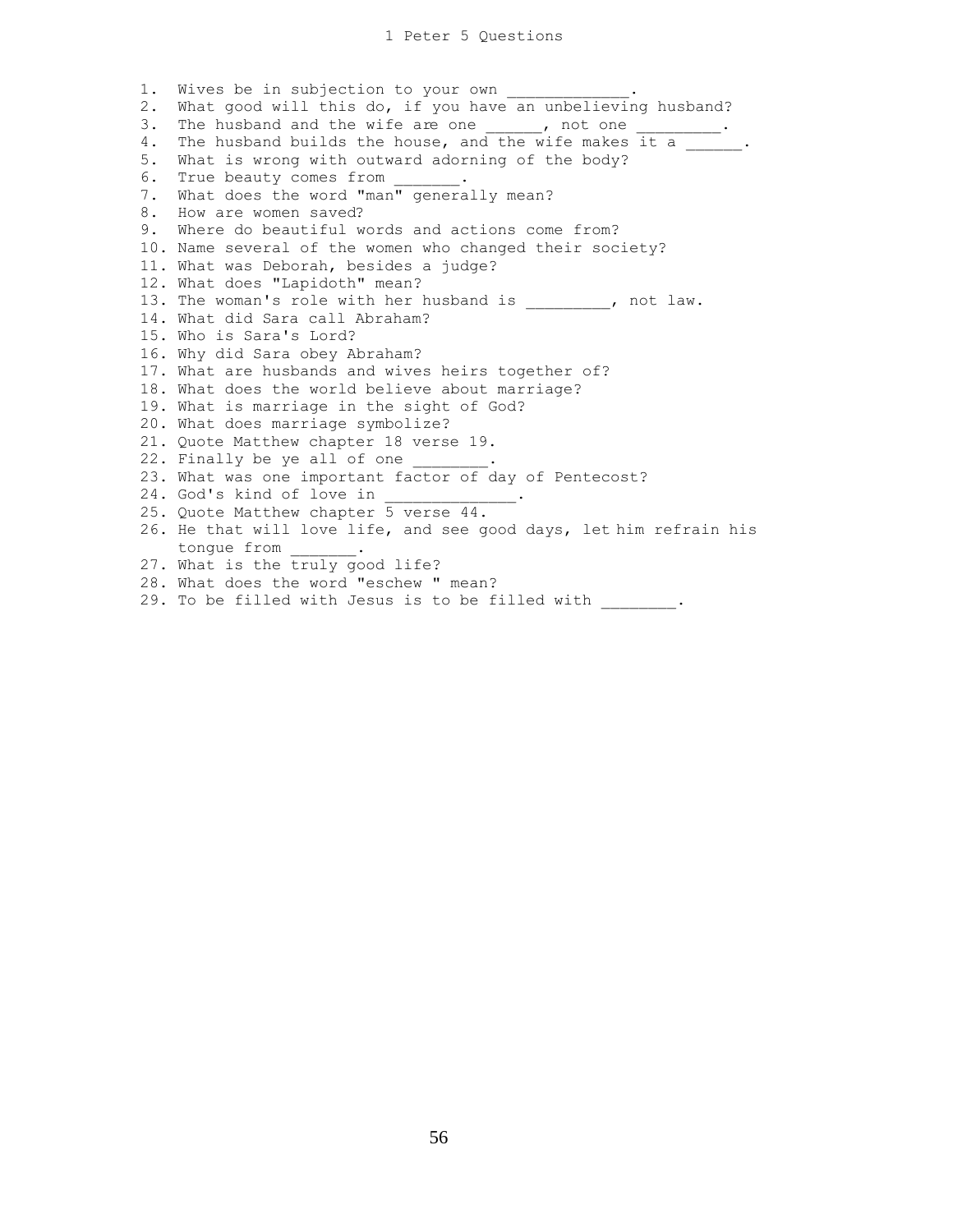We will begin this lesson in I Peter 3:12 "For the eyes of the Lord [are] over the righteous, and his ears [are open] unto their prayers: but the face of the Lord [is] against them that do evil."

 The following Scriptures says the feeling of God toward His own and the people of the world. John 9:31 "Now we know that God heareth not sinners: but if any man be a worshipper of God, and doeth his will, him he heareth." James 5:16 "Confess [your] faults one to another, and pray one for another, that ye may be healed. The effectual fervent prayer of a righteous man availeth much." This certainly does not mean that God will not hear a prayer of repentance. God will listen to the prayer of anyone when they repent. He does see the actions of all of us everyday. He listens more to His own than He does to those who have refused Him. There is a Christian song that speaks of the allseeing eye of God. Not anything escapes His view. God will not force Himself upon anyone. He will wait for us to come to Him.

 I Peter 3:13 "And who [is] he that will harm you, if ye be followers of that which is good?"

 The devil cannot harm a Christian without first getting permission from the Lord. When persecution comes, it is to make the Christian strong. The blood of Jesus defeated the devil on the cross. Christians are covered in the blood of Jesus. Some translations say "if ye be zealous of that which is good". Both statements mean we have put our trust in the Lord.

 I Peter 3:14 "But and if ye suffer for righteousness' sake, happy [are ye]: and be not afraid of their terror, neither be troubled;"

 In this life Christians have tribulation, or persecution. Tribulation makes them strong. It is a very strange thing to explain, but the church grows the most during the worst persecution. True Christianity will rise above the problems of life and go on.

 I Peter 3:15 "But sanctify the Lord God in your hearts: and [be] ready always to [give] an answer to every man that asketh you a reason of the hope that is in you with meekness and fear:"

 This just means to be totally committed to the Lord in your heart. You are what your heart is. The last part of this just means that we must be ready to witness to everyone about what the Lord has done in our lives. The witness of the saved, brings others to the Lord. We should not be arrogant when we are witnessing to others. When we minister to someone, it must be done in love. The following Scriptures tell us exactly what to say to those we minister to. Matthew 10:18 "And ye shall be brought before governors and kings for my sake, for a testimony against them and the Gentiles." Matthew 10:19 "But when they deliver you up, take no thought how or what ye shall speak: for it shall be given you in that same hour what ye shall speak." Matthew 10:20 "For it is not ye that speak, but the Spirit of your Father which speaketh in you." Regardless of who we are speaking to, we must put our trust in God that we will say what they need to hear.

 I Peter 3:16 "Having a good conscience; that, whereas they speak evil of you, as of evildoers, they may be ashamed that falsely accuse your good conversation in Christ."

57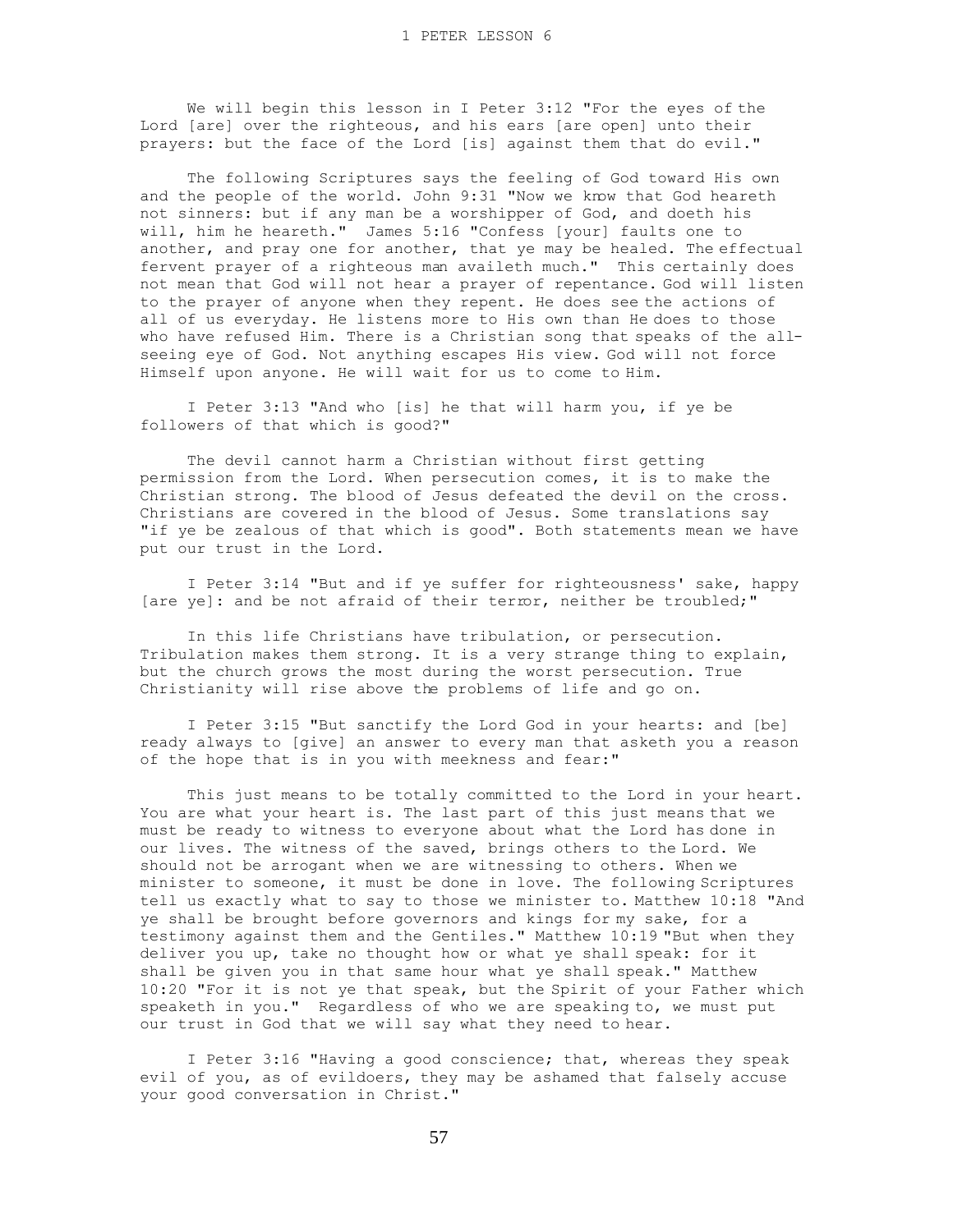This is saying to me that we Christians should be totally honest in all that we do. When we lie down to sleep at night, we should have lived today with no regrets. We should do good all the days of our lives, regardless of what the world around us is doing. When we continue to speak absolute truth in love, those who have been speaking evil of us, will soon feel guilty and repent. We must set a very high standard of Christianity. When the world looks, we must not even give the appearance of evil.

 I Peter 3:17 "For [it is] better, if the will of God be so, that ye suffer for well doing, than for evil doing."

 Jesus suffered for doing good, not evil. Christians should be followers of Christ. If He suffered, we will suffer. Paul counted it a privilege to suffer for Christ. We learn from history that Peter was even pleased that He would be crucified like Jesus was. If we suffer for evil we have done, we have no reward, we deserve the punishment. If we suffer for Christ, great is our reward in heaven.

 I Peter 3:18 "For Christ also hath once suffered for sins, the just for the unjust, that he might bring us to God, being put to death in the flesh, but quickened by the Spirit:"

 Jesus Christ {who knew no sin} took upon his body, the sin of us all. He had no sin of His own. He was the Righteous One. He gave us in return His righteousness, which justified us before the Father. The Spirit of God dwelled within the flesh of man in the form of Jesus Christ. Jesus gave His flesh on the cross in full payment for our sin. His Spirit went to the Father in heaven. He said "Father, into thy hands, I commend my Spirit." His Spirit, which is eternal, went to the throne of God. Jesus, the Word of God, is alive.

 I Peter 3:19 "By which also he went and preached unto the spirits in prison;"

 The Spirit of Jesus went into the place of imprisonment of the spirits departed from this earth and preached to those who had not had an opportunity to accept, or reject, Him. Every person has his opportunity to accept, or reject, Jesus as their Saviour.

 I Peter 3:20 "Which sometime were disobedient, when once the longsuffering of God waited in the days of Noah, while the ark was a preparing, wherein few, that is, eight souls were saved by water."

 They were disobedient, because they did not know of God. The church had not been established at this time, spoken of as Noah's day. Noah found favor in the sight of the Lord, and God saved Noah and his wife, his three sons, and their wives. These 8 people would repopulate the earth. The "number eight" means new beginnings. God does not leave the slightest detail out.

 I Peter 3:21 "The like figure whereunto [even] baptism doth also now save us (not the putting away of the filth of the flesh, but the answer of a good conscience toward God,) by the resurrection of Jesus Christ:"

 "Water baptism" is an outward show of the death of the body and rising from that watery grave to new life in Christ. The real baptism, that saves us, is the transformation that takes place in our heart. We must turn our heart over to Jesus. Water baptism is very important. It confirms to the world, what has gone on in our heart. Jesus defeated sin for the Christian on the cross. He defeated death, when He rose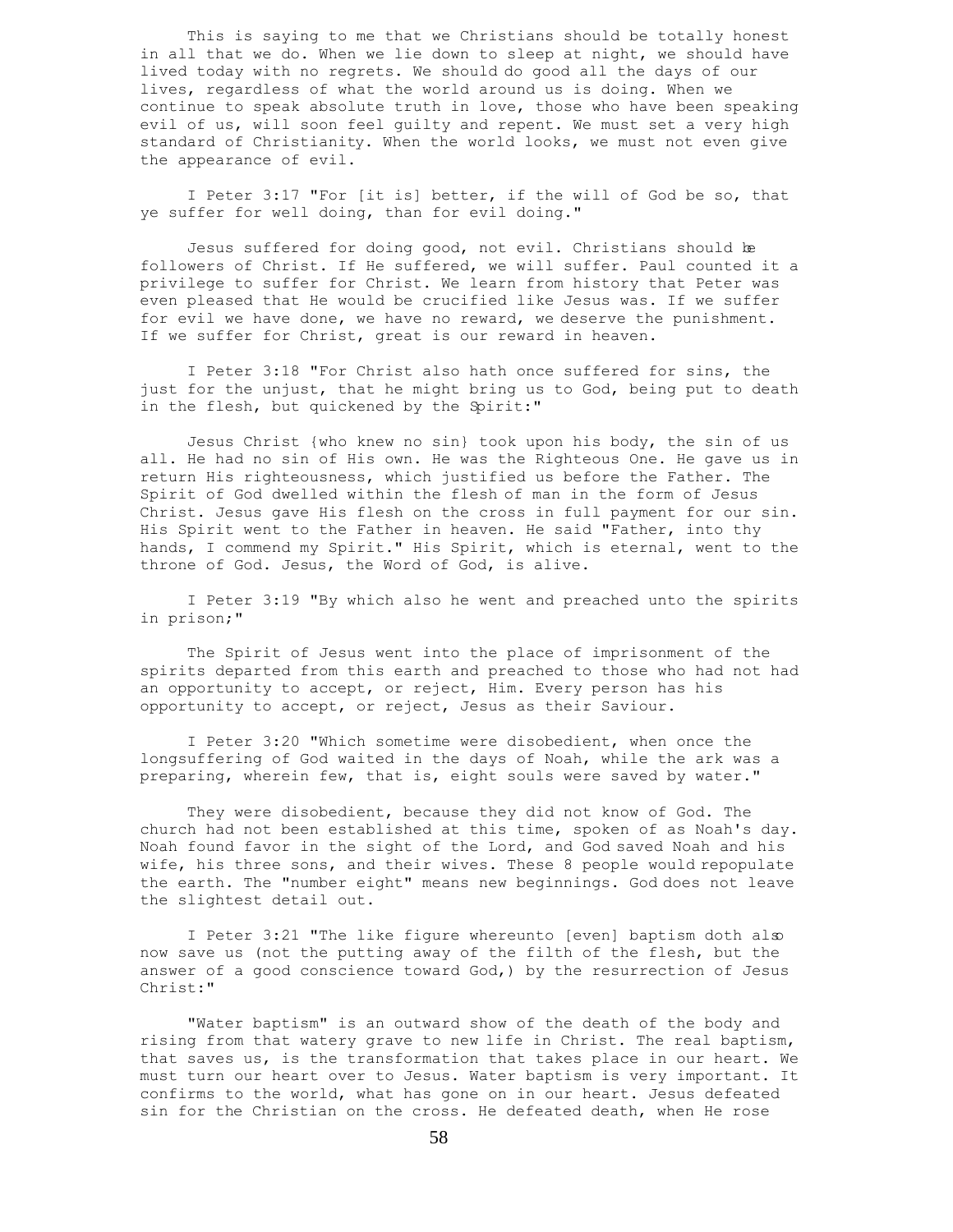from the tomb.

 I Peter 3:22 "Who is gone into heaven, and is on the right hand of God; angels and authorities and powers being made subject unto him."

 We can see from the following verses the extent to which His authority extends. Ephesians 1:20 "Which he wrought in Christ, when he raised him from the dead, and set [him] at his own right hand in the heavenly [places]," Ephesians 1:21 "Far above all principality, and power, and might, and dominion, and every name that is named, not only in this world, but also in that which is to come:" Philippians 2:10 "That at the name of Jesus every knee should bow, of [things] in heaven, and [things] in earth, and [things] under the earth;" Jesus is seated at the right hand of the Father, because He has completed His work of salvation. The only time the Bible mentions Jesus standing at the right hand of the Father, is when he stood to greet His servant Stephen home.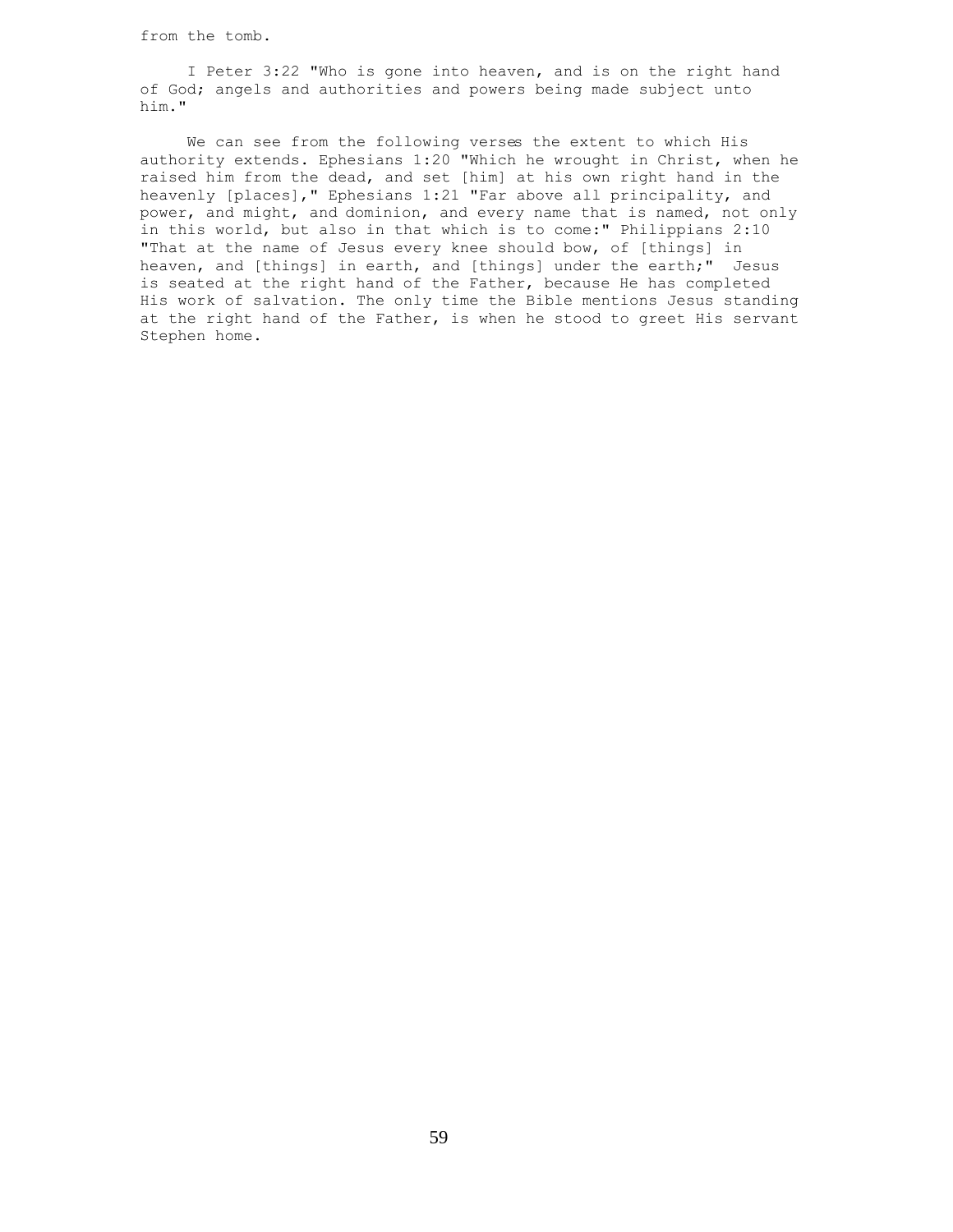1. Verse 12 says the eyes of the Lord are over who? 2. His ears are open unto their \_\_\_\_ 3. Who is the face of the Lord against? 4. Quote John chapter 9 verse 31. \_\_\_\_\_\_\_\_ prayer of a righteous man availeth much. 6. The prayers of the \_\_\_\_\_\_\_ are always heard. 7. Who has the all-seeing eye? 8. What must the devil do, before he attacks a Christian? 9. Why do Christians suffer persecution? 10. What does "if ye be followers of that which is good" mean? 11. When is the church in the greatest growth? 12. Sanctify the Lord God in your \_\_\_\_\_\_\_\_. 13. Be ready always to give an Theodo every man that asketh you a reason of the hope that is within you. 14. When we minister to someone, it must be done in  $\qquad \qquad$ . 15. Quote Matthew chapter 10 verse 19. 16. When we continue to speak absolute truth in love, what will those who have been speaking evil of us do? 17. What was Paul's attitude about suffering for Christ? 18. Christ was put to death in the  $\qquad \qquad \_$ , but quickened in the  $\frac{1}{2}$  and  $\frac{1}{2}$  and  $\frac{1}{2}$  and  $\frac{1}{2}$ 19. What did Jesus give to the believers, when He took their sin on His body on the cross? 20. Quote 1 Peter chapter 3 verse 19. 21. Why were the people in Noah's day disobedient? 22. How many souls were saved from the flood in Noah's day? 23. Who were they? 24. What does the "number 8" mean spiritually? 25. What is "water baptism"? 26. What is the baptism that saves us? 27. When did Jesus defeat sin for the Christian? 28. When did Jesus defeat death? 29. Where is Jesus now?

30. What was the only time that Jesus was spoken of as standing at the right hand of God?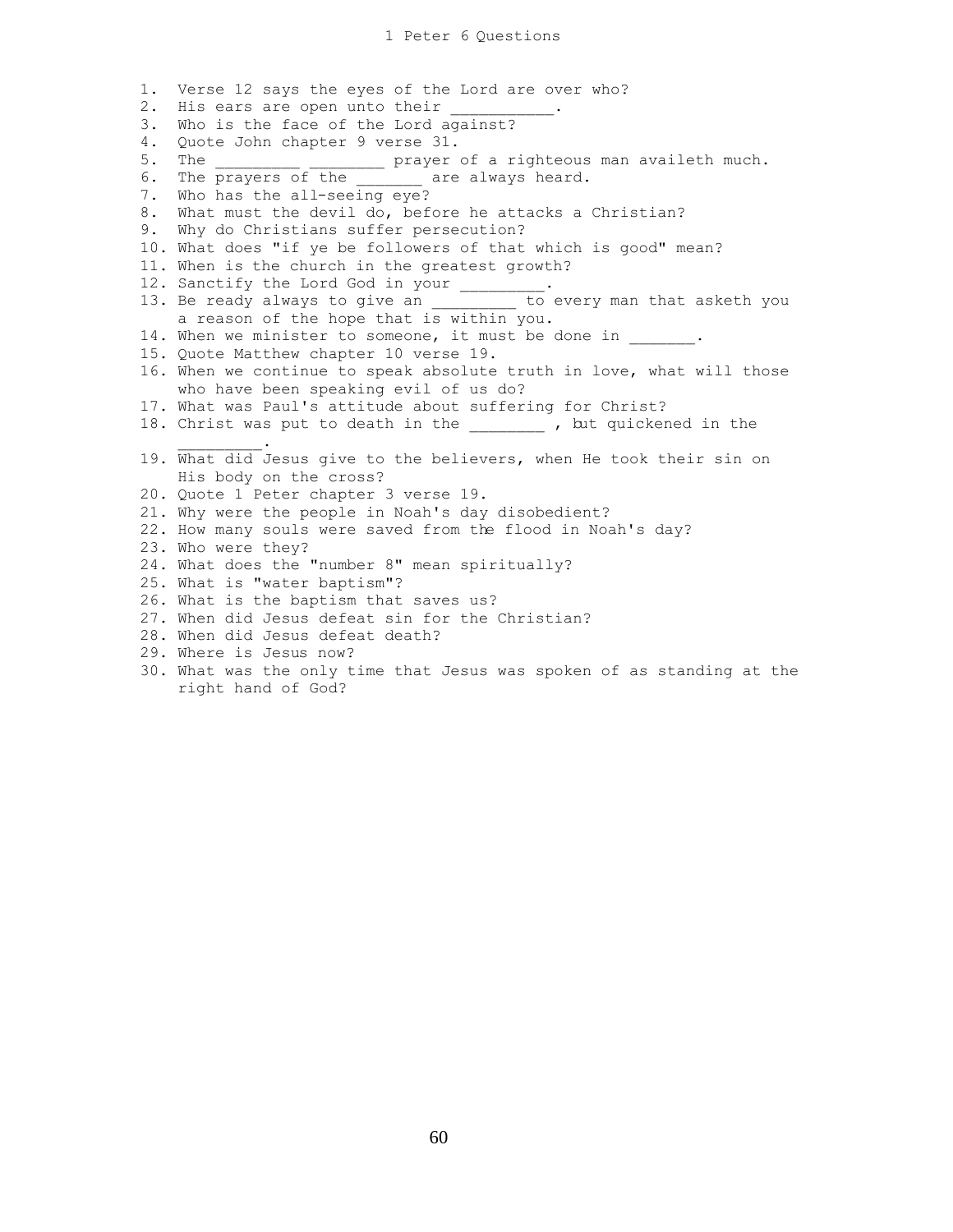I Peter 4:1 "Forasmuch then as Christ hath suffered for us in the flesh, arm yourselves likewise with the same mind: for he that hath suffered in the flesh hath ceased from sin;"

 We discussed in the previous lesson that it should be our joy to be willing to suffer for Christ, if it be necessary. Christ suffered the cruelty of the cross of Calvary for us. We can do no less for Him. If it be necessary to suffer for Him, we should be willing. "Arm yourselves with the same mind", means to keep your thoughts stayed upon Him. When we are willing to suffer in the flesh for Christ, we have put Him ahead of all the flesh desires. The desire of the flesh is where sin originates. Galatians 2:20 "I am crucified with Christ: nevertheless I live; yet not I, but Christ liveth in me: and the life which I now live in the flesh I live by the faith of the Son of God, who loved me, and gave himself for me." Willingly suffering for Christ in our flesh is putting Christ ahead of everything else.

 I Peter 4:2 "That he no longer should live the rest of [his] time in the flesh to the lusts of men, but to the will of God."

 My main message, other than the importance of salvation, in these lessons is simple. We must make Jesus Christ, not only our Saviour, but our Lord. When we make Jesus, Lord of our life, we are not living for the flesh. We are controlled by Jesus' Spirit. We have turned our will over to the will of God.

 I Peter 4:3 "For the time past of [our] life may suffice us to have wrought the will of the Gentiles, when we walked in lasciviousness, lusts, excess of wine, revellings, banquetings, and abominable idolatries:"

 Gentiles, in the verse above, is speaking of worldly people who have not received Jesus as Saviour. Everyone was like this, before they received Jesus as their Saviour. The will of the world {Gentiles} is to please the flesh and its lust for sin. All of the sins above are caused by lust of the flesh. Christians are to separate themselves away from this type of life style. We are to be a peculiar people, as far as the world is concerned.

 I Peter 4:4 "Wherein they think it strange that ye run not with [them] to the same excess of riot, speaking evil of [you]:"

 Christians are in the world, but not of the world. The things the world calls pleasure do not interest the Christian. The world lives to please their own flesh. They cannot understand someone who has ceased to be selfish, and they are always thinking of self. They speak evil about you, because they do not understand why you are not caught up in this sinful way of life.

 I Peter 4:5 "Who shall give account to him that is ready to judge the quick and the dead."

 All of mankind will stand before Jesus to be judged. Each of us, as an individual, will have to give an account of the life he lives here on the earth. The dead in Christ shall rise first, and we which remain shall be caught up to meet Jesus in the air. After that comes the judgement. Those who have not chosen Jesus as Saviour will be sent to eternal damnation. Those who live for Jesus will inherit eternal

61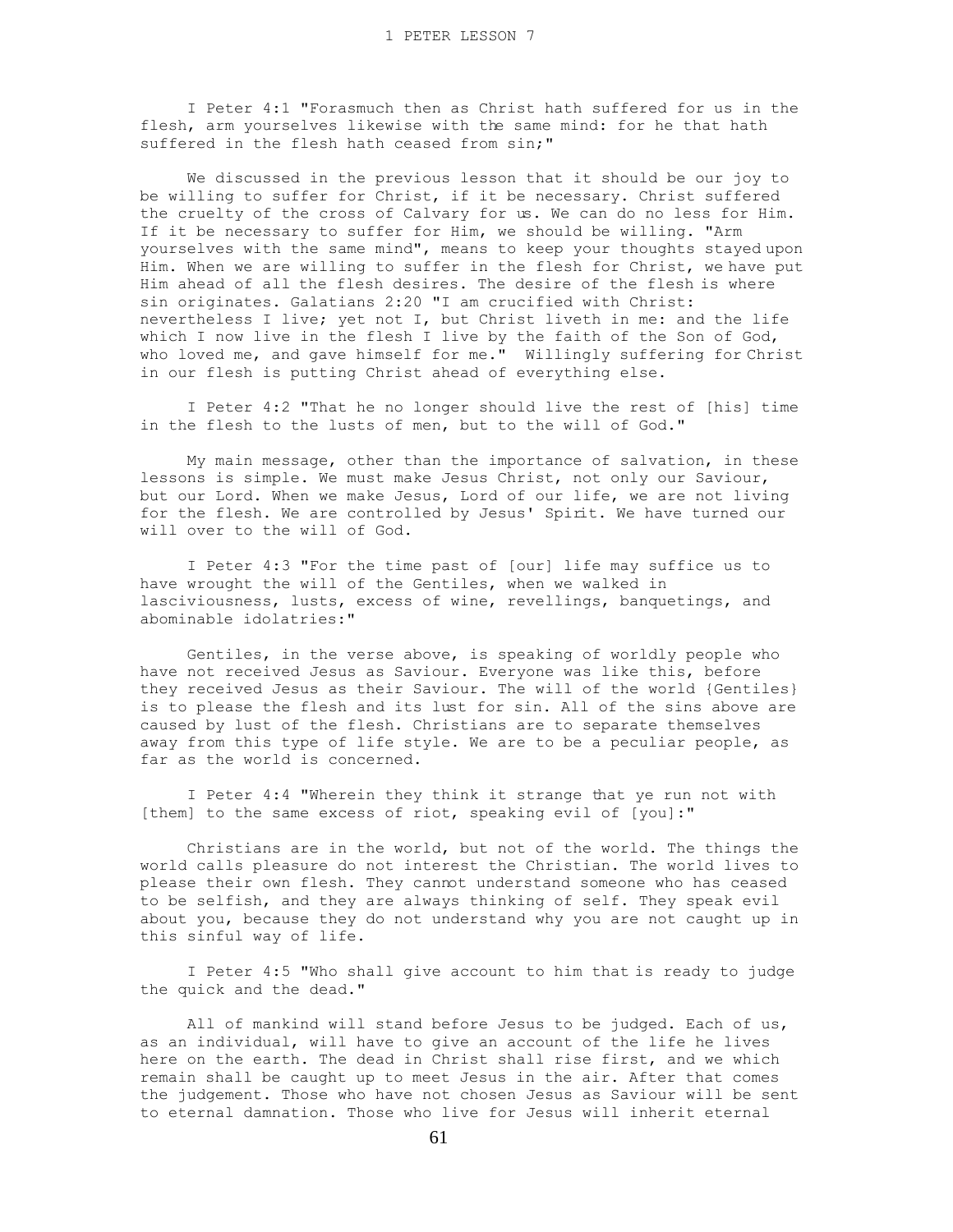life in heaven. It is Jesus Christ who is Judge.

 I Peter 4:6 "For for this cause was the gospel preached also to them that are dead, that they might be judged according to men in the flesh, but live according to God in the spirit."

 In the passage above, the two were separated into the living {those who had heard the gospel and received Jesus as their Saviour}, and the dead {those who had not heard nor received Jesus as Saviour}. To be condemned to hell, they must reject Jesus as their Saviour. That is why it is so important for all to hear the good news of the gospel. They must choose for themselves whether they will be condemned to hell, or live eternally in heaven. Jesus passes the judgement, but actually we make that decision for ourselves. Those who receive Jesus as Saviour must live the godly life, walking in the footprints that Jesus left for us.

 I Peter 4:7 "But the end of all things is at hand: be ye therefore sober, and watch unto prayer."

 Every generation since the time of the crucifixion of Jesus, has felt that the coming of the Lord was near. It is even more apparent today that we are living near the coming of Christ. Peter's instruction, in face of this, is to get serious about God and stay ready. Pray for the Holy Spirit to guide you in every decision you make.

 I Peter 4:8 "And above all things have fervent charity among yourselves: for charity shall cover the multitude of sins."

The word that was translated charity here, is the same word translated charity in 1 Corinthians chapter 13. It means God's kind of love. The kind of love spoken of here is unselfish love. This love is not because of what it might bring in return, but is a love so great that it loves the unlovable. Give, and it shall be given to you. God forgives those who are quick to forgive others. God knows you have love one for another, when you are charitable to others. Jesus said, "Inasmuch as you have done it unto the least of these, you have done it also unto me." You can not do anything directly for God. The only way you can do for God, is by doing for His people.

I Peter 4:9 "Use hospitality one to another without grudging."

 Hospitality was actually a necessity in those days. The ministers who travelled from town to town had to stay with the people they were ministering to. We find a very good example of that in the following Scriptures. Luke 9:1 "Then he called his twelve disciples together, and gave them power and authority over all devils, and to cure diseases." Luke 9:2 "And he sent them to preach the kingdom of God, and to heal the sick." Luke 9:3 "And he said unto them, Take nothing for [your] journey, neither staves, nor scrip, neither bread, neither money; neither have two coats apiece." Luke 9:4 "And whatsoever house ye enter into, there abide, and thence depart." Look at the terrible thing Jesus said to do, if the people the apostle stayed with did not receive them. Luke 9:5 "And whosoever will not receive you, when ye go out of that city, shake off the very dust from your feet for a testimony against them."

 I Peter 4:10 "As every man hath received the gift, [even so] minister the same one to another, as good stewards of the manifold grace of God."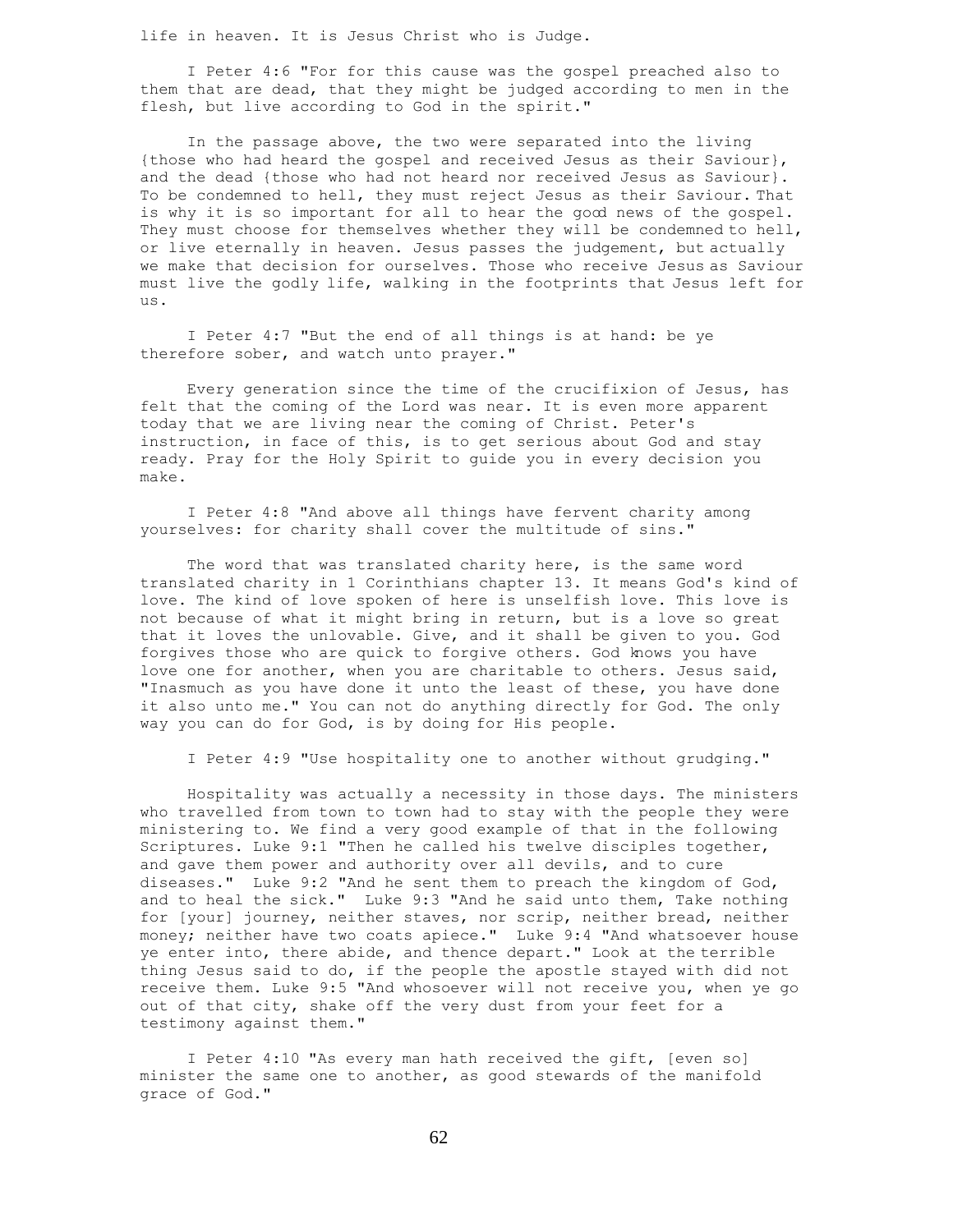The abilities that the Lord has given each of us to minister with are not our own ability, but a gift of the Spirit that has been given us of God. This is called gifts of the Spirit. These gifts will be given to us several at a time as we need them to minister with. A steward is someone who is a protector of the owners property. That is really what Christians are today. We are keepers of the grace of God toward man on this earth. I will give just a few Scriptures on the gifts of the Spirit. To get the whole picture, begin with verse 1 and read all of it. I Corinthians 12:4 "Now there are diversities of gifts, but the same Spirit." I Corinthians 12:5 "And there are differences of administrations, but the same Lord." I Corinthians 12:6 "And there are diversities of operations, but it is the same God which worketh all in all." I Corinthians 12:7 "But the manifestation of the Spirit is given to every man to profit withal." I Corinthians 12:8 "For to one is given by the Spirit the word of wisdom; to another the word of knowledge by the same Spirit;" I Corinthians 12:9 "To another faith by the same Spirit; to another the gifts of healing by the same Spirit;" I Corinthians 12:10 "To another the working of miracles; to another prophecy; to another discerning of spirits; to another [divers] kinds of tongues; to another the interpretation of tongues:" I Corinthians 12:11 "But all these worketh that one and the selfsame Spirit, dividing to every man severally as he will." I have given just a few Scriptures on this, but to get the whole picture, continue reading to the end of the chapter.

 I Peter 4:11 "If any man speak, [let him speak] as the oracles of God; if any man minister, [let him do it] as of the ability which God giveth: that God in all things may be glorified through Jesus Christ, to whom be praise and dominion for ever and ever. Amen."

 The message is not our own. We are speaking for Jesus Christ, if we are Christians. We are like ambassadors for Christ. We represent Him to the unsaved world. We are sent by Him, with His message, to reconcile the world to Jesus Christ. An "ambassador", just represents the one he is sent by. They do not get the glory for the job they do. The glory goes to the person who had the plan that sent them to negotiate. Since it is not our message, that we bring, it is not our glory for that message, but the glory goes to God. The praise should go to Jesus Christ and the Father. He is exalted ruler for all of eternity. The "Amen" means, so be it. It is as if this statement is a prayer.

 I Peter 4:12 "Beloved, think it not strange concerning the fiery trial which is to try you, as though some strange thing happened unto you:"

We know there are trials that face us all. It is not how many trials we have or even how bad the trials are that counts, it is how we handle the trials. If you look through the Bible at all of the prophets and men and women of God, you will find they all faced trials. It is not unusual for trying times to come. It rains on the just and on the unjust. It is important how we handle that problem.

 I Peter 4:13 "But rejoice, inasmuch as ye are partakers of Christ's sufferings; that, when his glory shall be revealed, ye may be glad also with exceeding joy."

These are problems that come from serving the Lord, spoken of here. Paul thought it an honor to suffer for Christ. We should feel the same way. God cannot trust all of us with suffering for Him. Some would fold up under great trials. Others get stronger in that trial. When the suffering is in the name of the Lord, it should thrill us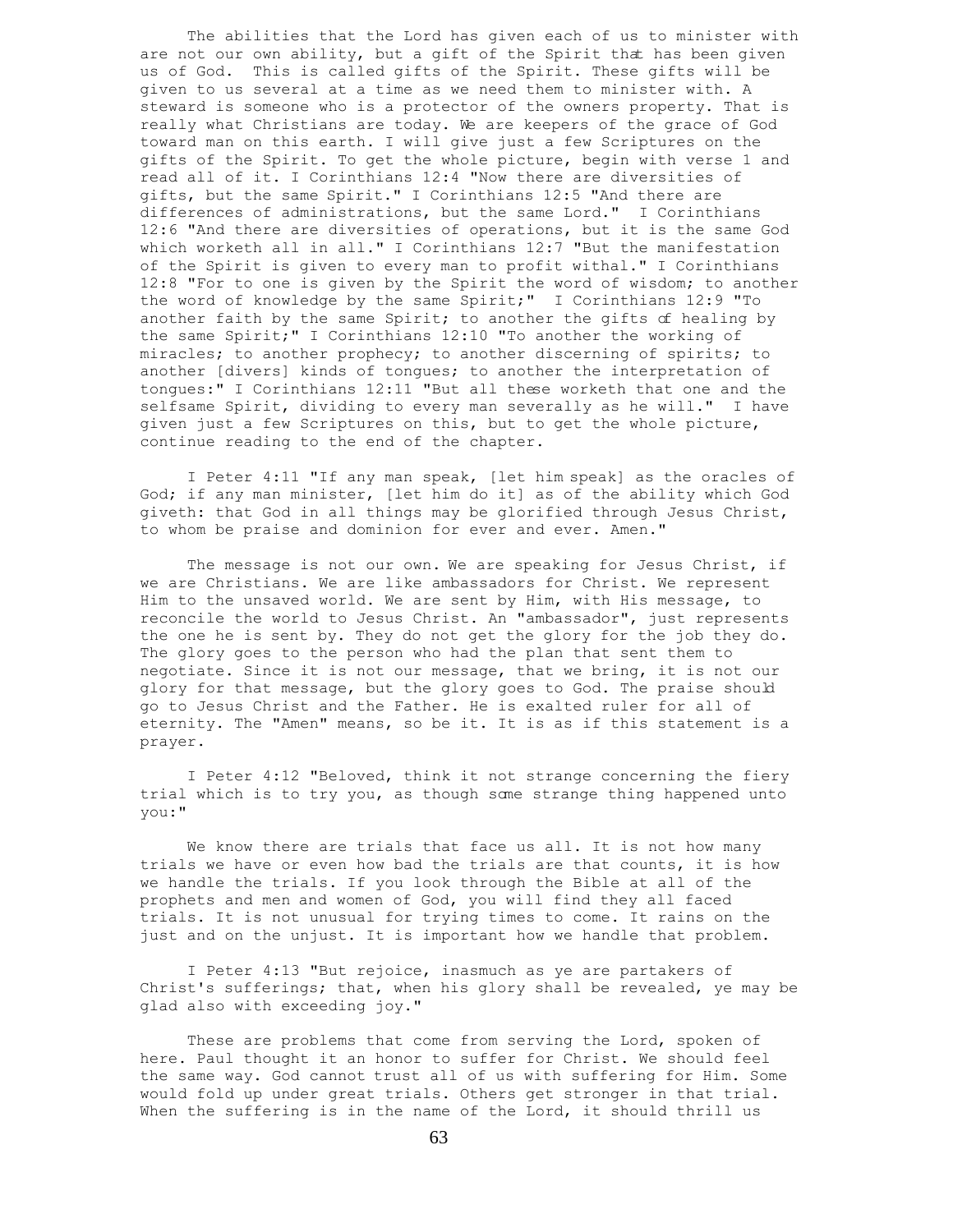that God can trust us with that big a problem.

 I Peter 4:14 "If ye be reproached for the name of Christ, happy [are ye]; for the spirit of glory and of God resteth upon you: on their part he is evil spoken of, but on your part he is glorified."

 This is speaking of being persecuted for the fact that you are a Christian, or because you are working for Christ. We find that when we love God enough to be persecuted for Him, He will greatly reward us. The suffering of Job, in the Old Testament, was great. He did not turn against God. He became even more faithful in the midst of the problem. We know there was a time when God said, it is enough. God mightily blessed Job, in so much that his later state was better than it had been before all the troubles came. Read the book of Job to get the full impact of this.

 I Peter 4:15 "But let none of you suffer as a murderer, or [as] a thief, or [as] an evildoer, or as a busybody in other men's matters."

 There is no glory or praise in being punished for sins you have committed. That is justice.

 I Peter 4:16 "Yet if [any man suffer] as a Christian, let him not be ashamed; but let him glorify God on this behalf."

 There is no shame in serving God. Even if a person is imprisoned for the cause of Jesus Christ, he should not be ashamed, but count it his duty to uphold Christ. We should count it an honor to be allowed to suffer for Christ.

 I Peter 4:17 For the time [is come] that judgment must begin at the house of God: and if [it] first [begin] at us, what shall the end [be] of them that obey not the gospel of God?

 The "house of God" is speaking of the believers in Christ, or the church. We know that God expects our lives to be clean. Jesus is coming back for a church that is without spot or wrinkle. God will shake the church, so that those who are playing church will be shaken out. Only the true believers in Christ will remain. We Christians must remember, that to whom much is given, much is required. Christians must separate themselves from the world and its lust. We are to live wholesome lives as an example for the world to follow. God must begin at the church, because we are in full knowledge. God judges his own in the hope they will turn from their evil ways back to Him. The church is the bearer of the Light to the darkened world. If the Light of the world becomes dark, the darkness would become great. We know that the Christians are sons of God. The answer to what the end is for those who do not accept Jesus as Saviour is simple but harsh. They are headed for an eternity in hell.

 I Peter 4:18 "And if the righteous scarcely be saved, where shall the ungodly and the sinner appear?"

 The word "scarcely" indicates to me that the Christian has more to do than walk the isle of a church and go and be baptized in water to be saved. Salvation is a daily walk through life with Jesus. The temptations of life must be overcome each day of our life. To be the righteous, you must have, at sometime in your life, accepted Jesus as your Saviour. This would cause you to be clothed in the righteousness of Christ. The righteous scarcely being saved, indicates to me, it is possible to walk away from God and not be saved. This does not mean just committing a single sin would cause you to be lost. It means to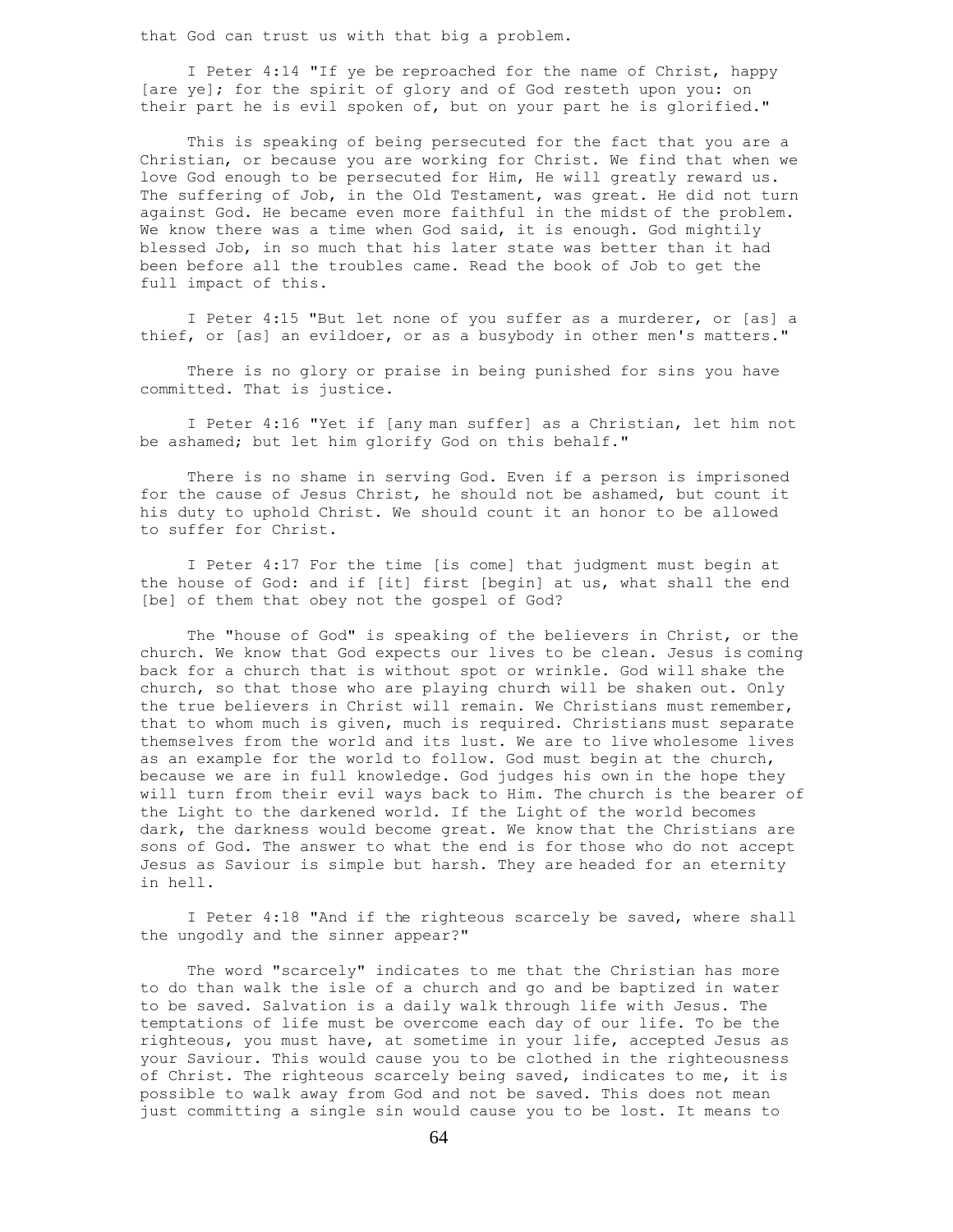me turning away from God and choosing to go back into your sinful way of life. The ungodly and the sinner will stand before Jesus to be Judged lost.

 I Peter 4:19 "Wherefore let them that suffer according to the will of God commit the keeping of their souls [to him] in well doing, as unto a faithful Creator."

 Many believe inflicting suffering upon themselves is pleasing to God. This is not what this Scripture is saying. This says if you suffer from outside causes for the will of God, you are pleasing the God who created you. Mark 13:13 "And ye shall be hated of all [men] for my name's sake: but he that shall endure unto the end, the same shall be saved." There is a battle to be fought. We must fight for Jesus even until death if we are to be a good soldier fit for the kingdom.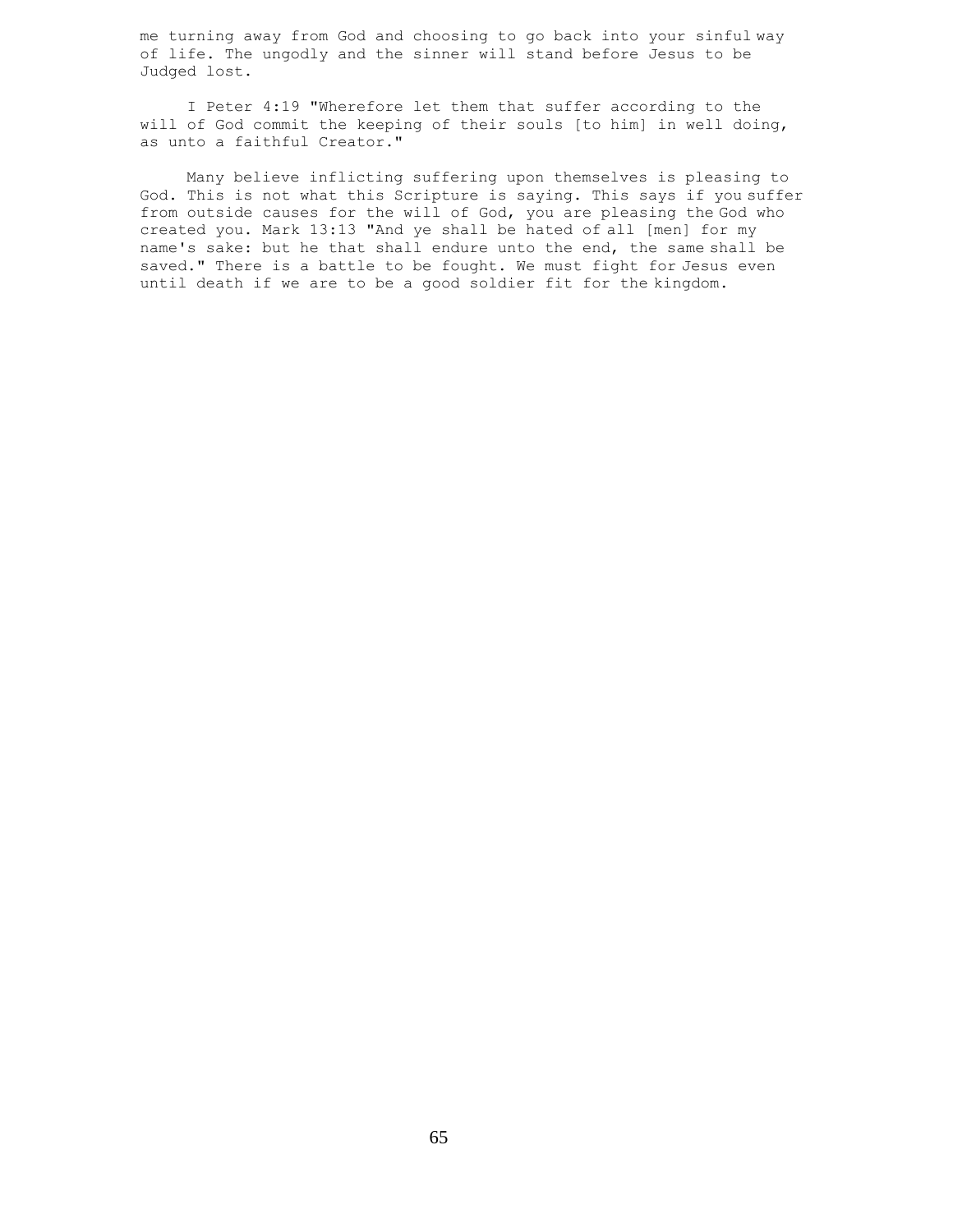1. Verse 1 says to arm ourselves with what? 2. He that hath suffered in the flesh hath ceased from 3. What does "Arm yourselves with the same mind" mean? 4. Quote Galatians chapter 2 verse 20. 5. What are we doing when we willingly suffer for Christ? 6. He no longer should live the rest of his time in the flesh to the lust of men, but to the of 7. We must not only make Jesus our Saviour, but our 8. When we make Jesus, Lord of our life we are controlled by what? 9. What is the will of the Gentiles? 10. What are the sins, in verse 3, caused by? 11. Why do the worldly people think Christians to be strange? 12. Christians are \_\_\_ the world, but not \_\_\_ the world. 13. Who shall give account to Him that is ready to judge the and the  $\qquad \qquad .$ and the \_\_\_\_\_\_.<br>14. Who is the Judge? 15. Who are the living and the dead in verse 6? 16. What must a person do to be condemned to hell? 17. Have \_\_\_\_\_\_\_\_\_\_ charity among yourselves. 18. \_\_\_\_\_\_\_\_\_\_\_\_\_\_\_\_ shall cover the multitude of sins. 19. What chapter in 1 Corinthians has to do with this kind of charity? 20. How can you do something for Jesus? 21. Why was hospitality even more important about the time this was written than now? 22. Quote Luke chapter 9 verse 1. 23. What were they to do against those who would not receive them? 24. What are the Christians called in verse 10? 25. Whose ability do we minister in? 26. Describe the job of the steward. 27. What are some of the gifts of the Spirit that are possible to receive. 28. If any man speak, let him speak as the \_\_\_\_\_\_\_\_\_\_\_\_\_ of God. 29. We are like  $\qquad \qquad$  for Christ. 30. What does an "ambassador" do? 31. Why should they not think it strange that they will go through a fiery trial? 32. If you are reproached for the name of Christ, what rests upon you? 33. Who, in the Old Testament, became even more faithful with trials he endured? 34. There is no glory or praise in being punished for you have  $\mathcal{L}_\text{max}$  and  $\mathcal{L}_\text{max}$  and  $\mathcal{L}_\text{max}$ 35. Judgement begins at the \_\_\_\_\_\_\_ of \_\_\_\_. 36. Who is the house of God? 37. Quote 1 Peter chapter 4 verse 18.

38. If we are to be a good soldier fit for the kingdom, what must we do?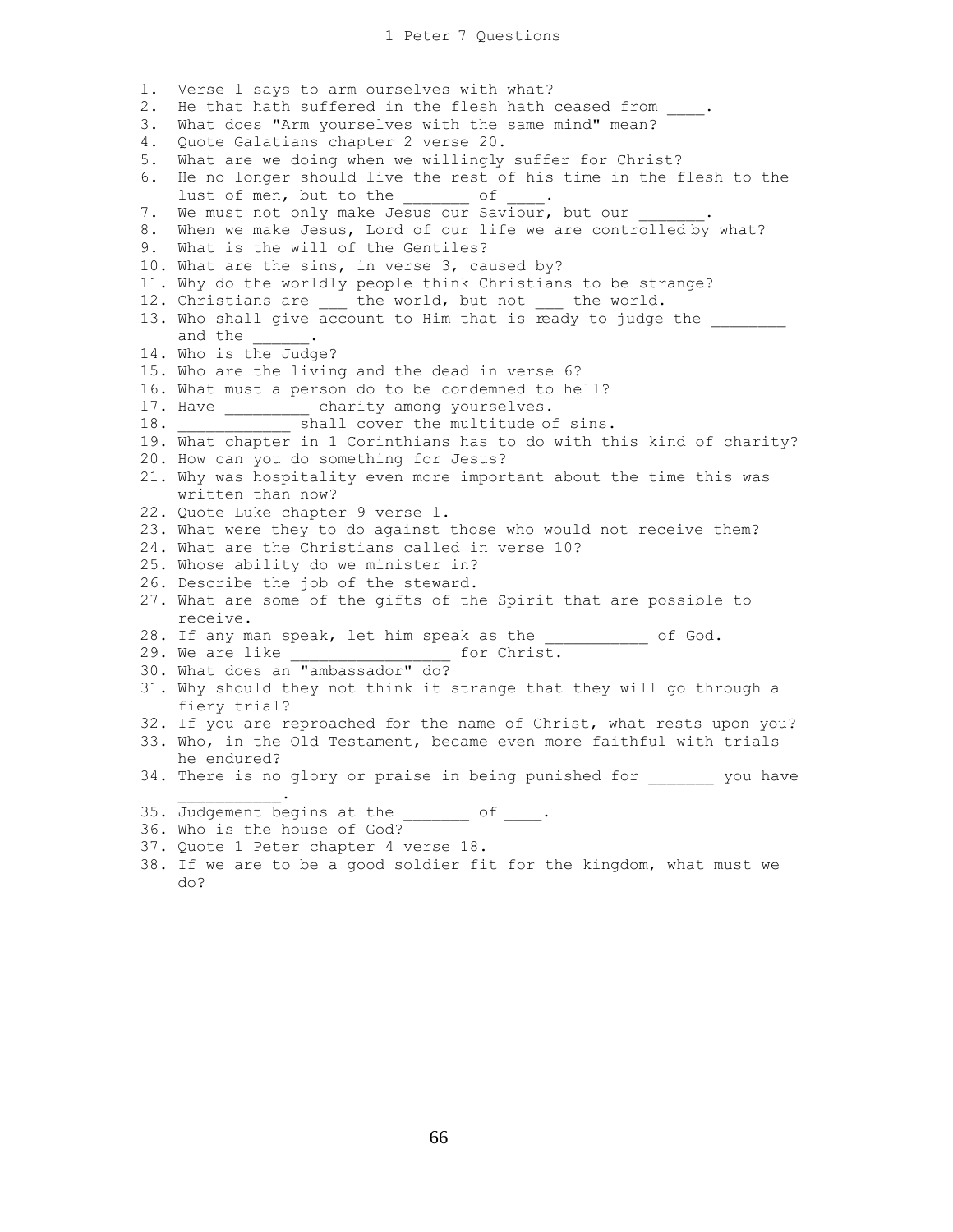We will begin this lesson in I Peter 5:1 "The elders which are among you I exhort, who am also an elder, and a witness of the sufferings of Christ, and also a partaker of the glory that shall be revealed:"

 Peter is speaking to those who have some authority in this verse. He separates them out from the average Christian, because their responsibility is greater. He is aware that they are not only responsible for themselves, but for the Christians in their congregation. Peter related to them because of the great responsibility of the church placed upon him.

 I Peter 5:2 "Feed the flock of God which is among you, taking the oversight [thereof], not by constraint, but willingly; not for filthy lucre, but of a ready mind;"

 He is not speaking of physical food, but the food of the Word of God. They are not to minister because of obligation to do so, but from love of the brethren. The minister must desire to help others. This should be his, or her, motivation for ministering, and not because they are compelled to do it. Ministry is not an occupation, it is a call. Those who minister because of the salary they receive are not in the ministry for the right reason. The call of God on ministers' lives should be so great that they would minister if there was no payment for it at all. We all know they need a salary to live, but it should not be their reason for ministering.

 I Peter 5:3 "Neither as being lords over [God's] heritage, but being ensamples to the flock."

 The high priest and the priest's office in the temple had been used many times to rule over the people. This is not the way Jesus taught the leaders of the Christians to be. The greatest among you should be the servant, is what He taught. The ministers should not glory in their authority, but should live godly lives before the people as an example of how the people were to live. The requirements for those in authority is greater than for the average Christian, because they are operating in knowledge. James 4:17 "Therefore to him that knoweth to do good, and doeth [it] not, to him it is sin."

 I Peter 5:4 "And when the chief Shepherd shall appear, ye shall receive a crown of glory that fadeth not away."

 The Chief Shepherd is Jesus Christ our Lord. Notice, the word "receive" in the verse above. The crown belongs to Jesus, but He puts it on our head. Jesus is Alpha and Omega, the Beginning and the End. Anything He gave you, would be for all of eternity. When Jesus {Chief Shepherd} appears means at the coming of Christ.

 I Peter 5:5 "Likewise, ye younger, submit yourselves unto the elder. Yea, all [of you] be subject one to another, and be clothed with humility: for God resisteth the proud, and giveth grace to the humble."

 This is saying that the Christian, who has been one for a long time, has probably studied the Word of God more than one who is a new Christian. It would be best for the new Christian to learn from the elder. Those who believe they already know everything, can not be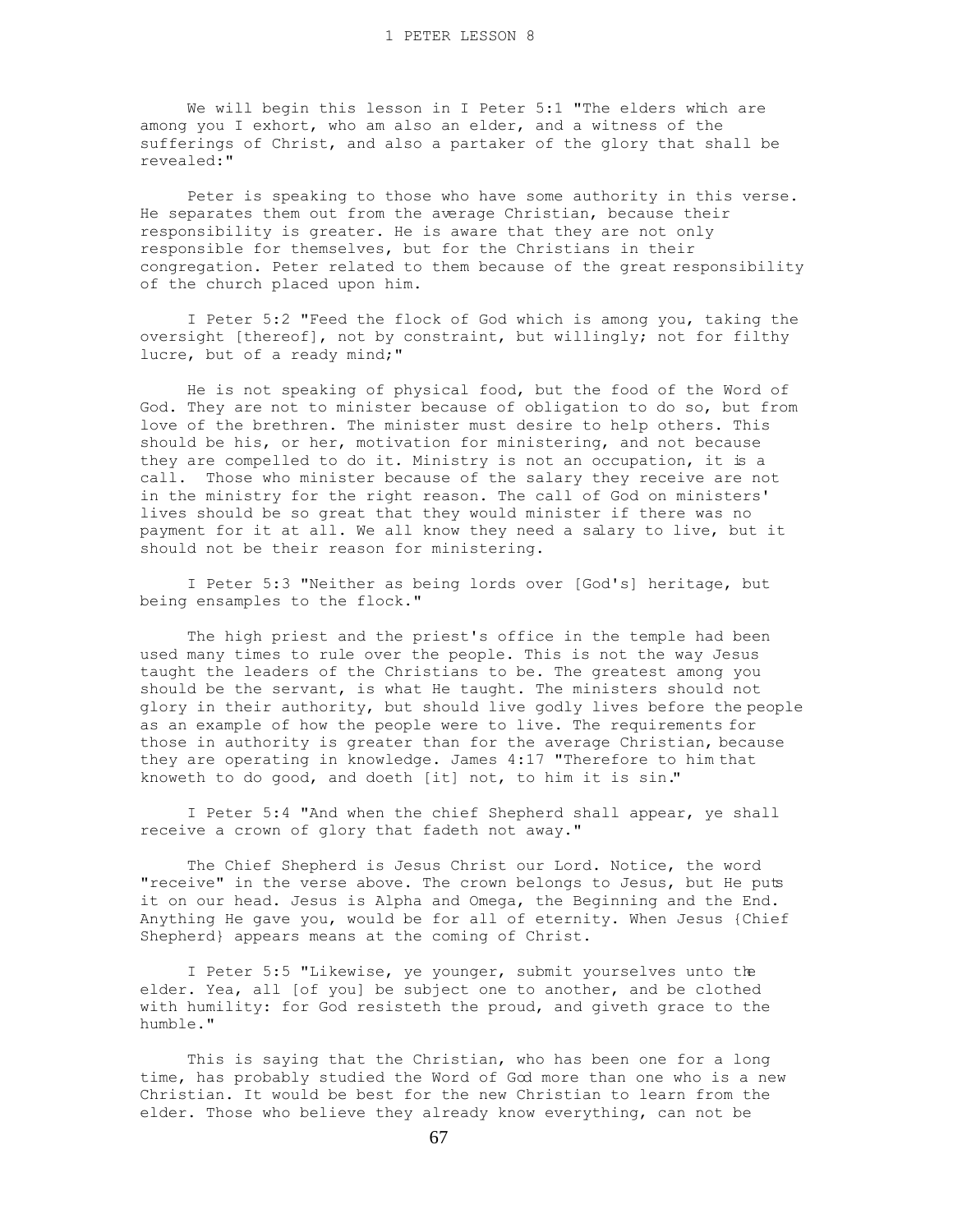helped. They are too proud to receive help. To humble yourself before God is the first step to receiving from God. James 4:10 "Humble yourselves in the sight of the Lord, and he shall lift you up."

 I Peter 5:6 "Humble yourselves therefore under the mighty hand of God, that he may exalt you in due time:"

 Moses was one of the most humble men who ever lived, and we know that God exalted Moses greatly. Moses was the only one God revealed Himself to by bringing Moses to the mountain top for 40 days at a time to fellowship with. Peter remembered the Lord Jesus' statement in Luke 14:11 "For whosoever exalteth himself shall be abased; and he that humbleth himself shall be exalted." Matthew 18:4 "Whosoever therefore shall humble himself as this little child, the same is greatest in the kingdom of heaven."

 I Peter 5:7 "Casting all your care upon him; for he careth for you."

 If the problem is too big for God to handle, it is far too big for me to handle. We see how foolish it is on our part to try to take the cares of the world upon our own shoulders. God is able to take care of you and me. This is a beautiful promise from the Old Testament. Psalms 55:22 "Cast thy burden upon the LORD, and he shall sustain thee: he shall never suffer the righteous to be moved." The righteous are His, because they have put on the righteousness of Christ. Matthew 6:25 "Therefore I say unto you, Take no thought for your life, what ye shall eat, or what ye shall drink; nor yet for your body, what ye shall put on. Is not the life more than meat, and the body than raiment?" Matthew 6:26 "Behold the fowls of the air: for they sow not, neither do they reap, nor gather into barns; yet your heavenly Father feedeth them. Are ye not much better than they?" Matthew 6:33 "But seek ye first the kingdom of God, and his righteousness; and all these things shall be added unto you."

 I Peter 5:8 "Be sober, be vigilant; because your adversary the devil, as a roaring lion, walketh about, seeking whom he may devour:"

 The roaring lion, here, is speaking of the devil. The devil would love to catch us unaware {not vigilant}. We must be like the 5 wise virgins who stayed ready to meet their master. This does not mean that you must stop living. It means that we must keep our sound mind operating at full capacity. We should not take drugs, or get drunk on alcohol and let our guard down. Be vigilant, ever watchful, lest you be caught unprepared to meet Jesus. Notice, "as a roaring lion". The old devil is not a lion, he is just trying to pretend that he is. Jesus is the Lion of the tribe of Judah. The devil would like to ruin your life. Do not let him.

 I Peter 5:9 "Whom resist stedfast in the faith, knowing that the same afflictions are accomplished in your brethren that are in the world."

 "Steadfast" in the verse above, means rock-like firmness. We see then, that our strength to withstand the devil must be in the name of Jesus, and in the power of His shed blood. We must stand firmly on the Rock who is Jesus Christ. The problems of the world may be swirling around us, but the knowledge that we are built on the Rock will help us have enough faith to stand. The world is built on the sand, and when the storms come, they fall. Our faith in the power of Jesus will keep us from harm. He {Jesus} fought the devil with the Word of God. We must fight the devil the same way, with the Word of God.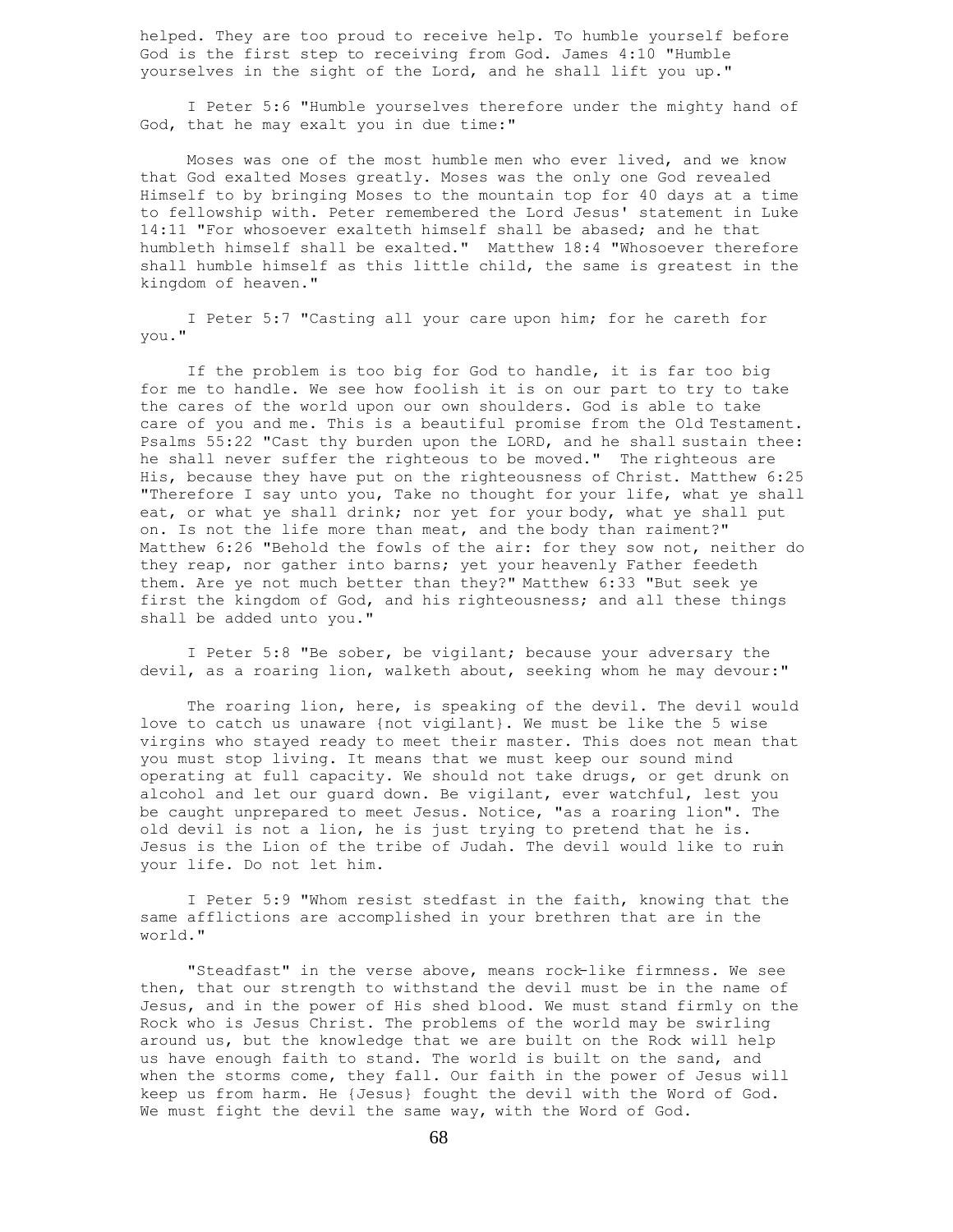I Peter 5:10 "But the God of all grace, who hath called us unto his eternal glory by Christ Jesus, after that ye have suffered a while, make you perfect, stablish, strengthen, settle [you]."

 It is by God's grace we are saved, not of our own doing. The grace offered to every person by the crucifixion of Jesus on Calvary, requires nothing to receive, except to believe in Jesus Christ. In this life, we will have tribulation {suffering}. These troubles come to make us strong in the Lord. The trials that we overcome establish us in the faith. We grow in the grace of the Lord every time we face a problem and overcome it by the Word of God.

 I Peter 5:11 "To him [be] glory and dominion for ever and ever. Amen."

 The "Him" here, is the Lord Jesus Christ. The glory is not ours, since we did nothing to receive the grace, but believe. The glory is God's. Jesus is King of kings and Lord of lords. Philippians 2:10 "That at the name of Jesus every knee should bow, of [things] in heaven, and [things] in earth, and [things] under the earth;"

 I Peter 5:12 "By Silvanus, a faithful brother unto you, as I suppose, I have written briefly, exhorting, and testifying that this is the true grace of God wherein ye stand."

 Silvanus is the same person as Silas in Acts. Paul and Silas were imprisoned together for the gospel. It is believed that he probably was the one who brought this letter. Faithful brother, means that he was a fellow Christian. The last words of Peter, here, explain that the letter was brief, but was to "exhort" {call near} them in the grace of God. Peter knew first-hand that this was the true grace of God, that saves us all.

 I Peter 5:13 "The [church that is] at Babylon, elected together with [you], saluteth you; and [so doth] Marcus my son."

 "Church" is the assembly of the believers. Babylon, is probably not a literal name, but rather speaking of an evil city, perhaps Rome. This could mean that the people {assembly of believers} are in an alien city. Marcus, here, is probably not a son in the flesh, but is probably Mark that Paul spoke of as well.

 I Peter 5:14 "Greet ye one another with a kiss of charity. Peace [be] with you all that are in Christ Jesus. Amen."

The kiss, spoken of here, is not a passionate kiss. This was a kiss of fellowship between brothers, or sisters and brothers in Christ. This was a kiss {probably on the cheek} of brotherly love. Notice, who the peace is with. It is with those who are in Jesus Christ. Jesus is the King of Peace. If we have Jesus in us, we are full of peace.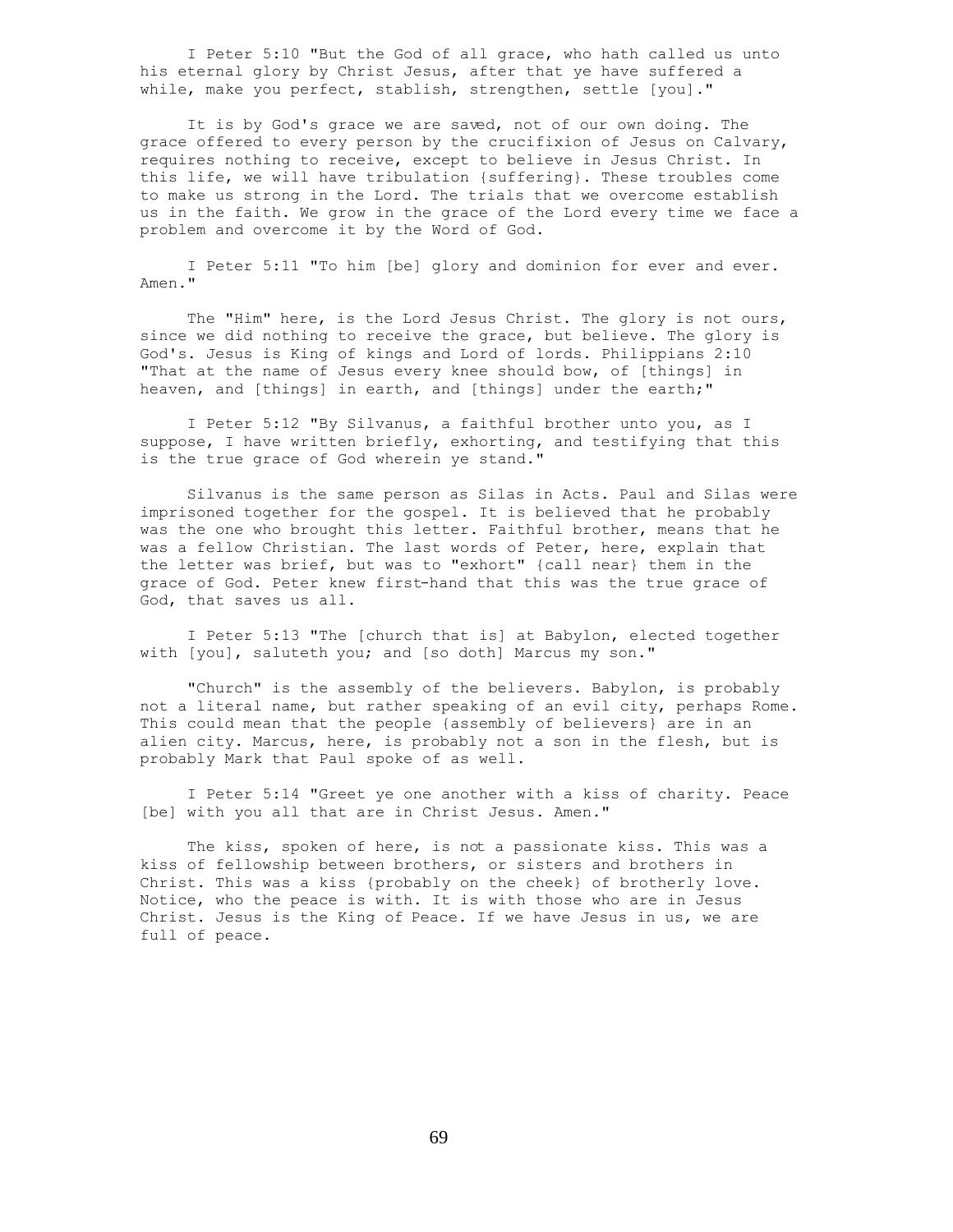1. What does Peter call himself in verse 1? 2. What had Peter been a witness of? 3. Who is Peter speaking to, in verse 1? 4. Why does Peter separate them from the average Christian? 5. Why could Peter relate to them? 6. What did Peter tell them to do in verse 2? 7. What should be their purpose in doing this? 8. What kind of food is intended here? 9. Ministry is not an \_\_\_\_\_\_\_\_, it is a call. 10. What should the ministers be to the flock? 11. The greatest among you should be the \_\_\_\_\_\_\_\_\_\_\_. 12. Quote James chapter 4 verse 17. 13. Who is the Chief Shepherd? 14. When will the Chief Shepherd appear? 15. Younger submit yourselves unto the  $\cdots$ 16. Be clothed with  $\frac{1}{12}$ . 17. God resisteth the 18. Quote James chapter 4 verse 10. 19. Quote 1 Peter chapter 5 verse 6. 20. Who was one of the humblest men who ever lived? 21. Who is the greatest in the kingdom of heaven? 22. Quote Psalms chapter 55 verse 22. 23. What was done for the fowls of the air that we can expect from God, if we are His? 24. Who is the Christian's adversary? 25. Who is the Lion of the tribe of Judah? 26. What does "steadfast" in verse 9 mean? 27. How can we fight the devil? 28. Why do Christians have tribulation? 29. Quote Philippians chapter 2 verse 10. 30. Who is Silvanus? 31. What does "exhort" from verse 12 mean? 32. What is the "church" in verse 13? 33. Babylon, in verse 13, is probably speaking of what city? 34. Who is Marcus in verse 13 {probably}? 35. What kind of kiss is verse 14 speaking of?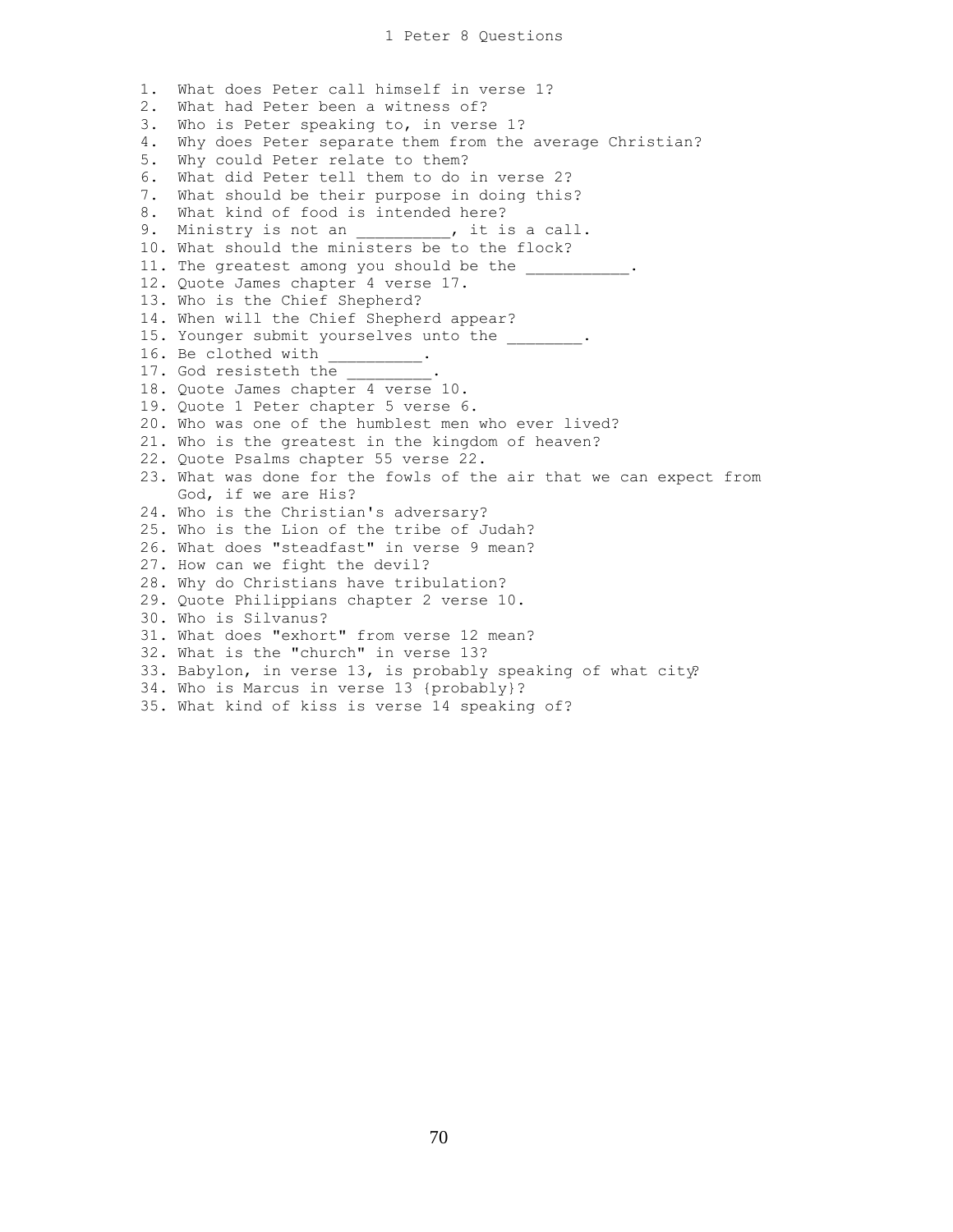We will find in this second letter that Peter wrote, a warning against false teachers. Peter wrote the letter probably somewhere between 64 and 70 A.D.

 We will begin now with II Peter 1:1 "Simon Peter, a servant and an apostle of Jesus Christ, to them that have obtained like precious faith with us through the righteousness of God and our Saviour Jesus Christ:"

 Simon was the name he had been known by, before he met and followed Jesus. The name Peter, had been given him by Jesus. "Peter" means a rock. This is a general letter to Jew and Gentile who have accepted Jesus as their Saviour. Peter was very well aware of the great price the Lord Jesus paid to purchase his salvation. Peter thought of himself as a slave, because Jesus bought and paid for him with His precious blood. "Apostle", as we have said before, means ambassador. Salvation is a free gift from God and Peter makes that statement here, when he says "obtained like precious faith". We receive the righteousness of Christ, when we receive Jesus as our Saviour. We give our sin to Jesus, and He gives us His righteousness. The only way that faith comes after righteousness is when we receive the gift of faith. It takes faith to receive the righteousness of Christ. This is the faith that we activate within ourselves. The faith, here, is the abundance of faith that we receive as a gift of the Spirit.

 II Peter 1:2 "Grace and peace be multiplied unto you through the knowledge of God, and of Jesus our Lord,"

 This is a blessing Peter speaks on those who believe. The more you know of Jesus, the more peace and grace you have. Jesus is King of Peace. When we are full of Jesus, we are full of peace. Knowledge is accumulated learning. The more you learn of the Lord Jesus, the more peace and grace you have.

 II Peter 1:3 "According as his divine power hath given unto us all things that [pertain] unto life and godliness, through the knowledge of him that hath called us to glory and virtue:"

 There is no need for a Christian to fear. The things of this world are for our benefit, not for our harm. He thought so much of us that He made the world and all that is in it, and on it, for the benefit of man. He prepared the earth for man to habitat. Then He made man. We have all the goodness of the earth to draw from, if we receive the knowledge of God and use it according to His will. The power to use the blessings come from us knowing the power in the name of Jesus. He gave us the earth to use, not to abuse. Jesus called us to receive His glory and virtue. When we come to the knowledge of God, we receive Jesus as Saviour and all the earth is subject to the name of Jesus. We have been given power to use that name on the earth. The part in this that we play, other than accepting Jesus as our Saviour, is to walk in the salvation He has provided for us. "Virtuous" means we are faithful to Jesus and His teachings.

 II Peter 1:4 "Whereby are given unto us exceeding great and precious promises: that by these ye might be partakers of the divine nature, having escaped the corruption that is in the world through lust."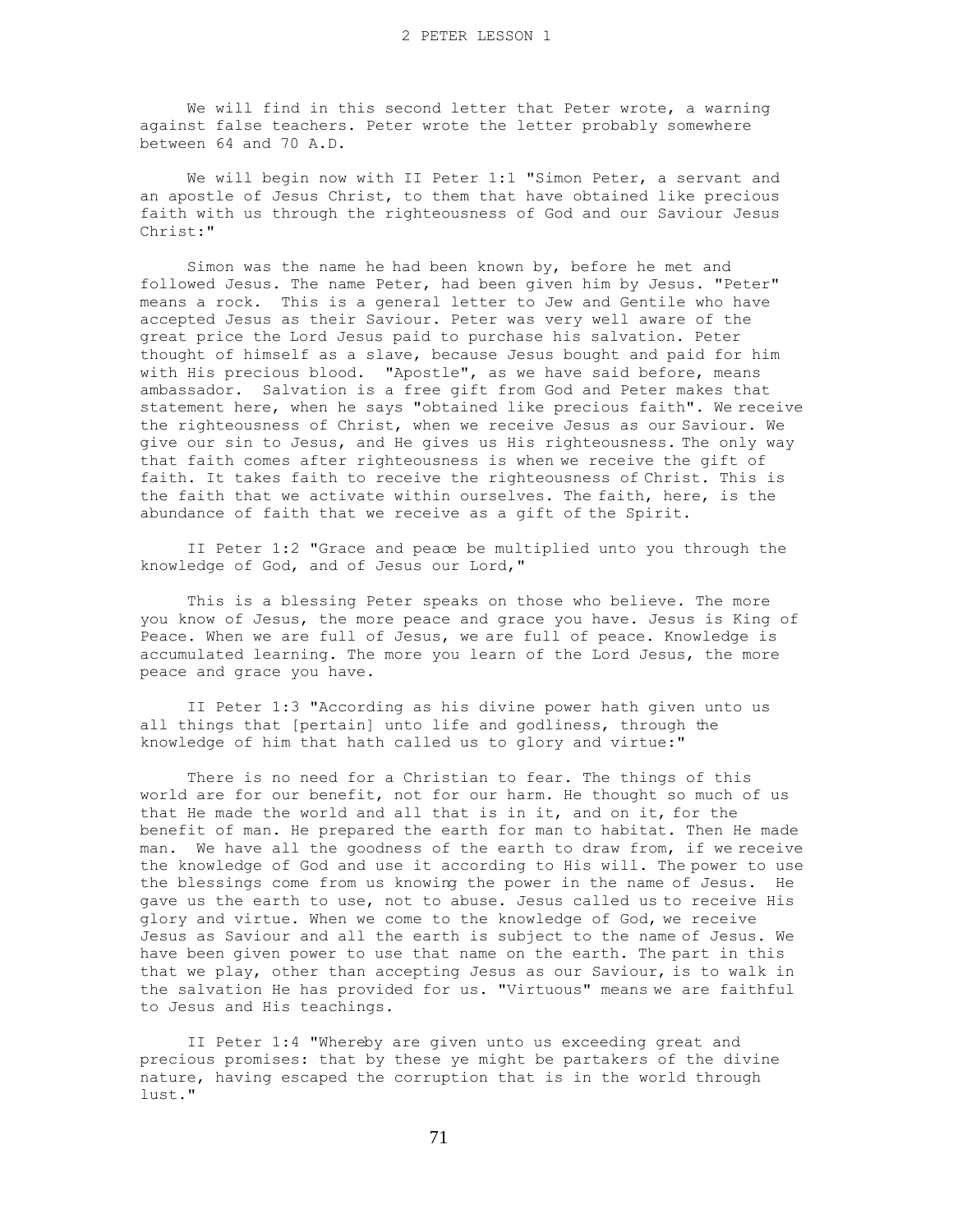The promises God made to Abraham are for all who believe in Jesus. Galatians 3:29 "And if ye [be] Christ's, then are ye Abraham's seed, and heirs according to the promise." It is our faith in Christ that makes us heirs along with faithful Abraham. Abraham believed God, and it was counted unto Him as righteousness. We believe in the Lord Jesus Christ, and we are clothed in His righteousness. The entire New Testament is a list of the promises made to the believer. To inherit the promises, we must prove we are sons of God. Christians are followers of, and believers in the Lord Jesus Christ. We are to become Christ-like. We, in fact, must let Christ live in us and through us. We are His hands upon this earth. When we get to heaven, we will be like Him. I John 3:2 "Beloved, now are we the sons of God, and it doth not yet appear what we shall be: but we know that, when he shall appear, we shall be like him; for we shall see him as he is." This Scripture just means that we will take on His nature {in our spiritual body}. We have crucified our flesh and the lusts of the flesh, and have taken on Christ. Galatians 2:20 "I am crucified with Christ: nevertheless I live; yet not I, but Christ liveth in me: and the life which I now live in the flesh I live by the faith of the Son of God, who loved me, and gave himself for me."

 II Peter 1:5 "And beside this, giving all diligence, add to your faith virtue; and to virtue knowledge;"

 We should earnestly try to please God in all that we do. "To be diligent in our work" would mean that we are totally dedicated to the task at hand. We should not only be hearers of the Word, but doers of the Word, as well. The walk of a Christian must be virtuous. We must walk holy before our Lord. To walk virtuous would mean that we had determined in our heart to do right before our God. To be virtuous, without the knowledge of what God's will is, is impossible. To walk in the will of God, we must know what His will is. We learn what His will is by studying His Word. Knowledge of the Word of God gives us the ability to know what His will is.

 II Peter 1:6 "And to knowledge temperance; and to temperance patience; and to patience godliness;"

 When we walk in the knowledge of the Word of God, we will be temperate in all things. "Temperance", in this instance, means selfcontrol. It, also, means moderately. The way I like to say this is, "let your spirit control your flesh". Patience is a lesson hard learned. Patience comes through tribulation. Turning your will over to God and allowing Him to have control of your life, leads to godliness.

 II Peter 1:7 "And to godliness brotherly kindness; and to brotherly kindness charity."

 All of this is explaining the growing in grace that a Christian must do. Jesus said in I John 4:20 "If a man say, I love God, and hateth his brother, he is a liar: for he that loveth not his brother whom he hath seen, how can he love God whom he hath not seen?" "Charity", here, was translated from the word "agape", which means a special love. It is like the love of God. It is love not because of what you can do for me, but love wanting nothing in return.

 II Peter 1:8 "For if these things be in you, and abound, they make [you that ye shall] neither [be] barren nor unfruitful in the knowledge of our Lord Jesus Christ."

If these things be in you, you are full of Christ. In the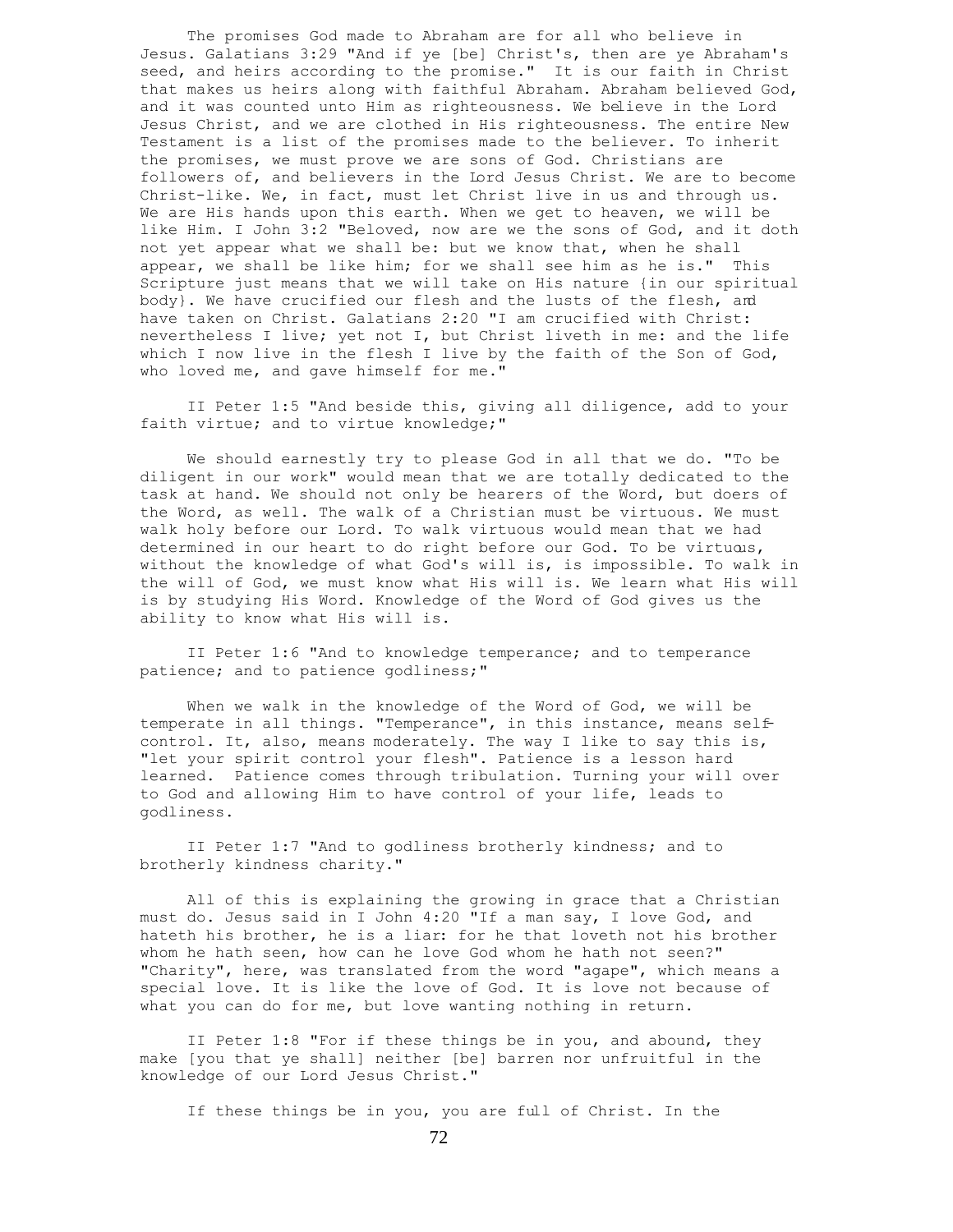process, you have taken on the nature of Christ. When you take Christ on in His fulness like is spoken of here, you have taken on the mind of Christ. You are allowing the Holy Spirit to teach you all things. Your knowledge of the Lord Jesus Christ will be full, because He dwells within you. The name "Lord Jesus Christ" means that you have accepted Him as your Saviour and your Lord. You, also, realize He is the Anointed One of God, the Messiah.

 II Peter 1:9 "But he that lacketh these things is blind, and cannot see afar off, and hath forgotten that he was purged from his old sins."

It is a very dangerous thing not to grow in God. The one-time experience of salvation is not enough. We are either growing in Christ, or we are going backwards. We will never stand still. Notice, the word "old" connected to sins. To live as the world lives, after you are saved, will draw you away from your salvation. Salvation is a daily walk through life, growing each day more like Jesus. To do anything else will not work. We can be blinded by the world, if we are not careful, and forget the forgiveness we received in Christ.

 II Peter 1:10 "Wherefore the rather, brethren, give diligence to make your calling and election sure: for if ye do these things, ye shall never fall:"

 We must take up our cross daily and follow Jesus. John 8:12 "Then spake Jesus again unto them, saying, I am the light of the world: he that followeth me shall not walk in darkness, but shall have the light of life." I John 1:7 "But if we walk in the light, as he is in the light, we have fellowship one with another, and the blood of Jesus Christ his Son cleanseth us from all sin." This is just saying, make up your mind to walk with Jesus and never wander away from that walk. If I am in Jesus, and He is in me, I cannot fall.

 II Peter 1:11 "For so an entrance shall be ministered unto you abundantly into the everlasting kingdom of our Lord and Saviour Jesus Christ."

 There is only one way to heaven. It is through faith in the Lord Jesus Christ. John 14:6 "Jesus saith unto him, I am the way, the truth, and the life: no man cometh unto the Father, but by me." Daniel 7:27 "And the kingdom and dominion, and the greatness of the kingdom under the whole heaven, shall be given to the people of the saints of the most High, whose kingdom [is] an everlasting kingdom, and all dominions shall serve and obey him." Jesus opened the way for all who would believe, when He gave His body on the cross. The door to heaven and the throne of God was opened, when the veil of the temple was torn from the top to the bottom. Jesus opened that door for us. Matthew 27:51 "And, behold, the veil of the temple was rent in twain from the top to the bottom; and the earth did quake, and the rocks rent;"

There is only one thing that will get you to heaven. Look, with me, at the next verses which explains it so well. Romans 10:9 "That if thou shalt confess with thy mouth the Lord Jesus, and shalt believe in thine heart that God hath raised him from the dead, thou shalt be saved." Romans 10:10 "For with the heart man believeth unto righteousness; and with the mouth confession is made unto salvation."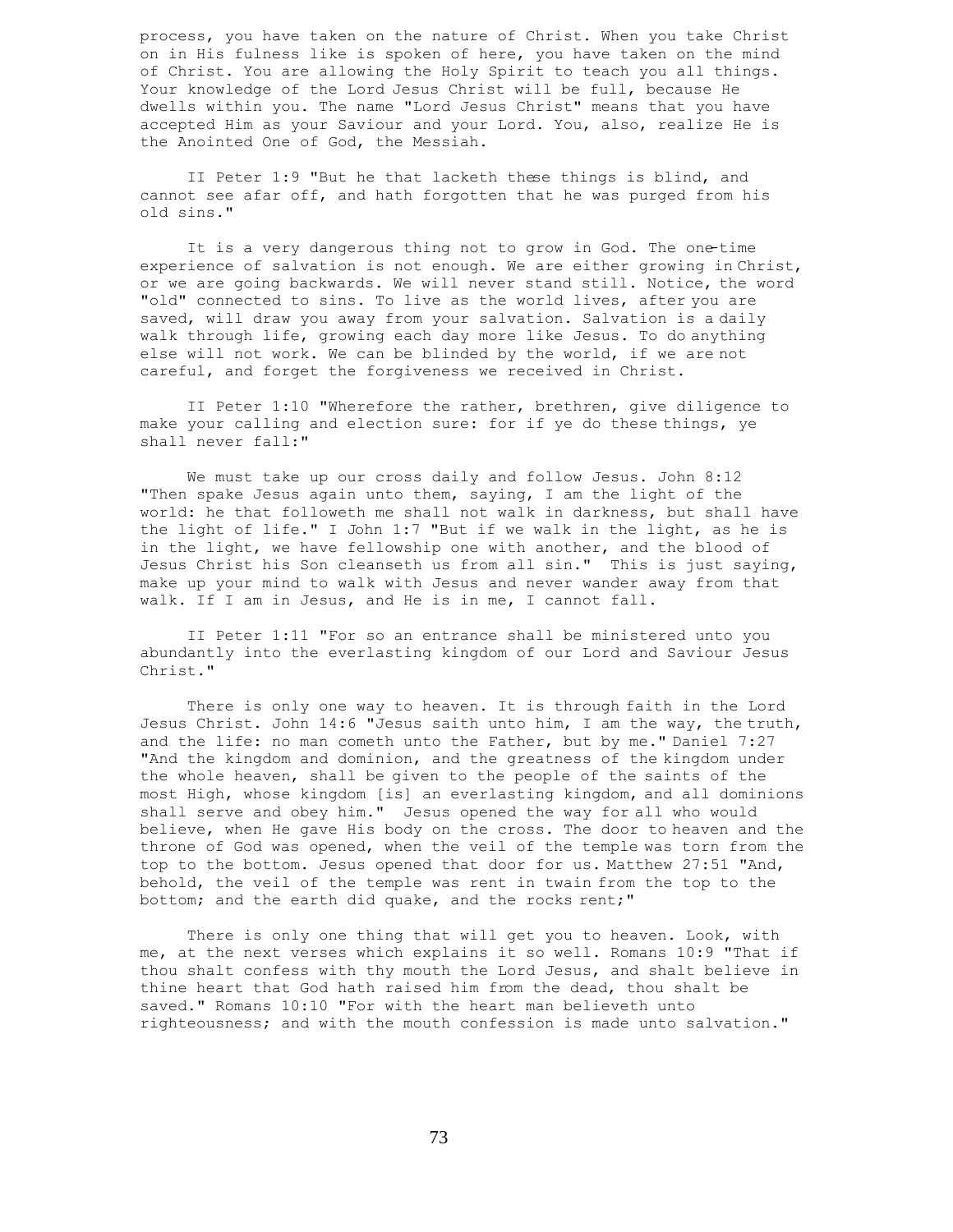1. What is the theme of this second letter? 2. Who wrote this letter? 3. Approximately when was this letter written? 4. When was the name Simon used for Peter? 5. What is the meaning of the name "Peter"? 6. Who was this letter written to? 7. Why did Peter think of himself as a slave? 8. What does "apostle" mean? 9. When do we receive righteousness? 10. What blessing did Peter speak on them? 11. What is knowledge? 12. Why should the Christian not fear? 13. What did God do for man, even before He made man? 14. What does "virtuous" mean? 15. Quote Galatians chapter 3 verse 29. 16. What must we do to receive the inheritance God has given us? 17. Quote 1 John chapter 3 verse 2. 18. Quote Galatians chapter 2 verse 20. 19. What are we to add to our faith? 20. What would it mean "to be diligent in our work"? 21. What must we first do to walk in the will of God? 22. How do we know what His will is? 23. What does "temperance" in verse 6 mean? 24. Quote 1 John chapter 4 verse 20. 25. What was the word "charity", in verse 7, translated from? 26. What does "agape" mean? 27. In the process of growth as a Christian, we have taken on the of Christ. 28. How can we be blinded, if we are a Christian? 29. Quote John chapter 8 verse 12. 30. What cleanses us from all sin? 31. Who is our Way to heaven? 32. When was the door to the throne of God opened to us?

33. Quote Romans chapter 10 verses 9 and 10.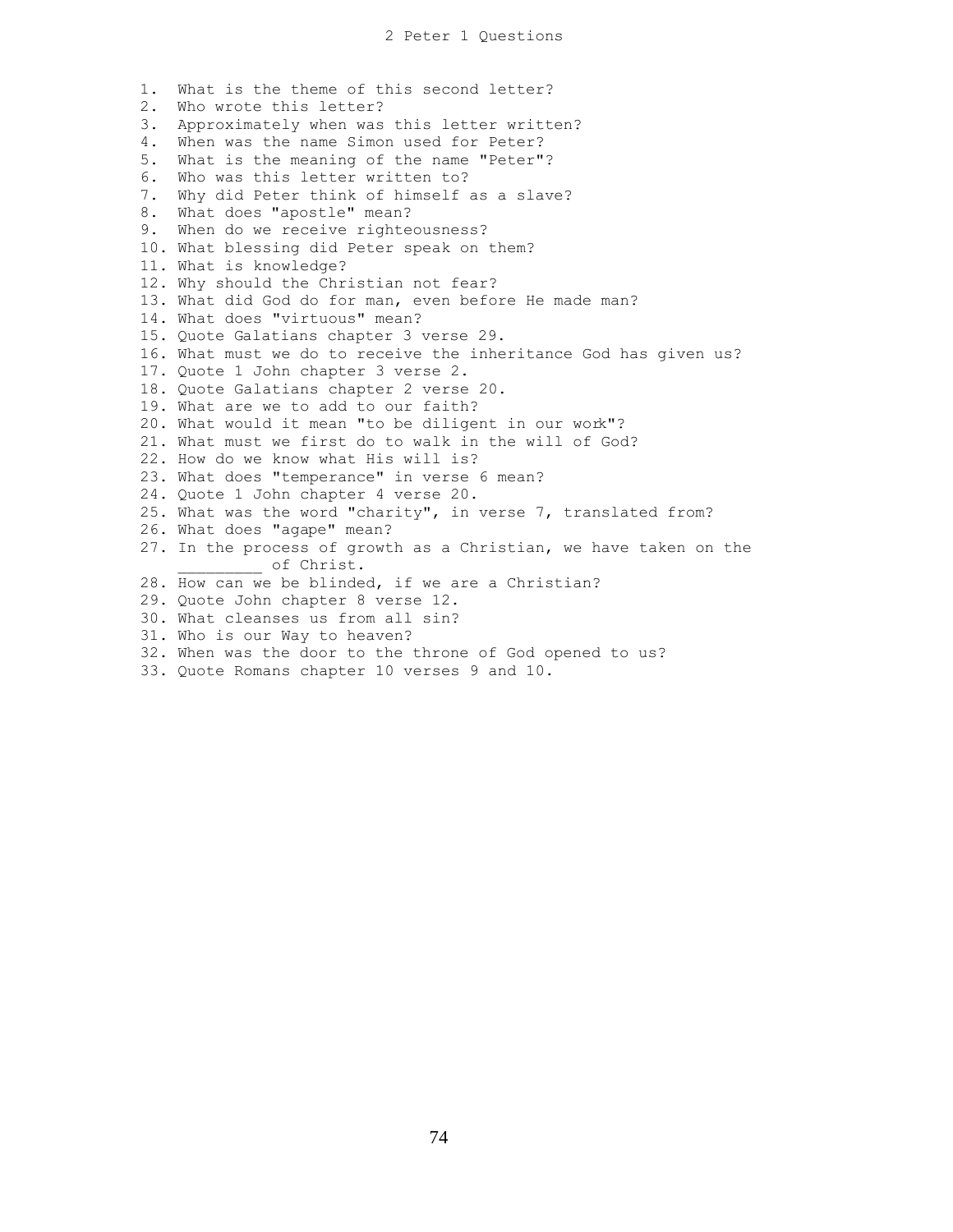We will begin this lesson in II Peter 1:12 "Wherefore I will not be negligent to put you always in remembrance of these things, though ye know [them], and be established in the present truth."

 In the last lesson, we learned that Jesus is the only way to heaven. Those who are truly saved are taking up their cross daily and walking in the footprints of Jesus here on the earth. We, also, learned some of the character traits of those who follow Jesus. Some of the character traits are faith, virtue, knowledge, temperance, patience, kindness, charity, and godliness. Peter is reminding them of these things, so that they will not be negligent in keeping them. He says that they are already aware of this, but he is just reminding them, so they will grow in the Lord. "To be established in the truth", means you are daily studying God's Word and growing in that knowledge. To do otherwise, would make you a basckslider.

 II Peter 1:13 "Yea, I think it meet, as long as I am in this tabernacle, to stir you up by putting [you] in remembrance;"

 Peter is speaking of the tabernacle of his body. He knows it is important to not only be saved, but to stay saved. Walk daily in the salvation you have received. Since Christ gave him such authority in the church, he was obligated to keep reminding them how important it is to walk uprightly before the Lord.

 II Peter 1:14 "Knowing that shortly I must put off [this] my tabernacle, even as our Lord Jesus Christ hath shewed me."

 Peter was aware that not too long hence he would be dead. He was speaking to them while he could. From this, we can assume that the Lord had shown Peter that he would die the martyr's death. History tells us that he was crucified upside down.

 II Peter 1:15 "Moreover I will endeavour that ye may be able after my decease to have these things always in remembrance."

 A written message like this could be read over and over. It was not like a spoken message that just had use for the one message. In fact, even hundreds of years later, until our very time, it is useful to all Christians.

 II Peter 1:16 "For we have not followed cunningly devised fables, when we made known unto you the power and coming of our Lord Jesus Christ, but were eyewitnesses of his majesty."

 Peter is explaining to them that the things he tells them are not things that he has heard, but are things he actually saw. He was one of the three apostles closest to the Lord Jesus. Peter, James, and John were with Jesus at the transfiguration. They had been with Jesus some times when the others were not. They had heard the voice of God the Father, who said this is my beloved Son. They knew even better than the others who Jesus really was and is. They had seen Him in His magnificence at the transfiguration. Peter was trying to warn them to stay strong in the Lord, and not make the mistake he had made when he denied Jesus. Peter's knowledge was first-hand knowledge, he had been there when Jesus taught all of these truths. Peter had seen the miracles Jesus had done. Peter knew first-hand that He rose from death. Peter was there when Jesus walked on the water. He was there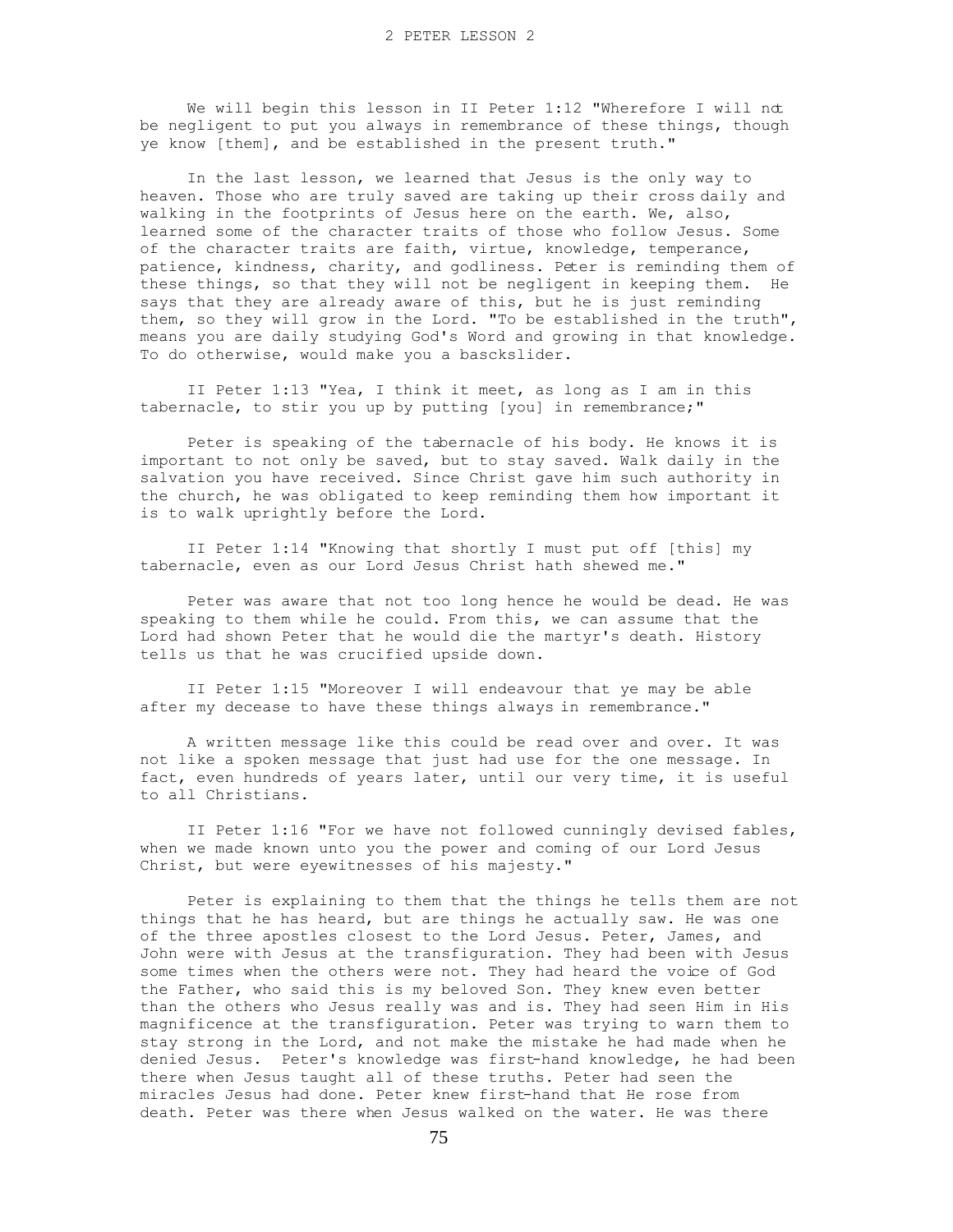when Jesus calmed the angry sea. He knew that Jesus caused Lazarus to rise from the dead. We could go on and on. All of Peter's knowledge was not hearsay. He was there when it happened.

 II Peter 1:17 "For he received from God the Father honour and glory, when there came such a voice to him from the excellent glory, This is my beloved Son, in whom I am well pleased."

The most outstanding thing to Peter, in all of this, was the moment of transfiguration, when the glory of God appeared on the mount, and Peter, James, and John heard the Father speak of Jesus as His Son, in whom He was well pleased. Matthew 17:5 "While he yet spake, behold, a bright cloud overshadowed them: and behold a voice out of the cloud, which said, This is my beloved Son, in whom I am well pleased; hear ye him." Matthew 17:6 "And when the disciples heard [it], they fell on their face, and were sore afraid." Matthew 17:7 "And Jesus came and touched them, and said, Arise, and be not afraid." Matthew 17:8 "And when they had lifted up their eyes, they saw no man, save Jesus only." This showed them Jesus in His glory.

 II Peter 1:18 "And this voice which came from heaven we heard, when we were with him in the holy mount."

 This is just explaining that the voice was an audible voice from heaven, and that all three of them heard it.

 II Peter 1:19 "We have also a more sure word of prophecy; whereunto ye do well that ye take heed, as unto a light that shineth in a dark place, until the day dawn, and the day star arise in your hearts:"

 Peter says, here, that the Word of prophecy fulfilled in Jesus Christ is even greater evidence than the transfiguration. Jesus is the Light of the world. The world was lost before the Light {Jesus Christ} came to save us. Psalms 119:105 {NUN.} "Thy word [is] a lamp unto my feet, and a light unto my path." The Word of God, both spoken and written, are the light that directs us unto all Truth. When you accept Jesus as your Saviour and He comes to dwell within you, you are filled with the source of all Light. This Light does away with all darkness. Salvation occurs in the heart. This Light shines in the heart of the Christian. Jesus is this Day Star. Without this Light, there is no life. The Light of Jesus gives everything the power to be. Darkness is symbolic of evil and of Lucifer. Lucifer pretends to be the light, but is not. "Day star", in this particular instance, means bearer of the Light.

 II Peter 1:20 "Knowing this first, that no prophecy of the scripture is of any private interpretation."

 We see from this, that all who are guided by the Holy Spirit of God can get their own message from God from any Scripture. The smallest, uneducated child, who is searching for answers in the Scriptures can have his or her own understanding of any Scripture. The greatest scholar, who is not guided by the great Teacher {Holy Spirit}, however, might not understand the simplest Scripture. The Scriptures are spiritually discerned. I Corinthians 2:14 "But the natural man receiveth not the things of the Spirit of God: for they are foolishness unto him: neither can he know [them], because they are spiritually discerned."

 II Peter 1:21 "For the prophecy came not in old time by the will of man: but holy men of God spake [as they were] moved by the Holy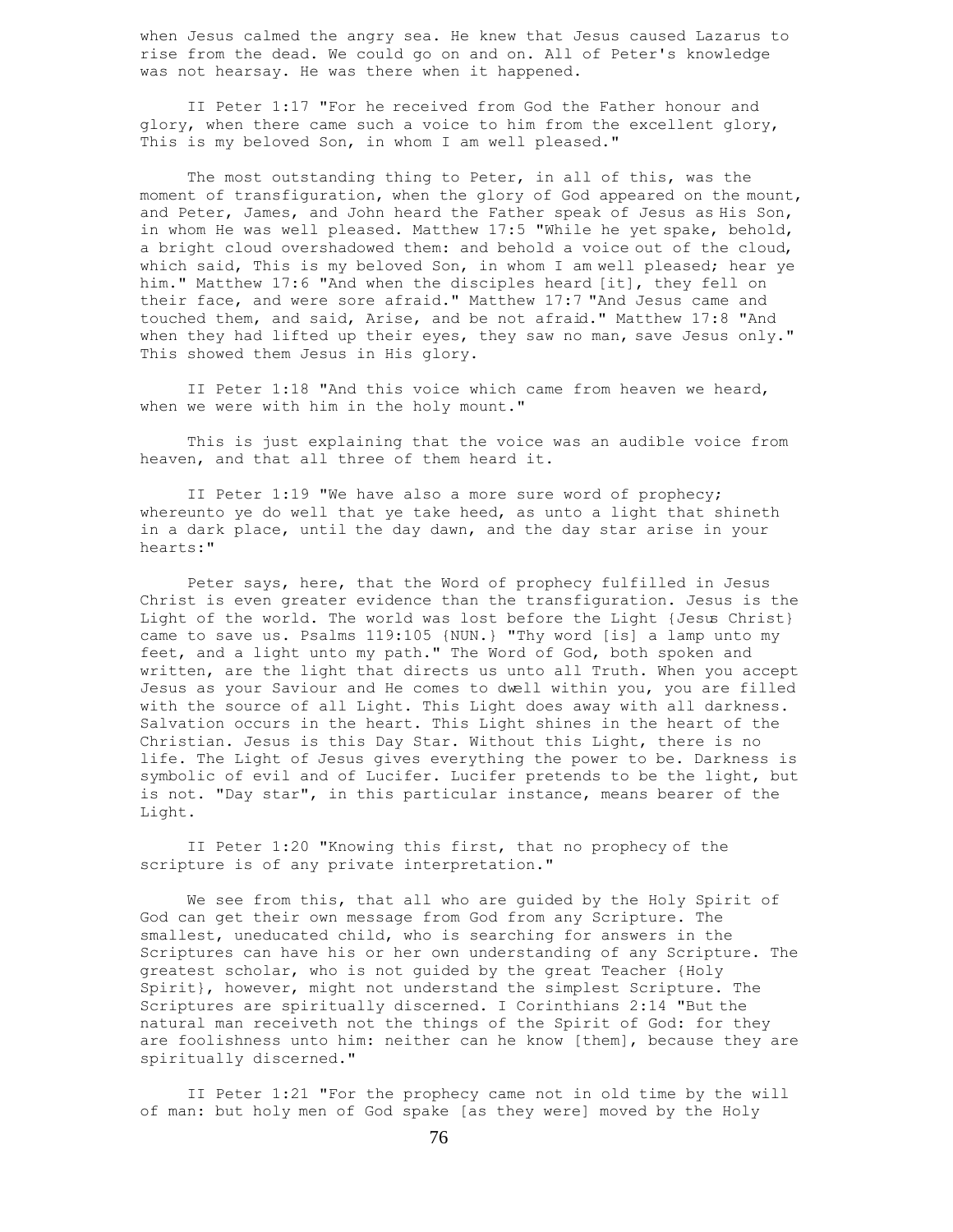Ghost."

 God is the Author of the Bible. God is a Spirit. If a Spirit is the Author of the Bible, then we must understand it by the Spirit of God. Let the Holy Spirit of God be your Teacher and Guide. God moved upon holy men of God, and they were the penmen of God's thoughts. True ministers of God do not bring their own message to the church. They speak the message God has placed into their heart for a particular congregation at a particular time. Luke 12:11 "And when they bring you unto the synagogues, and [unto] magistrates, and powers, take ye no thought how or what thing ye shall answer, or what ye shall say:" Luke 12:12 "For the Holy Ghost shall teach you in the same hour what ye ought to say." We are ambassadors for Christ. We do not carry our own message, but the message God has given us. We are messengers. I believe these Bible studies to be what God would have His people to know in this hour. I believe the Holy Spirit of God has moved upon me and the explanations of the Scriptures given are His that I have written down.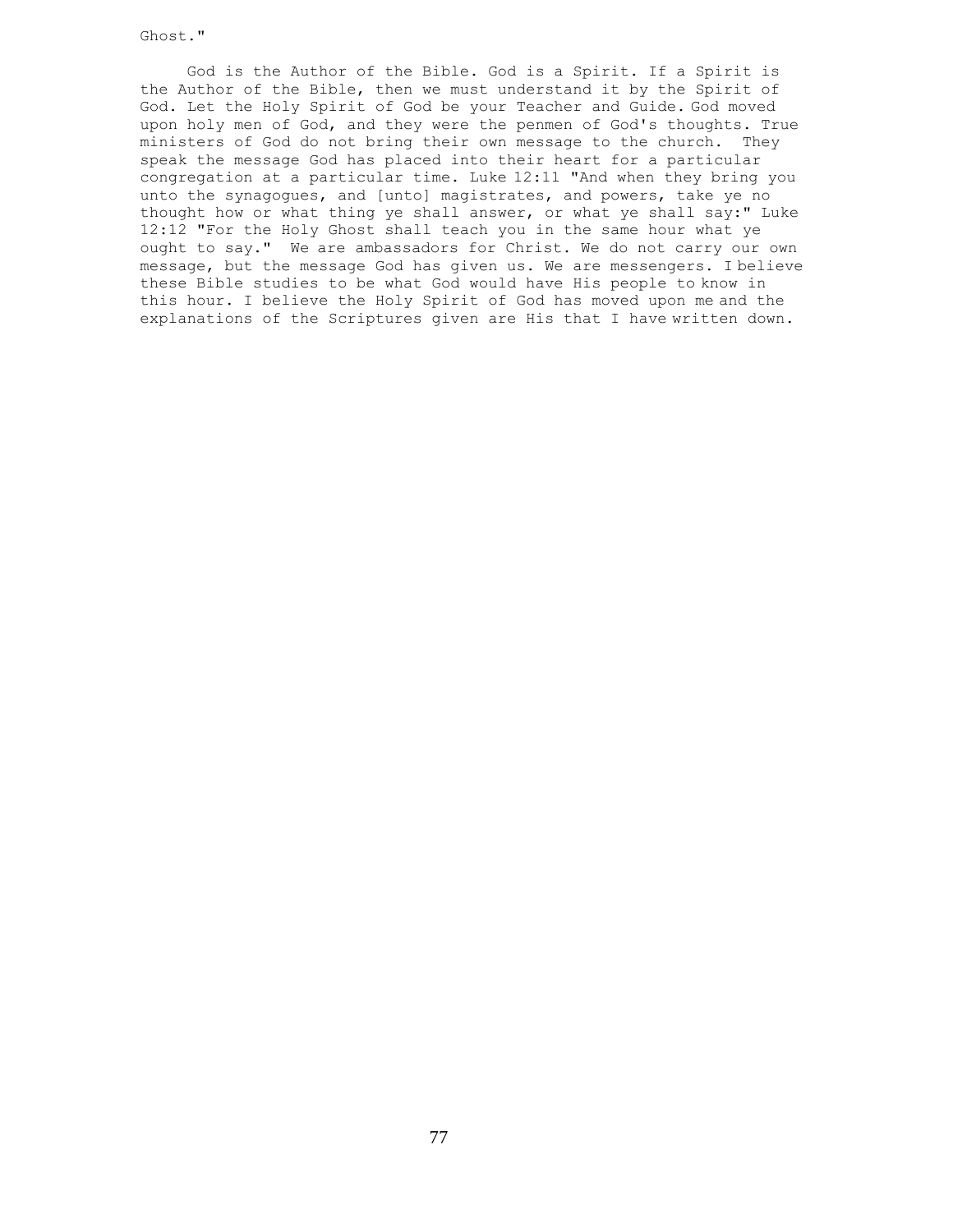- 1. Who is the only Way to heaven?
- 2. What are some character traits if Christians?
- 3. Why is Peter reminding of this?
- 4. What does being established in the Truth mean?
- 5. If you are not growing in the Lord, you are a
- 6. What is the tabernacle Peter is speaking of in verse 13?
- 7. What is important to do after you are saved?
- 8. What is indicated that the Lord has revealed to Peter in verse 14?
- 9. History tells us Peter died how?
- 10. Why is a written message better than a spoken message?
- 11. Who is this letter, that Peter wrote, important to?
- 12. Quote 2 Peter chapter 1 verse 16.
- 13. What is Peter explaining in verse 16?
- 14. Who were the three apostles that were closest to Jesus?
- 15. What had happened that caused them to know beyond any doubt who Jesus was?
- 16. Peter's knowledge was
- 17. What were some of the things Peter had been eyewitness of?
- 18. What did the voice from heaven say about Jesus?
- 19. What is even greater evidence than the transfiguration?
- 20. Quote Psalms chapter 119 verse 105.
- 21. Where does salvation occur?
- 22. What does day star in verse 19 mean?
- 23. Quote 2 Peter chapter 1 verse 20.
- 24. Why can a child sometimes understand a Scripture when an adult cannot?
- 25. Quote Luke chapter 12 verse 11.
- 26. Why does the author of this Bible study believe she is able to do this?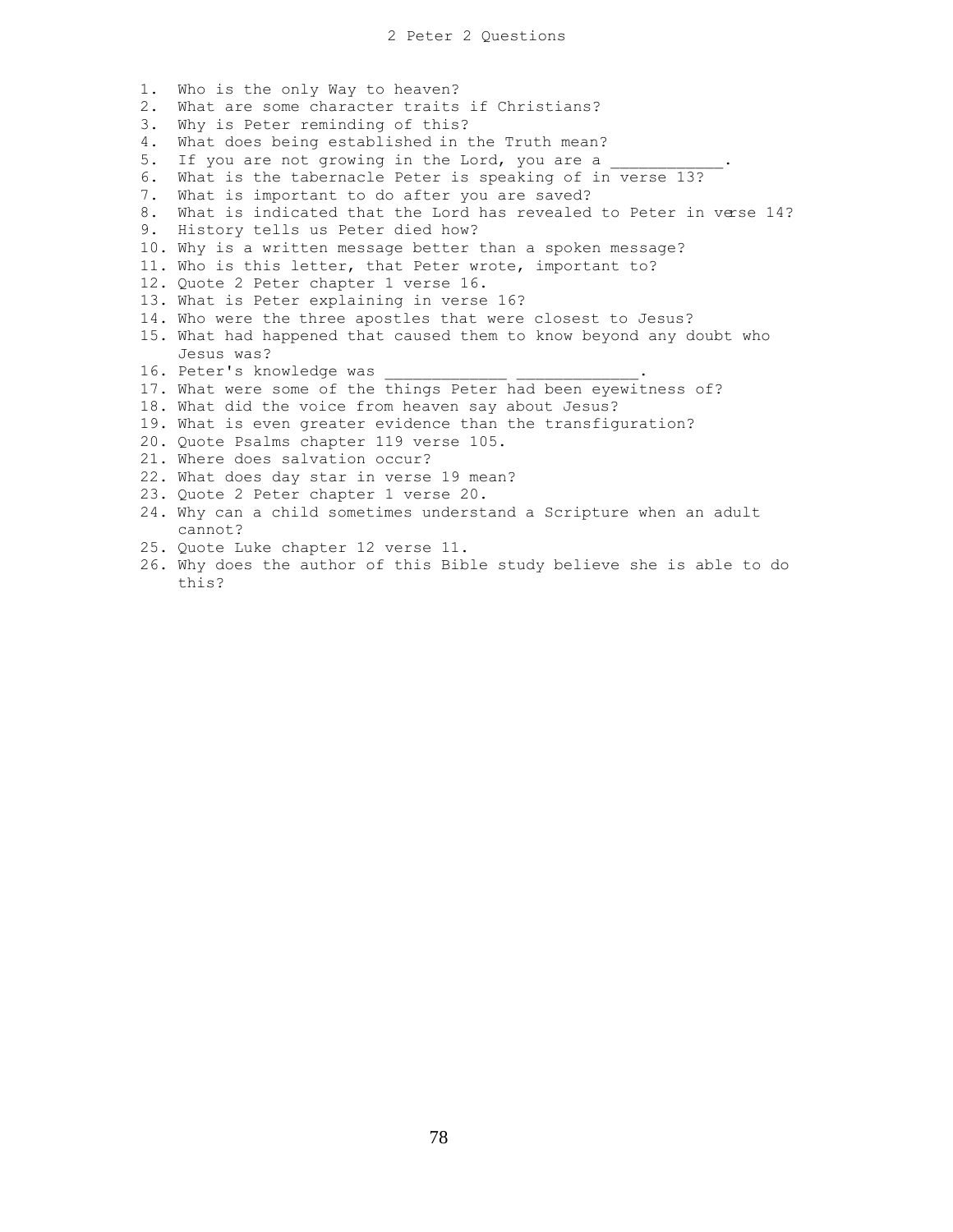We will begin this lesson in II Peter 2:1 "But there were false prophets also among the people, even as there shall be false teachers among you, who privily shall bring in damnable heresies, even denying the Lord that bought them, and bring upon themselves swift destruction."

 In the last lesson, we saw holy men of God moved upon by the Holy Spirit of God writing to the believers, messages to be taken to heart. In this lesson, we see some who have wandered from the truth, proclaiming themselves to be prophets. Their message is false. We know there is a terrible punishment awaiting those who teach false doctrines. I John 4:1 "Beloved, believe not every spirit, but try the spirits whether they are of God: because many false prophets are gone out into the world." I John 4:2 "Hereby know ye the Spirit of God: Every spirit that confesseth that Jesus Christ is come in the flesh is of God:" I John 4:3 "And every spirit that confesseth not that Jesus Christ is come in the flesh is not of God: and this is that [spirit] of antichrist, whereof ye have heard that it should come; and even now already is it in the world." We see, in the above Scriptures, the way to determine whether the message is of God, or not. Matthew 24:24 "For there shall arise false Christs, and false prophets, and shall shew great signs and wonders; insomuch that, if [it were] possible, they shall deceive the very elect." We see from this that many will be deceived. The only way not to be deceived is to study the Word of God, and check everything out by that Word. If the message elevates Jesus up to the fulness of the godhead, it is true.

 II Peter 2:2 "And many shall follow their pernicious ways; by reason of whom the way of truth shall be evil spoken of."

 "Pernicious" in the verse above, means spiritual ruin, or loss. It is so strange to me that more people will believe a lie than will believe the Truth. It is so interesting to me that many other religions today, such as the Muslim, believe the Christians are heathen. Those, who do not believe in Jesus, think we are evil for following Him. I Corinthians 1:18 "For the preaching of the cross is to them that perish foolishness; but unto us which are saved it is the power of God."

 II Peter 2:3 "And through covetousness shall they with feigned words make merchandise of you: whose judgment now of a long time lingereth not, and their damnation slumbereth not."

 "Feigned", in the verse above, means artificial, or fictitious. We should not be amazed that they hang on to the false doctrine and believe it, before they believe the Truth. Jesus was the Truth, and they did not believe Him. His followers should expect no better treatment than our leader got. "Covet" means to desire something that belongs to someone else. They actually seek after these lies. Those who choose a lie over Jesus will find damnation awaiting them. The following is the only reason why He has not already destroyed them. II Peter 3:9 "The Lord is not slack concerning his promise, as some men count slackness; but is longsuffering to us-ward, not willing that any should perish, but that all should come to repentance."

 II Peter 2:4 "For if God spared not the angels that sinned, but cast [them] down to hell, and delivered [them] into chains of darkness, to be reserved unto judgment;"

The judgement had been pronounced upon them. It does not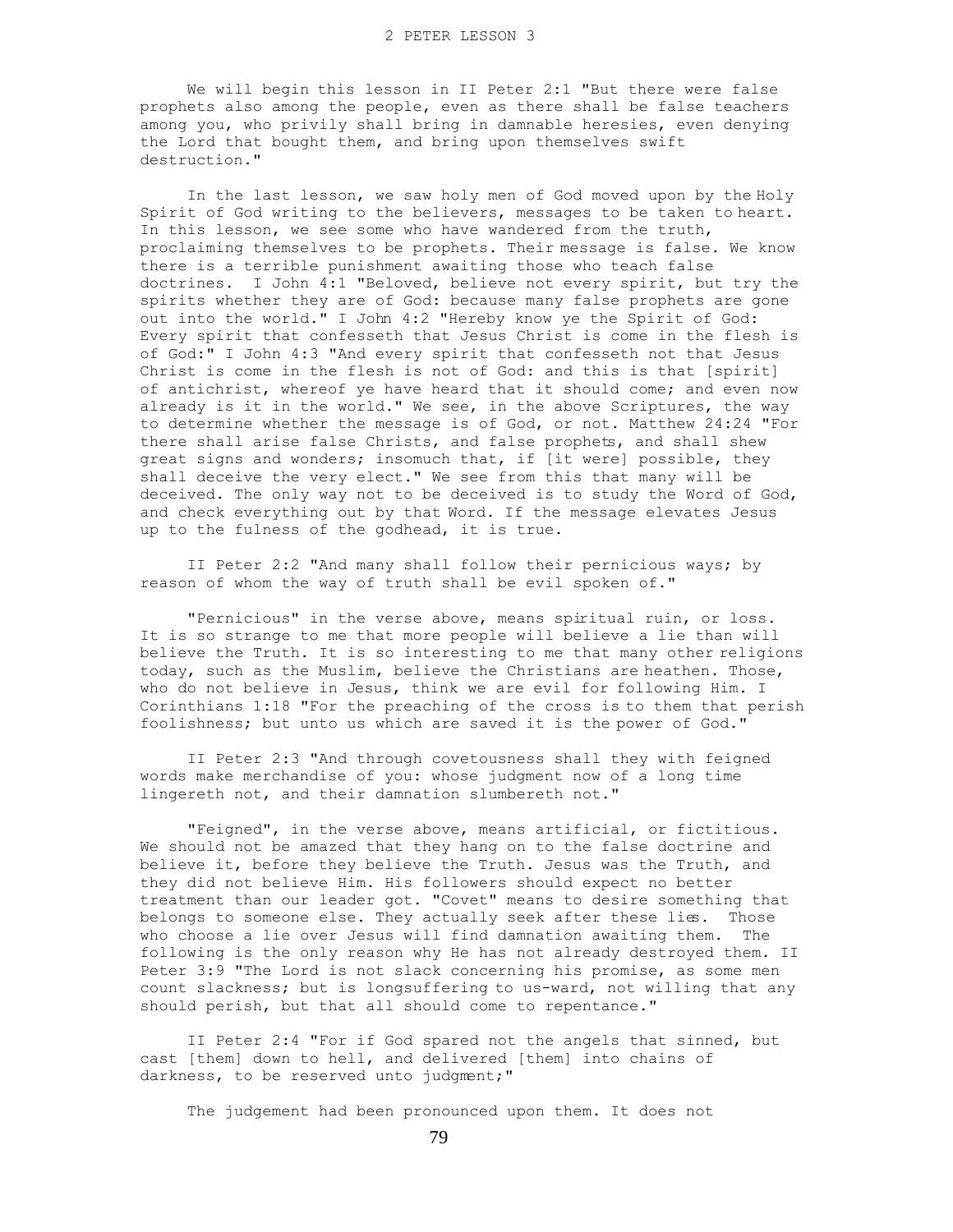necessarily mean that it was carried out in its entirety at the time this is spoken. I {as a Christian} am seated in heavenly places with Christ Jesus, but my body is still housing my spirit here on the earth. You can see from this, that this does not mean the fallen angels are not the devil spirits which harass us on the earth. The following Scripture is a good example of how the judgement is already made, but not carried out yet. These are devil spirits speaking to Jesus. Matthew 8:29 "And, behold, they cried out, saying, What have we to do with thee, Jesus, thou Son of God? art thou come hither to torment us before the time?" I believe the third of the angels that followed Lucifer out of heaven are the devil spirits that harass Christians on the earth. Angels are ministering spirits. The angels, who stayed in heaven with God, minister good to the believers. Hebrews 1:14 "Are they not all ministering spirits, sent forth to minister for them who shall be heirs of salvation?" The angels who followed Lucifer are still ministering spirits. They just minister evil, instead of good. The "chains", just mean that they are not free to minister as they will. The devil and his angels, must get permission from God to attack a believer in Christ. They live in hell where the devil lives, until they are sent on an errand. They have been judged and found guilty. They will have their place in the lake of fire. Jude 1:6 "And the angels which kept not their first estate, but left their own habitation, he hath reserved in everlasting chains under darkness unto the judgment of the great day."

 II Peter 2:5 "And spared not the old world, but saved Noah the eighth [person], a preacher of righteousness, bringing in the flood upon the world of the ungodly;"

 Noah was one of eight people who were saved in the flood. That is possibly what is meant here by the eighth person. You can easily see that Noah was not eighth in line from Adam. Adam: Seth, Enos, Cainan, Mahalaleel, Jared, Enoch, Methuselah, Lamech, then Noah. Genesis 6:8 "But Noah found grace in the eyes of the LORD." Noah preached nearly 100 years and had no converts. That should encourage some ministers today. Noah, his wife, his 3 sons, and their wives were saved in the flood. They were not saved from the flood. It rained on them, too. They were saved in the flood. These 8 people were to repopulate the world. "Eight" means new beginnings. The rest of the evil world was destroyed by the flood. The sin was so bad at the time, that God destroyed the world's people with the flood, it is said God was sorry He had ever made man. Genesis 6:6 "And it repented the LORD that he had made man on the earth, and it grieved him at his heart." He destroyed them for the sin in their lives.

 II Peter 2:6 "And turning the cities of Sodom and Gomorrha into ashes condemned [them] with an overthrow, making [them] an ensample unto those that after should live ungodly;"

 We see again from this, God will not always strive with man. He is patient and kind and forgiving, but He will judge us when He says enough. The judgement on Sodom and Gomorrha came because there was not even 10 righteous in the city. God rained down fire and brimstone on the city, because they were homosexuals and lesbians. This is an abomination to God. You remember, "abomination" means revolting sin. We can look at the destruction of these cities and know what God will do to us, if our nation does not deal with this problem. We must repent and turn to God, before He says enough.

 II Peter 2:7 "And delivered just Lot, vexed with the filthy conversation of the wicked:"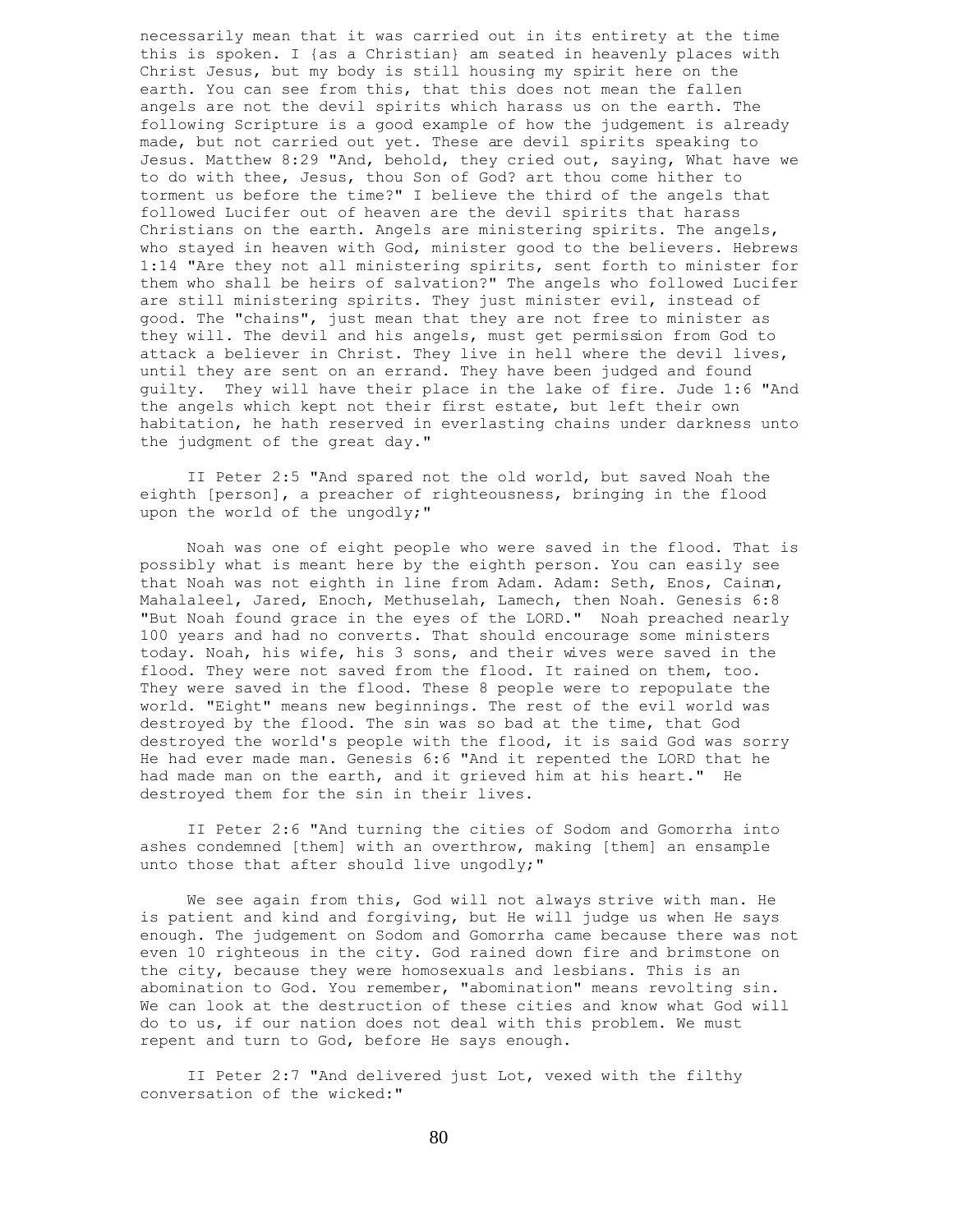Lot was justified in the sight of God, because he was the nephew of Abraham. Abraham pled for the city. God saved Lot, and his 2 daughters because of Abraham. Lot's wife would have been saved, but she looked back at the city and turned to a pillar of salt. These filthy people had even asked to have the 2 male angels so they could rape them. These were really evil people.

 II Peter 2:8 "(For that righteous man dwelling among them, in seeing and hearing, vexed [his] righteous soul from day to day with [their] unlawful deeds;)"

 Lot should have left this city long before the problem got this bad. He even let his 2 daughters marry homosexuals. They were married, and yet both were virgins. You know, from this, exactly what the problem was. God did not save the girls' husbands. They were destroyed in the city.

 II Peter 2:9 "The Lord knoweth how to deliver the godly out of temptations, and to reserve the unjust unto the day of judgment to be punished:"

There is no better example to prove this point, than the fact that God saved Noah in the midst of the flood. Knoweth means continues to know. This statement, then, is not just for their age, but ours, as well. The blood of the Lord Jesus Christ protects us from the enemy, even today. Jesus is the Judge of all the people of the world. He will separate the good from the evil. It is Jesus who will give the sentence of either heaven or hell. When we are delivered from the temptation to sin, it is the name of Jesus that delivers us. The best thing parents can do for their children, is to pray the blood of Jesus will cover them and keep them from the temptations of this world. Jesus is the Judge, but He is, also, the Deliverer. Place your trust in Him and you will be protected from fleshly temptations.

 II Peter 2:10 "But chiefly them that walk after the flesh in the lust of uncleanness, and despise government. Presumptuous [are they], selfwilled, they are not afraid to speak evil of dignities."

 This is speaking of the punishment coming on those who are controlled by their flesh and its lust. We have discussed in these lessons before, that the person who is in authority {whether in government or in the church} are there because God placed them there for a purpose. To speak evil of them would be questioning God's judgement in putting them there. To speak evil of them would be to speak evil of the One who gave them their authority {God}.

 II Peter 2:11 "Whereas angels, which are greater in power and might, bring not railing accusation against them before the Lord."

 When Jesus took on the form of flesh, He was spoken of as being a little lower than the angels. This is speaking of flesh being lower than the spirit. "Angels" are ministering spirits. They are not controlled by the limitations of the flesh. Angels are not accusers. They are ministering spirits to help the believers. They have a specific job, as you will see in the next Scripture. Hebrews 1:14 "Are they not all ministering spirits, sent forth to minister for them who shall be heirs of salvation?" Notice in the following Scripture, that the angel did not rebuke the devil. The Lord rebuked the devil. Jude 1:9 "Yet Michael the archangel, when contending with the devil he disputed about the body of Moses, durst not bring against him a railing accusation, but said, The Lord rebuke thee." This is the same method Christians must use, as well. The name of Jesus rebukes the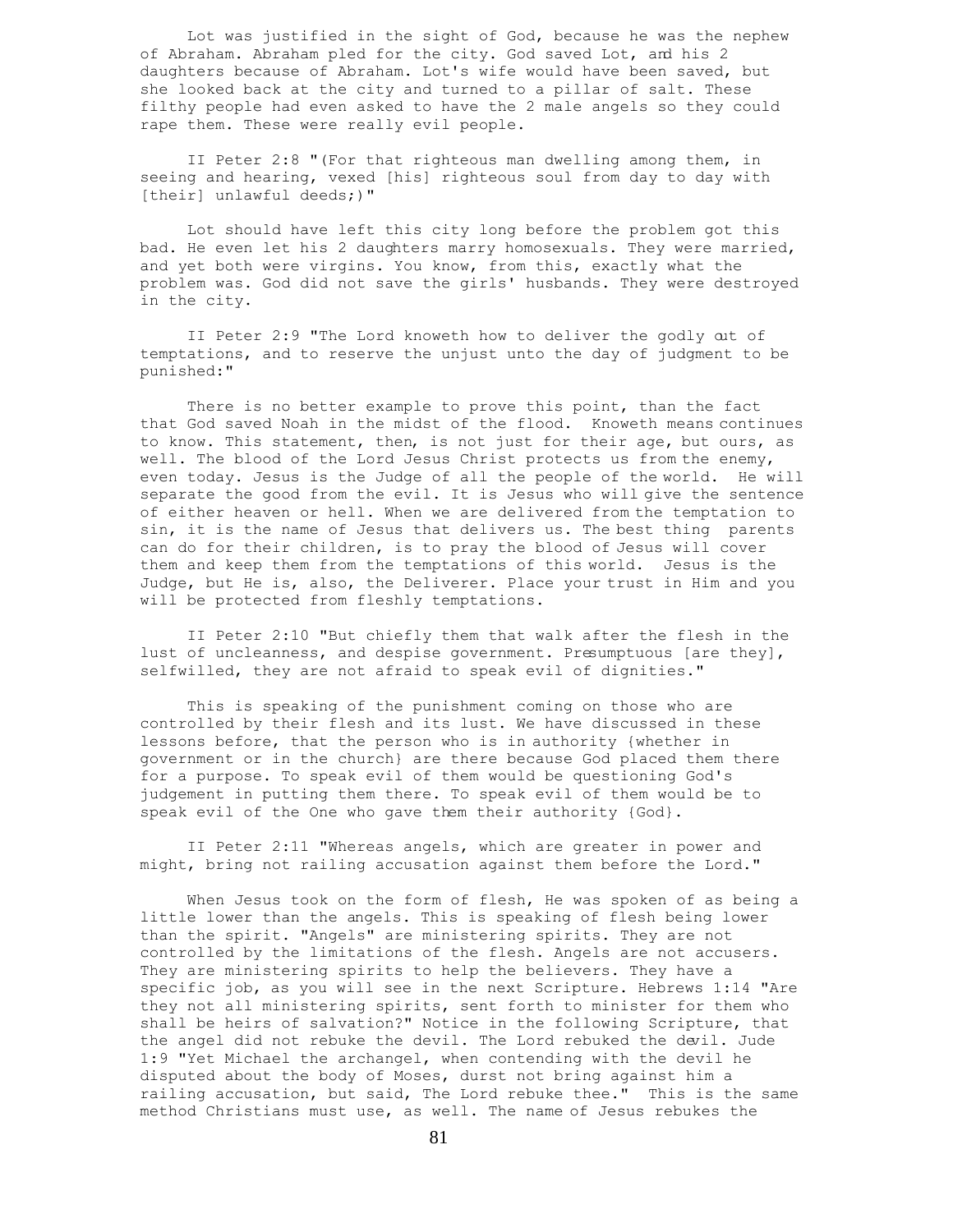evil one. We have no power in our own name. It is the power in His name that succeeds.

 II Peter 2:12 "But these, as natural brute beasts, made to be taken and destroyed, speak evil of the things that they understand not; and shall utterly perish in their own corruption;"

 We must leave the judgement to Jesus. Judge not, that you be not judged. We, many times, do not have all the facts in, before we begin to judge. Notice, the word {natural}. This is speaking of a man who is operating in the flesh. He is not a spirit man. The flesh must die that the spirit might live. Look at the following Scripture with me. Galatians 6:8 "For he that soweth to his flesh shall of the flesh reap corruption; but he that soweth to the Spirit shall of the Spirit reap life everlasting." It is a dangerous thing to judge others. With the same judgement we judge, we shall be judged.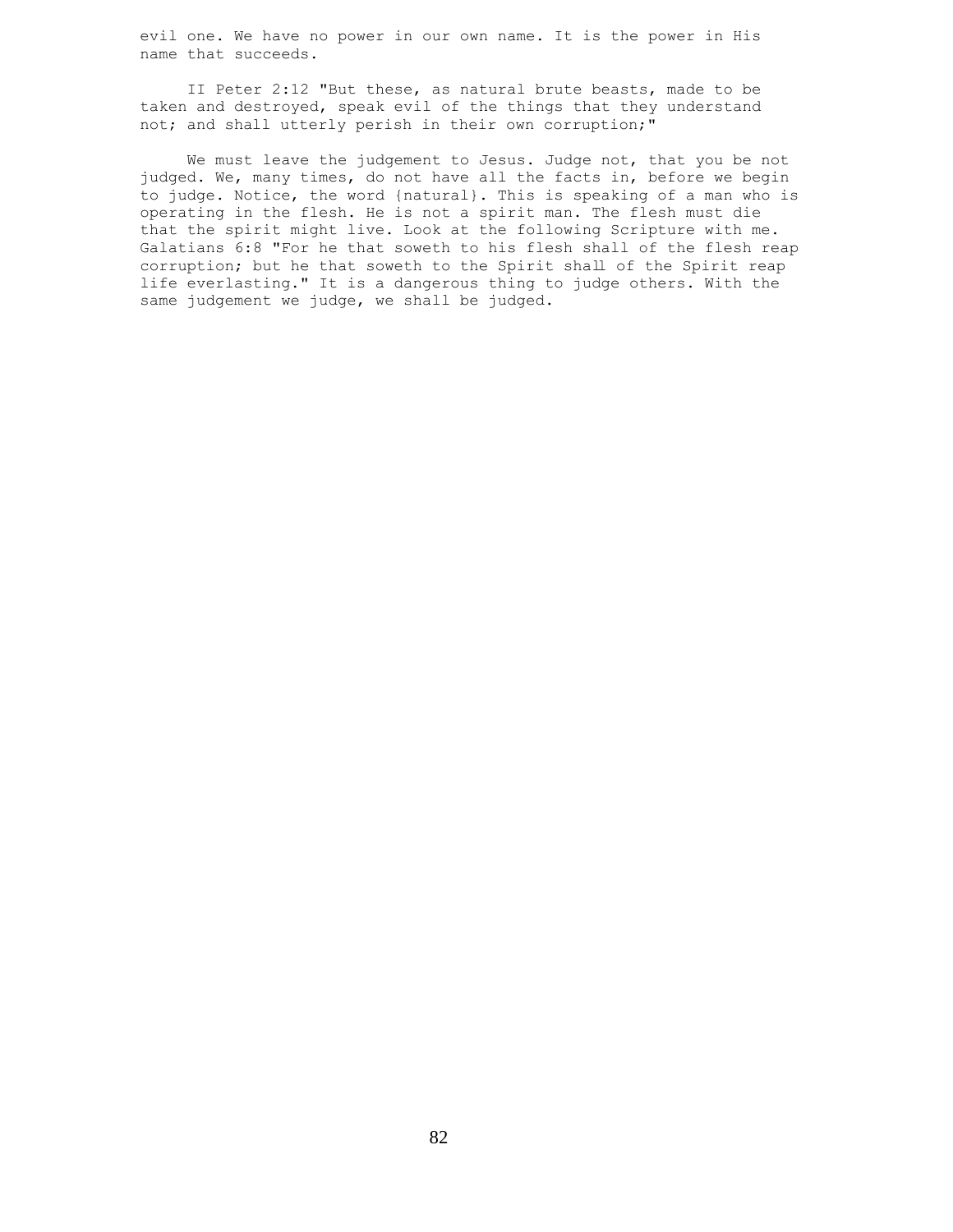- 1. What will be the condition of the teachers spoken of in verse 1?
- 2. What is the false message that they bring?
- 3. What will happen to these evil people?
- 4. Quote 1 John chapter 4 verses 1, 2, and 3.
- 5. What will these false prophets and false teachers do that will cause many to believe them?
- 6. How is the only way not to be deceived?
- 7. What does "pernicious", in verse 2, mean?
- 8. Quote 1 Corinthians chapter 1 verse 18.
- 9. In verse 3, what does "feigned" mean?
- 10. What does "covet" mean?
- 11. Quote 2 Peter chapter 3 verse 9.
- 12. What happened to the angels who fell?
- 13. Quote Matthew chapter 8 verse 29.
- 14. What does the author believe about the fallen angels who followed Lucifer, instead of God?
- 15. What do the "chains" in verse 4 indicate?
- 16. Quote Jude chapter 1 verse 6.
- 17. What is Noah called in verse 5?
- 18. Noah found \_\_\_\_\_\_\_\_\_ in the eyes of the LORD.
- 19. Who did God bring the flood upon?
- 20. What does the number "eight" mean?
- 21. Where do we find the Scripture that says the LORD repented that He made man?
- 22. What place was so bad that God destroyed it with fire and brimstone?
- 23. Why did the judgement come on these people?
- 24. What does "abomination" mean?
- 25. Who was delivered from the destruction of this evil place?
- 26. What had vexed Lot daily?
- 27. What happened to the husbands of Lot's 2 daughters?
- 28. God saved Noah in the midst of the
- 29. What protects the Christian from the enemy today?
- 30. What is the best thing parents can do for their children today?
- 31. Jesus is the Judge, He is also the
- 32. Quote 2 Peter chapter 2 verse 10.
- 33. Who puts people in places of authority, really?
- 34. When you speak evil of those in authority, what are you really doing?
- 35. What is meant by being a little lower than the angels?
- 36. What are "angels"?
- 37. What is the specific job of the angels?
- 38. Which of the archangels is spoken of in Jude chapter 1 verse 9?"
- 39. How can a Christian come against the devil?
- 40. Judge , that ye be not judged.
- 41. Quote Galatians chapter 6 verse 8.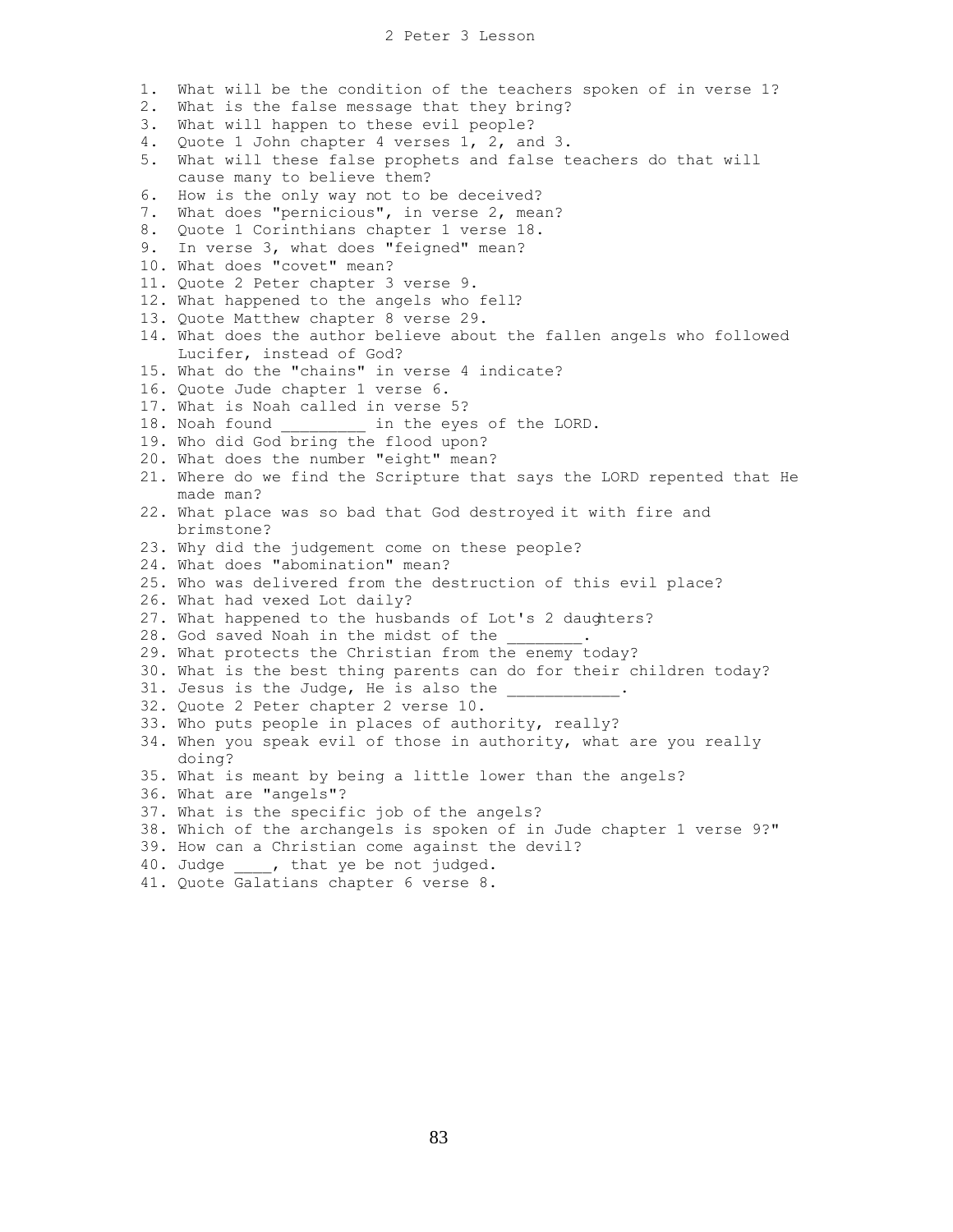We will begin this lesson in II Peter 2:13 "And shall receive the reward of unrighteousness, [as] they that count it pleasure to riot in the day time. Spots [they are] and blemishes, sporting themselves with their own deceivings while they feast with you;"

 This is speaking of those who profess to know God, but are really not His. Notice the statement {shall receive the reward of unrighteousness}. We have seen this, recently in the churches. Men who are professing to be leaders of the church, living very worldly lives. They are attempting to cover their sins, and deceive the people into believing they are in right standing with God. These false teachers are even worse than the people who have not made any commitment to God. Everything these men do is deceiving. They are not truly sold out to God. They bring a false message and are not only deceived themselves, but deceive others, as well. The church {all true believers} should be without spot or wrinkle. Jesus Christ {our perfect Lamb sacrifice} was without spot or wrinkle. He lighted the way for His followers.

 II Peter 2:14 "Having eyes full of adultery, and that cannot cease from sin; beguiling unstable souls: an heart they have exercised with covetous practices; cursed children:"

 There are several key words in this, notice "children". Children indicate sonship. This is still speaking of those who profess to know Jesus, and yet are not His at all. They are deceivers. Notice, these children are cursed, because of their evil life-style. The lust of the eyes has drawn them away from God and His Spirit into pleasing their own flesh. These are among those who Jesus will tell to get away from Him, He never knew them, at judgement day. Their argument will be that they did mighty miracles in His name. The problem is not in them doing mighty miracles in His name, but because of their reasoning for doing the miracles. God can see right through a phony. He knows what is in our heart. He knows what we do when it appears that no one is watching. The worst part of all of this is the fact they lead others into sin with them.

 II Peter 2:15 "Which have forsaken the right way, and are gone astray, following the way of Balaam [the son] of Bosor, who loved the wages of unrighteousness;"

 "Following" in the verse above, means follow out to the end. Baalam had drawn the Israelites into a fleshly religion. I believe this is what is spoken of here. Religion which appeals to the flesh is probably Christianity in form only. "True Christianity" has to do with crucifying the flesh and living in the spirit. The flesh must die that the spirit might live. I tell our people, if it is pleasing to the flesh, run as far as you can the other way. Flesh and spirit are mortal enemies. The battle that every Christian faces is the battle between pleasing our flesh, or pleasing the spirit. Notice again "forsaken", which lets us know they were on the right track, they just left that straight and narrow path for a wider path. Again, this is speaking of the apostate in the church. Many times the wages {money} draws us away from the truth.

 II Peter 2:16 "But was rebuked for his iniquity: the dumb ass speaking with man's voice forbad the madness of the prophet."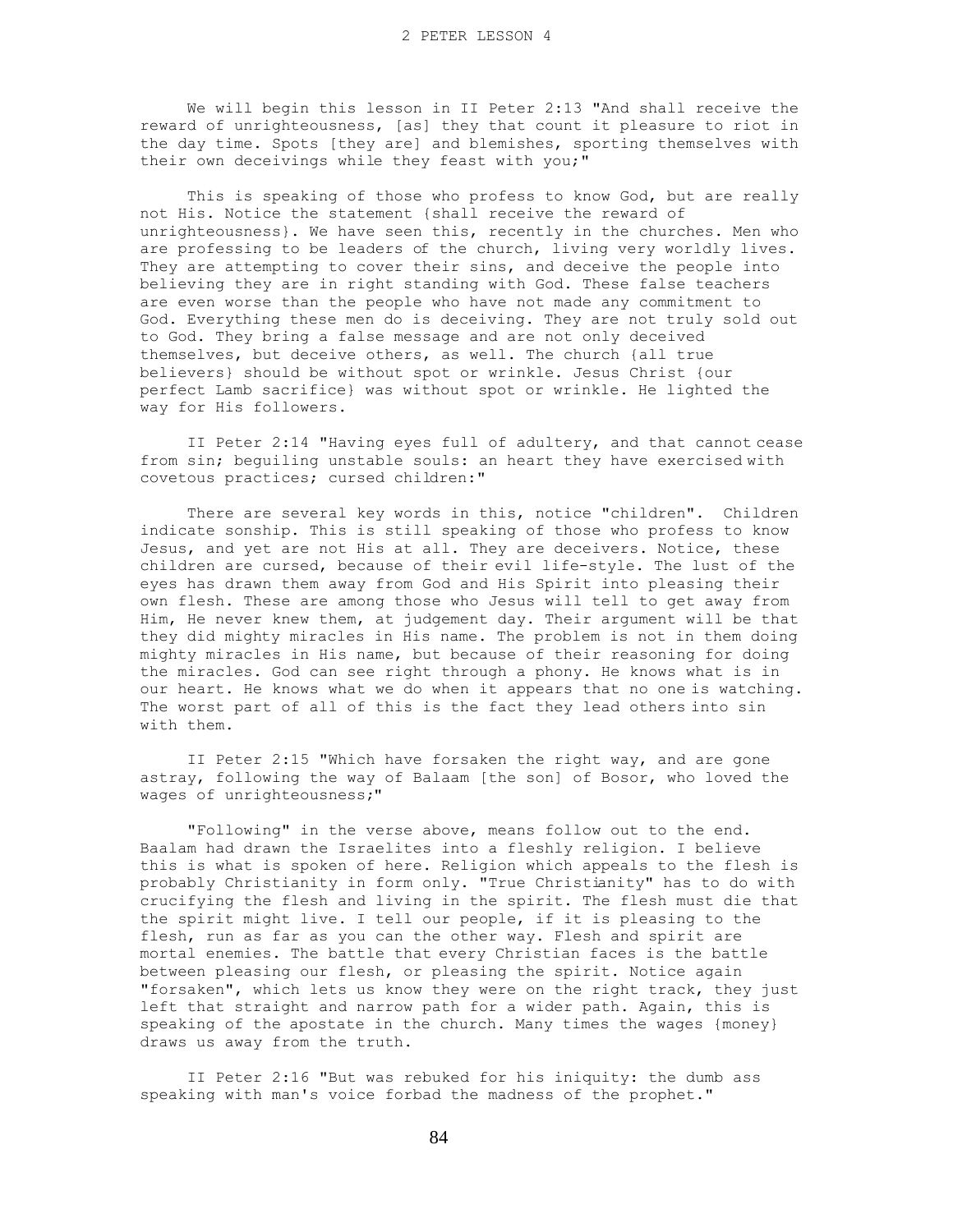We will find in the Scriptures the determined Baalam who was stopped of God from doing a very foolish thing. The Lord did not want him to go, and he went anyhow. Look, with me, at what happened. Numbers 22:22 "And God's anger was kindled because he went: and the angel of the LORD stood in the way for an adversary against him. Now he was riding upon his ass, and his two servants [were] with him." Numbers 22:23 "And the ass saw the angel of the LORD standing in the way, and his sword drawn in his hand: and the ass turned aside out of the way, and went into the field: and Balaam smote the ass, to turn her into the way." Numbers 22:24 "But the angel of the LORD stood in a path of the vineyards, a wall [being] on this side, and a wall on that side." Numbers 22:25 "And when the ass saw the angel of the LORD, she thrust herself unto the wall, and crushed Balaam's foot against the wall: and he smote her again." Numbers 22:26 "And the angel of the LORD went further, and stood in a narrow place, where [was] no way to turn either to the right hand or to the left." Numbers 22:27 "And when the ass saw the angel of the LORD, she fell down under Balaam: and Balaam's anger was kindled, and he smote the ass with a staff." Numbers 22:28 "And the LORD opened the mouth of the ass, and she said unto Balaam, What have I done unto thee, that thou hast smitten me these three times?" Numbers 22:29 "And Balaam said unto the ass, Because thou hast mocked me: I would there were a sword in mine hand, for now would I kill thee." Numbers 22:30 "And the ass said unto Balaam, [Am] not I thine ass, upon which thou hast ridden ever since [I was] thine unto this day? was I ever wont to do so unto thee? And he said, Nay." Numbers 22:31 "Then the LORD opened the eyes of Balaam, and he saw the angel of the LORD standing in the way, and his sword drawn in his hand: and he bowed down his head, and fell flat on his face." Numbers 22:32 "And the angel of the LORD said unto him, Wherefore hast thou smitten thine ass these three times? behold, I went out to withstand thee, because [thy] way is perverse before me:" Numbers 22:33 "And the ass saw me, and turned from me these three times: unless she had turned from me, surely now also I had slain thee, and saved her alive." This prophet had gone astray, as these last few lessons have been teaching us about the false prophets. This, Balaam, is determined to follow evil. Some of our ministers are determined to teach a false doctrine. I wonder if it will be necessary for an ass to speak to us, before we will listen?

 II Peter 2:17 "These are wells without water, clouds that are carried with a tempest; to whom the mist of darkness is reserved for ever."

 A well that does not provide water is a great disappointment. I think that is what God is saying here. False teachers are a great disappointment to God. Clouds that do not produce rain are speaking of the same thing. "Water" symbolizes the Word of God. This could be speaking of those ministers who do not bring the Word of God, and the great disappointment they are to God.

 II Peter 2:18 "For when they speak great swelling [words] of vanity, they allure through the lusts of the flesh, [through much] wantonness, those that were clean escaped from them who live in error."

 All of this is speaking of happening within the church. This is not the world, but the church. It is speaking of the devil using false prophets in the church, who appeal to the flesh of man, leading those who have been in right relation with God away from the Truth. Wantonness is speaking of sins of the flesh. It is a very dangerous thing for the church to use things that appeal to the flesh to get people to attend church. The world and the evil desires of the flesh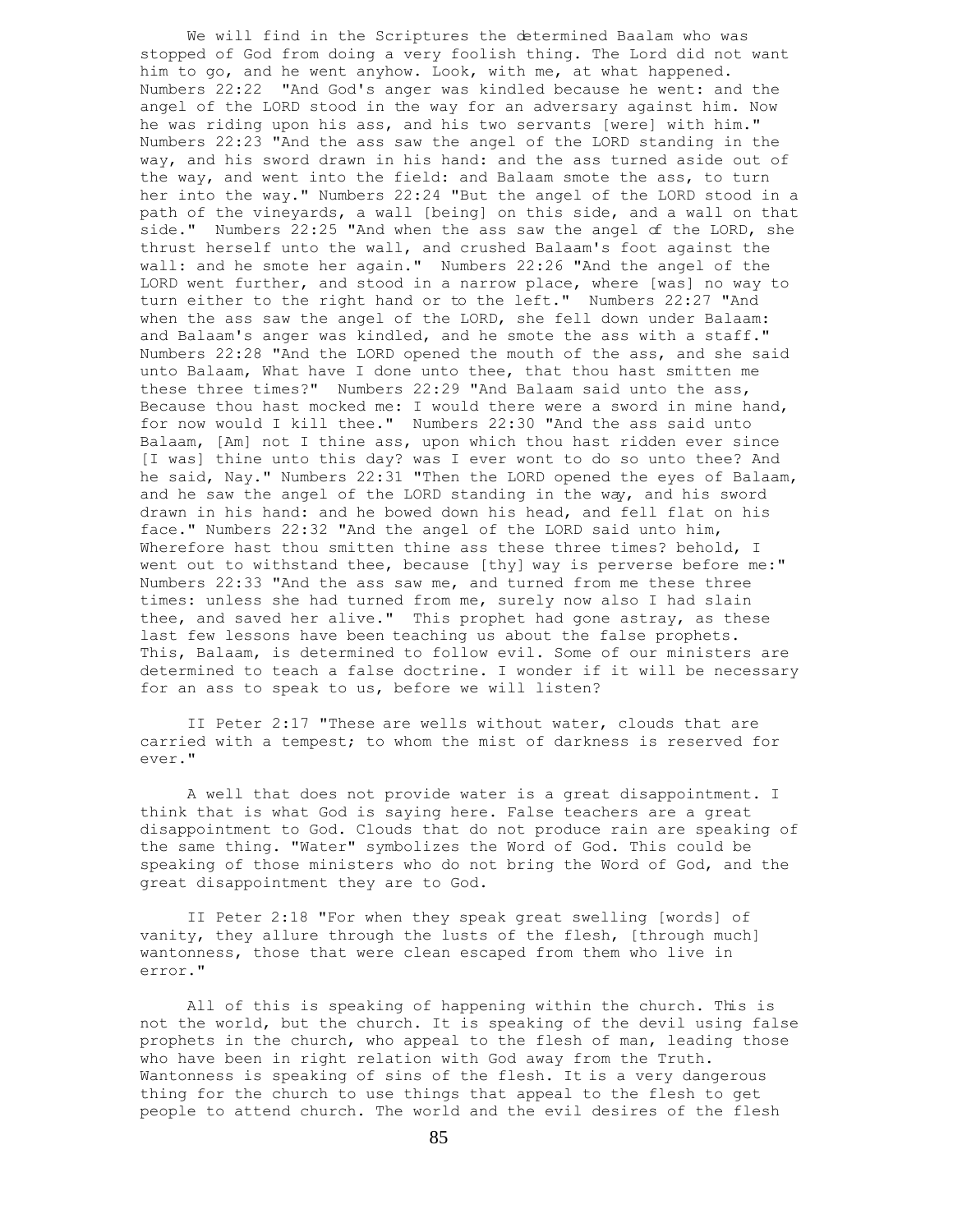have no place in the church.

 II Peter 2:19 "While they promise them liberty, they themselves are the servants of corruption: for of whom a man is overcome, of the same is he brought in bondage."

 When Christianity becomes too liberal, it has compromised with the world. The liberty to do what they want to do and still be a church member is a very dangerous thing. The way to Jesus is a straight and narrow path. When we start compromising with the world, we become servant to sin. Many of the things being done today in the churches to bring larger crowds in, are nothing more than compromise. When we compromise, we are no longer in right standing with God.

 II Peter 2:20 "For if after they have escaped the pollutions of the world through the knowledge of the Lord and Saviour Jesus Christ, they are again entangled therein, and overcome, the latter end is worse with them than the beginning."

 Hebrews chapter 6 has a great deal to say about turning from God back into sin, and the danger of that. Hebrews 6:4 "For [it is] impossible for those who were once enlightened, and have tasted of the heavenly gift, and were made partakers of the Holy Ghost," Hebrews 6:5 "And have tasted the good word of God, and the powers of the world to come," Hebrews 6:6 "If they shall fall away, to renew them again unto repentance; seeing they crucify to themselves the Son of God afresh, and put [him] to an open shame." Hebrews 6:7 "For the earth which drinketh in the rain that cometh oft upon it, and bringeth forth herbs meet for them by whom it is dressed, receiveth blessing from God:" Hebrews 6:8 "But that which beareth thorns and briers [is] rejected, and [is] nigh unto cursing; whose end [is] to be burned." In both Hebrews and 2 Peter, it is speaking of those who were in bondage to sin and received freedom from that sin in the blood of the Lord Jesus Christ. When we receive Christ Jesus as our Saviour and Lord, we are freed from the bondage of sin. We become a new creature in Christ. To turn away from so great salvation back into a life of sin is very dangerous. It would be as if we were crucifying Jesus all over again. The Word of God has helped us become a new creature in Christ. To turn back into a sinful way of life, after having full knowledge of God is very serious. Christianity is a daily walk in the footprints that Jesus left for us. I cannot stress enough how dangerous it is to bring the world in the church. The world is full of sin. Stop trying to be like the rest of the world, Christian. In fact, stop living your life and let Christ live in you.

 II Peter 2:21 "For it had been better for them not to have known the way of righteousness, than, after they have known [it], to turn from the holy commandment delivered unto them."

 Righteousness is putting on the righteousness of Christ, putting us in right standing with God. To be full of Christ and His teachings and then turn back into the world, would be choosing the flesh over the spirit. Jesus said: "If you love me, keep my commandments". We must walk daily in the light of Jesus. John 15:22 "If I had not come and spoken unto them, they had not had sin: but now they have no cloke for their sin." Jesus gave His body on the cross for all believers in Christ. His blood washed our sin away. It no longer exists. To boldly choose to go back into a sinful way of life, after we are freed from sin, would require a total turning away from God. It would mean we had chosen the devil and his ways, rather than God's ways. John 8:44 "Ye are of [your] father the devil, and the lusts of your father ye will do. He was a murderer from the beginning, and abode not in the truth,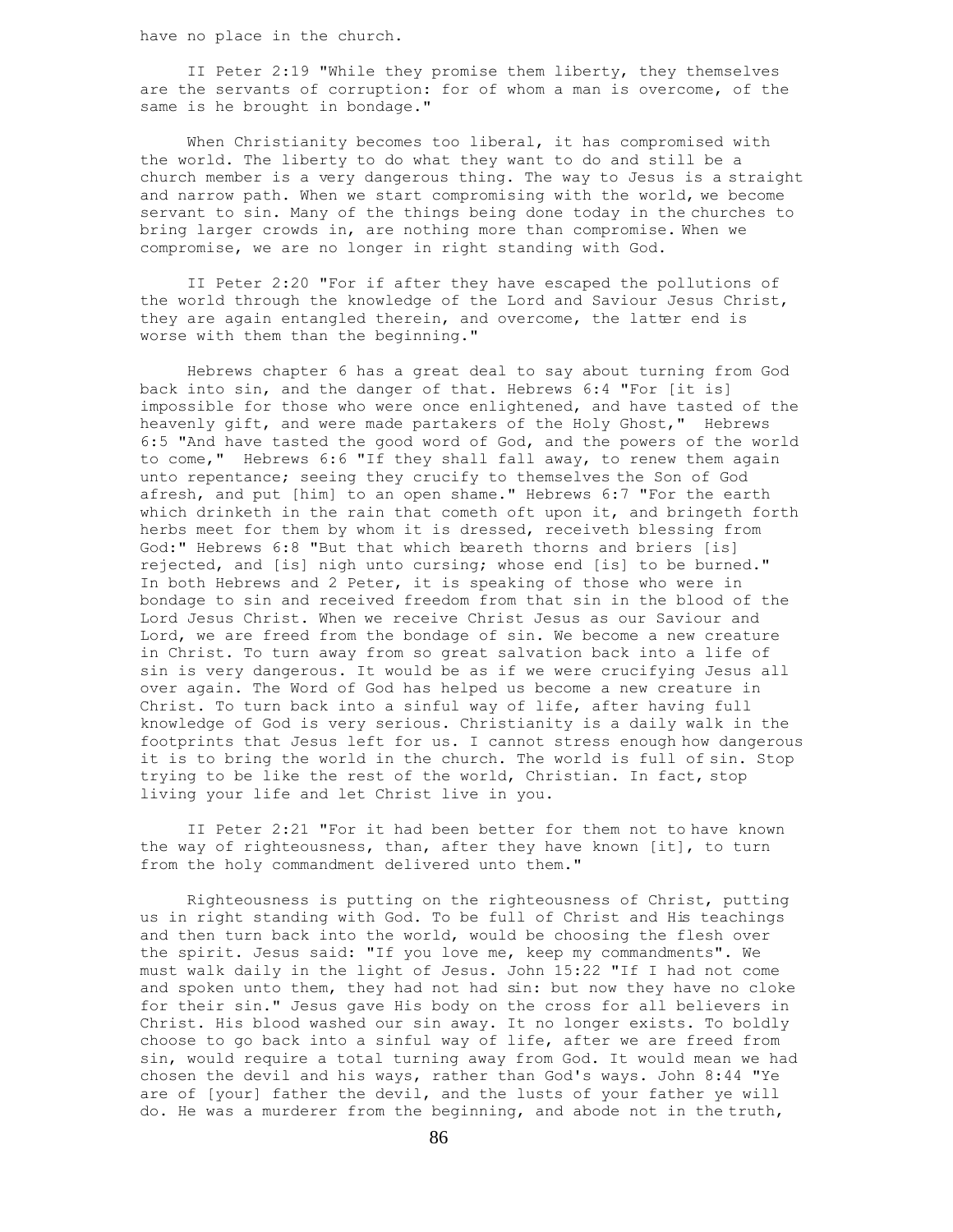because there is no truth in him. When he speaketh a lie, he speaketh of his own: for he is a liar, and the father of it."

 II Peter 2:22 "But it is happened unto them according to the true proverb, The dog [is] turned to his own vomit again; and the sow that was washed to her wallowing in the mire."

 This is speaking of Christians who were not 100% committed to the Lord. Proverbs 26:11 "As a dog returneth to his vomit, [so] a fool returneth to his folly." This reminds me so much of the seed that was planted by the wayside that sprang up, and then very soon withered away. The lust of the flesh has allured this person back into the world. In both instances, the dog and the sow have returned to the unregenerate life. They have returned to a sinful way of life.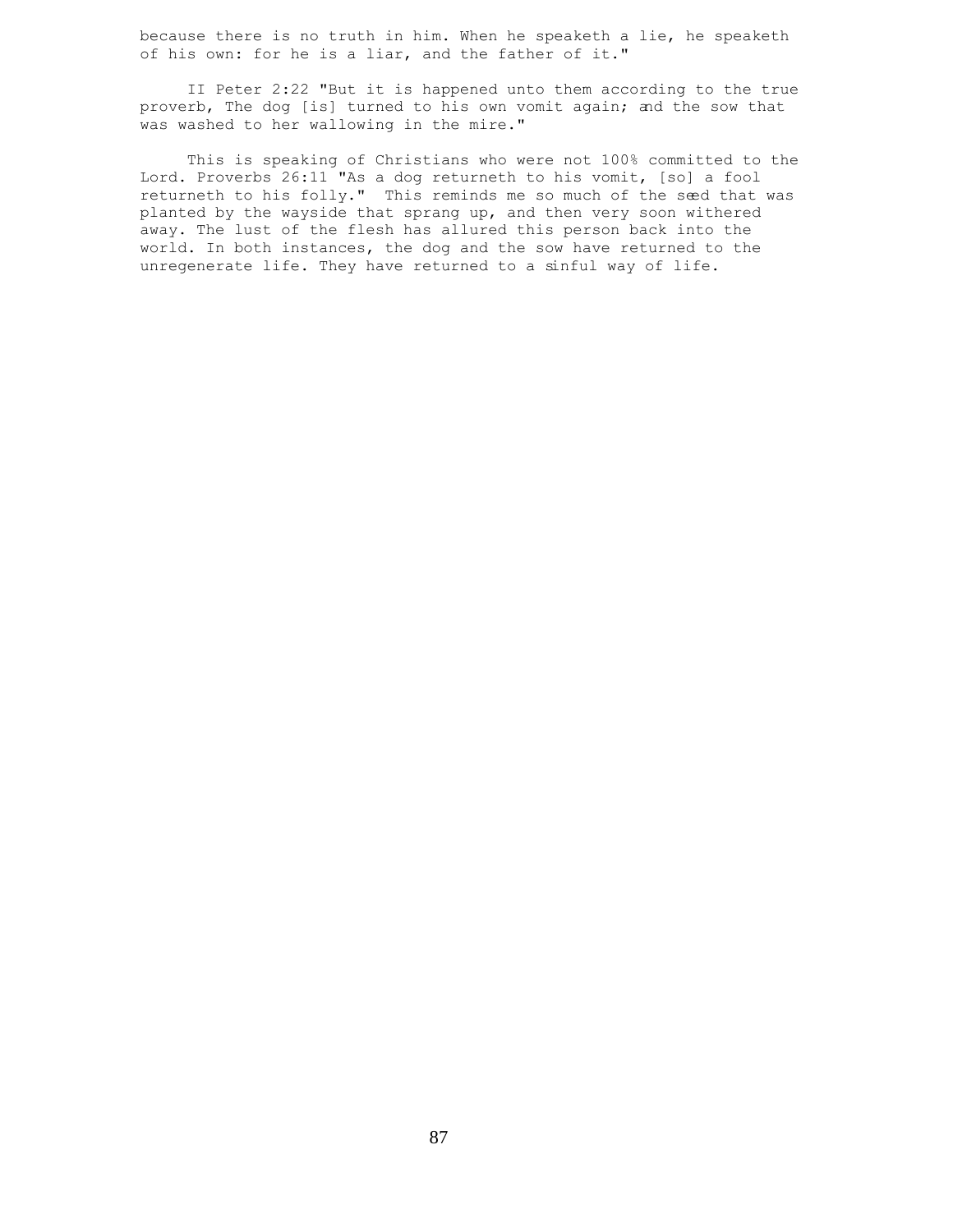1. Who is verse 13 speaking of? 2. Why is it worse for a teacher to be corrupt? 3. What should be the condition of the church? 4. Having eyes full of 5. What are these false believers called in verse 14? 6. Why are they cursed? 7. They have forsaken the 8. Who are they compared to in verse 15? 9. What does "following" in verse 15 mean? 10. Baalam had drawn the Israelites into a whistled religion. 11. What is "true Christianity"? 12. What is the great battle that every Christian faces? 13. What was unusual about the ass that Baalam rode? 14. What is a well without water? 15. False teachers are a great Theorem is to God. 16. What does "water" symbolize? 17. When they speak great swelling words of vanity, they allure through the \_\_\_\_\_\_\_\_ of the \_ 18. What kind of sin is "wantonness" speaking of? 19. What happens to Christianity when it becomes too liberal? 20. What kind of path leads to Jesus? 21. Verse 20 says they escaped the pollutions of the world through the \_\_\_\_\_\_\_\_\_\_\_\_\_\_\_ of the \_\_\_\_\_\_\_ and \_\_\_\_\_\_\_\_ \_\_\_\_\_\_\_\_ \_\_\_\_\_\_\_\_\_. 22. What chapter in Hebrews deals with the same thing as verse 20 here? 23. What are they both speaking of? 24. For a Christian to turn back into a sinful way of life is a very \_\_\_\_\_\_\_\_\_\_\_\_ thing. 25. Christianity is a \_\_\_\_\_\_\_\_\_\_ walk. 26. Stop living your life and let \_\_\_\_\_\_\_\_\_\_ live in you. 27. Jesus said; "If you love me, keep my \_\_\_\_\_ 28. What washes the sin of the Christian away? 29. Quote John chapter 8 verse 44. 30. The dog is turned to his equin. 31. The sow that was washed to her \_\_\_\_\_\_\_\_\_\_\_\_ in the \_\_\_\_\_\_\_. 32 Both have returned to their \_\_\_\_\_\_\_\_\_\_\_\_ life.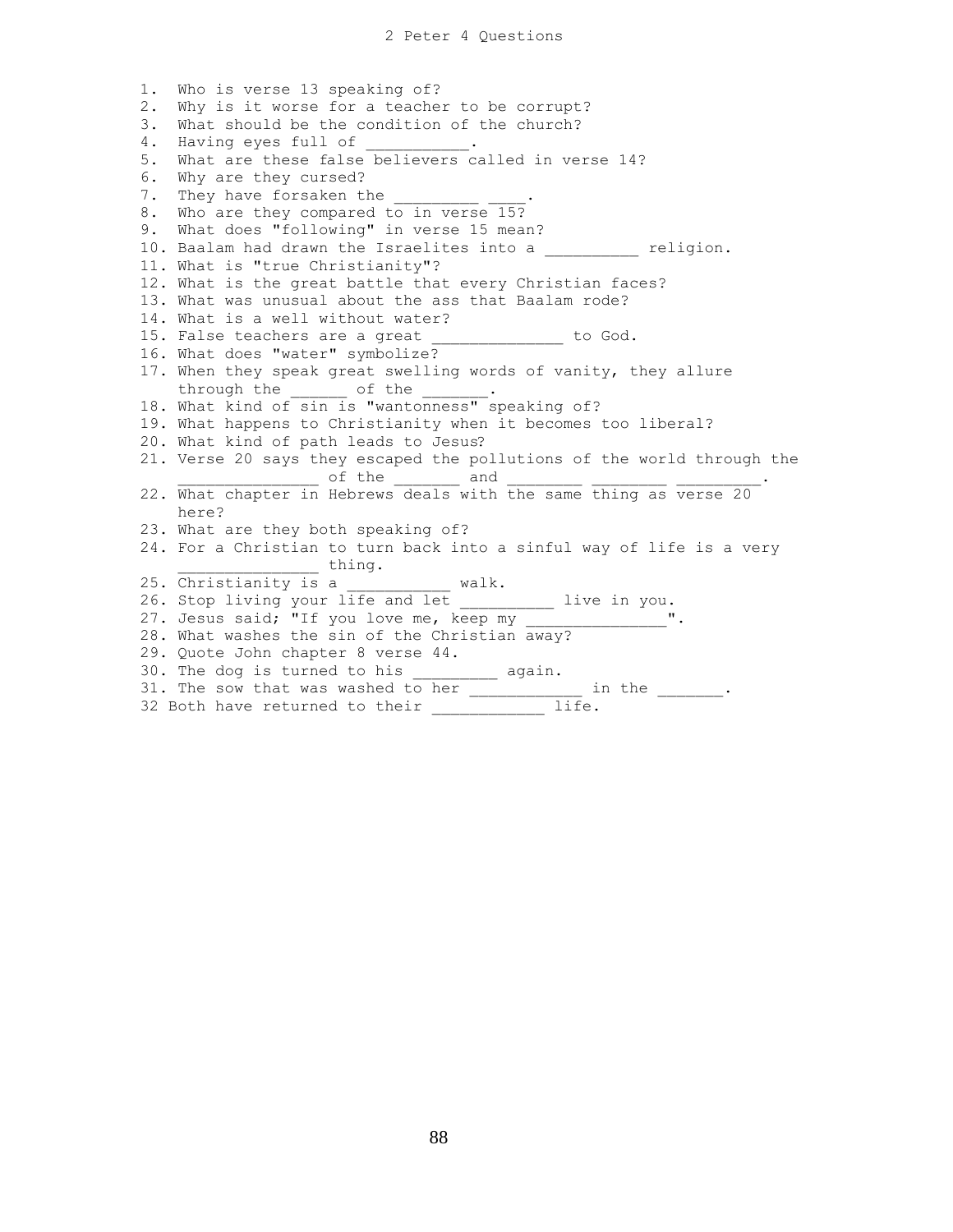We will begin this lesson in II Peter 3:1 "This second epistle, beloved, I now write unto you; in [both] which I stir up your pure minds by way of remembrance:"

The Christian has the blessing of the mind of Christ. I Corinthians 2:16 "For who hath known the mind of the Lord, that he may instruct him? But we have the mind of Christ." It is the Holy Spirit of God who brings things to our remembrance. John 14:26 "But the Comforter, [which is] the Holy Ghost, whom the Father will send in my name, he shall teach you all things, and bring all things to your remembrance, whatsoever I have said unto you." Our mind is like a giant computer. Everything we learn is recorded. The Spirit helps us recall the things which are beneficial to us when we need it.

 II Peter 3:2 "That ye may be mindful of the words which were spoken before by the holy prophets, and of the commandment of us the apostles of the Lord and Saviour:"

 We have spoken in many of the lessons how the apostle is like an ambassador of the Lord. They are a glorified message carrier. The message is not their own, but Christ's message who sent them. These prophets were moved upon by the Holy Spirit of God. The message was placed in their mouths by the Holy Spirit of God. You can easily see the importance of taking notice of the message God sent. The commandments, spoken of by the apostles and prophets, are sent by the Lord to His people.

 II Peter 3:3 "Knowing this first, that there shall come in the last days scoffers, walking after their own lusts,"

 We must be aware that the world will not receive this message of God. These "scoffers" are those who make fun of those who believe in salvation through Jesus Christ. I Corinthians 1:18 "For the preaching of the cross is to them that perish foolishness; but unto us which are saved it is the power of God." These scoffers {those who have hardened their heart against God} will laugh at those who believe. They are so caught up in themselves that they think only of the desires of their own flesh. They do not believe in anything they cannot see with their physical eyes.

 II Peter 3:4 "And saying, Where is the promise of his coming? for since the fathers fell asleep, all things continue as [they were] from the beginning of the creation."

 This is probably the same type of scoffer that laughed at Noah while he was building the ark. Their whole world revolves around the physical. Just as it had never rained in the time of Noah, and they did not believe. They do not believe now, because they have never seen Jesus appear in the sky. Anything that you can see with your eye requires no faith to believe. As I said, they have no faith. They only believe in what they can see. The worldly can give a logical {to them} reason why the Lord is not coming back. Without faith, it is impossible to please God. We will see later in this lesson why the Lord has not already come back.

 II Peter 3:5 "For this they willingly are ignorant of, that by the word of God the heavens were of old, and the earth standing out of the water and in the water:"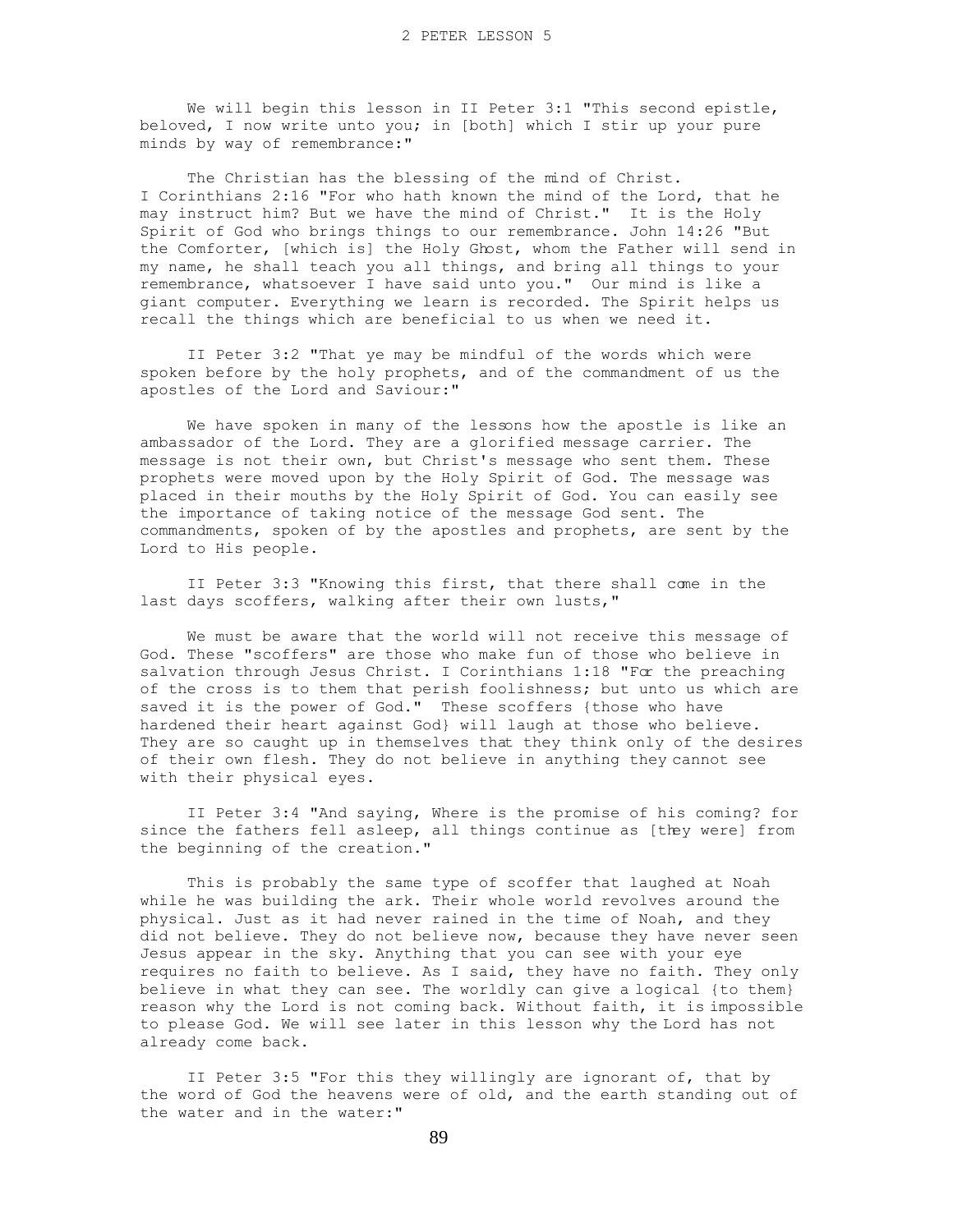John 1:1 "In the beginning was the Word, and the Word was with God, and the Word was God." John 1:2 "The same was in the beginning with God." John 1:3 "All things were made by him; and without him was not any thing made that was made." Colossians 1:16 "For by him were all things created, that are in heaven, and that are in earth, visible and invisible, whether [they be] thrones, or dominions, or principalities, or powers: all things were created by him, and for him:" The spoken Word "Let there be" brought everything into existence from nothing. Being willingly ignorant of something, just means they did not choose to believe.

 II Peter 3:6 "Whereby the world that then was, being overflowed with water, perished:"

 We have discussed in this series of lessons that God was grieved that He had even made man, because man was so wicked. Noah found grace in the sight of the Lord, and was saved along with his family in the flood. The "world", in the verse above, is not speaking of the physical world, but the people in the world. The flood destroyed all but 8 people. Those 8 people repopulated the world.

 II Peter 3:7 "But the heavens and the earth, which are now, by the same word are kept in store, reserved unto fire against the day of judgment and perdition of ungodly men."

 Everything and everyone are subject to the wishes of God. Jesus is the Word of God. Philippians 2:10 "That at the name of Jesus every knee should bow, of [things] in heaven, and [things] in earth, and [things] under the earth;" You see, all things are subject to the Word of God. It is the Word of God that keeps the planets in perfect order. With one word, He could destroy it all. After the reign of Jesus on the earth, the earth we know will be destroyed by fire. There will be a new heaven and a new earth.

 II Peter 3:8 "But, beloved, be not ignorant of this one thing, that one day [is] with the Lord as a thousand years, and a thousand years as one day."

 There is no separation of time in heaven where God dwells. There is one eternal day. The only place where time is measured is on this earth. God set the measure of time for the earth, Himself. God established the 24 hours we call a day, the 7 day week and so on. This scheduled time is for the use of man on the earth. When we are transported into heaven where God dwells, there is only eternity. Time never ends or divides into time segments. With God, a thousand years could be but a blink of the eye.

 II Peter 3:9 "The Lord is not slack concerning his promise, as some men count slackness; but is longsuffering to us-ward, not willing that any should perish, but that all should come to repentance."

 Every promise the Lord made will be kept; with no exceptions. Whatever He promised, He will do. It may seem to us as if it is a long time coming, but the little time each of us wait is nothing compared to all of eternity. The only reason the Lord has not already come back, is because He wants every single person to be saved. We have only to look at the numerous times God forgave the Israelites {on their way to the promised land} to know just how longsuffering He is.

 II Peter 3:10 "But the day of the Lord will come as a thief in the night; in the which the heavens shall pass away with a great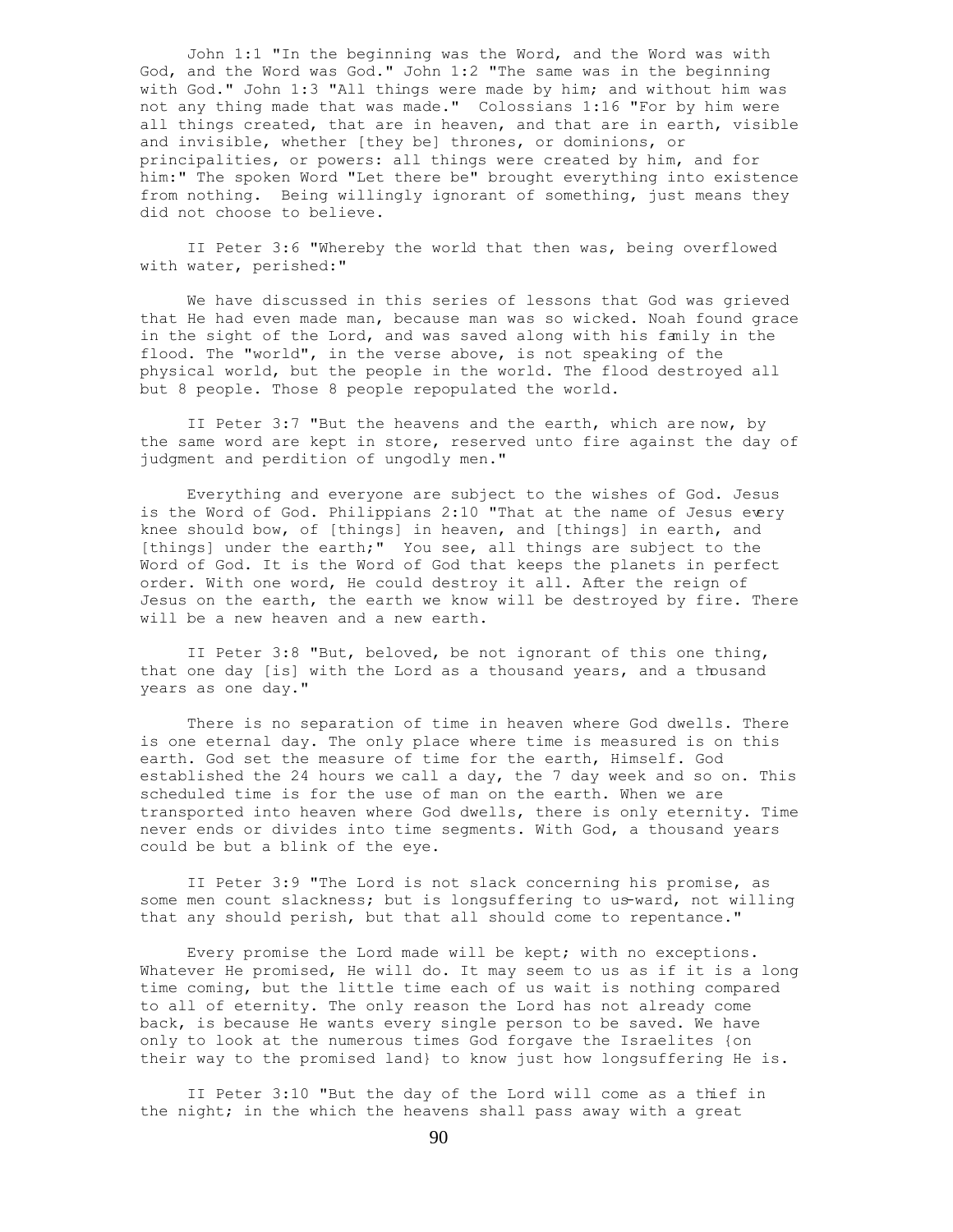noise, and the elements shall melt with fervent heat, the earth also and the works that are therein shall be burned up."

 Just as the day of the flood finally came, the time of the end will come, also. There is an appointed time that only the Father knows. The return of the Lord to the earth as King of kings and Lord of lords is not to be confused with the end of the planet. The earth will be ruled by the King {Jesus} for a thousand years, then the earth will be destroyed by fire, and there will be a new heaven and a new earth. I believe the coming of the Lord and the judgement of fire on the earth itself to be two separate happenings. Revelation 21:1 "And I saw a new heaven and a new earth: for the first heaven and the first earth were passed away; and there was no more sea." We, also, know that the works of man will be tried in the fire, to see if they are pure. The destruction, in verse 10 above, seems to be speaking of the final judgement of God upon the earth. Since God does not count time as anything, the two happenings in verse 10 could easily be thousands of years apart.

 II Peter 3:11 "[Seeing] then [that] all these things shall be dissolved, what manner [of persons] ought ye to be in [all] holy conversation and godliness,"

 All of the worldly goods in your custody today will be gone forever, someday. We are actually just custodians of these things. When we die, we take nothing of this world with us. They are all passed on to someone who has a better use for them. Why should we worry and fret trying to amass great fortunes, if we are going to die and leave it to the next generation? This world and everything in it will pass away. We should be spending our time laying up treasures for heaven.

 II Peter 3:12 "Looking for and hasting unto the coming of the day of God, wherein the heavens being on fire shall be dissolved, and the elements shall melt with fervent heat?"

 Christians should not be caught up in the worries the world has. We look around us and see signs of the nearness of the coming of the Lord. The world's hearts are failing them for fear of the things that are coming upon the earth. The Christian should not fear, but have faith. In fact, we should see these signs and rejoice that the coming of the Lord is near.

 II Peter 3:13 "Nevertheless we, according to his promise, look for new heavens and a new earth, wherein dwelleth righteousness."

 Abraham spent his life dwelling in tents looking for that city whose maker is God. Galatians 3:29 "And if ye [be] Christ's, then are ye Abraham's seed, and heirs according to the promise." We should be looking for that same city. This world is not our home. We are strangers in this land waiting for our Deliverer to come and carry us to our promised land. Christians receive the righteousness of Christ when they are saved. In the 21st chapter of Revelation, we read of the new heaven and new earth. This is a place of peace, and rest, and no tears. There will be no one, or nothing evil, in the new heaven and earth. The Light is provided by Jesus. To know the full impact of the wonders of this new heaven and new earth, read all of chapter 21 of Revelation.

 II Peter 3:14 "Wherefore, beloved, seeing that ye look for such things, be diligent that ye may be found of him in peace, without spot, and blameless."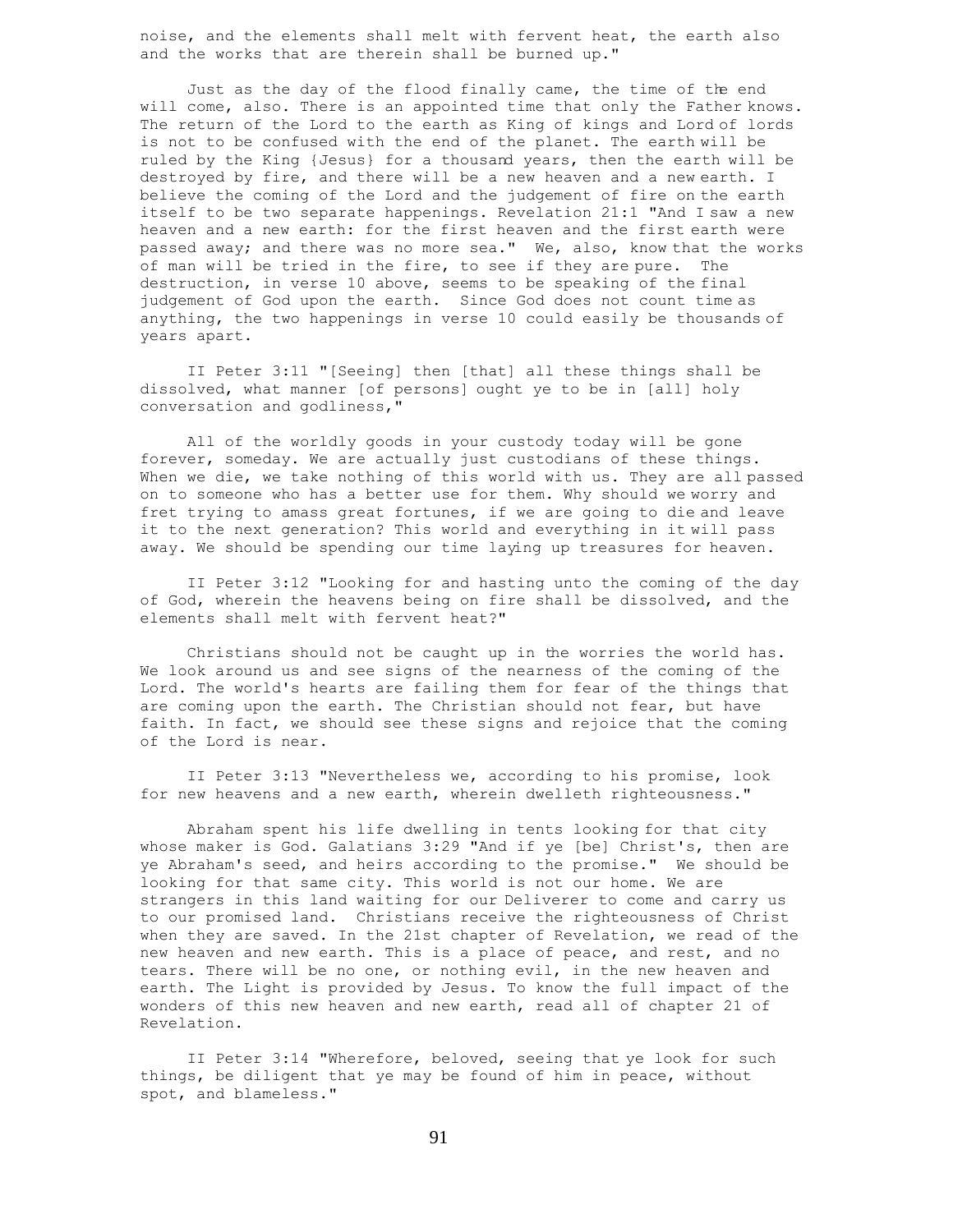If we are truly a new creature in Christ when we are saved, then we should walk in the salvation He has provided for us. We should be dead to the world and alive unto Jesus. He washed us in His blood and clothed us in His righteousness. We should never take the robe of righteousness off. Our walk in life should tell the world our standing with Christ. I Thessalonians 5:23 "And the very God of peace sanctify you wholly; and [I pray God] your whole spirit and soul and body be preserved blameless unto the coming of our Lord Jesus Christ." He is coming for a church that is without spot or wrinkle. Keep your love for Him pure. If you love Him, you will keep His commandments.

 II Peter 3:15 "And account [that] the longsuffering of our Lord [is] salvation; even as our beloved brother Paul also according to the wisdom given unto him hath written unto you;"

This is related to verse 9. The "scoffers", in verse 9, are wondering why the Lord has not already come back, if he is truly coming. In verse 15 we see the reason for the delay. He is waiting patiently for those who will receive Him as Saviour. He gave His body on the cross for all mankind, but we must come to Him to accept His free gift of salvation. He cared enough for our salvation that He endured the humiliation and suffering of the cross to provide it for us. He is now giving ample time for all who will to come to Christ. I appreciate the recognition that Peter gives here, that the message Paul brought was true. Notice, also, that Peter says, the wisdom to bring the message was given to Paul. The Holy Spirit had given it to Paul, when he was in the desert 3 years to be taught of God.

 II Peter 3:16 "As also in all [his] epistles, speaking in them of these things; in which are some things hard to be understood, which they that are unlearned and unstable wrest, as [they do] also the other scriptures, unto their own destruction."

 Peter is correct in his statement that Paul is hard to understand sometimes. He even seems to contradict himself, until you realize that he must be all things to all people, that by all means he might save some. Paul stayed within the customs of the people he was ministering to, that is where the difficulty of understanding came in. He did not say the same thing to all people, because he was trying to reach them for Christ at the level of understanding where they were. He, also, tried not to offend them in their customs and traditions, so they would receive the gospel message.

 II Peter 3:17 "Ye therefore, beloved, seeing ye know [these things] before, beware lest ye also, being led away with the error of the wicked, fall from your own stedfastness."

 So much of the confusion in the church over one little Scripture causes people to fall away from the church. I personally believe the fight over denominations is the greatest tool that Satan has. Divide and conquer. I am not saying there should not be different denominations. I am saying we should not argue over denominational things. I Corinthians 15:58 "Therefore, my beloved brethren, be ye stedfast, unmoveable, always abounding in the work of the Lord, forasmuch as ye know that your labour is not in vain in the Lord." Hebrews 3:14 "For we are made partakers of Christ, if we hold the beginning of our confidence stedfast unto the end;"

 II Peter 3:18 "But grow in grace, and [in] the knowledge of our Lord and Saviour Jesus Christ. To him [be] glory both now and for ever. Amen."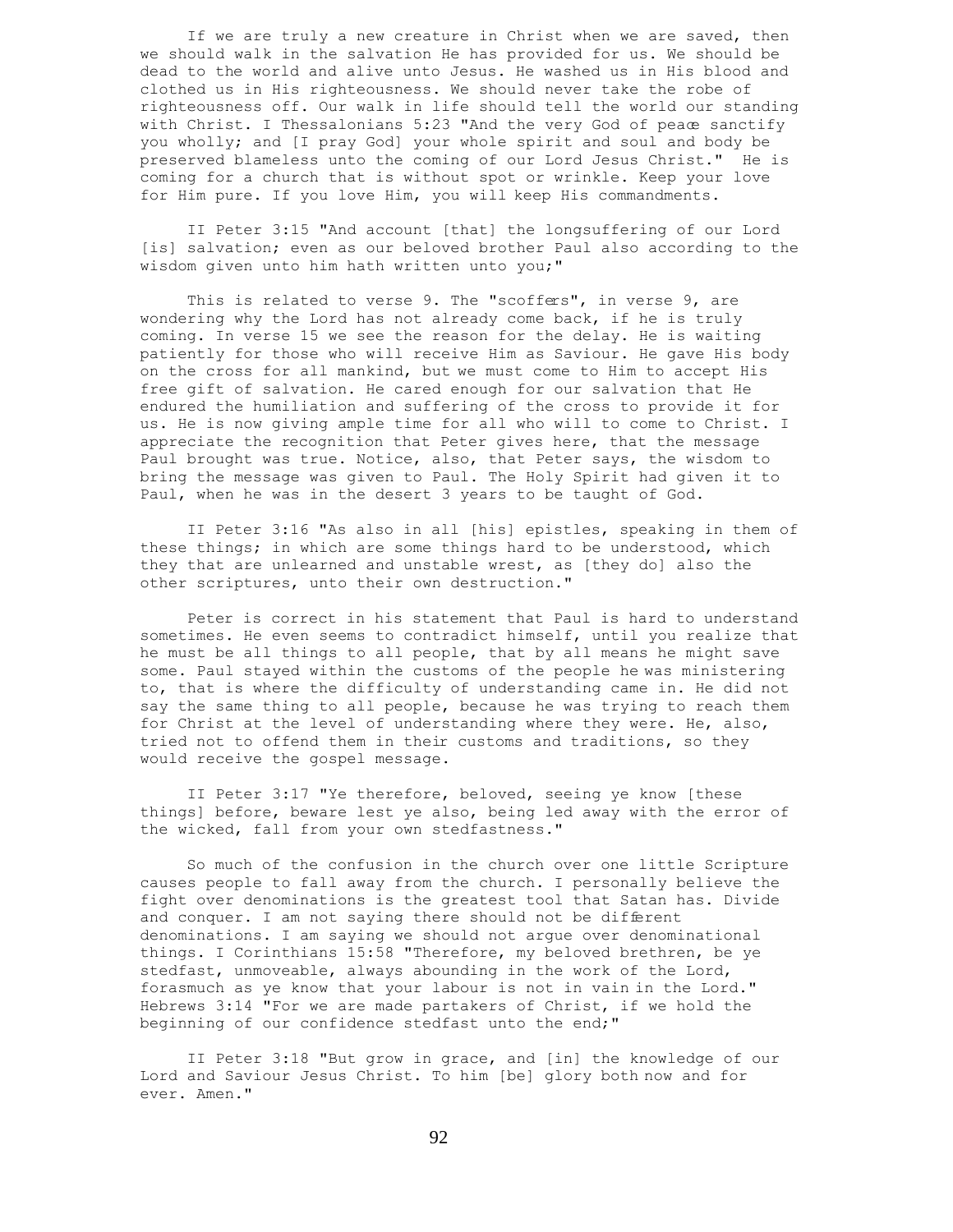We have said so many times that a Christian must grow in the knowledge of the grace of God, or he will backslide. We never stay the same. We are either growing, or going backwards. The very best way to grow in the Lord is to study His Word {Bible}. You could study it every day for the rest of your life and never know all there is in the Word. It is alive and new every time you read it. Knowledge is accumulated learning. It takes effort on our part to gain knowledge of the Word. Seek, and ye shall find. Knock, and it shall be opened unto you. Pray the Holy Spirit will reveal the meaning of the Word to you as you read it, and it will amaze you what understanding it will bring. To our Lord and Saviour Jesus Christ be glory both now and forever more. "Now and forever more" is speaking of the eternal day where Jesus {the Light of the world} dwells. We can say with Peter, To God be the glory, now and forever more. Jesus Christ is our Lord forever more.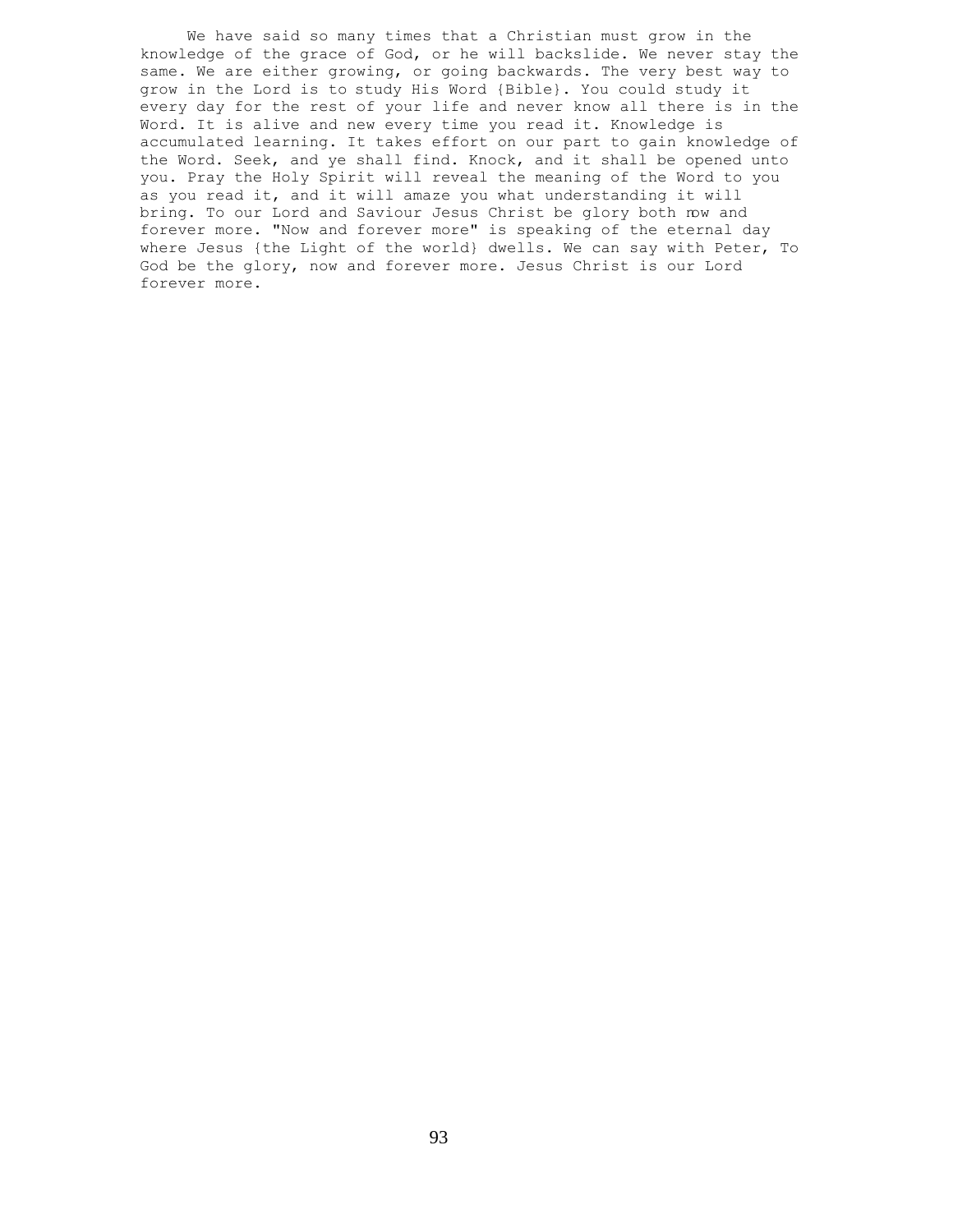1. How did Peter stir up their minds? 2. Quote 1 Corinthians chapter 2 verse 16. 3. Who brings things to our remembrance? 4. Who is the Comforter? 5. What are we to be mindful of in verse 2? 6. What is an apostle? 7. Where did the commandments they brought originate? 8. Who will come in the last days and walk after their own lusts? 9. Who are the scoffers? 10. Quote 1 Corinthians chapter 1 verse 18. 11. What are the only things they believe? 12. What are these scoffers saying? 13. If you can see something with your physical eye, it takes faith to believe in it. 14. Without . it is impossible to please God. 15. In verse 5, we see the heavens were of old by what? 16. Quote John chapter 1 verses 1 through 3. 17. Quote Colossians chapter 1 verse 16. 18. What 3 Words brought everything into existence? 19. Why did God destroy the world, that then was, by water? 20. Who found favor with God and was spared? 21. What is our world reserved for? 22. Who is the Word of God? 23. Quote Philippians chapter 2 verse 10. 24. What keeps the planets in perfect order? 25. When will the earth be destroyed by fire? 26. One day with the Lord can be as a  $\frac{1}{\sqrt{2}}$  . 27. What is the time in heaven? 28. Verse 9 says, the Lord is not slack, but  $\qquad \qquad .$ 29. The day of the Lord will come as a common in the night. 30. Where, in Revelation, do we read there will be a new heaven and a new earth? 31. Quote 2 Peter chapter 3 verse 12. 32. What reaction should the Christians have when they realize that the end is near? 33. We look for a new \_\_\_\_\_\_\_ and a new \_\_\_\_\_\_, wherein dwelleth  $\mathcal{L}=\mathcal{L}^{\mathcal{L}}$  , where  $\mathcal{L}^{\mathcal{L}}$  is the set of the set of the set of the set of the set of the set of the set of the set of the set of the set of the set of the set of the set of the set of the set of the set 34. Quote Galatians chapter 3 verse 29. 35. Where did Paul receive his wisdom? 36. Quote 1 Corinthians chapter 15 verse 58.

37. Grow in \_\_\_\_\_\_\_ and in the knowledge of our \_\_\_\_\_\_\_ and \_\_\_\_\_\_\_\_

 $\mathcal{L}=\mathcal{L}=\mathcal{L}$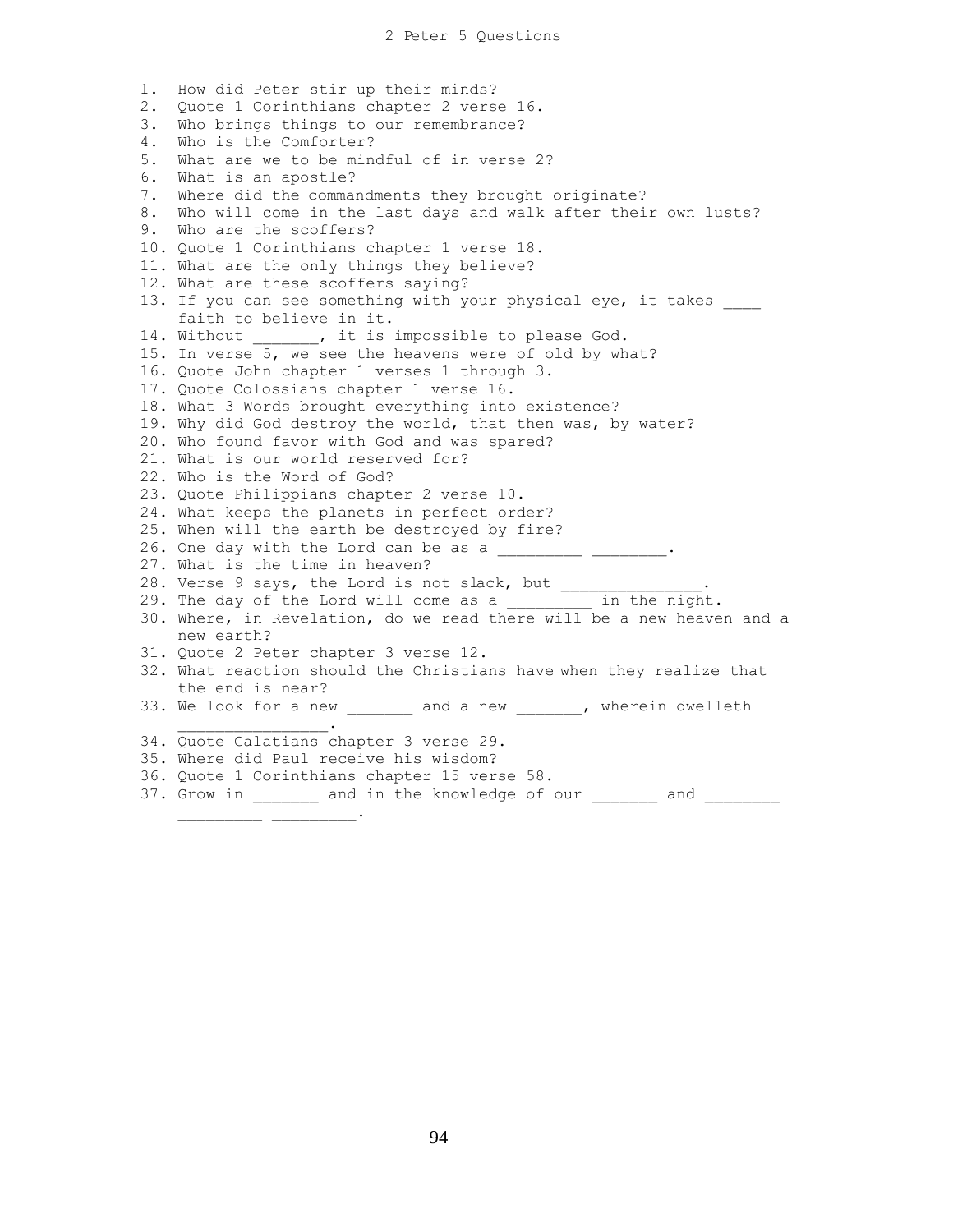This letter could probably be classified as a general letter. It is as current for our church today, as it was for then. The apostle John, who wrote St. John and Revelation, is without doubt the author. The purpose of the letter was probably to help the church avoid error in its teaching.

 The letter was probably written from Ephesus, but is really uncertain. The exact date of the writing was uncertain, as well. It was probably written in the late 90's A.D. This letter brings special teaching on Jesus as the Light, Life, and Love.

 The letter was full of statements stressing what we know of the Lord and His teachings. It is specifically, or indirectly, mentioned over 30 times. I have said this before in the gospel of John, but John knew Jesus better than any of the other apostles. The love that John had for Jesus, and Jesus for John, was like a great relationship of two brothers.

 As we go through these 3 letters of John, notice the closeness he had with Jesus that made him even more aware of the person of Jesus.

We will begin now in I John 1:1 "That which was from the beginning, which we have heard, which we have seen with our eyes, which we have looked upon, and our hands have handled, of the Word of life;"

 John was there from the beginning. His knowledge is first-hand. John is not writing from something someone else has told him, He is stating things he knows to be fact. John is aware that Jesus is the Word, which created all things. John 1:1 "In the beginning was the Word, and the Word was with God, and the Word was God." John 1:2 "The same was in the beginning with God." John 1:3 "All things were made by him; and without him was not any thing made that was made." John was there when Jesus spoke to evil spirits, and they came out of people. John saw the miracles of those being raised from the dead, and the sick healed. John was there when Jesus gave the Sermon on the Mount. John was there when Jesus walked on the water. It is a gross understatement to say that he touched Jesus. John lay with his head on the chest of Jesus. John was called the apostle of love, because of his great love for Jesus. John understood Jesus being the Lamb of God. John knew that Life itself was contained in Jesus. John knew that Jesus was the source of all Light and Life, as we see in the following Scripture. John 1:4 "In him was life; and the life was the light of men." The only life we have is in Jesus, all else brings death.

 I John 1:2 "(For the life was manifested, and we have seen [it], and bear witness, and shew unto you that eternal life, which was with the Father, and was manifested unto us;)"

 "Manifested" means made real. Jesus is eternal Spirit {the Word}, and yet He took on the body of mortal man to reveal Himself to mankind. He took on the form of flesh and dwelt among us for the purpose of experiencing our difficulties in the flesh. He, also, took on the form of flesh that He might save us from our sin and death. The death of His body on the cross brought salvation to all mankind. He gave the opportunity of salvation to all who would believe. "To bear witness" means to tell of something you have seen with your own eyes. Jesus is the quickening Spirit that brings eternal life to us. John 11:25 "Jesus said unto her, I am the resurrection, and the life: he that believeth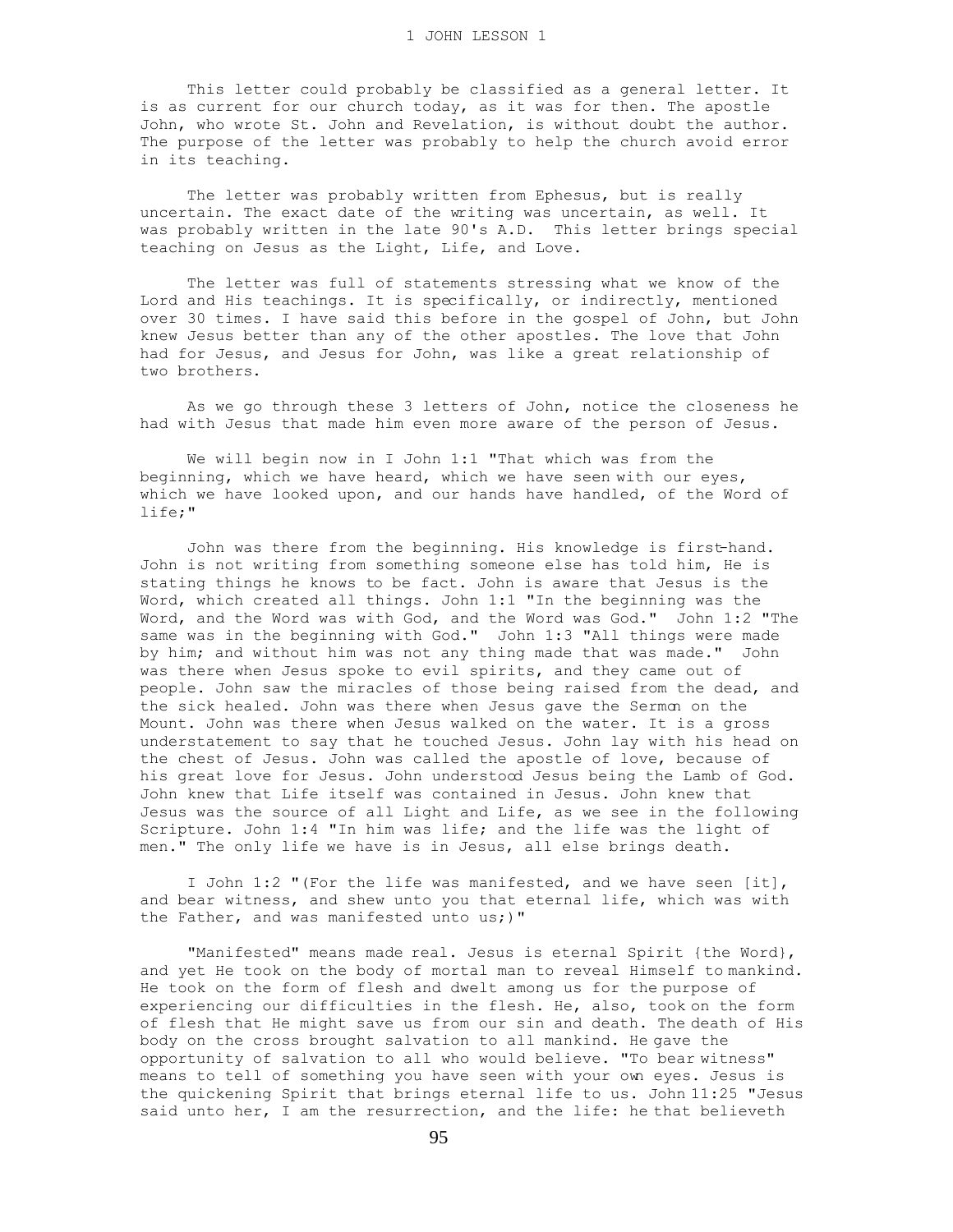in me, though he were dead, yet shall he live:" John 11:26 "And whosoever liveth and believeth in me shall never die. Believest thou this?" John 14:6 "Jesus saith unto him, I am the way, the truth, and the life: no man cometh unto the Father, but by me." I John 5:11 "And this is the record, that God hath given to us eternal life, and this life is in his Son."

 I John 1:3 "That which we have seen and heard declare we unto you, that ye also may have fellowship with us: and truly our fellowship [is] with the Father, and with his Son Jesus Christ."

The reason God made man in the first place, was for fellowship with him. John 14:20 "At that day ye shall know that I [am] in my Father, and ye in me, and I in you." John 17:21 "That they all may be one; as thou, Father, [art] in me, and I in thee, that they also may be one in us: that the world may believe that thou hast sent me." We read so much about man being made in the image of God. This is exactly what this Scripture is stating here. It is our spirit that becomes like the God Spirit. God is a Spirit. If we are to be like Him, it is in our spirit. To fellowship with the Father and Jesus Christ, we would have to become spirit man, not flesh man. Flesh fellowships with other flesh. To fellowship with God, we must crucify our flesh and live in the spirit. John was just such a man. On the Isle of Patmos, when no one else was looking, he was in the Spirit on the Lord's day. Let your Spirit rule over your flesh, and you will be like John.

 I John 1:4 And these things write we unto you, that your joy may be full.

 To realize the relationship we can have with the Father and the Lord Jesus does bring joy unspeakable. Christians have hope of the resurrection that the world does not have. Our fellowship with the Father and Jesus does not have to wait until we are in heaven with them. When we allow Jesus to dwell within us, we can have constant fellowship. This brings peace in the midst of the stormy world.

 I John 1:5 "This then is the message which we have heard of him, and declare unto you, that God is light, and in him is no darkness at all."

 Notice, in this, that God is not a Light. He is Light. He is the source of all Light. Light does away with darkness. There is no darkness at all where there is God. Light destroys darkness. We hear some say that Christians can be possessed of devil spirits. This can not be, because Christians have the Light of the world dwelling inside of them. They are possessed of the Light. This Light does away with darkness. Devil spirits are of darkness. You can not be possessed of darkness and Light at the same time. Light does away with darkness. A Christian can be oppressed from without, but not possessed from within. God does not give light, He is Light. We Christians give off His Light. Christ in me is the hope of glory. Jesus Christ is the Light of the world. If He is in me, I am consumed with His Light. Christian, let His Light shine forth from you so brightly that the Father will be glorified in your works. To "declare" is more than just tell. It means it is so. He {John} is stating a fact.

 I John 1:6 "If we say that we have fellowship with him, and walk in darkness, we lie, and do not the truth:"

 Walk, in this particular instance, is speaking of the life that we live every day. To fellowship with darkness, means we are away from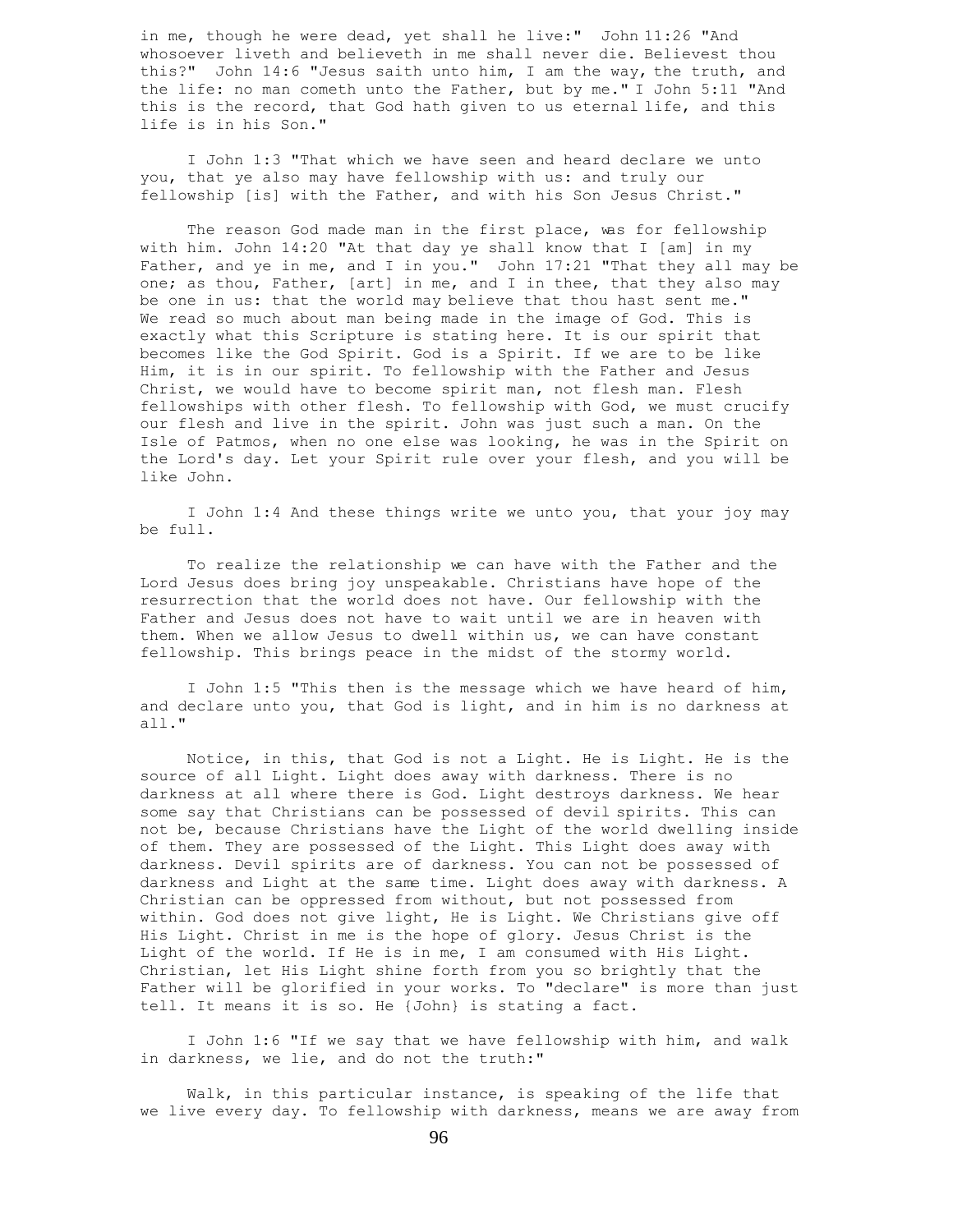the Light. To be part of the dark side of life, makes us a part of the devil. To say we are a Christian, and live in darkness, makes us a liar. The truth is, we have chosen the devil over God. Life in Christ leaves no room for fellowship with the devil.

 I John 1:7 "But if we walk in the light, as he is in the light, we have fellowship one with another, and the blood of Jesus Christ his Son cleanseth us from all sin."

 I see in this the need for Christians to have friends who are Christians, too. We must remain in the Light of God. Walk daily with Jesus and other Christians, and the world will get dimmer and dimmer. Notice the blood of Jesus Christ continuing to cleanse us from all sin, when we are in the Light. The more we walk the Christian walk, the easier it gets to stay in the narrow path of Light that leads to Him.

 I John 1:8 "If we say that we have no sin, we deceive ourselves, and the truth is not in us."

 We are not completely free of sin because we are saved, but the desire of our heart must be not to sin. The sin must be of an outward nature and not part of us. All have sinned and come short of the glory of God. We walk in His forgiveness.

 I John 1:9 "If we confess our sins, he is faithful and just to forgive us [our] sins, and to cleanse us from all unrighteousness."

 "Confess" means to mention the exact sin. This is the first step to forgiveness. Christians are not righteous in their own right. We have taken on the righteousness of Christ. We are washed in the blood of the Lamb and robed in His white robe.

 I John 1:10 "If we say that we have not sinned, we make him a liar, and his word is not in us."

 All have sinned. When we become a Christian, we must not live in sin. It must not be our way of life. We must not desire to sin in our heart.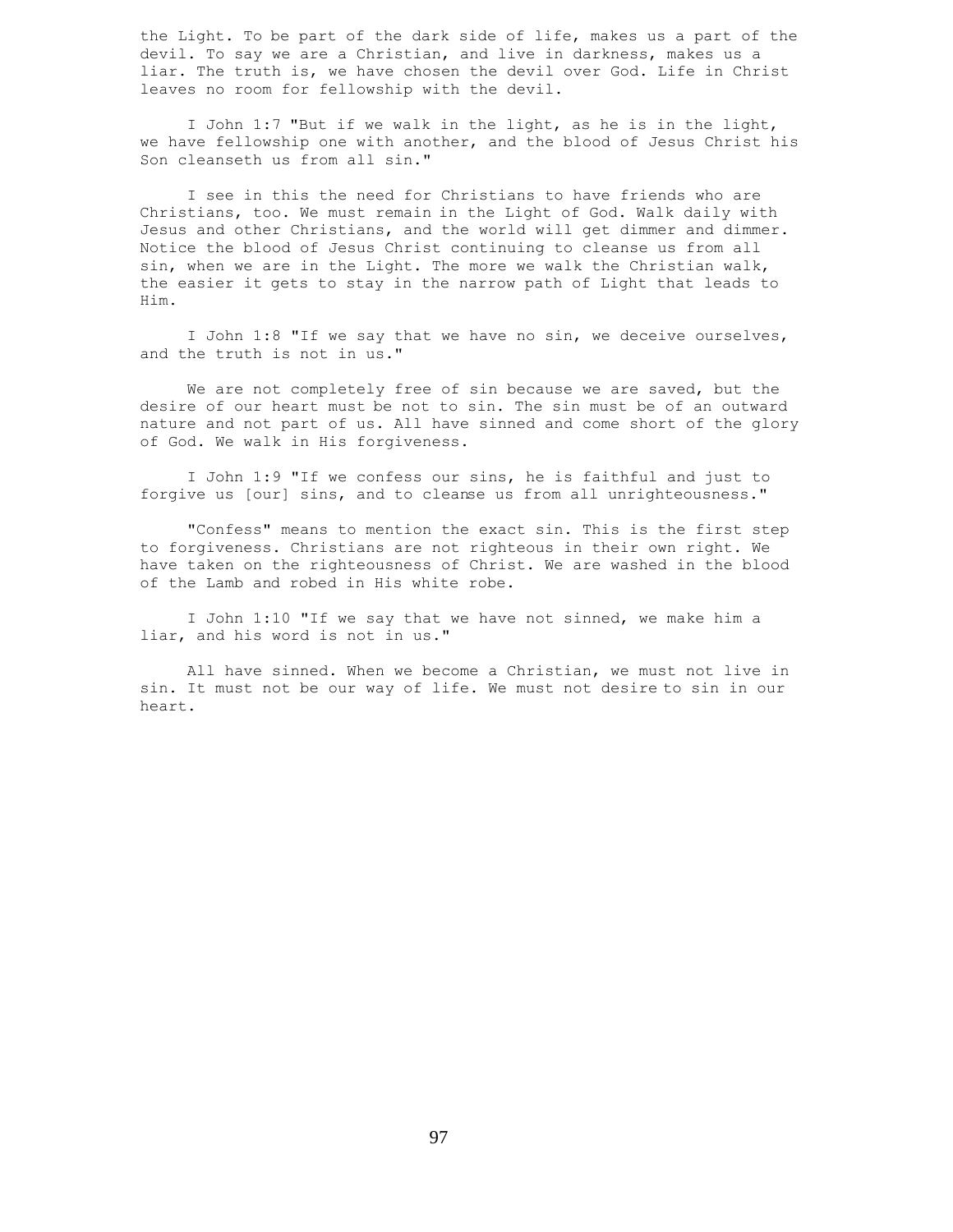1. How could this letter be classified? 2. Who wrote it? 3. Approximately when was it written? 4. What statement was stressed over and over in this letter? 5. What was the love of Jesus and John like? 6. The closeness of Jesus and John made John more aware of the of Jesus. 7. What is Jesus called in verse 1? 8. Quote John chapter 1 verse 1. 9. Who created all things? 10. Name some of the things that John had first-hand knowledge of about Jesus' ministry. 11. In Him was 12. What does verse 2 say was manifested? 13. What does the word "manifested" mean? 14. Jesus is \_\_\_\_\_\_\_\_\_\_\_\_\_\_ Spirit {the Word}. 15. Why did Jesus take on the form of flesh? 16. Who did Jesus provide salvation for? 17. Quote John chapter 14 verse 6. 18. The life He has given us is in whom? 19. What brings unspeakable joy to the Christian? 20. What did John declare in verse 5? 21. Why can a Christian not be possessed of a devil spirit? 22. If we say we have fellowship with Him, and walk in darkness, we  $\mathcal{L}$ 23. When does the blood of Jesus Christ cleanse us from all unrighteousness. 24. Who have sinned? 25. Quote 1 John chapter 1 verse 9. 26. What does "confess" mean?

27. We must not desire to sin in our .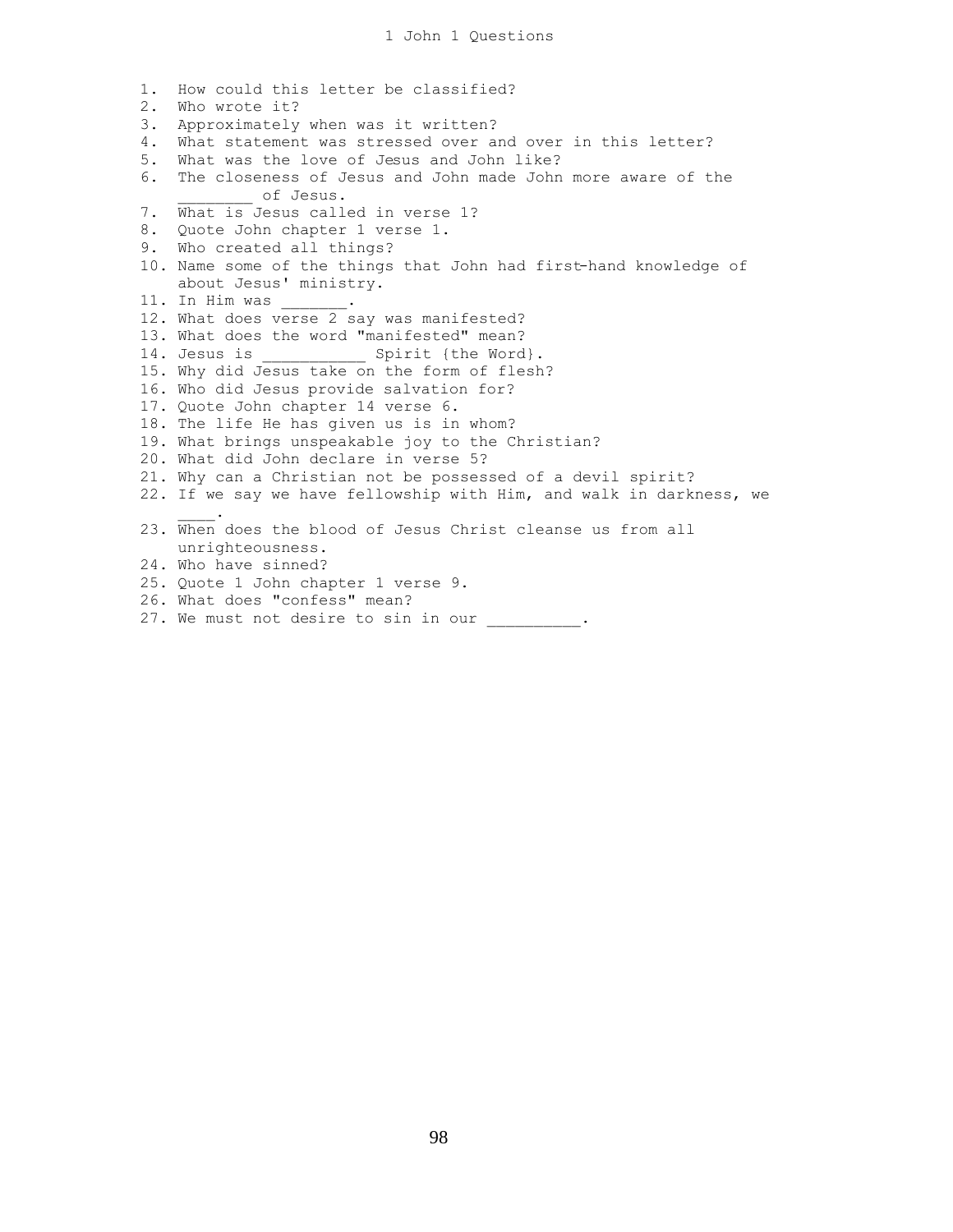We will begin this lesson in I John 2:1 "My little children, these things write I unto you, that ye sin not. And if any man sin, we have an advocate with the Father, Jesus Christ the righteous:"

 Notice, the endearing name he calls the Christians; {my little children}. That is what we really are; {sons of God}. In this, John is expressing the Christians relationship with the Father. The desire of the heart of the Christian must be to sin not. If we commit a sin and confess it, Jesus will represent us to the Father. This does not, however, mean that we continually sin, which would be a sinful way of life. If we live continually in sin, we have chosen darkness over Light. "Advocate" means intercessor, or comforter. This is the only mention of this word.

 I John 2:2 "And he is the propitiation for our sins: and not for ours only, but also for [the sins of] the whole world."

 "Propitiation", in this verse, means atonement. In other words, He paid our penalty for us. He actually provided forgiveness for the whole world. The problem is, that some will not receive their forgiveness, because they do not believe.

 I John 2:3 "And hereby we do know that we know him, if we keep his commandments."

 A Christian is a follower of, and a believer in the Lord Jesus Christ. If we desire in our heart to please Him, because we love Him, we will keep His commandments. It must be the desire of our heart not to sin.

 I John 2:4 "He that saith, I know him, and keepeth not his commandments, is a liar, and the truth is not in him."

 There are many who profess to be a Christian who are not living their day to day lives for Christ. This is what this Scripture is about. There will be some who will stand before Jesus on judgement day who will say, didn't I cast out demons in your name? He will say "get away from me, I never knew you". God looks on the heart of man. The face we show the world is not always what we really are. Jesus said, "If you love me, keep my commandments".

 I John 2:5 "But whoso keepeth his word, in him verily is the love of God perfected: hereby know we that we are in him."

 Is the Word of God the most important thing you have? When you really love, it is the desire of your heart to please the one you love. To perfect the Love of God within yourself, is to be completely sold out to Him. We are in Him and He in us, if His love is perfected in us. All through the Bible, there are blessings, if we are obedient to God, and curses, if we are not. This is no exception to that.

 I John 2:6 "He that saith he abideth in him ought himself also so to walk, even as he walked."

 Jesus placed His footprints for us. If we are following Him as we should, we will step in those footprints. Walk , in this instance, is speaking of making it a habit to walk in the footprints of Jesus. This is not an occasional encounter with God, but a way of life.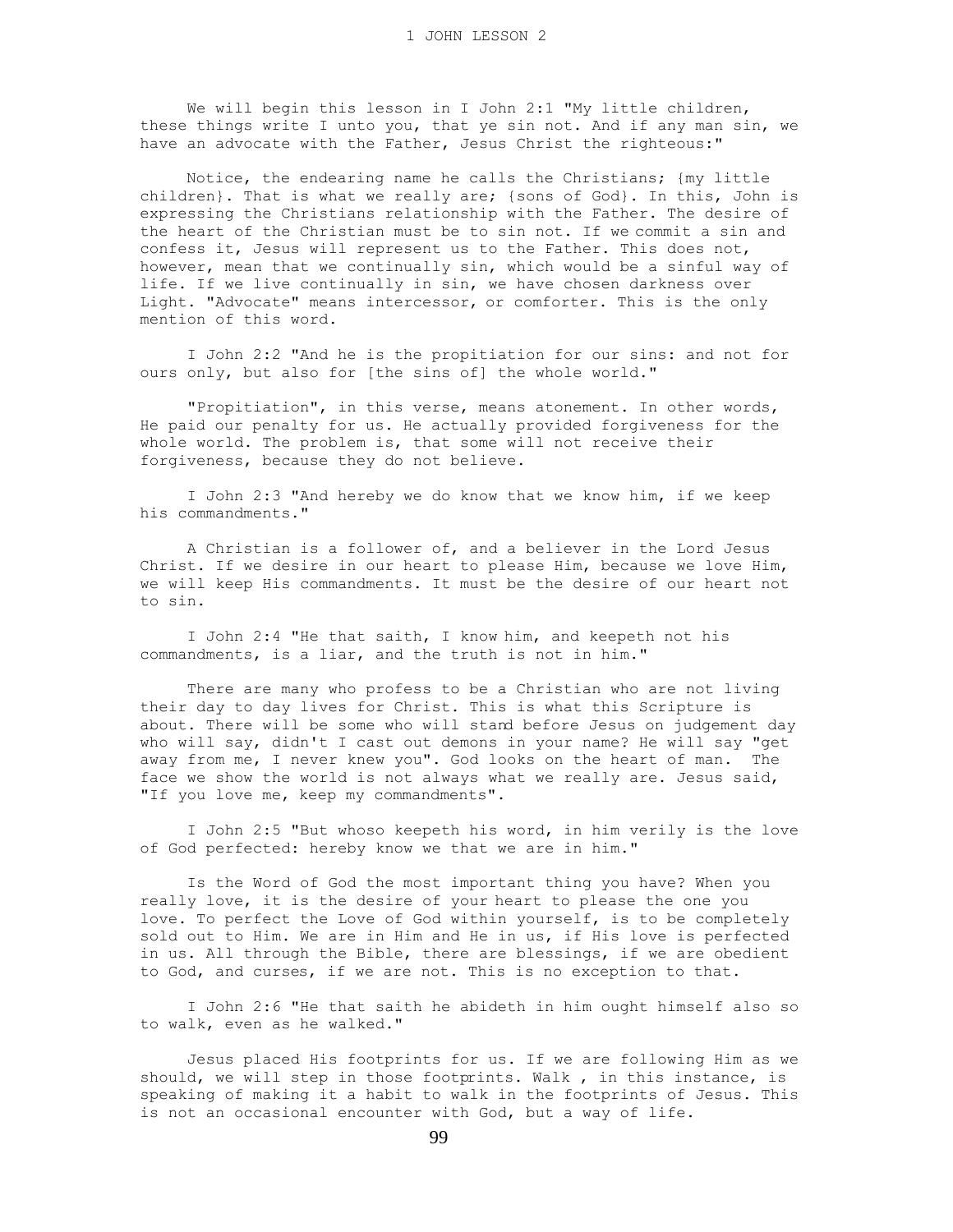I John 2:7 "Brethren, I write no new commandment unto you, but an old commandment which ye had from the beginning. The old commandment is the word which ye have heard from the beginning."

 "Brethren", here, is speaking of those who are of a common faith. Jesus did not come to do away with the law, but to fulfill it. The commandment spoken of here has to do with love. We are taught from the beginning to love one another. When we love Him, we walk as He walked. The Word is the commandment of God. Jesus said all the law and the commandments were caught up in loving God first, and then loving your fellowman as yourself. The "commandment", then, is righteous love.

 I John 2:8 "Again, a new commandment I write unto you, which thing is true in him and in you: because the darkness is past, and the true light now shineth."

 This is just expressing how much easier it is for us to understand the law of God, since the Light of Jesus has shown on it. This "new commandment" is let Jesus, {the Light of the world} live in you and through you. We do not have to question about God anymore. His perfect Light has shined in our heart and made us aware of His perfect Love. The Light of Jesus brightens our path that we are to walk. It is not a dark and fearful walk anymore.

 I John 2:9 "He that saith he is in the light, and hateth his brother, is in darkness even until now."

 This is just saying, those who hate others are not walking in the Light. The perfect Light provided for believers leads us into His perfect love. It does not allow hate of any kind. Hate is of the devil and is surrounded by darkness.

 I John 2:10 "He that loveth his brother abideth in the light, and there is none occasion of stumbling in him."

 "Abideth" means to continue to live. Love is a product of Light. There is no temptation to steal from your brother, if you love him. There is no desire for things that your brother owns, if you love him. These are just two examples, but you can see that loving your brother causes you to have no desire to do him harm in any way. The lust of the flesh causes sin. The Light of God helps us see things more clearly, and causes us not to lust.

 I John 2:11 "But he that hateth his brother is in darkness, and walketh in darkness, and knoweth not whither he goeth, because that darkness hath blinded his eyes."

 Hate is a product of the devil. The devil is in darkness. John 12:35 "Then Jesus said unto them, Yet a little while is the light with you. Walk while ye have the light, lest darkness come upon you: for he that walketh in darkness knoweth not whither he goeth." In the darkness, we cannot see clearly and do not see things that cause us to stumble.

 I John 2:12 "I write unto you, little children, because your sins are forgiven you for his name's sake."

This is John stating his reason for writing the letter to them. Their sins are forgiven, so they are Christians. They are sons of God. They are not full grown, because he calls them little children. God forgave us our sins, because Jesus paid our debt. It is in the name of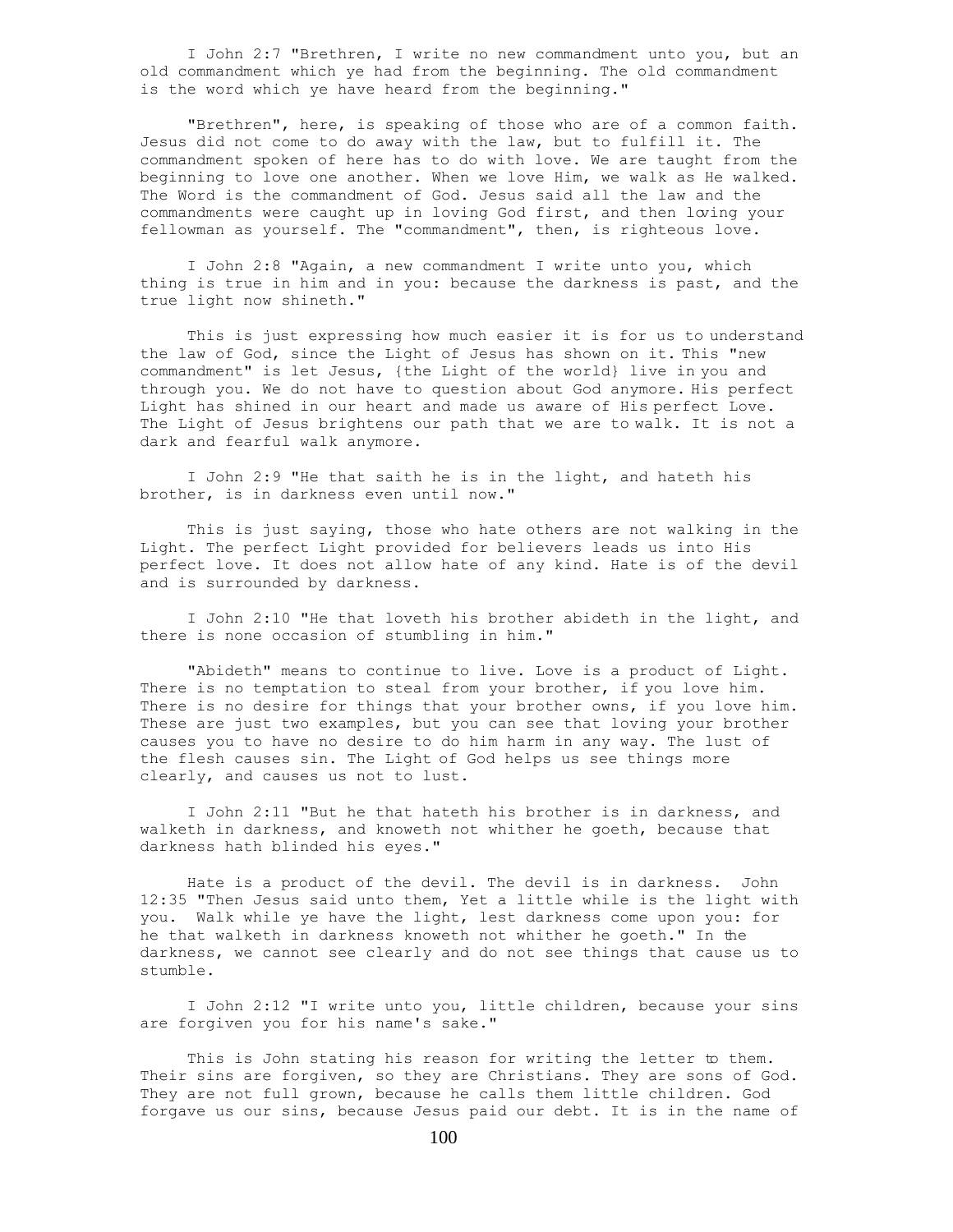Jesus that we are forgiven.

 I John 2:13 "I write unto you, fathers, because ye have known him [that is] from the beginning. I write unto you, young men, because ye have overcome the wicked one. I write unto you, little children, because ye have known the Father."

When we look at the three this is spoken to, it is the progression of growth in our belief. We come to Christ as little children. We grow to young men as we learn more about God, and are better equipped to resist the devil. Then lastly, we rest as old men in the knowledge of God.

 I John 2:14 "I have written unto you, fathers, because ye have known him [that is] from the beginning. I have written unto you, young men, because ye are strong, and the word of God abideth in you, and ye have overcome the wicked one."

 This is very much the same as the verse above. The difference being that the little children are omitted. Those remaining have learned to overcome the devil. They have matured by the study of the Word of God. They are not overcome of the devil, because they are grounded in the Word of God. Again, speaking of fathers is just a further knowing of God.

 We see, in this, the growth of the Christian and the knowledge acquired to help live in the Light.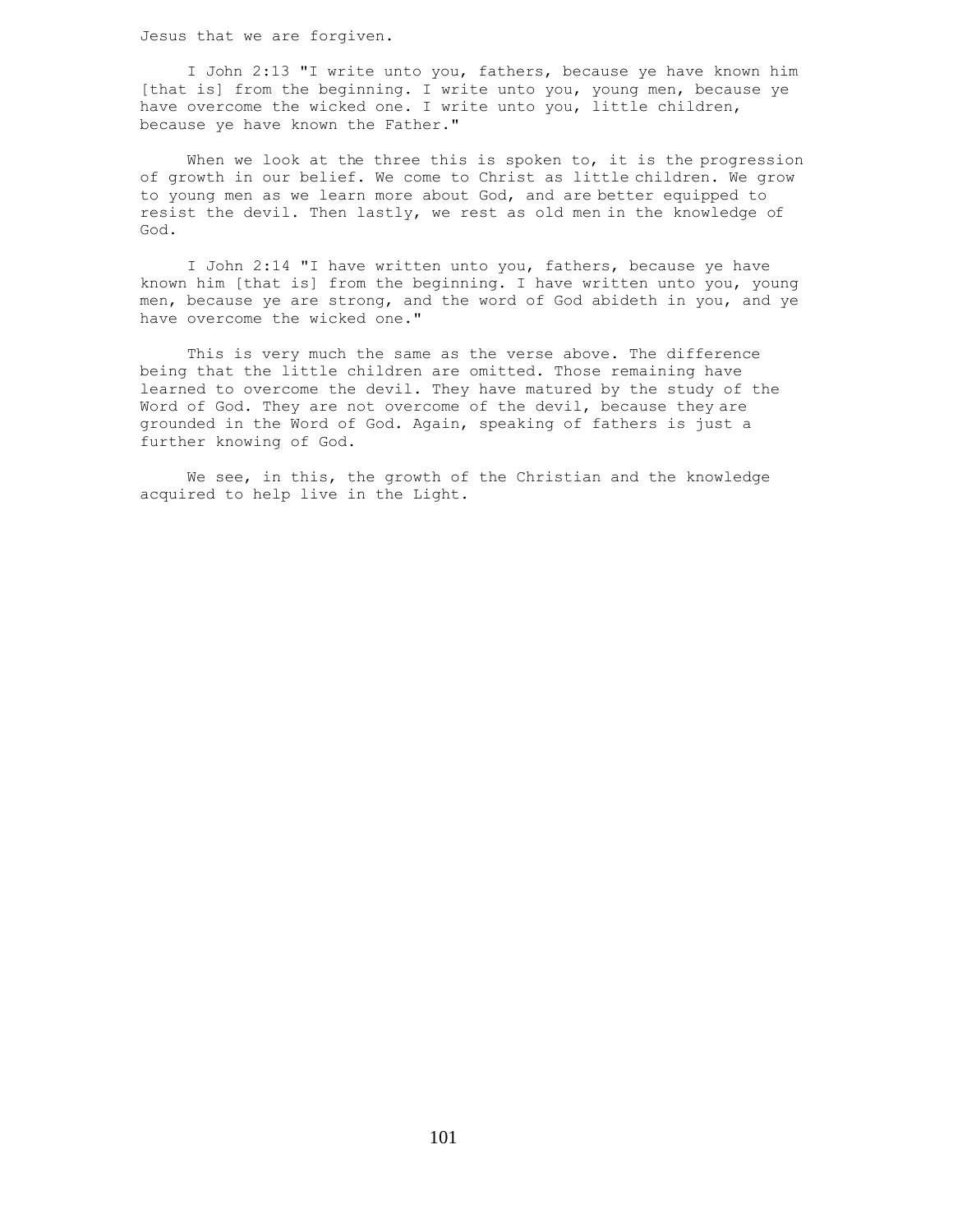1. In verse 1, what were the believers in Christ called? 2. If any man sin, we have an \_\_\_\_\_\_\_\_\_\_ with the Father. 3. Who is the advocate? 4. What does the word "advocate" mean? 5. Does this mean it is alright to continue in sin? 6. What does the word "propitiation" mean? 7. Who did He provide forgiveness for? 8. We do know that we know Him, if we do what? 9. What is a Christian? 10. He that saith, I know Him, and keepeth not His commandments, is a  $\frac{1}{2}$  and  $\frac{1}{2}$  and  $\frac{1}{2}$  and  $\frac{1}{2}$ 11. Jesus said, "If you love me, keep my 12. How can you perfect God's love in you? 13. "Walk", in verse 6, is speaking of what? 14. What is the "commandment" in verse 7? 15. What is the "new commandment"? 16. When you hate your brother, you are walking in  $\qquad \qquad$ 17. What does "abideth" mean? 18. Love is a product of \_\_\_\_\_\_. 19. What causes sin? 20. Hate is a product of the 21. Quote John chapter 12 verse 35. 22. Your sins are forgiven you for His 23. Why are father, young men, and children mentioned in verse 13? 24. Why are little children omitted in verse 14?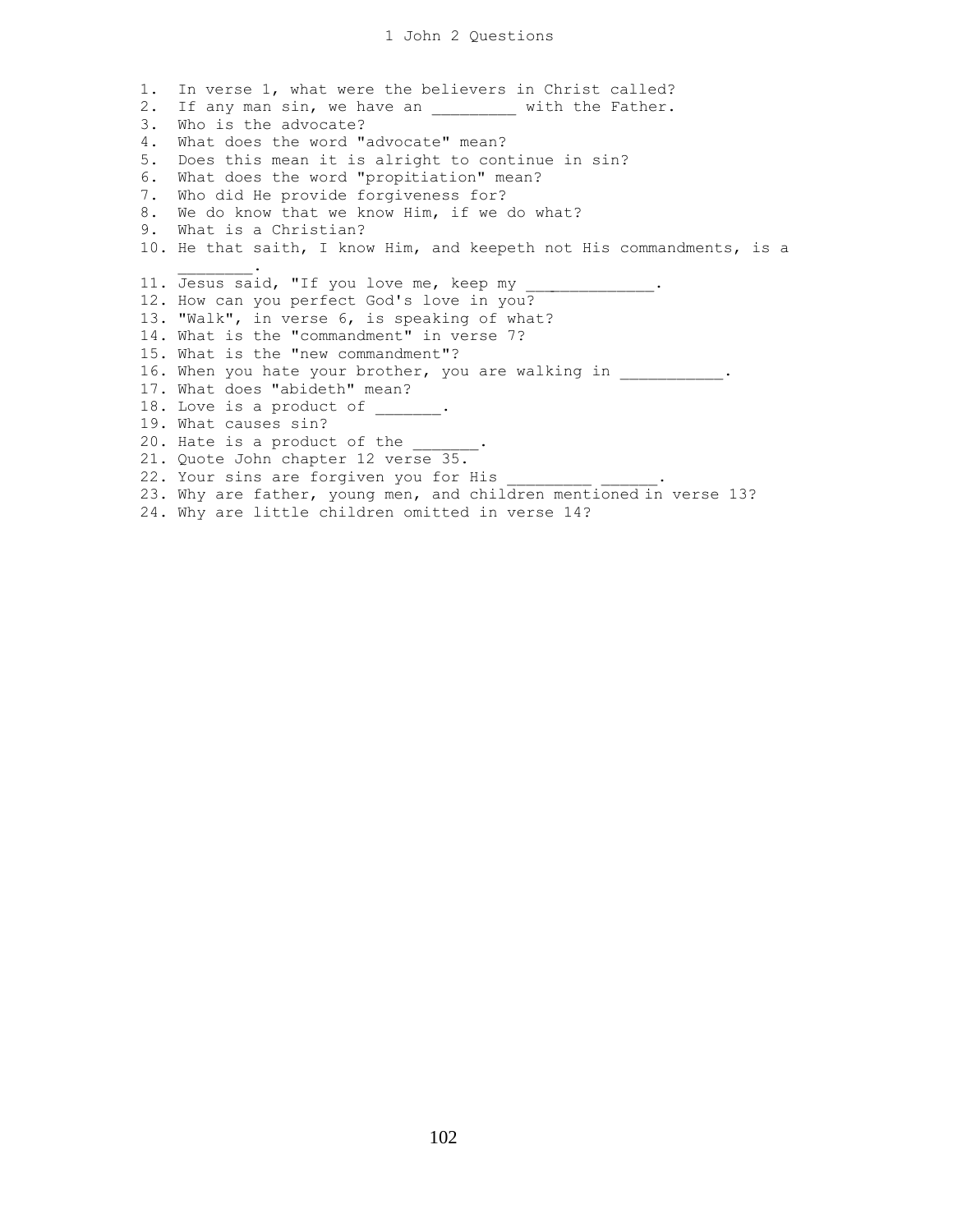We will begin this lesson in I John 2:15 "Love not the world, neither the things [that are] in the world. If any man love the world, the love of the Father is not in him."

 Christians are in the world, but not of the world. Our home is in heaven. We need to keep our thoughts and desires set on things above. "World" in this example here, is speaking of the sin of the world. It is speaking of worldliness and fleshly lives. Loving the world, in this sense, would be trying to please the desires of our flesh. To love the world, would make us flesh man. Christians should be spirit men. The world and the things of the world are carnal. This does not mean that we cannot enjoy the families God has given us, or the blessings we have received from Him. It does mean that we should not be caught up in worldly living. God must be first in our lives. We should not be hanging on to the world, but should eagerly await our home in heaven with Him.

 I John 2:16 "For all that [is] in the world, the lust of the flesh, and the lust of the eyes, and the pride of life, is not of the Father, but is of the world."

The lust of the flesh, the lust of the eyes, and the pride of life are what got Eve into trouble in the garden. She looked, desired, and wanted to be as God. Lust of all kinds fall into the category of flesh and worldliness.

 I John 2:17 "And the world passeth away, and the lust thereof: but he that doeth the will of God abideth for ever."

 We have learned in a previous lesson, that this world will pass away. In fact, we read that it will melt with fervent heat. Even if that were not the case, the world for each person will pass away in approximately 100 years. We are born dying. Death is the sentence of all who do not receive eternal life in Jesus. God is eternal. He shares that eternity with all who believe. To do the will of God means that we have received Jesus as our Saviour, and are living in the salvation He gave us. Jesus is the Quickening Spirit who gives us eternal life. In fact, He is Life. To receive Him means that we receive Life.

 I John 2:18 "Little children, it is the last time: and as ye have heard that antichrist shall come, even now are there many antichrists; whereby we know that it is the last time."

 This, again, is speaking of Christians, when it says, little children. The last time indicates the nearness of the coming of Christ. Jesus warned of this very thing in Matthew 24:24 "For there shall arise false Christs, and false prophets, and shall shew great signs and wonders; insomuch that, if  $\overline{[it]}$  were] possible, they shall deceive the very elect." The appearance of these antichrists is another sign that the coming of Christ is near. The word "antichrist" just means those who are opposed to Christ.

 I John 2:19 "They went out from us, but they were not of us; for if they had been of us, they would [no doubt] have continued with us: but [they went out], that they might be made manifest that they were not all of us."

Many times these false teachers and prophets, who are really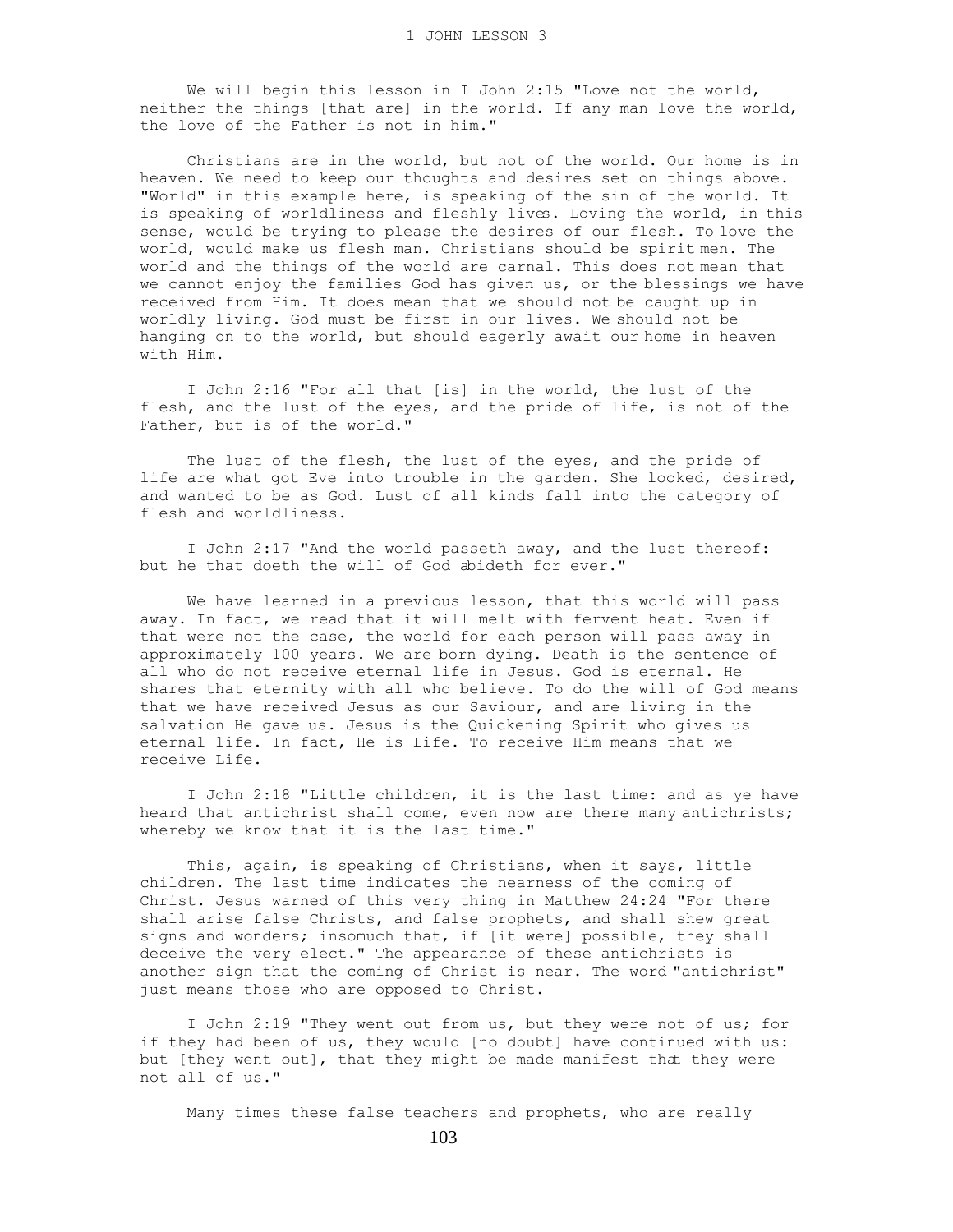opposed to Christ, pretend to be Christians. These people many times actually come to church and stir up the people. After a time, it is apparent that they are not Christians. It is best, if you discover them, before they do any damage to the other believers. Usually they do not boldly come out against Christ. They just plant doubt in the other believers. One of Satan's favorite statements is, "Did God say". If he can get you questioning, he has won that battle. Be steadfast, unmovable in your belief.

 I John 2:20 "But ye have an unction from the Holy One, and ye know all things."

 "Unction", in the verse above, means anointing. This would mean an anointing from the Holy Spirit of God. The Holy Spirit is our teacher and guide.

 I John 2:21 "I have not written unto you because ye know not the truth, but because ye know it, and that no lie is of the truth."

 This is a further statement of verse 20. "All things", in verse 20, is spoken of here as Truth. John is writing to the church, and not to the world. Notice the word "know" which is so evident in John's writings. He reminds them that no compromise of the Truth will do.

 I John 2:22 "Who is a liar but he that denieth that Jesus is the Christ? He is antichrist, that denieth the Father and the Son."

 Anti means against. To deny Jesus brings death to the one who denies. Jesus is Life and Truth. Christ interchanges with Messiah. These that John is speaking to, then are possibly those looking for Messiah, and did not recognize Him in Jesus. To deny the Son, is to deny the Father who sent Him.

 I John 2:23 "Whosoever denieth the Son, the same hath not the Father: [but] he that acknowledgeth the Son hath the Father also."

 Jesus said, If you have seen me, you have seen the Father. For there to be a Father there had to be a Son. To deny the Son, would be to deny there was a Father. The Father and the Son are inseparable.

 I John 2:24 "Let that therefore abide in you, which ye have heard from the beginning. If that which ye have heard from the beginning shall remain in you, ye also shall continue in the Son, and in the Father."

 The pure gospel message that had been brought to them was to be kept at all cost. Let this gospel message live continually {abide} in you. This is simply saying, reject the false message of the antichrist. To hang on to the teachings of Christ, brings the Father and the Son into your life.

 I John 2:25 "And this is the promise that he hath promised us, [even] eternal life."

 Look, with me, at the promise in the words of Jesus. John 6:47 "Verily, verily, I say unto you, He that believeth on me hath everlasting life." John 10:28 "And I give unto them eternal life; and they shall never perish, neither shall any [man] pluck them out of my hand." We see from this that eternal life is in Jesus. To have Him is to possess eternal life.

I John 2:26 "These [things] have I written unto you concerning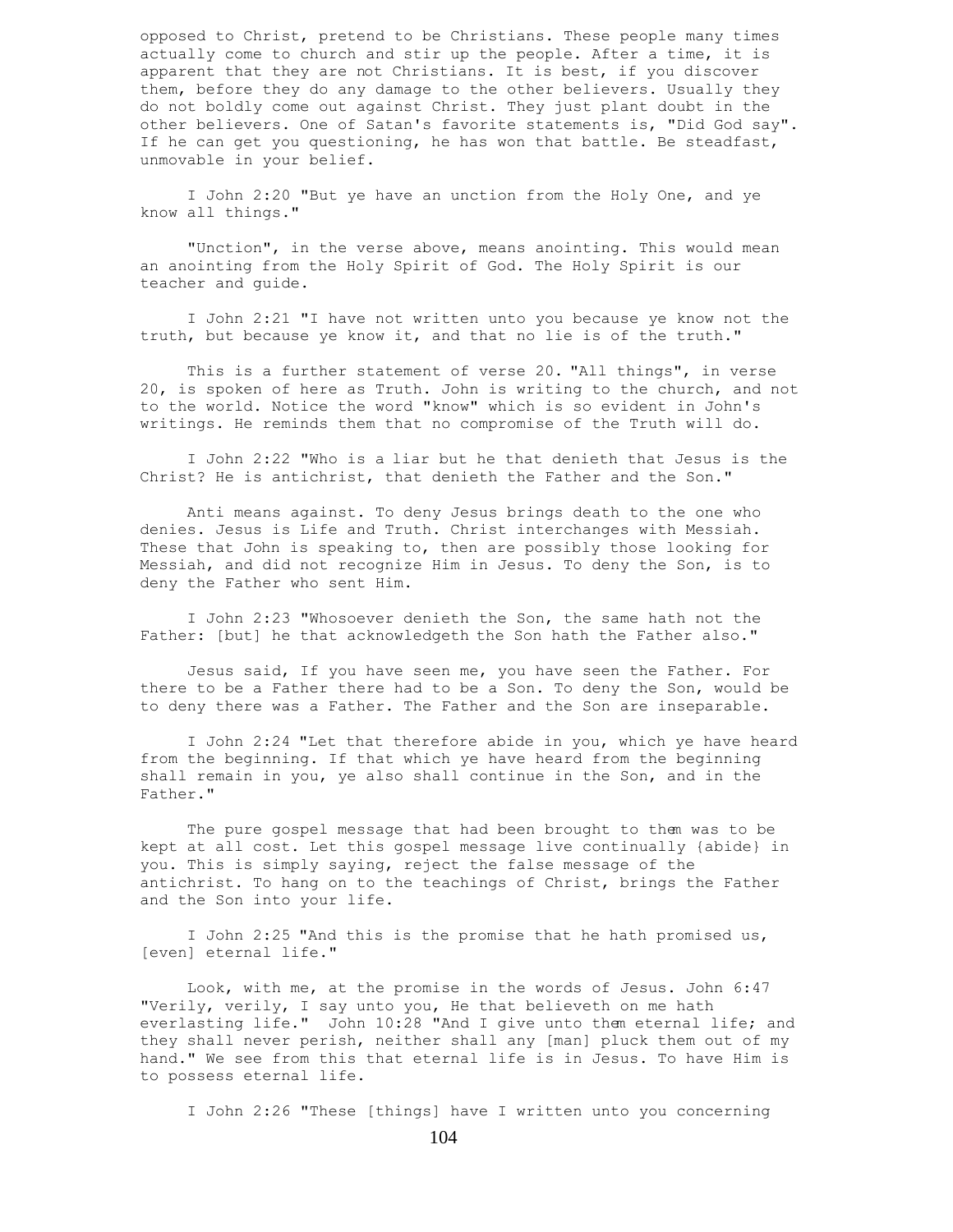them that seduce you."

 "Them that seduce you" is speaking of those who are opposed to Christ who with flattering words are trying to draw them away from the Truth. John is writing to them and to us to be aware of these false teachers.

 I John 2:27 "But the anointing which ye have received of him abideth in you, and ye need not that any man teach you: but as the same anointing teacheth you of all things, and is truth, and is no lie, and even as it hath taught you, ye shall abide in him."

 The "anointing" here, is speaking of the Holy Spirit dwelling inside of us which teaches us all Truth. It brings to remembrance the wonderful teachings we have had. John 14:26 "But the Comforter, [which is] the Holy Ghost, whom the Father will send in my name, he shall teach you all things, and bring all things to your remembrance, whatsoever I have said unto you." It is the Holy Ghost that reveals to us all Truth. John 16:13 "Howbeit when he, the Spirit of truth, is come, he will guide you into all truth: for he shall not speak of himself; but whatsoever he shall hear, [that] shall he speak: and he will shew you things to come."

 I John 2:28 "And now, little children, abide in him; that, when he shall appear, we may have confidence, and not be ashamed before him at his coming."

 Stay with God. Let Christ in you live through you, and there will be no fear of error. The Holy Ghost takes up habitation in those who will receive Him. We will not be ashamed, when we follow the leading of the Spirit of God, and get our flesh under subjection to that Spirit.

 I John 2:29 "If ye know that he is righteous, ye know that every one that doeth righteousness is born of him."

 A Christian, is born again of the Spirit. Our flesh is buried in water baptism, and we rise to new life in Him. This is speaking of Jesus Christ the Righteous. We take on His righteousness.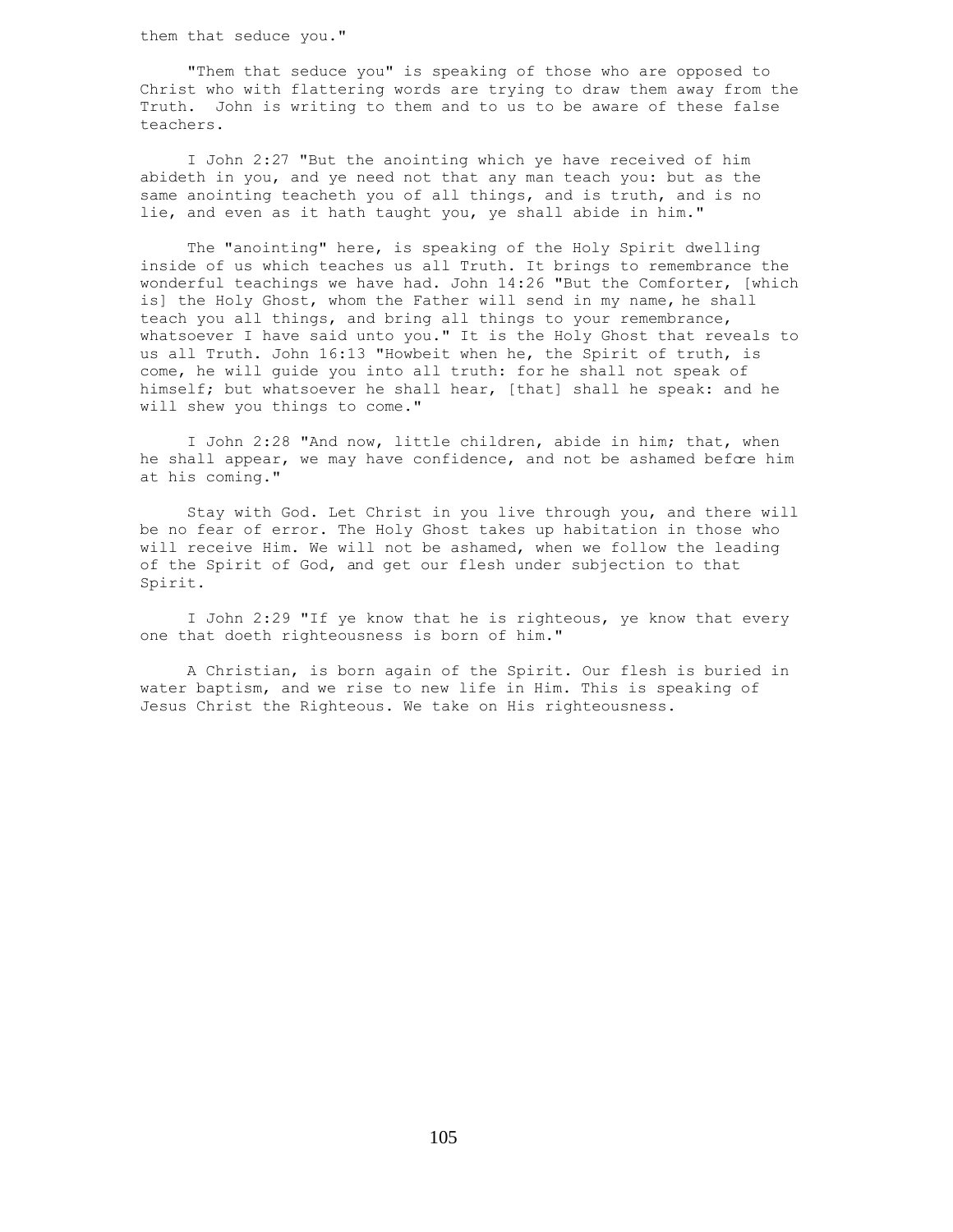1. Love not the \_\_\_\_\_\_\_. 2. Christians are \_\_ the world, but not \_\_ the world. 3. What is "world" in verse 15 speaking of? 4. Christians should be \_\_\_\_\_\_\_\_\_\_ men. 5. What are the three things that got Eve in trouble? 6. He that doeth the will of God 7. Verse 18 says, it is what time? 8. What does the last time indicate? 9. Quote Matthew chapter 24 verse 24. 10. What does the word "antichrist" mean? 11. These false teachers pretended to be whom? 12. How do they bring the false message? 13. What is their favorite statement? 14. What does "unction" mean? 15. "All things", in verse 20, are spoken of as what in verse 21? 16. Who is a liar in verse 22? 17. What is another word for Christ? 18. To deny the Son, is to deny the who sent Him. 19. What had been taught them from the beginning? 20. What promise did Jesus make to the believers? 21. Quote John chapter 6 verse 47. 22. Eternal life is in  $\qquad \qquad$ 23. What is the "anointing" in verse 27 speaking of? 24. Quote John chapter 14 verse 26. 25. Who guides us into all truth? 26. How do we know we have His righteousness?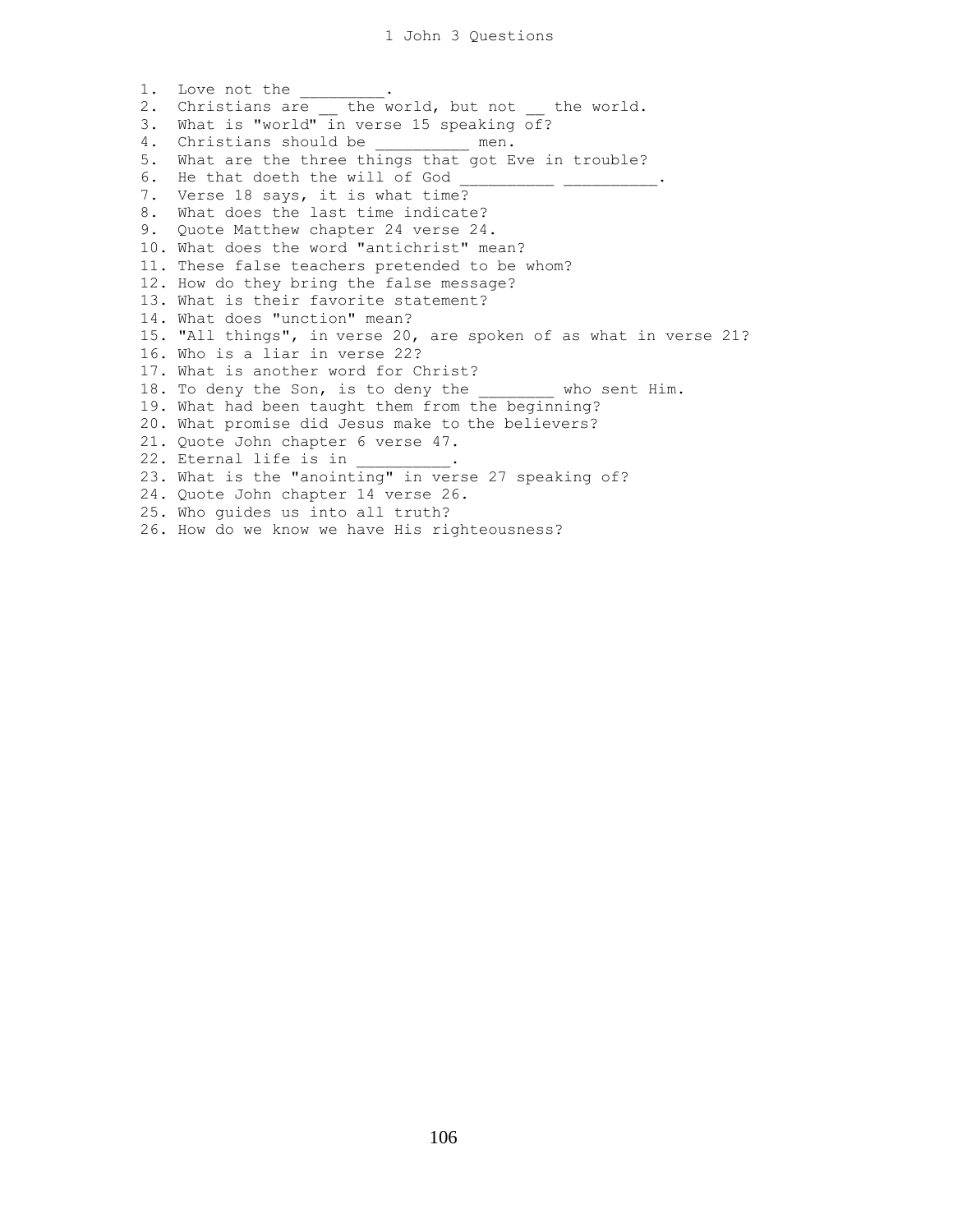We will begin in I John 3:1 "Behold, what manner of love the Father hath bestowed upon us, that we should be called the sons of God: therefore the world knoweth us not, because it knew him not."

 The Love of God for the people of the world is hard to understand. Behold, means stop and notice. The love the Father "bestowed" tells us that we did not earn that love, it was a free gift from God. God so loved the world, that He gave His only begotten son, that we might be saved. Jesus paid the price of adoption for us to be adopted children of the Father. Jesus is the only begotten Son. We are sons by adoption. We have been bought and paid for by the precious blood of Jesus. We have been presented to the Father by the Son. The world does not know God. It did not know the Son. It does not recognize us as adopted sons, either.

 I John 3:2 "Beloved, now are we the sons of God, and it doth not yet appear what we shall be: but we know that, when he shall appear, we shall be like him; for we shall see him as he is."

 This is speaking of the beloved of God. In the 15th chapter of 1 Corinthians, it speaks of our spiritual body that comes forth from this physical body. We know that God is a Spirit. We, also, know that Jesus is the Quickening Spirit. We will be like Him, in the fact that we will no longer be flesh and blood, but will have a spiritual body. This, also, speaks of a great knowledge of God that will come upon us when we leave this physical body and go to heaven in our spiritual body. Jesus is the Son of God, and we will be sons of God. These are things of God that we do know. There are many things that will not be revealed unto us, until we are in heaven with Him. The eyes of our understanding will no longer be darkened. We shall have our eyes of understanding opened, and know, and understand Him. I Corinthians 2:9 "But as it is written, Eye hath not seen, nor ear heard, neither have entered into the heart of man, the things which God hath prepared for them that love him."

 I John 3:3 "And every man that hath this hope in him purifieth himself, even as he is pure."

 The hope, spoken of here, is the hope of the resurrection. The Christian should not put too much value on this world, but on the world to come. Christians should endeavor to be more Christ-like every day. Notice, it is in the will of man to purify himself. If our Leader {Jesus} is pure, then we must attempt to be pure, also.

 I John 3:4 "Whosoever committeth sin transgresseth also the law: for sin is the transgression of the law."

 This does not specifically mean the old Mosaic law. This is that law that God has placed in the heart of the believer. Anything we do in disobedience to God, is sin. The law of God for the Christian is to love God with everything within us, and to love our neighbor as ourself. If we do that, we will be pleasing God. To live in sin, is to turn away from God.

 I John 3:5 "And ye know that he was manifested to take away our sins; and in him is no sin."

Jesus was completely without sin. He had never sinned. His body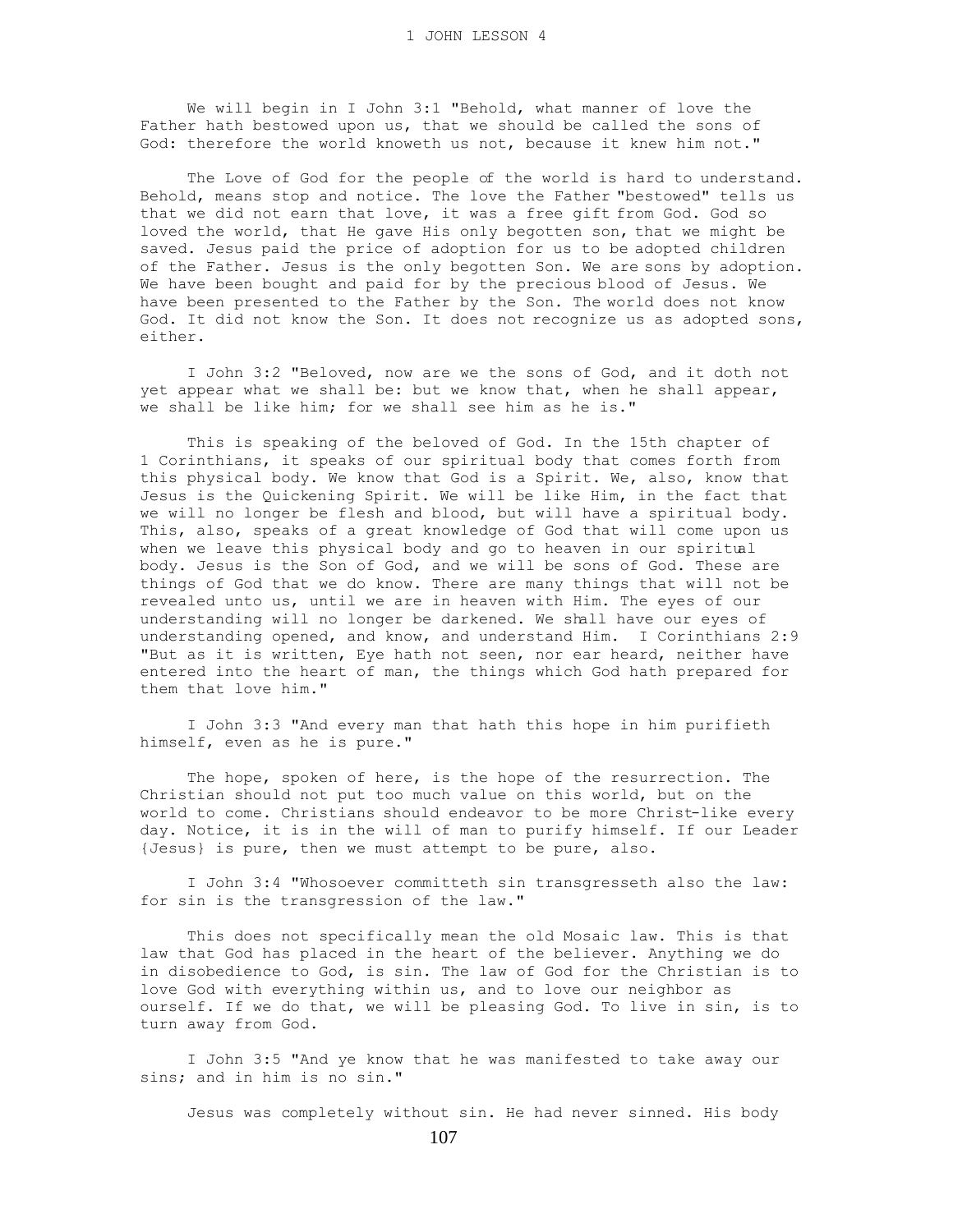had no broken bones. He was the Lamb without blemish. He took our sin upon His sinless body. Our sin died on the cross. Our sins are not covered, they are done away with by the blood of Jesus. He gave us His righteousness.

 I John 3:6 "Whosoever abideth in him sinneth not: whosoever sinneth hath not seen him, neither known him."

 "Abideth" means to continually live. If we are hidden in Christ, we do not sin. The desire to sin is taken away from us, if we are in Him and Him in us. The following Scripture shows us how it is possible for us to live this life. Galatians 2:20 "I am crucified with Christ: nevertheless I live; yet not I, but Christ liveth in me: and the life which I now live in the flesh I live by the faith of the Son of God, who loved me, and gave himself for me." Christ would no longer live in me, if I walk back into a sinful way of life. We are not in Him and Him in us, if we desire to live in sin.

 I John 3:7 "Little children, let no man deceive you: he that doeth righteousness is righteous, even as he is righteous."

 This is just saying, to walk in the righteousness He has provided for us daily.

 I John 3:8 "He that committeth sin is of the devil; for the devil sinneth from the beginning. For this purpose the Son of God was manifested, that he might destroy the works of the devil."

 Committeth means continues to commit. Jesus defeated sin, and the devil, on the cross. Christians, who have put their faith in Jesus, are no longer to serve sin. Sin is not our master, neither is the devil controlling us. We have been bought and paid for by the blood of Jesus. We are servant of the Lord Jesus and His righteousness. Those who desire to continue in sin, do not belong to God, they belong to the devil.

 I John 3:9 "Whosoever is born of God doth not commit sin; for his seed remaineth in him: and he cannot sin, because he is born of God."

 This does not mean that it is impossible for you to commit a sin. It means it is not your nature to sin, when you have been born again in the spirit. When Christ takes up His dwelling place within you, the desire to sin is gone. This is speaking of the new birth, when we bury the flesh man and raise the spirit man in Christ.

 I John 3:10 " In this the children of God are manifest, and the children of the devil: whosoever doeth not righteousness is not of God, neither he that loveth not his brother."

 The walk we take through life, reveals to the world whether we belong to the devil, or to God. God created everyone of us, and His desire was that we would all be His. He gave us a free will, however, and some chose to follow the devil, instead of God. The fruit we bear reveals who we are. People who habitually sin are of the devil. Those who choose not to sin are of God. This does not mean that a Christian might not commit a single sin, it means that is not their way of life.

 I John 3:11 "For this is the message that ye heard from the beginning, that we should love one another."

 It is one of the 2 things Jesus said covered all the law and prophets, to love others. Love of God and love of neighbors covers it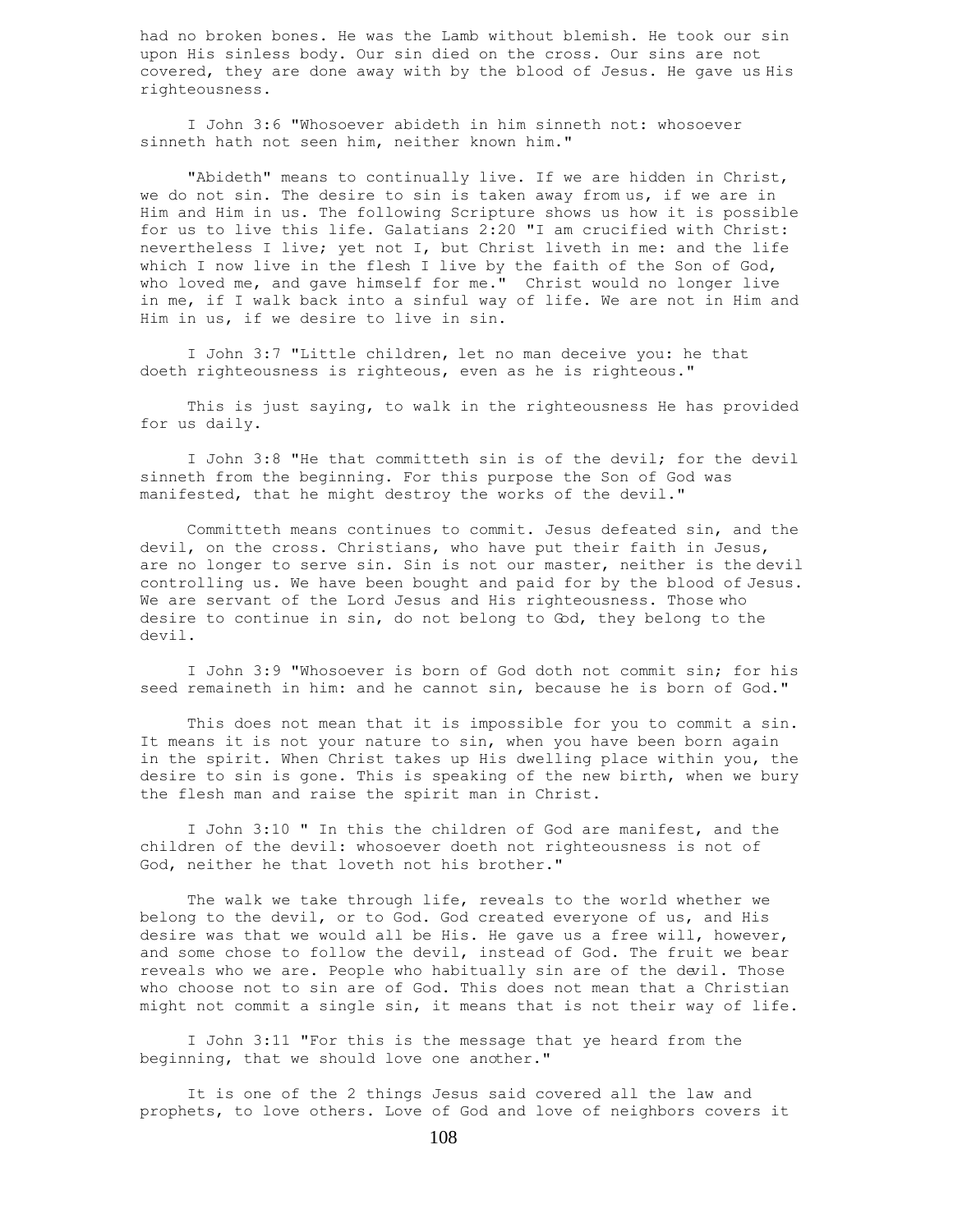all. We may not like what they are doing, but we must love them.

 I John 3:12 "Not as Cain, [who] was of that wicked one, and slew his brother. And wherefore slew he him? Because his own works were evil, and his brother's righteous."

 The two brothers, Cain and Abel, typify the two conditions of man. Abel pleased God, and Cain did not. We see the good and evil in the first two sons of Adam and Eve. One followed God, and the other lived for the flesh.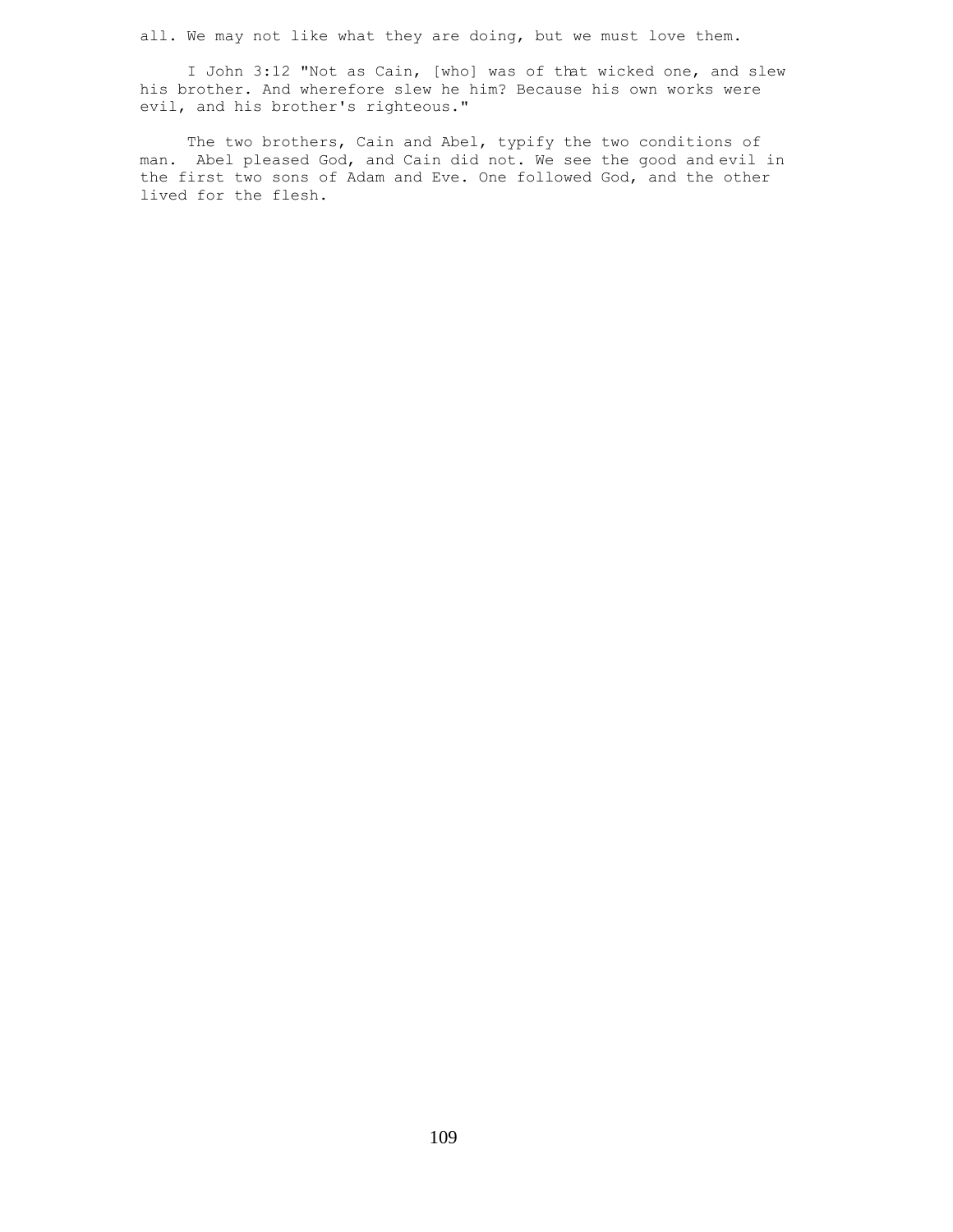1. What are the Christians called in verse 1? 2. Why does the world know us not? 3. What does the word "bestowed" show us? 4. Jesus is the only begotten Son, we are sons by \_\_\_\_\_\_\_\_\_\_\_\_\_. 5. When He shall appear, we shall be  $\frac{1}{\frac{1}{1-\frac{1}{1-\frac{1}{1-\frac{1}{1-\frac{1}{1-\frac{1}{1-\frac{1}{1-\frac{1}{1-\frac{1}{1-\frac{1}{1-\frac{1}{1-\frac{1}{1-\frac{1}{1-\frac{1}{1-\frac{1}{1-\frac{1}{1-\frac{1}{1-\frac{1}{1-\frac{1}{1-\frac{1}{1-\frac{1}{1-\frac{1}{1-\frac{1}{1-\frac{1}{1-\frac{1}{1-\frac{1}{1-\frac{1}{1-\frac{1}{1-\frac{1}{1-\frac{1$ 6. We shall see Him as . 7. What does the 15th chapter of 1 Corinthians say about our body? 8. What are some of the things we do know about death? 9. Quote 1 Corinthians chapter 2 verse 9. 10. What is the hope of the Christian? 11. Because we have this hope, what should we do? 12. Whosoever committeth sin transgresseth the \_\_\_\_\_. 13. What law is this speaking of? 14. What is the law for the Christian? 15. Who was the Lamb without blemish? 16. What happened to our sin, if we are Christians? 17. What does "abideth" mean? 18. Quote Galatians chapter 2 verse 20. 19. What name are the Christians called by in verse 7? 20. He that committeth sin is of the \_\_\_\_\_\_. 21. Whosoever is born of God doth not 22. How can the general public tell who is of God? 23. What is the message that we heard from the beginning? 24. Which of Adam's sons was evil? 25. What do the two sons of Adam typify?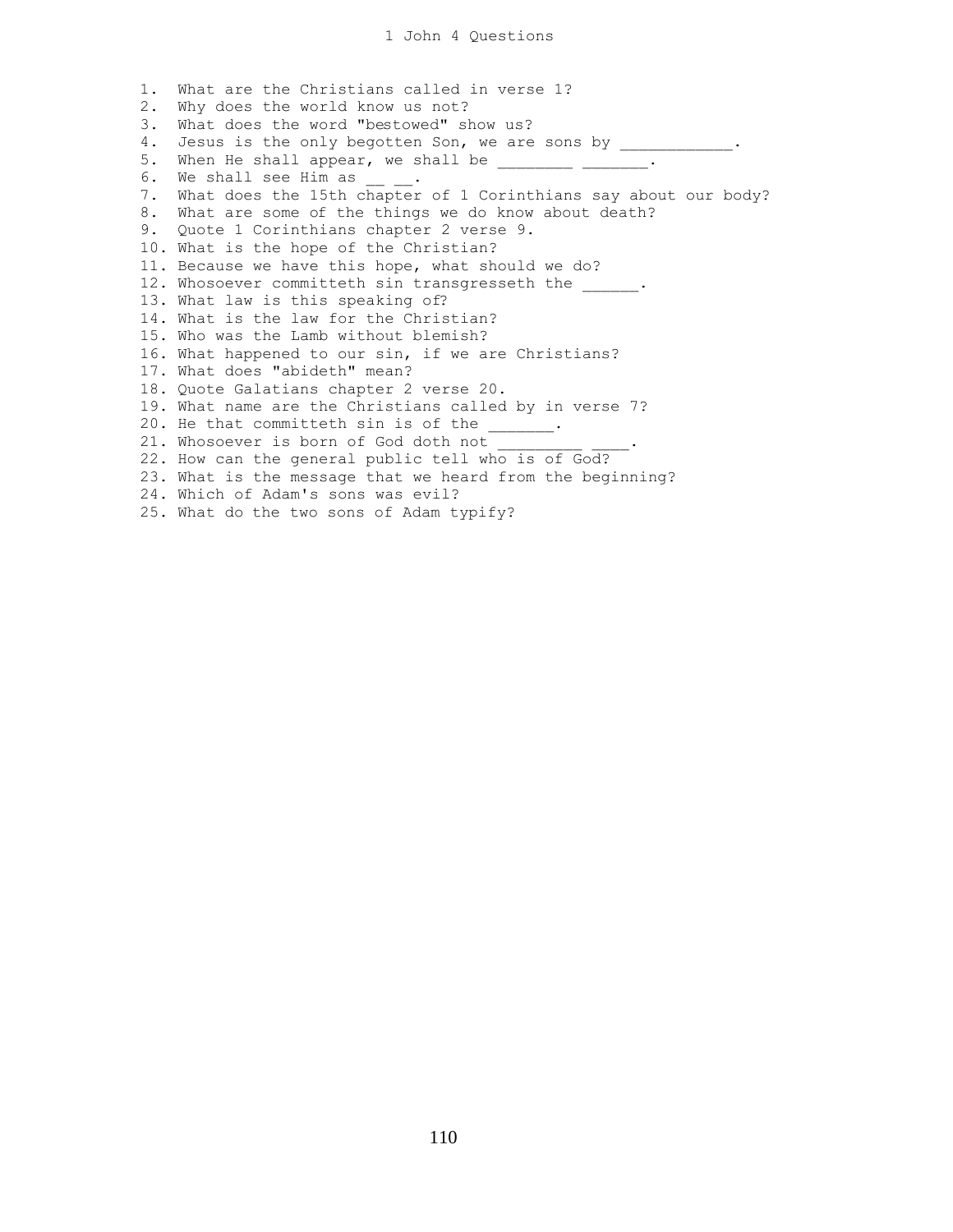We will begin this lesson in I John 3:13 "Marvel not, my brethren, if the world hate you."

 It is not a thing to be concerned about, if the world hates you, Christian. They hated Jesus {our Leader}, and they will hate us, also. The real reason they hate us, is because we remind them of the life they are living. Their guilt comes before them more, when they are around those who are trying to live right. We are not of the world. We are a separated people. Christians are even spoken of as peculiar. This means peculiar to the world.

 I John 3:14 "We know that we have passed from death unto life, because we love the brethren. He that loveth not [his] brother abideth in death."

 One of the evident signs of being a Christian, is the fact that we love other Christians. Hate and greed rule the worldly people. Love and sharing is of the Christian. Hate brings death. Love brings life.

 I John 3:15 "Whosoever hateth his brother is a murderer: and ye know that no murderer hath eternal life abiding in him."

 Hate and murder go hand in hand. Hate leads to murder. If you do not carry the murder out, you have already committed it in your heart, if you hate.

 I John 3:16 "Hereby perceive we the love [of God], because he laid down his life for us: and we ought to lay down [our] lives for the brethren."

 "Perceive" goes beyond just seeing. It has with it an understanding. Greater love hath no man, than He lay down His life for His friends. Jesus gave it all, because of His great love for us. His love is God love, which none of us can quite live up to. We can pattern our love after the example He left us. We must learn to love, not because of what we can get out of something, but in spite of what it might cost us. Unselfish love should be the character of all Christians.

 I John 3:17 "But whoso hath this world's good, and seeth his brother have need, and shutteth up his bowels [of compassion] from him, how dwelleth the love of God in him?"

 This is just saying, we should show our love by being compassionate to those who have a need. If someone is hungry, we should feed them. If someone is cold, we should clothe them. If they have no place to sleep, we should furnish them a bed. If we have the love of God within us, we will share with those who have need.

 I John 3:18 "My little children, let us not love in word, neither in tongue; but in deed and in truth."

 Just talking about helping someone will not help them. We must reach in our pocket and help them, if we can. We must act out what we believe about helping others.

 I John 3:19 "And hereby we know that we are of the truth, and shall assure our hearts before him."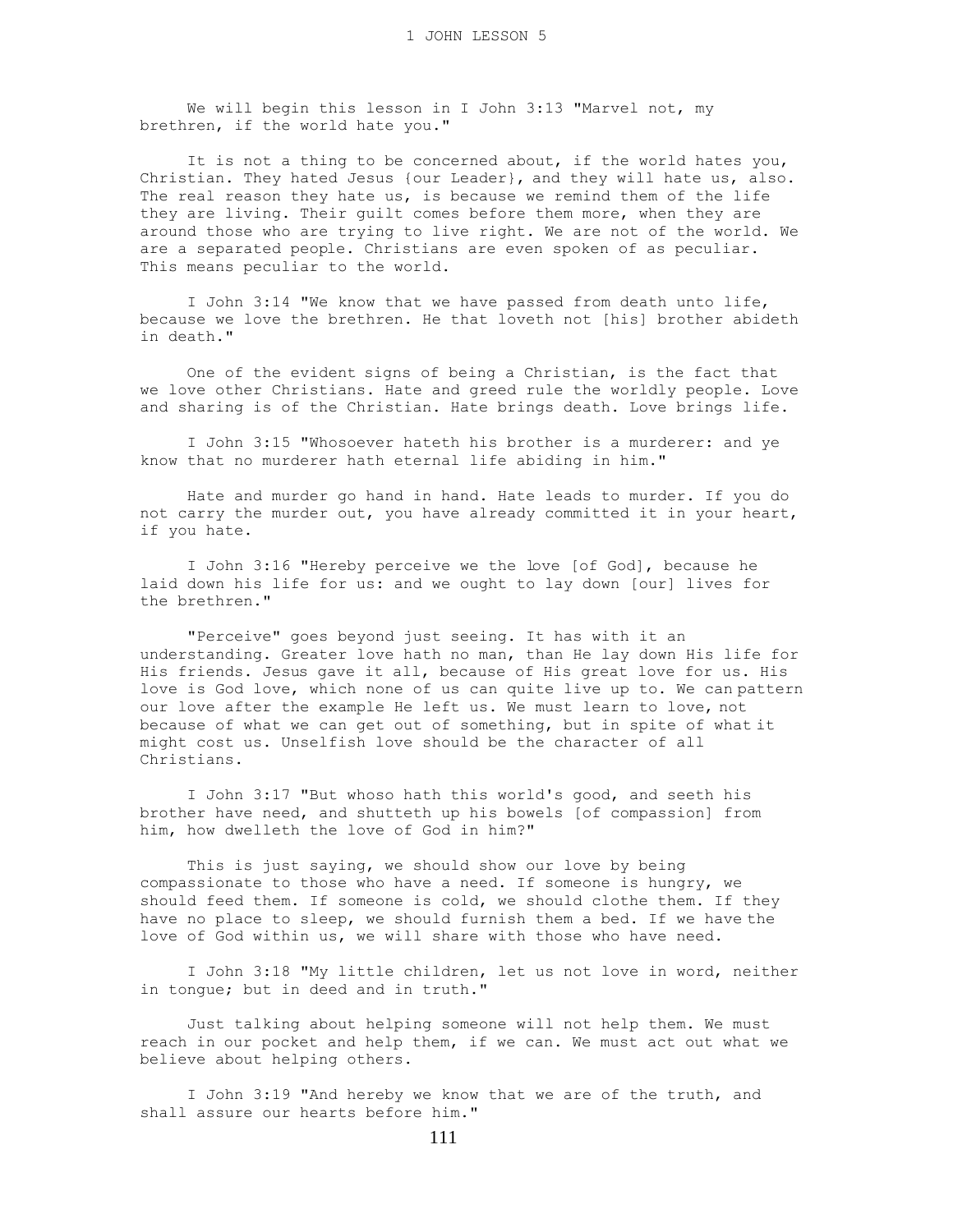Truth and God are interchangeable here. We know we will have no regrets, if when we stand before God, we have acted out the faith that we say we have. Our heart will not condemn us, if we know we have done the best we can by everyone.

 I John 3:20 "For if our heart condemn us, God is greater than our heart, and knoweth all things."

 Sometimes we feel guilty about not helping someone when we really could not, and should not do it. Sometimes we blame ourselves when there should be no blame placed. We cannot, and should not, help everyone that asks. We should pray and ask God what to do. God knows much better than we do what was right.

 I John 3:21 "Beloved, if our heart condemn us not, [then] have we confidence toward God."

 This is just saying, we have a clear conscience. The very thing that was never settled, when a person sacrificed for sin in the Old Testament, was that their conscience was never clear. The sin was covered, not done away with. Jesus abolished our sin, and gave us a clear conscience. If we know in our heart that we have done the right thing, then we can stand before Jesus on judgement day with a clear conscience.

 I John 3:22 "And whatsoever we ask, we receive of him, because we keep his commandments, and do those things that are pleasing in his sight."

 The Scripture above and the following Scripture, lets us know, if we are right with God. He is listening for our prayer and will answer it. James 5:16 "Confess [your] faults one to another, and pray one for another, that ye may be healed. The effectual fervent prayer of a righteous man availeth much." We are His children, and He will grant us the desires of our heart. Psalms 37:4 "Delight thyself also in the LORD; and he shall give thee the desires of thine heart." Here is just one more promise to those who belong to Jesus. John 15:7 "If ye abide in me, and my words abide in you, ye shall ask what ye will, and it shall be done unto you." To be in right standing with God brings answers to our prayers.

 I John 3:23 "And this is his commandment, That we should believe on the name of his Son Jesus Christ, and love one another, as he gave us commandment."

 Look, with me, in the following Scriptures, and see what believing will get you. Romans 10:9 "That if thou shalt confess with thy mouth the Lord Jesus, and shalt believe in thine heart that God hath raised him from the dead, thou shalt be saved." Romans 10:10 "For with the heart man believeth unto righteousness; and with the mouth confession is made unto salvation." Everyone who is a believer in the Lord Jesus Christ has been given permission to use His name to pray to the Father. Notice this type of praying in the following verses. John 14:12 "Verily, verily, I say unto you, He that believeth on me, the works that I do shall he do also; and greater [works] than these shall he do; because I go unto my Father." John 14:13 "And whatsoever ye shall ask in my name, that will I do, that the Father may be glorified in the Son." John 14:14 "If ye shall ask any thing in my name, I will do [it]."

I John 3:24 "And he that keepeth his commandments dwelleth in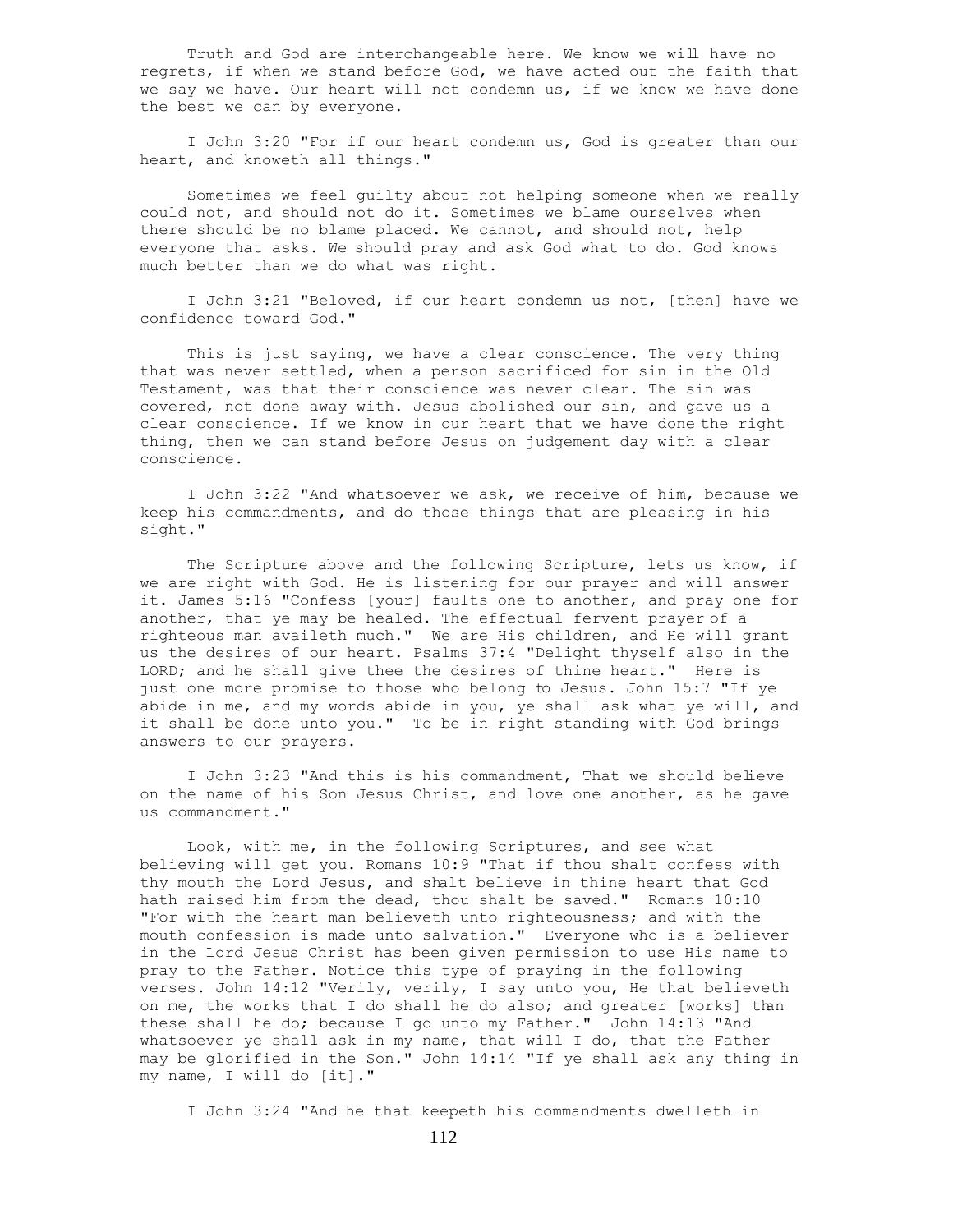him, and he in him. And hereby we know that he abideth in us, by the Spirit which he hath given us."

 Look, with me, at the grouping of Scriptures which says this so well. John 14:23 "Jesus answered and said unto him, If a man love me, he will keep my words: and my Father will love him, and we will come unto him, and make our abode with him." John 15:7 "If ye abide in me, and my words abide in you, ye shall ask what ye will, and it shall be done unto you." John 14:16 "And I will pray the Father, and he shall give you another Comforter, that he may abide with you for ever;" John 14:17 "[Even] the Spirit of truth; whom the world cannot receive, because it seeth him not, neither knoweth him: but ye know him; for he dwelleth with you, and shall be in you."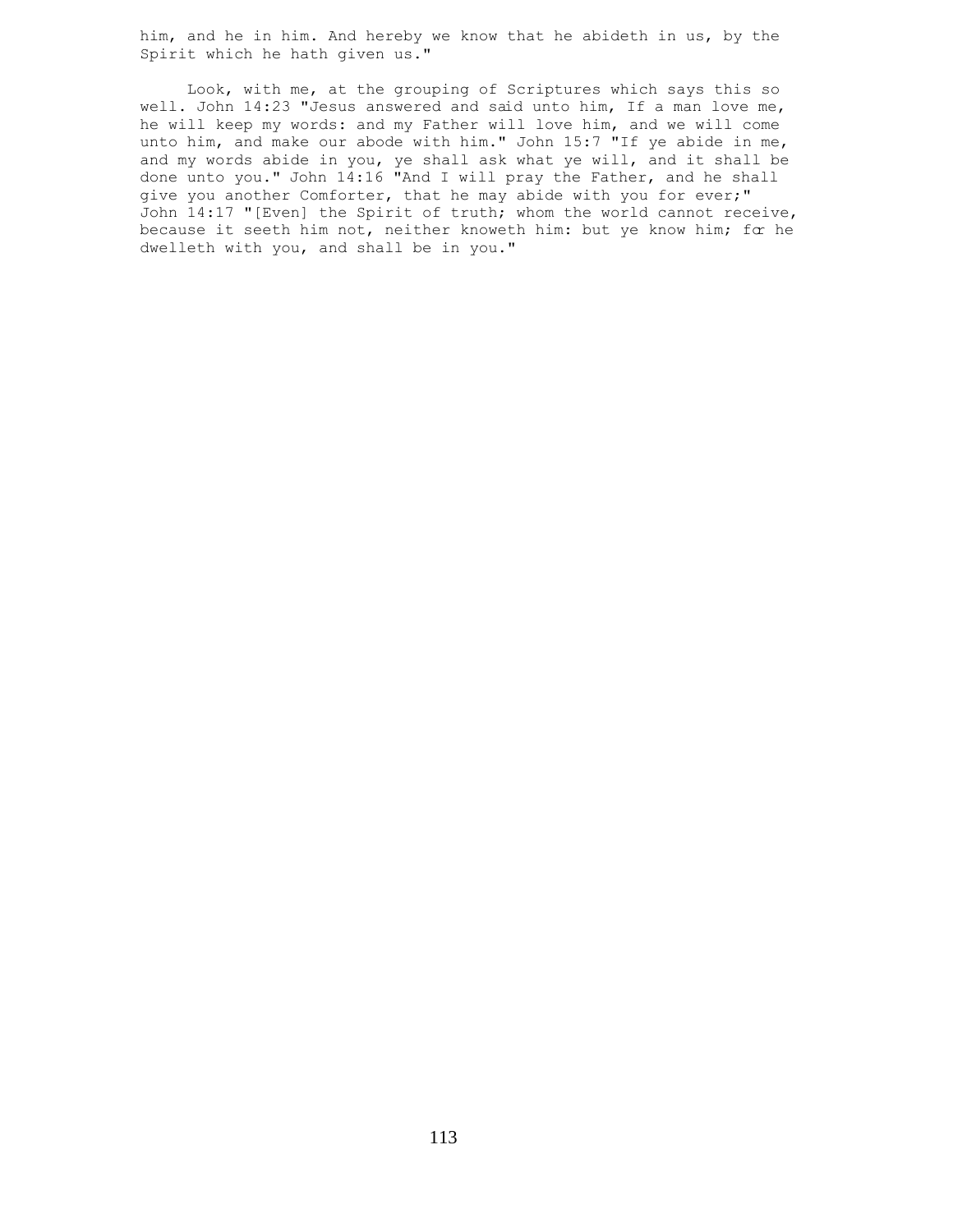1. Marvel not, if the world \_\_\_\_\_\_\_\_\_ \_\_\_\_. 2. Why do they hate us? 3. Why do we know we have turned from death to life? 4. He that loveth not his brother, abideth in \_\_\_\_\_\_\_. 5. Hate and greed rule the \_\_\_\_\_\_\_\_\_\_\_\_ people. 6. Love brings 7. Whosoever hateth his brother is a  $\blacksquare$ 8. What does "perceive" mean? 9. Greater love hath no man, than that He lay down His life for  $\mathcal{L}=\mathcal{L}=\mathcal{L}=\mathcal{L}=\mathcal{L}=\mathcal{L}=\mathcal{L}=\mathcal{L}=\mathcal{L}=\mathcal{L}=\mathcal{L}=\mathcal{L}=\mathcal{L}=\mathcal{L}=\mathcal{L}=\mathcal{L}=\mathcal{L}=\mathcal{L}=\mathcal{L}=\mathcal{L}=\mathcal{L}=\mathcal{L}=\mathcal{L}=\mathcal{L}=\mathcal{L}=\mathcal{L}=\mathcal{L}=\mathcal{L}=\mathcal{L}=\mathcal{L}=\mathcal{L}=\mathcal{L}=\mathcal{L}=\mathcal{L}=\mathcal{L}=\mathcal{L}=\mathcal{$ 10. \_\_\_\_\_\_\_\_\_\_\_\_ love should be the character of all Christians. 11. If someone is hungry, we should 12. Let us not love in word, neither in tongue, but in and in  $\mathcal{L}$  and  $\mathcal{L}$  and  $\mathcal{L}$ 13. Quote 1 John chapter 3 verse 20. 14. What do you think it means? 15. Verse 21 is just saying, we have a clear \_\_\_\_\_\_\_\_\_\_\_\_\_. 16. Why do we receive whatever we ask of Him? 17. Quote James chapter 5 verse 16. 18. Quote John chapter 15 verse 7. 19. What is His commandment to us? 20. Quote Romans chapter 10 verses 9 and 10. 21. What name must we use to pray and get results? 22. If ye shall ask anything in my name, I will  $\frac{1}{\cdot}$   $\cdot$ 23. Who is the Comforter?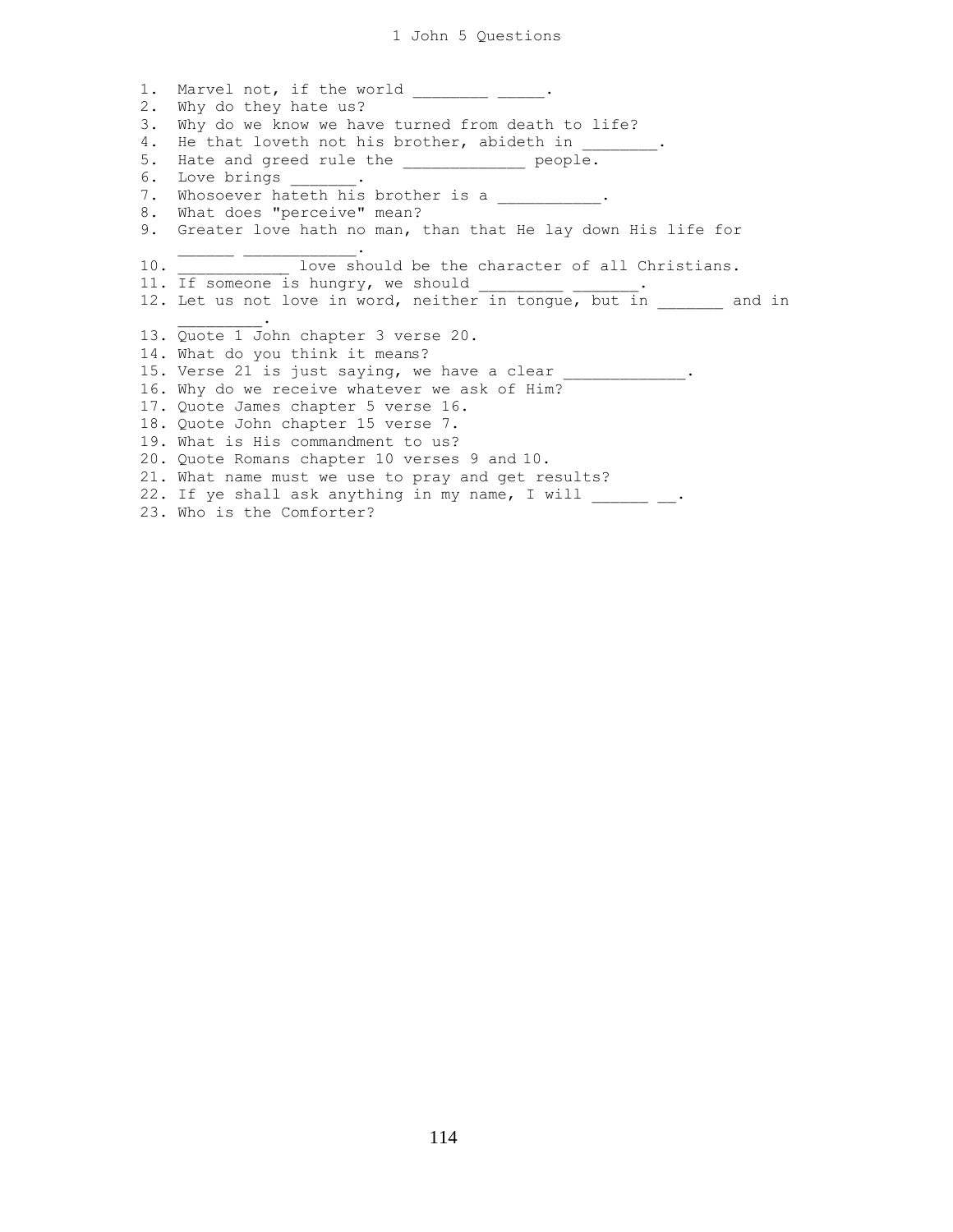I John 4:1 "Beloved, believe not every spirit, but try the spirits whether they are of God: because many false prophets are gone out into the world."

 "Beloved", of course, is speaking to Christians then and now. There has never been a time in history when there were more strange doctrines being taught than right now. It is the obligation of believers to determine for themselves, whether the message being taught is of God or not. The only way for us to be qualified to judge the message is to know the Bible. We must search the Scriptures diligently to know the truth. The devil is a counterfeit. The false messages being brought forth are very close to truth. They just change a word here and there, and change the meaning. One of the most recent tricks being brought forth by the devil in the church, is a watering down of Jesus to where He is not God. Another terrible teaching that is making the rounds, is that Jesus did not become God, until He rose from the grave. This is blasphemy. Jesus was the Word of God in heaven. He was there from the beginning. He is the Eternal One. He is Alpha and Omega, the Beginning and the End. He is Eternal God the Word. To teach that the devil, or his demons, ever had any control over Jesus is also a lie. Jesus was not forced to die on the cross. He gave His life willingly. His flesh was the only thing that died on the cross. From the cross, He {Jesus} dismissed His Spirit from His body, and commanded it to go to the Father. Jesus was Eternal Spirit in the body of flesh. Anyone who believes Jesus to be less than God, is teaching a false doctrine.

 I John 4:2 "Hereby know ye the Spirit of God: Every spirit that confesseth that Jesus Christ is come in the flesh is of God:"

 To confess Jesus as the Christ {Messiah}, the Anointed One, is to have Him as your Saviour. This, to me, is saying, we must believe that the Word of God took on the form of flesh and dwelt among us. He was not a man, He was just housed in the body of a man here on the earth. Inside that flesh, dwelt the Spirit of God. He was Emmanuel {God with us}. Notice, also, that people like you and me are spirits, as well. The part of us that contains life is our spirit. God had made a clay doll in the beginning from the dust of the earth. We were mere vacant houses of flesh. God breathed the breath of life in us, and we were alive. He then gave us the ability to choose good and evil when He made us living souls. We must know who Jesus is, before we can have faith in Him for salvation. Man's blood {or an animal's blood} cannot cleanse you from all unrighteousness. The blood of God cleanses us from our sins. The blood of a child comes from the Father. God the Holy Spirit hovered over Mary, and she conceived of God. Mary furnished the body. It was not Mary's blood that flowed through that body, but God's. We must believe Jesus to be God manifest in the flesh to be saved.

 I John 4:3 "And every spirit that confesseth not that Jesus Christ is come in the flesh is not of God: and this is that [spirit] of antichrist, whereof ye have heard that it should come; and even now already is it in the world."

 The terrible thing is that many churches teach that Jesus was nothing more than a man when He walked on the earth. You can easily see this is a dangerous message to bring. We cannot think of Jesus as just another man. He is divine in nature. The divinity of Christ has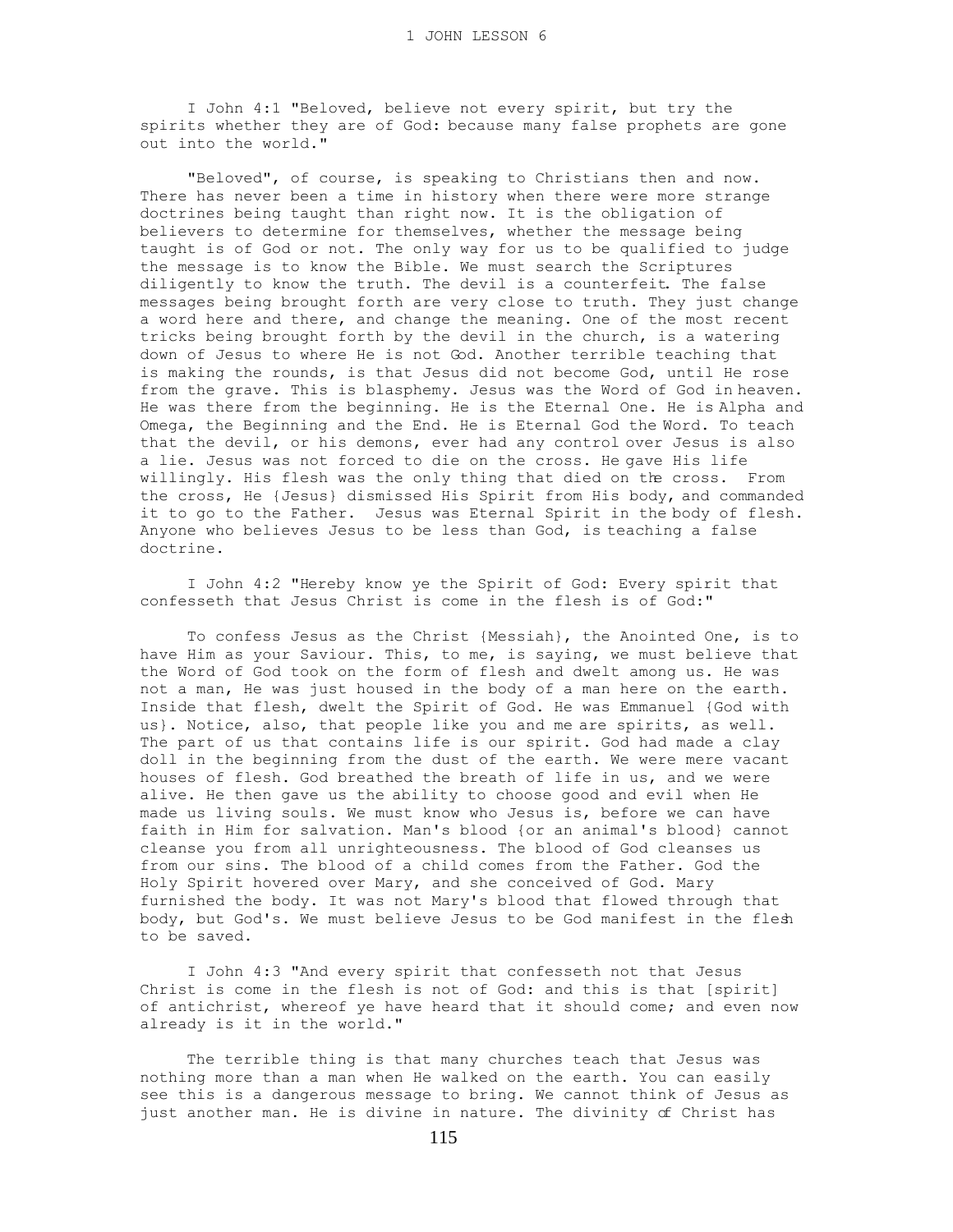been a question for years. That is what separates the true believers from those who would be against Christ. The true believers believe Jesus was God manifest in the flesh. Even to believe He became God at resurrection, would be classified as those opposed to God. Philippians 2:10 "That at the name of Jesus every knee should bow, of [things] in heaven, and [things] in earth, and [things] under the earth;" This alone, makes you know He is deity.

 I John 4:4 "Ye are of God, little children, and have overcome them: because greater is he that is in you, than he that is in the world."

 John is writing this to true Christians {children of God}. The He that is in us is Christ. Galatians 2:20 "I am crucified with Christ: nevertheless I live; yet not I, but Christ liveth in me: and the life which I now live in the flesh I live by the faith of the Son of God, who loved me, and gave himself for me." With Christ in me, I can do all things. It is Christ in me that overcomes the enemy.

 I John 4:5 "They are of the world: therefore speak they of the world, and the world heareth them."

The they, spoken of here, are those who follow after the flesh. They are caught up in the world. They have no hope, because they base everything they believe on what they can see with their eyes. They have eyes to see, and they do not see, and ears to hear, and they hear not. They place their faith in this world and its trappings.

 I John 4:6 "We are of God: he that knoweth God heareth us; he that is not of God heareth not us. Hereby know we the spirit of truth, and the spirit of error."

 Christians will receive this message that John and the other true apostles are bringing. Christians have ears to hear, and they hear.

 I John 4:7 "Beloved, let us love one another: for love is of God; and every one that loveth is born of God, and knoweth God."

 Since the importance of love is the subject here, He says beloved. We Christians are the beloved of God. One of the main things that separates the Christians from the world, is the great love that we have for our brothers and sisters in Christ. God not only loves, but is love itself. When we are born of God, we are born of His love. To explain the love of God for us would be like trying to explain life itself. The word "loveth" means continues to love. One of the great things I believe about the United States, is the fact that we are concerned about the problems of people of every race. When there is famine, we try to help. When there is a devastating earthquake, we try to help. We are a loving caring nation. That makes me believe there is still hope for our nation to come back to God, and be the Christian nation we started out to be.

I John 4:8 "He that loveth not knoweth not God; for God is love."

When you find a person filled with hate, you know that he, or she, has never experienced that great unselfish love that God has for each of us. There is a need in every person to be loved. Some have never realized that anyone loves them. When you find a person in this condition, if you can make them understand that God loves them, they will change.

I John 4:9 "In this was manifested the love of God toward us,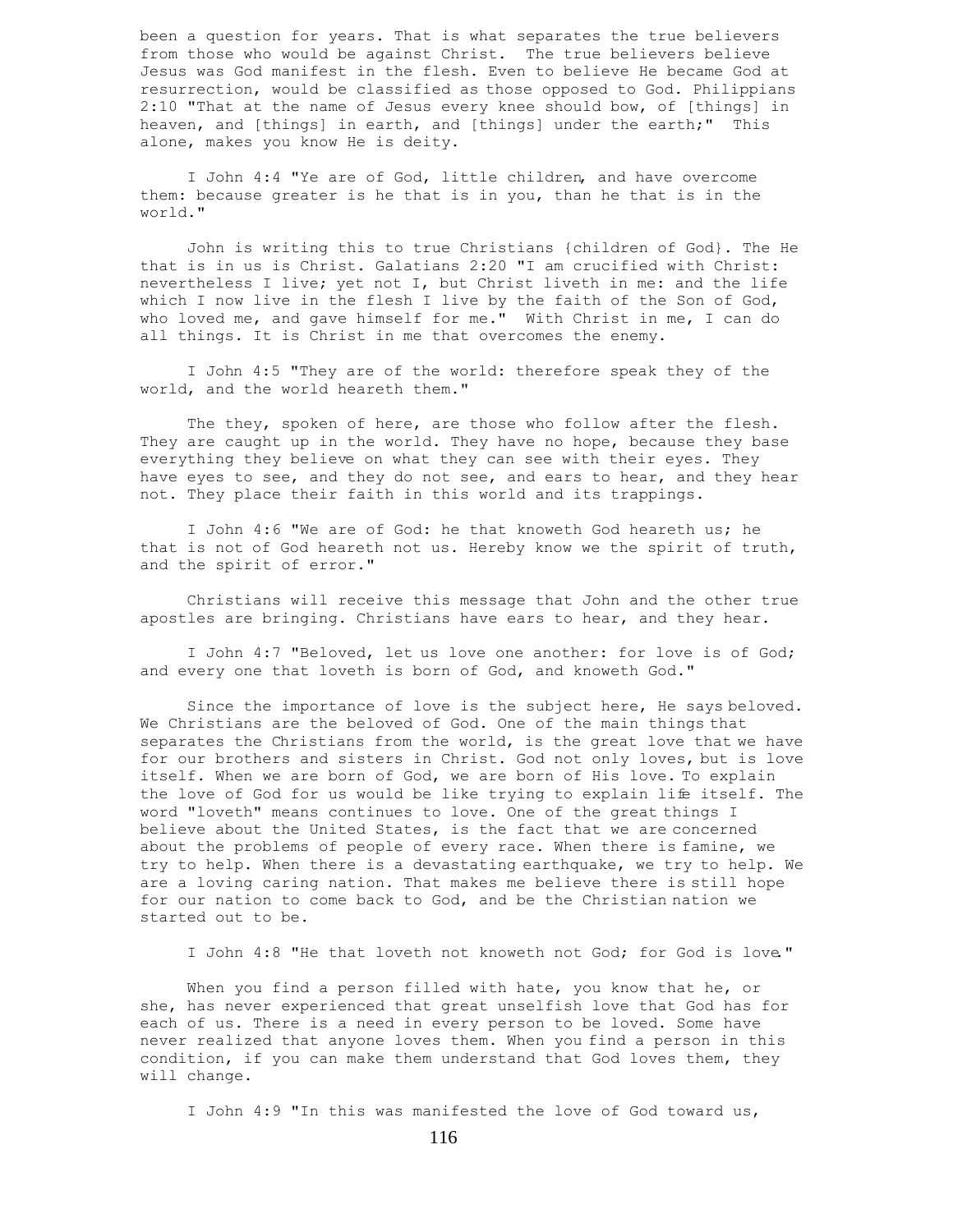because that God sent his only begotten Son into the world, that we might live through him."

 God loved all of mankind, one at a time from the very beginning. If He did not, why would He have bothered to create us in the first place? The greatest love ever shown was the love of God for us, when He sent His only begotten Son to save us from our sin and from ourselves. Truly our life is hidden in Jesus. Jesus is eternal Life. If we have Jesus, we have eternal Life.

 I John 4:10 "Herein is love, not that we loved God, but that he loved us, and sent his Son [to be] the propitiation for our sins."

 The strangest and most wonderful part of this is that, He loved us when we were totally unlovable. We were yet in sin, when God sent His Son to save us. He did not wait until we had cleaned up our lives to save us. He saved us, and then helped us clean up our lives. We not only did not love God, we did not know that He loved us. Propitiation, in this verse, means atonement. In other words, He paid the penalty for our sins in full. We have no debt to pay. Our bill is marked paid in full. The great love of God for man is made real to us in this.

 I John 4:11 "Beloved, if God so loved us, we ought also to love one another."

 God taught us by example the unselfish love that we need to have for each other. If the world today needs one thing, it is love. Take the time to hug someone and say you love them today. Let the love that God has showed you shine through you and make someone else's life a little brighter. DO NOT CONFUSE LOVE WITH LUST. When you hug someone, make sure it is love, and not lust, you are feeling.

 I John 4:12 "No man hath seen God at any time. If we love one another, God dwelleth in us, and his love is perfected in us."

 We know that no one can look upon the face of God and live. Moses came the closest, when he saw the back side of God as He passed by. We see God by looking at Jesus, who is the image of the Father. Jesus told the disciples, if they had seen Him, they had seen the Father. This just meant that the Spirit of God dwelled within Him. Jesus was the manifestation of the Godhead on the earth. When we are full of God's love, we are full of Jesus. The more full of Jesus we are, the more love we have for others.

 I John 4:13 "Hereby know we that we dwell in him, and he in us, because he hath given us of his Spirit."

 When Jesus went to heaven to sit at the right hand of the Father, He promised to send the Holy Spirit to dwell within each of us. The fact that we have the Spirit within us, tells us that He has never left us. Romans 8:9 "But ye are not in the flesh, but in the Spirit, if so be that the Spirit of God dwell in you. Now if any man have not the Spirit of Christ, he is none of his."

 I John 4:14 "And we have seen and do testify that the Father sent the Son [to be] the Saviour of the world."

 The purpose of the presence of God in the form of flesh on the earth, was for the salvation of all mankind. Jesus, who was the Word of God in heaven, took on the form of flesh as the Son of God to save us. He took on the name, Jesus, because it means Saviour. He is our Saviour and our Lord.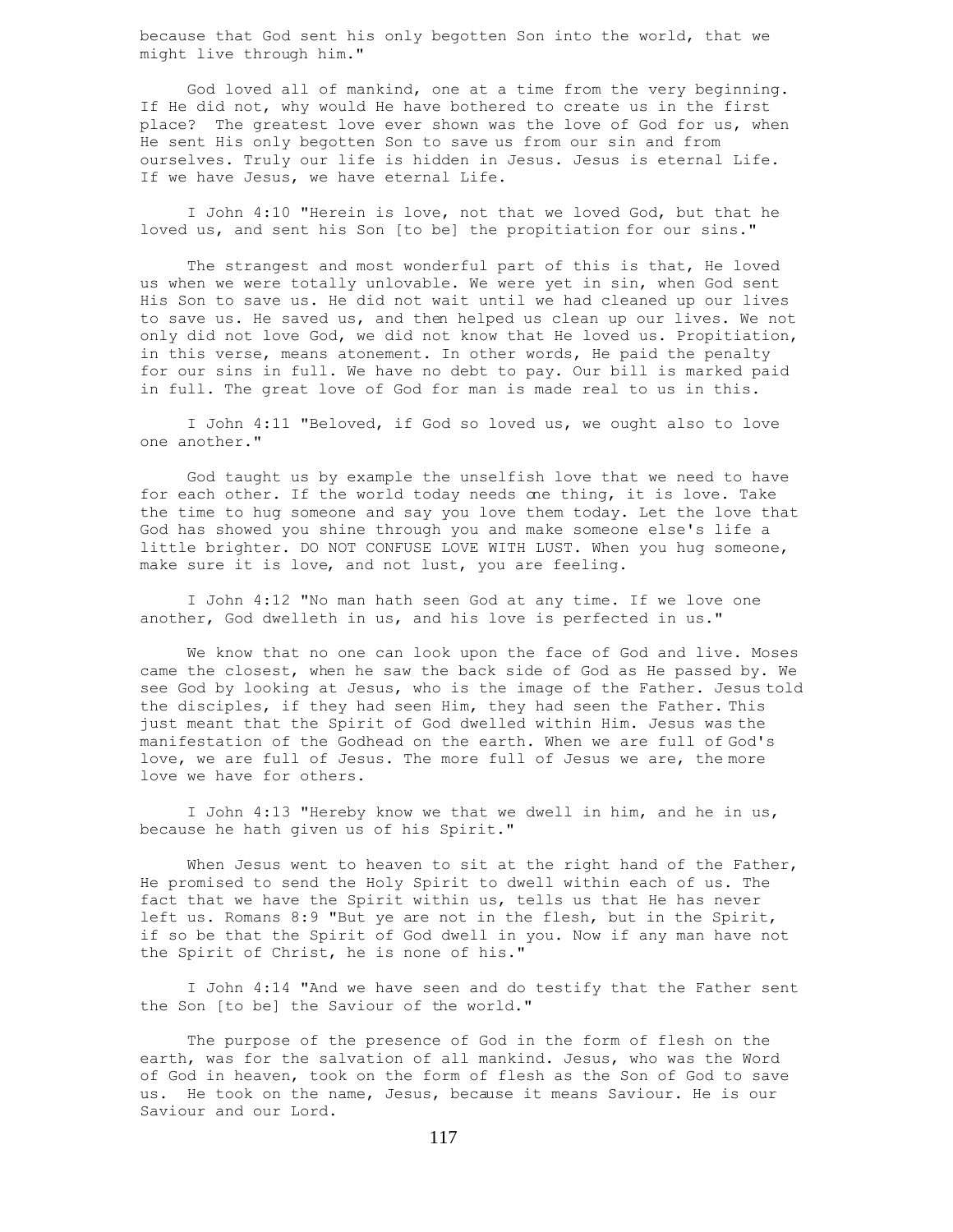I John 4:15 "Whosoever shall confess that Jesus is the Son of God, God dwelleth in him, and he in God."

 I have used them so much that I will not quote them here, but the greatest verification of this Scripture is in Romans chapter 10 verses 9 and 10. Another wonderful Scripture on this is Matthew 10:32 "Whosoever therefore shall confess me before men, him will I confess also before my Father which is in heaven." This is in the very words of Jesus Himself. There is no question, when we confess. Confess is to tell a truth. We know in our heart, and confess with our mouth as verification that we are full of Jesus.

 I John 4:16 "And we have known and believed the love that God hath to us. God is love; and he that dwelleth in love dwelleth in God, and God in him."

 Our families and friends may turn against us, but we know that God loves us. We need never be lonely or blue, we have the love of God filling us. This is not just an occasional love, but a love that is forever. If we are filled with God's love to this extent, it should spring forth from us to others we are in contact with. There is such a peace and comfort that comes, knowing that God's love is always there.

 I John 4:17 "Herein is our love made perfect, that we may have boldness in the day of judgment: because as he is, so are we in this world."

 To know this love gives us perfect confidence to stand before the Judge of the world on judgement day. Perfect love knows no fear. Fear is the opposite of faith. When this love and faith becomes more and more, we become more like Jesus every day. The world will be able to see Jesus in us, when this happens.

 I John 4:18 "There is no fear in love; but perfect love casteth out fear: because fear hath torment. He that feareth is not made perfect in love."

 It is impossible to please God, if we fear. Fear is of the devil. Faith is of God. When we are overwhelmed by the love of God for us and our love for God, there is no place for fear. If God loves us, He will take care of us. We have nothing to fear. Those who are overcome with fear, have not experienced that perfect peace that comes from the perfection of our love for God and His love for us.

I John 4:19 "We love him, because he first loved us."

 He taught us how to love when He showed us by example. He loved us, and showed us how to love Him.

 I John 4:20 "If a man say, I love God, and hateth his brother, he is a liar: for he that loveth not his brother whom he hath seen, how can he love God whom he hath not seen?"

When I see this Scripture, I remember what Jesus said. Inasmuch as ye have done it for the least of these, ye have done it unto me. We cannot express our love for God directly, except in praise. We cannot buy dinner for Jesus. We can, however, buy dinner for someone who is hungry in the name of Jesus. To express our love for God, we must express it through His children. When we love our brothers on the earth, we are in turn loving Jesus who made them.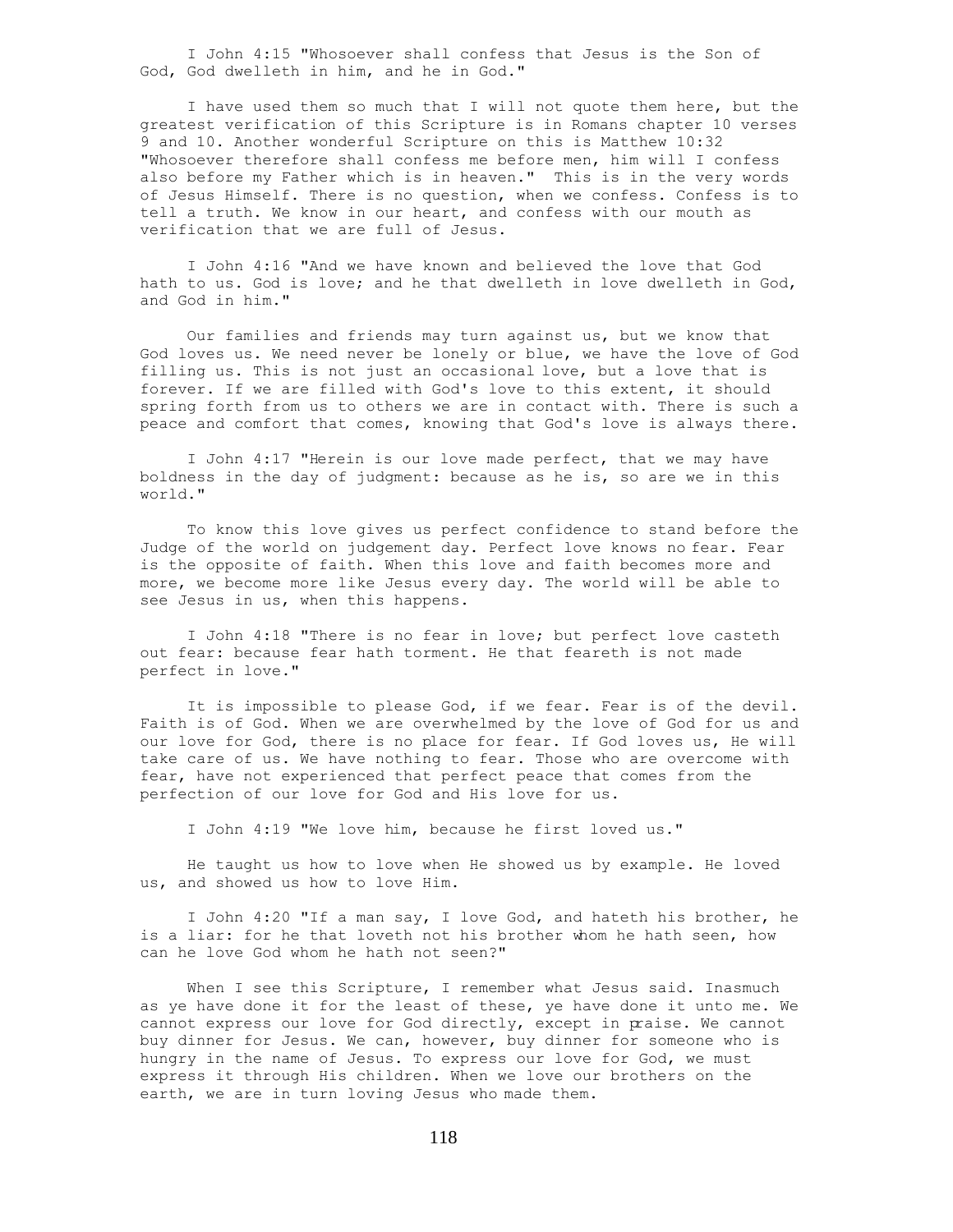I John 4:21 "And this commandment have we from him, That he who loveth God love his brother also."

When we are filled with the love of God, it proceeds from us. Whoever we are near, gets the blessings of that overflowing love. Love and hate are opposites and cannot dwell in the same place. It is impossible to hate, when we are consumed with God's love. We love all of God's creation, and that includes the brothers.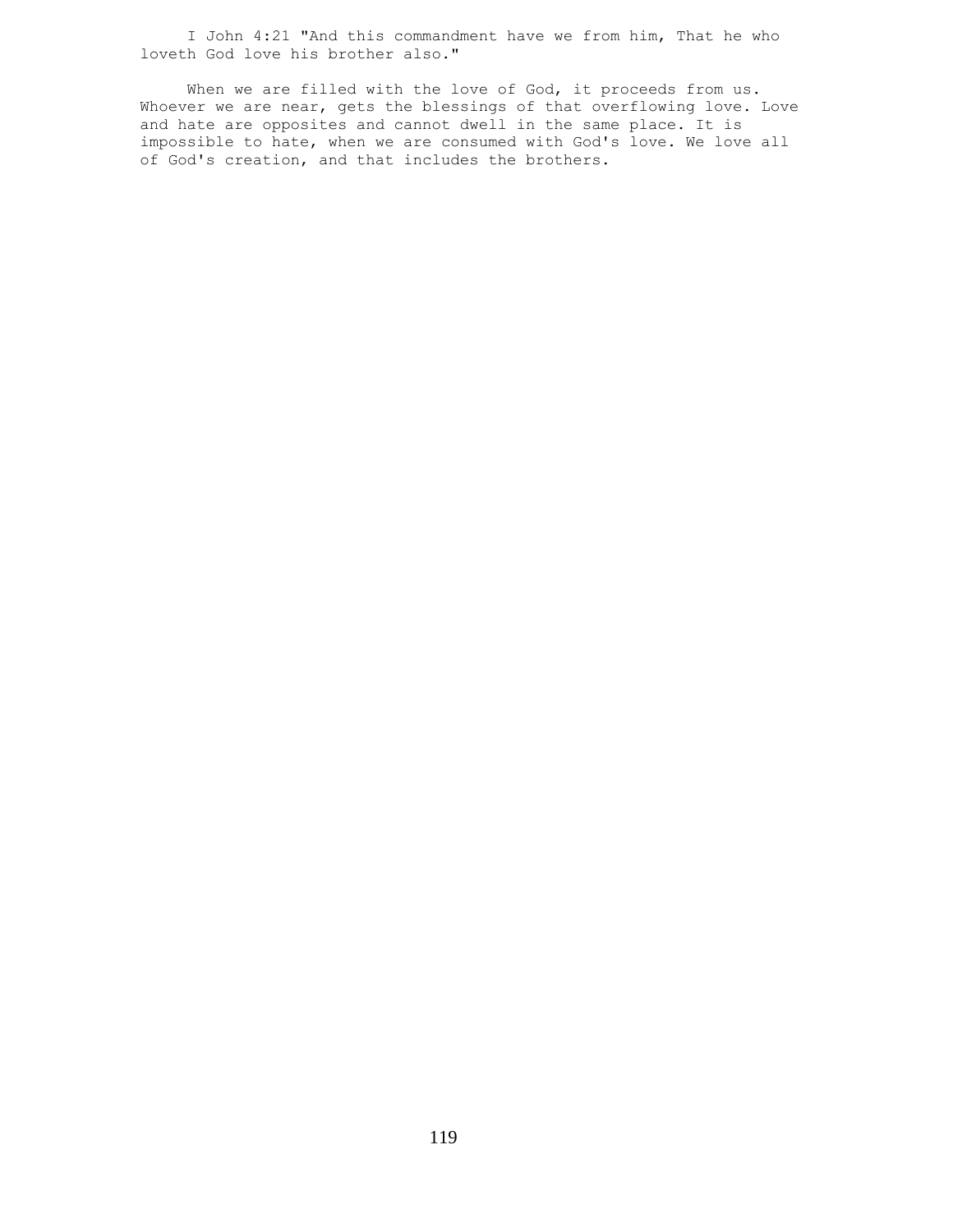1. Beloved, believe not every \_ 2. Try the spirits whether they are of  $\overline{\phantom{a}}$ 3. Why should we do this? 4. Who are the "beloved" in verse 1? 5. Who is the obligation on to determine whether the message is of God, or not? 6, What makes us qualified to judge the message? 7. What are some of the names that let us know the eternity of Jesus? 8. What, about Jesus, died on the cross? 9. Jesus was Eternal \_\_\_\_\_\_\_\_\_\_ in the \_\_\_\_\_\_\_ of flesh. 10. Quote 1 John chapter 4 verse 2. 11. What are some other names for Christ? 12. What name makes us know He was God with us? 13. Whose blood flowed through Jesus' body? 14. What is the spirit that denies Christ called? 15. What is the nature of Jesus? 16. Quote Philippians chapter 2 verse 10. 17. What are the Christians called in verse 4? 18. Quote Galatians chapter 2 verse 20. 19. What do the people of the world believe? 20. Beloved, let us love one another; for love is of . 21. God is \_\_\_ 22. How was God's love manifested to mankind? 23. Do not confuse love with 24. hath seen God at any time. 25. Quote Romans chapter 8 verse 9. 26. The Father sent the Son to be the the son of the world. 27. What does the name Jesus mean? 28. What gives us perfect confidence on judgement day? 29. There is no \_\_\_\_\_\_\_\_\_\_ in love. 30. What is the opposite of fear? 31. Why do we love Him? 32. If a man say he love God and hate his brother, he is a 33. It is impossible to hate, when we are consumed with God's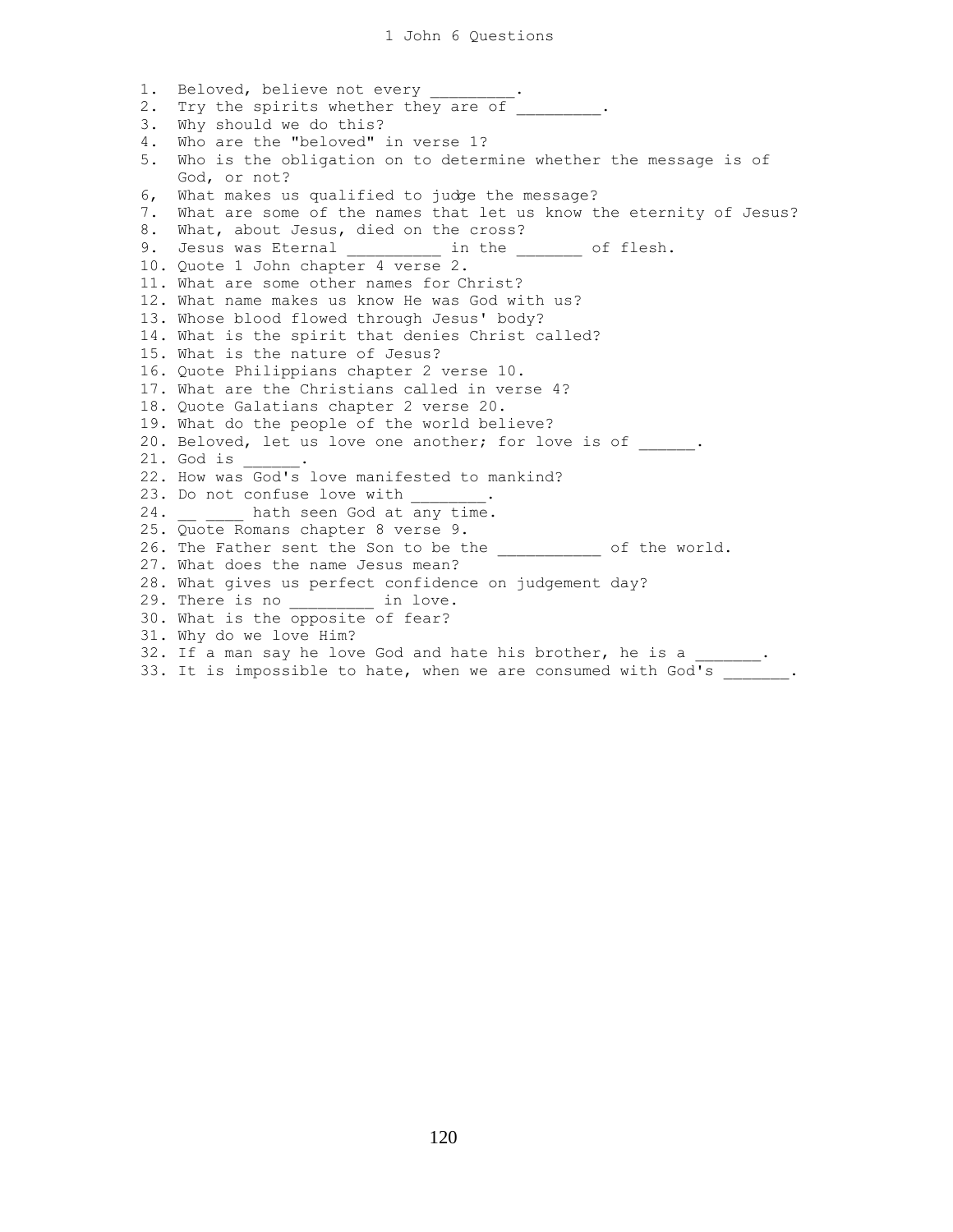We will begin this lesson in I John 5:1 "Whosoever believeth that Jesus is the Christ is born of God: and every one that loveth him that begat loveth him also that is begotten of him."

 To truly believe in Jesus, brings new birth in Him. To be filled with Jesus is, also, to be filled with His love. To have this special kind of God love dwelling within you, would cause you to love all of God's creation. If we truly love God in our hearts and are filled with Him, then we love all of our brothers in Christ.

 I John 5:2 "By this we know that we love the children of God, when we love God, and keep his commandments."

 Look, with me, at some Scriptures that Jesus spoke Himself about this very thing. John 13:34 "A new commandment I give unto you, That ye love one another; as I have loved you, that ye also love one another." John 13:35 "By this shall all [men] know that ye are my disciples, if ye have love one to another." The completeness of the commandments that Jesus gave to all of us were caught up in the one word, love. He said love God first, and then love your neighbor as yourself. His commandment is love.

 I John 5:3 "For this is the love of God, that we keep his commandments: and his commandments are not grievous."

There is perfect peace and rest in the Lord, when we keep His commandments. There is no fear, when there is perfect faith. Matthew 11:28 "Come unto me, all [ye] that labour and are heavy laden, and I will give you rest." Matthew 11:29 "Take my yoke upon you, and learn of me; for I am meek and lowly in heart: and ye shall find rest unto your souls." Matthew 11:30 "For my yoke [is] easy, and my burden is light." II John 1:6 "And this is love, that we walk after his commandments. This is the commandment, That, as ye have heard from the beginning, ye should walk in it."

 I John 5:4 "For whatsoever is born of God overcometh the world: and this is the victory that overcometh the world, [even] our faith."

We know that without faith, it is impossible to please God. Look, with me, at the definition of what faith is. Hebrews 11:1 "Now faith is the substance of things hoped for, the evidence of things not seen." We live in a "show me" generation. To please God, we must believe in our heart in the love of God, which we cannot see with our physical eye. The love of God, even though we cannot see it with our physical eye, is more real than anything else. Our very life is determined by believing in salvation through our Lord and Saviour Jesus Christ. When we bury our flesh in water baptism, and rise to new life in Jesus, we have been born of the Spirit. We are no longer flesh, but spirit. The victory over this world is when the world becomes unimportant in our life, and we are living to the day when we can go home to heaven and be with Jesus. Christians are in this world, but not of this world. We are dead to fleshly desires of this world, and are putting our faith and trust in Jesus.

 I John 5:5 "Who is he that overcometh the world, but he that believeth that Jesus is the Son of God?"

Jesus defeated Satan on the cross. He defeated sin, as well. If I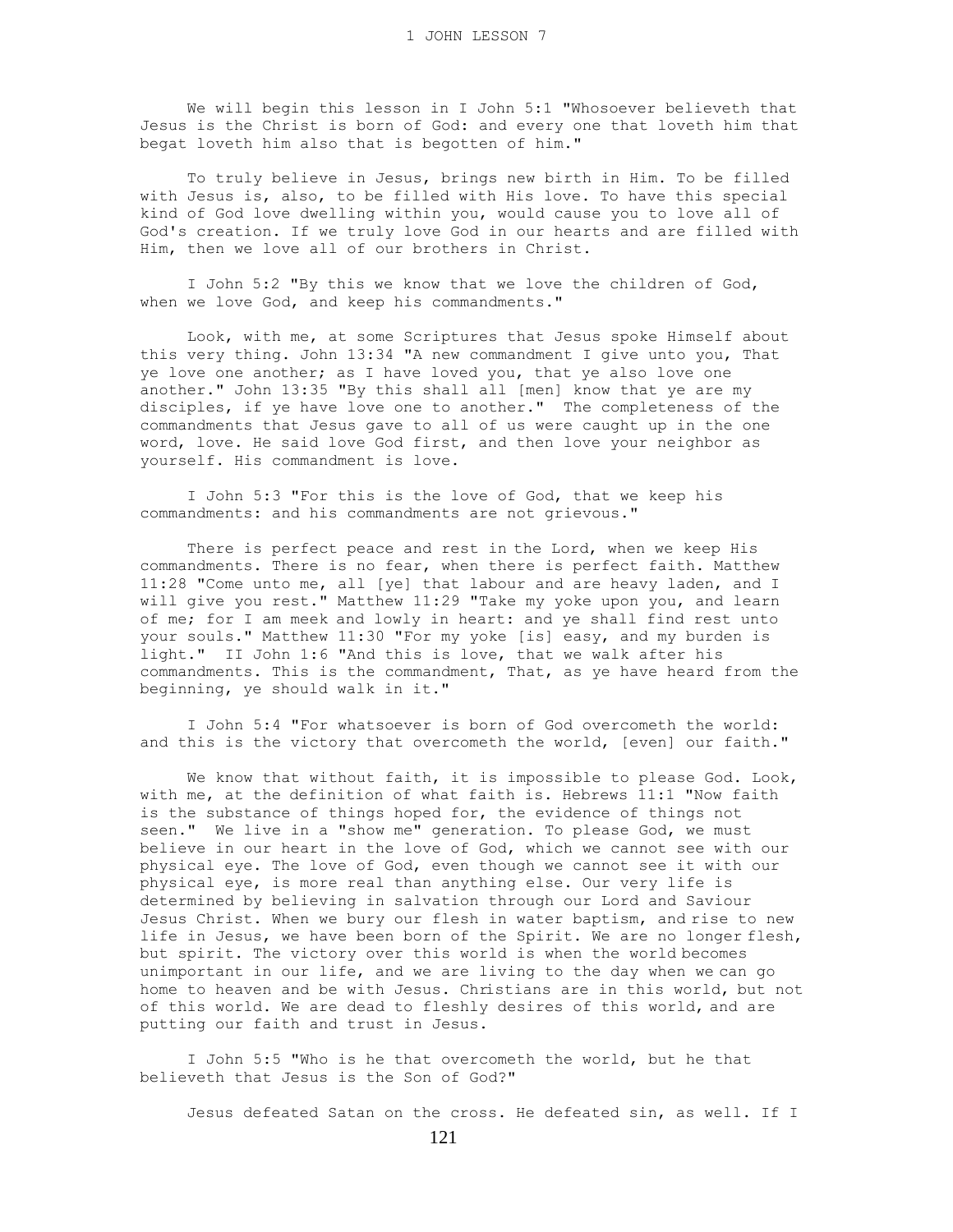have received Jesus, then Jesus in me has overcome the world and Satan. I am no longer in a battle against Satan. I am living in the victory of Jesus.

 I John 5:6 "This is he that came by water and blood, [even] Jesus Christ; not by water only, but by water and blood. And it is the Spirit that beareth witness, because the Spirit is truth."

 I believe the water and blood, spoken of here, has to do with the piercing of His side by the soldier, and the water and blood came gushing forth. John 19:34 "But one of the soldiers with a spear pierced his side, and forthwith came there out blood and water." Water, also, symbolizes the Word of God. The blood seals the covenant. The Spirit bearing witness is the Holy Spirit. We could, also, look at the Way, Truth, and Life. These are symbolized also by the water, Spirit, and blood.

 I John 5:7 "For there are three that bear record in heaven, the Father, the Word, and the Holy Ghost: and these three are one."

 The fact that they are One is in the Spirit. They are of one mind and accord. The manifestations of that One Spirit are Father, Word, and Holy Ghost. The name of Jesus, in heaven was the Word of God. The Father is like the great Architect. The Word is creator God. The Holy Ghost functions as Teacher and Guide. Each have a purpose. All are God. Each is co-equal with the other. When you see Elohim, or El, for the name of God, it is speaking of the plurality of God. Jesus means Jehovah Saviour. Many times when you see Lord, it means Jehovah. When you see LORD, it means El, or Elohim. This Scripture above has puzzled people through the ages, but I believe that we should look more from the spiritual standpoint to understand what it is saying. Jesus said He and the Father were One, but at His baptism all three were present. Jesus was being baptized, the Father was the voice that came from heaven and said this is my beloved Son. The Holy Ghost was symbolized by the dove that lit on Jesus. I would not get into an argument over their oneness except to say, I believe they are one in the Spirit, as we are one with Jesus in the Spirit when we believe. We look at an egg and we say, behold an egg. Really that egg consists of shell, white and yellow, but they all three are an egg. It is difficult to separate the Father, Word and Holy Ghost, other than their purpose. Believe completely in your heart, and you will not go too far wrong.

 I John 5:8 "And there are three that bear witness in earth, the Spirit, and the water, and the blood: and these three agree in one."

 We see three totally different things which are of the same purpose. Notice, the unity is in their agreement. All three are necessary to be Christians. Each has its separate function, however. Jesus did not just come by water, but by blood, as well. The Spirit, here, is speaking of the Holy Spirit, or the Spirit of the risen Christ.

 I John 5:9 "If we receive the witness of men, the witness of God is greater: for this is the witness of God which he hath testified of his Son."

 Man's witness is in part, because of the limited knowledge he has. The witness of God is in power and operating with full knowledge. The witness of God was when the voice came from heaven and called Jesus His Son. This happened at the baptism of Jesus, and again, at the transfiguration. Men can speak all kind of glowing reports of things Jesus has done, but when the voice comes from heaven and calls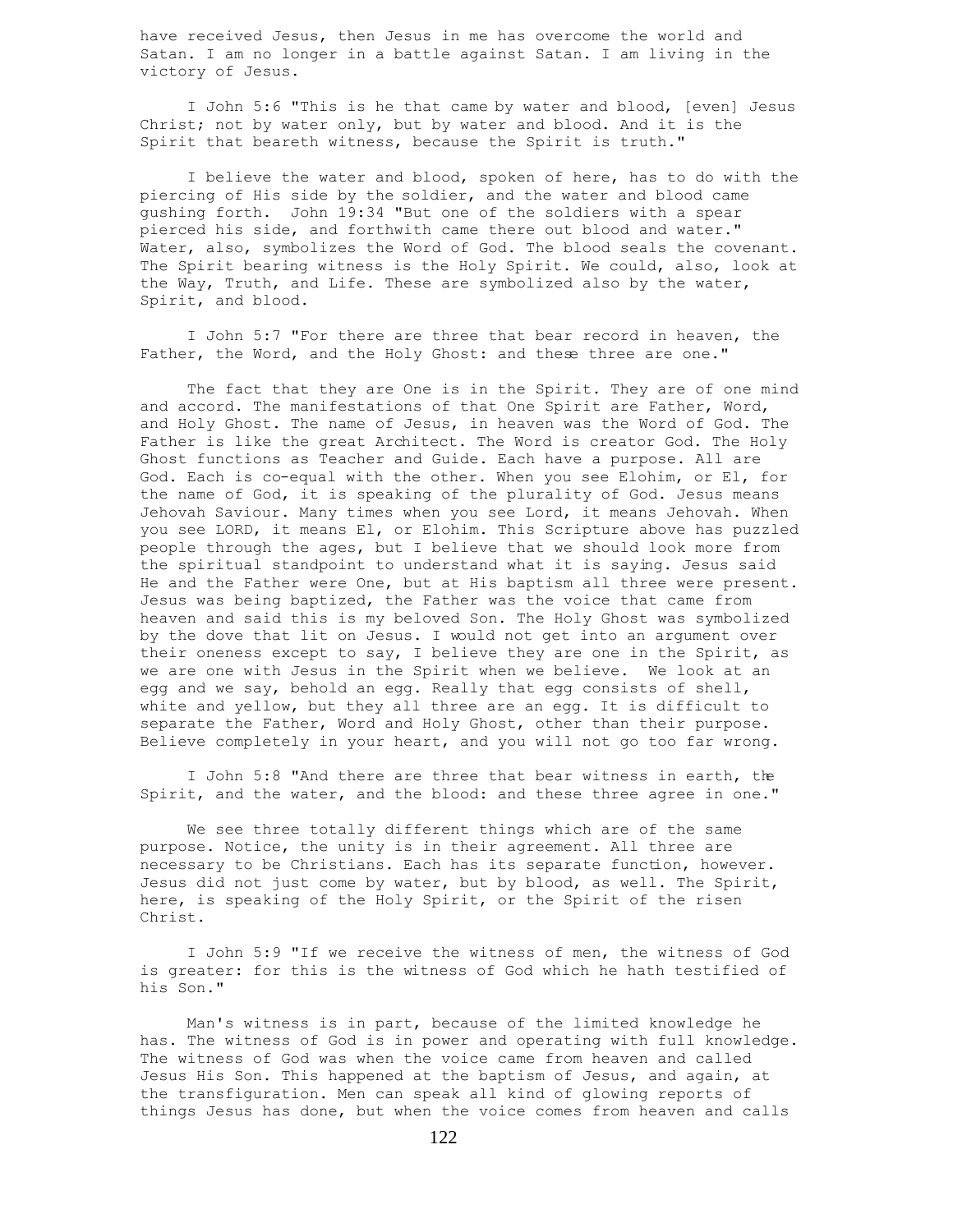Jesus Son, it leaves no doubt who He is. Jesus is actually man's only contact with the reality of God. He represents God to mankind and mankind to God the Father.

 I John 5:10 "He that believeth on the Son of God hath the witness in himself: he that believeth not God hath made him a liar; because he believeth not the record that God gave of his Son."

 God said that Jesus was His Son when the voice came from heaven. To deny this witness, would be to deny God altogether. It would be as if we were calling Him a liar. When we believe in Jesus, the witness becomes alive within us. The witness within us is a knowing that Jesus is the Son of God, as the Father said from heaven.

 I John 5:11 "And this is the record, that God hath given to us eternal life, and this life is in his Son."

 This does not mean that we will inherit eternal life sometime in the future, but that it is ours now. Jesus is Eternal Life. To have Jesus, means you possess eternal life. This Life, spoken of here, is in Jesus. John 1:4 "In him was life; and the life was the light of men." Romans 6:23 "For the wages of sin [is] death; but the gift of God [is] eternal life through Jesus Christ our Lord." Colossians 3:4 "When Christ, [who is] our life, shall appear, then shall ye also appear with him in glory."

 I John 5:12 "He that hath the Son hath life; [and] he that hath not the Son of God hath not life."

 Jesus is Life, as we read earlier in this series of lessons. To have Jesus means we have life everlasting. Hebrews 3:14 "For we are made partakers of Christ, if we hold the beginning of our confidence stedfast unto the end;" Colossians 3:3 "For ye are dead, and your life is hid with Christ in God." To deny Jesus brings death.

 I John 5:13 "These things have I written unto you that believe on the name of the Son of God; that ye may know that ye have eternal life, and that ye may believe on the name of the Son of God."

 The name of the Son of God, of course, is Jesus. There is power in that name. John 1:12 "But as many as received him, to them gave he power to become the sons of God, [even] to them that believe on his name:" John 20:31 "But these are written, that ye might believe that Jesus is the Christ, the Son of God; and that believing ye might have life through his name." The name Jesus means Saviour. To believe on the name Jesus means you believe there is salvation in the name.

 I John 5:14 "And this is the confidence that we have in him, that, if we ask any thing according to his will, he heareth us:"

 When we have confidence in Him, it means that we know He will do what He has promised. My favorite Scriptures pertaining to this are in the 14 chapter of John beginning with the 12th verse. We need to look at the following Scripture to see that everything we pray for may not happen, and the reason it won't happen. James 4:3 "Ye ask, and receive not, because ye ask amiss, that ye may consume [it] upon your lusts." When we pray, we must pray for the things that are beneficial. Be careful what you pray for, you might get it. Prayer has great power when coupled with faith. The power of prayer is in the name of Jesus.

 I John 5:15 "And if we know that he hear us, whatsoever we ask, we know that we have the petitions that we desired of him."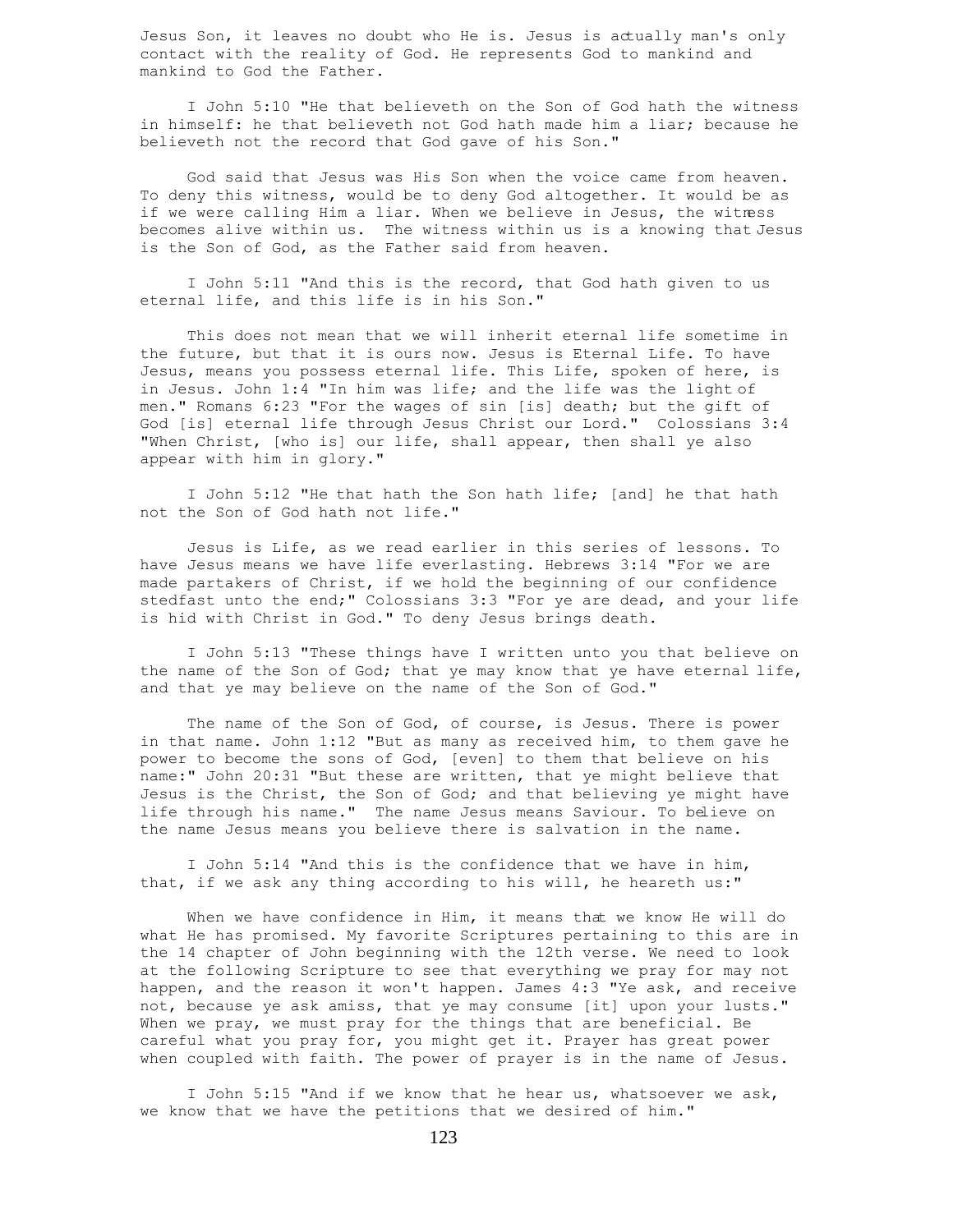To know means that we have faith in it happening. It is very important to believe that you receive the thing you are praying for. It is your faith that is the key to getting prayers answered. Mark 11:24 "Therefore I say unto you, What things soever ye desire, when ye pray, believe that ye receive [them], and ye shall have [them]." When Jesus healed the sick, He said; your faith has made you whole.

 I John 5:16 "If any man see his brother sin a sin [which is] not unto death, he shall ask, and he shall give him life for them that sin not unto death. There is a sin unto death: I do not say that he shall pray for it."

 The sin, here, I believe is when a man totally rejects the salvation in the Lord Jesus. God will not overrule the will of the person being prayed for. The prayer of intercession is a powerful prayer. It is an unselfish prayer for others. It is in the will of God to save all of mankind. The unselfish prayer, prayed by someone who firmly believes, will be answered, if the person being prayed for has not totally turned against God. In the book of James, we read James 5:14 "Is any sick among you? let him call for the elders of the church; and let them pray over him, anointing him with oil in the name of the Lord:" James 5:15 "And the prayer of faith shall save the sick, and the Lord shall raise him up; and if he have committed sins, they shall be forgiven him." We see from this, that it is correct to pray for the sins of others to be forgiven. The only time this would not be answered, would be if the person had totally rejected salvation in Jesus Christ. You cannot give a person something that they will not take.

 I John 5:17 "All unrighteousness is sin: and there is a sin not unto death."

 We see in the following Scripture in Jesus' own words that sins will be forgiven. The only one that will not is the sin against the Holy Ghost, which I believe is dying not believing in Jesus Christ. Matthew 12:31 "Wherefore I say unto you, All manner of sin and blasphemy shall be forgiven unto men: but the blasphemy [against] the [Holy] Ghost shall not be forgiven unto men."

 I John 5:18 "We know that whosoever is born of God sinneth not; but he that is begotten of God keepeth himself, and that wicked one toucheth him not."

 The we, in the verse above, is John and all believers in Christ. To be born of God means that we are a new creature in Christ. Christ is sinless. If we are allowing Christ to live in us and through us, we will be free of sin, as well. Notice, there is an effort that we must make not to sin {keepeth himself}. When we are living with Christ in us, the blood of Jesus Christ keeps the enemy from us.

 I John 5:19 "[And] we know that we are of God, and the whole world lieth in wickedness."

 The Christian is to live a separated life away from the sin of the world. The world around us is more wicked today than it has ever been before in history. We must not get caught up in this sin that surrounds us.

 I John 5:20 "And we know that the Son of God is come, and hath given us an understanding, that we may know him that is true, and we are in him that is true, [even] in his Son Jesus Christ. This is the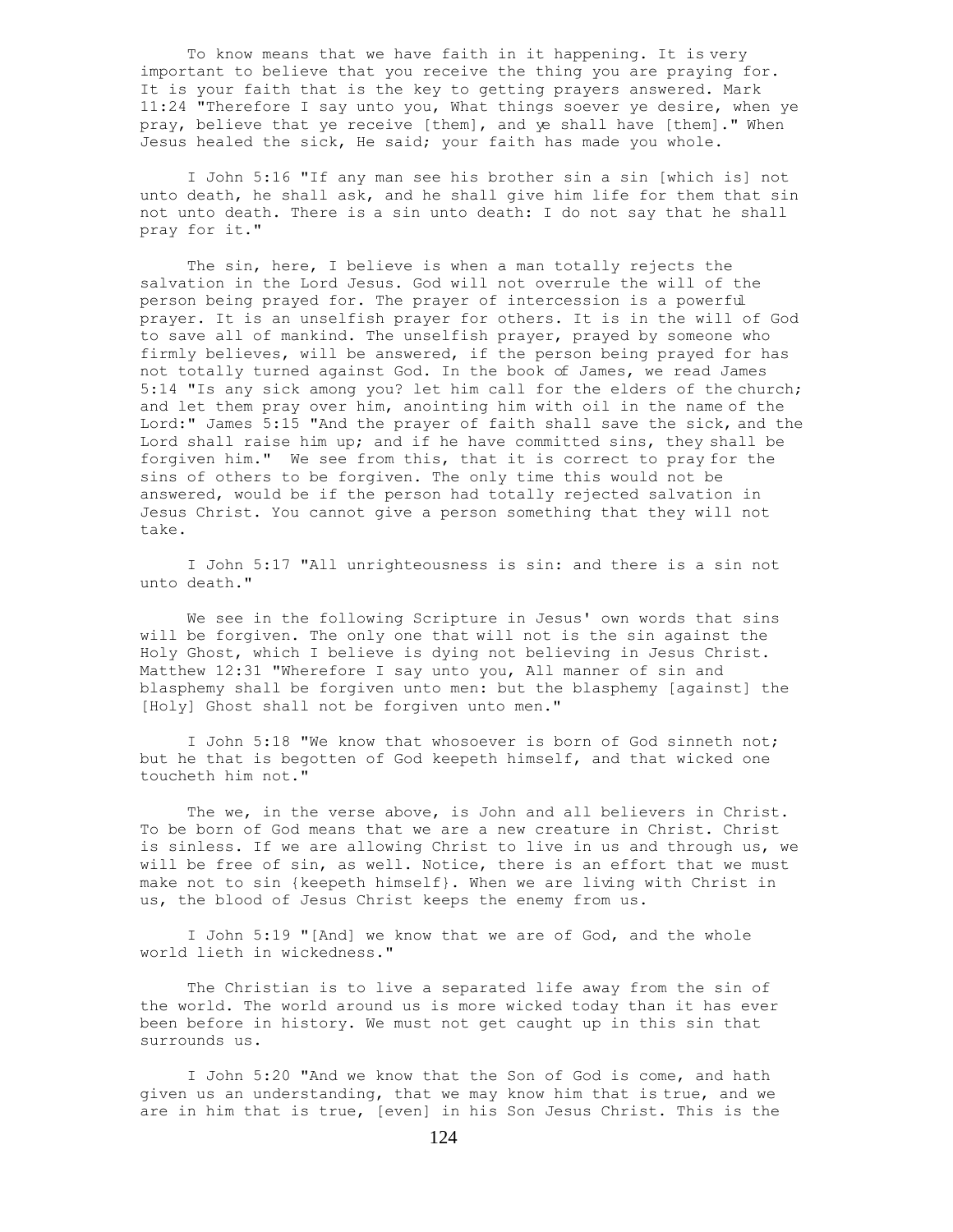true God, and eternal life."

 Here, again, we see the statement "we know". This leaves no doubt. We know Jesus is the Son of God. We have accepted that as fact. We know, also, that eyes of understanding have been opened to the knowledge of the Son of God. The world has eyes to see, but they do not see. We know the Word of God to be True. We know that eternal Life is in Jesus. We, Christians, know what we believe and are eager to tell others who will believe. Jesus is speaking to believers in the next verse. Matthew 13:11 "He answered and said unto them, Because it is given unto you to know the mysteries of the kingdom of heaven, but to them it is not given." II Corinthians 4:6 "For God, who commanded the light to shine out of darkness, hath shined in our hearts, to [give] the light of the knowledge of the glory of God in the face of Jesus Christ."

I John 5:21 "Little children, keep yourselves from idols. Amen."

We have mentioned before, that idols mean nothings. They are of no value at all. II Corinthians 6:16 "And what agreement hath the temple of God with idols? for ye are the temple of the living God; as God hath said, I will dwell in them, and walk in [them]; and I will be their God, and they shall be my people."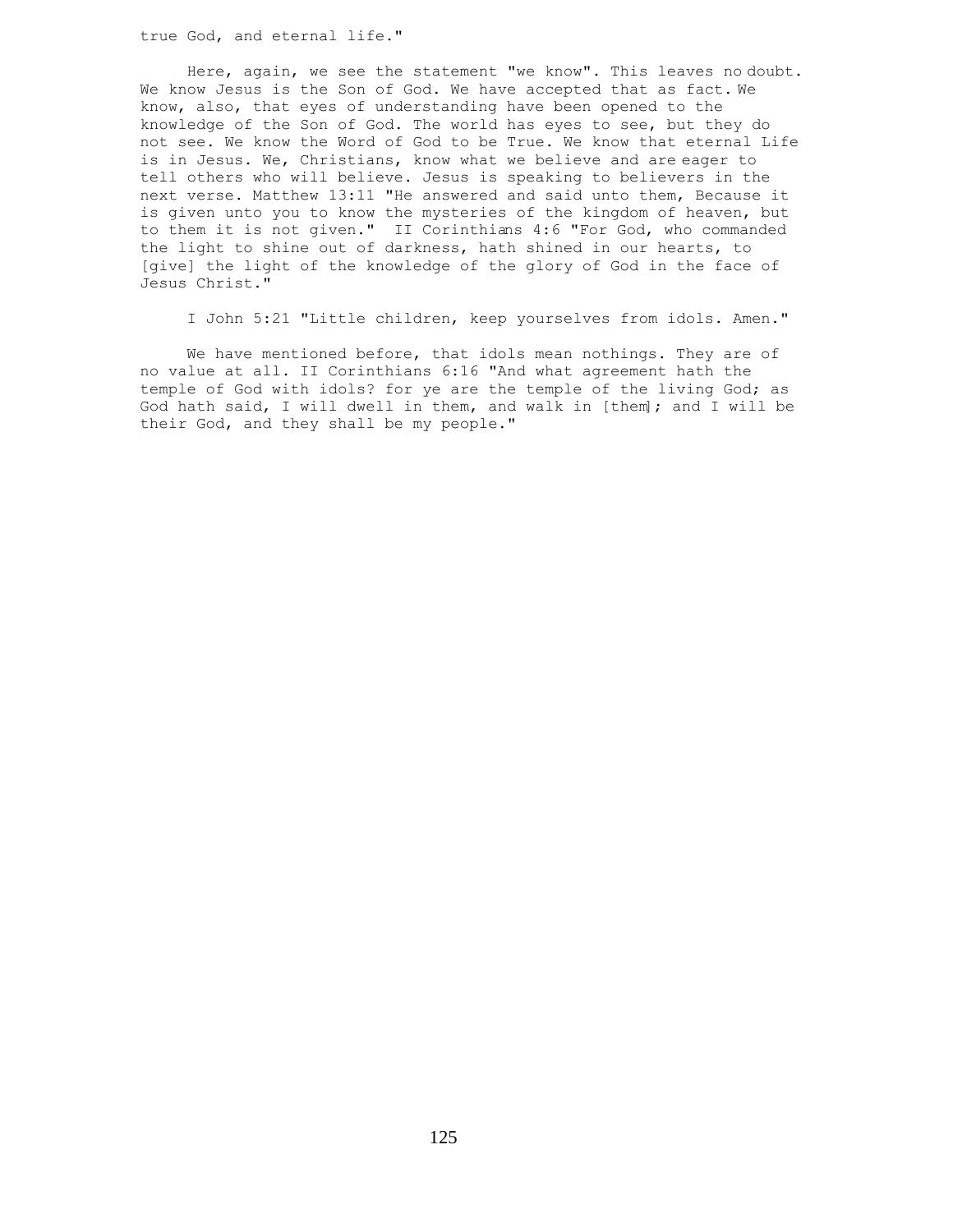1. Who is born of God in verse 1? 2. To be filled with Jesus is to be filled with His  $\qquad \qquad$ 3. Quote 1 John chapter 5 verse 2. 4. What was the new commandment Jesus gave in John chapter 13 verses 34 and 35? 5. Quote Matthew chapter 11 verse 28. 6. My yoke is , and my burden is 7. Whatsoever is born of God overcometh the 8. What is faith? 9. When do we know we have victory over this world? 10. Who is he that overcometh the world? 11. This is He that came by \_\_\_\_\_\_\_\_\_ and \_\_\_\_\_\_\_\_, even Jesus Christ. 12. What bears witness? 13. What does the author believe the water and blood, in verse 6, to be? 14. Water symbolizes the \_\_\_\_\_\_\_\_ of 15. Who are the three that bear record in heaven? 16. How are they One? 17. What was the name of Jesus in heaven? 18. How does the name Elohim differ from the name Jehovah? 19. What did the dove at the baptism of Jesus symbolize? 20. What are the three that bear witness in the earth? 21. What is their unity in? 22. What is the greater witness? 23. Jesus is actually man's only contact with the \_\_\_\_\_\_\_\_\_ of God. 24. Life is in whom? 25. Quote John chapter 1 verse 4. 26. Quote Collosians chapter 3 verse 4. 27. How do you know you have eternal life? 28. Quote John chapter 1 verse 12. 29. Quote James chapter 4 verse 3. 30. Is it right to pray for others sins to be forgiven? Explain. 31. All unrighteousness is 32. What does the author believe to be the sin against the Holy Ghost? 33. To be born of God means what? 34. Little children, keep yourselves from . 35. What is the temple of God?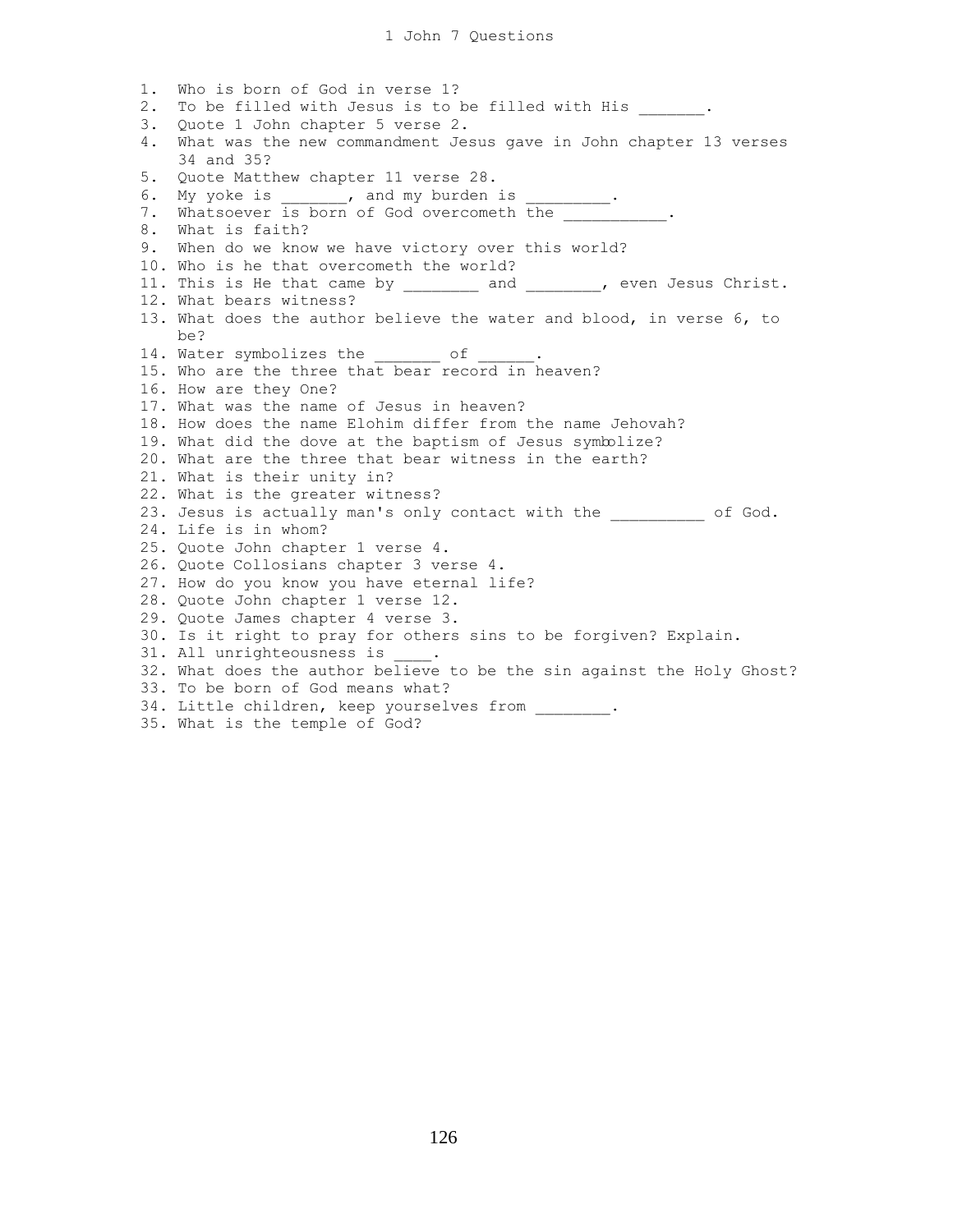We will begin this lesson by looking into the person this letter was written to. We know that John, the apostle, was the author of this letter. There are three different opinions who this letter was written to. I will touch on all three and see if any of them agree with what you believe. Some believe this letter was written to a lady in John's time. Some believe this is written to a lady in our time. There are others that believe this was written to the church. They may all be right. Scriptures are many faceted. The message is the important thing more than who it was written to. I would tend to believe this is a personal letter from John to a Christian lady he knew.

We will begin now in II John 1:1 "The elder unto the elect lady and her children, whom I love in the truth; and not I only, but also all they that have known the truth;"

 The elder, in the verse above, is John. The elect lady {whoever she is} is someone or group that believes in the Lord. The word "elect" tells us that. The children are not spoken of as elect. It, perhaps, was like Noah and his sons. Noah pleased God, but the blessing came through Noah to his sons. It appears that John knew this lady and her family personally. He even speaks of loving them. This seems to be a woman who had Christian influence, because it speaks of others loving her, who loved the Lord.

 II John 1:2 "For the truth's sake, which dwelleth in us, and shall be with us for ever."

We know that "truth" in the verse above, is speaking of Jesus who is the Way, the Truth, and the Life. Jesus does dwell within the believer, and He will never leave us, or forsake us. He is with us even unto the end.

 II John 1:3 "Grace be with you, mercy, [and] peace, from God the Father, and from the Lord Jesus Christ, the Son of the Father, in truth and love."

 John was known as the apostle of love. Love is the theme in all of his writings. John is speaking a blessing from the Father and the Lord Jesus on this lady and her family. This is perfectly alright for an apostle to do. She was undoubtedly of great value to the church, even though her name is not mentioned. Stephen was not very well known in the Bible, but was one of the first martyrs. It is not necessary for someone to be named in the Bible to be of great value to God and the church.

 II John 1:4 "I rejoiced greatly that I found of thy children walking in truth, as we have received a commandment from the Father."

 Notice that this family was not a Christian in name only, but were walking the Christian life every day. The fact that they were living their Christianity greatly pleased John. Probably, this was a family whom John had influenced. We are all commanded of God to live upright lives. In fact, if we love Him, we will keep His commandments.

 II John 1:5 "And now I beseech thee, lady, not as though I wrote a new commandment unto thee, but that which we had from the beginning, that we love one another."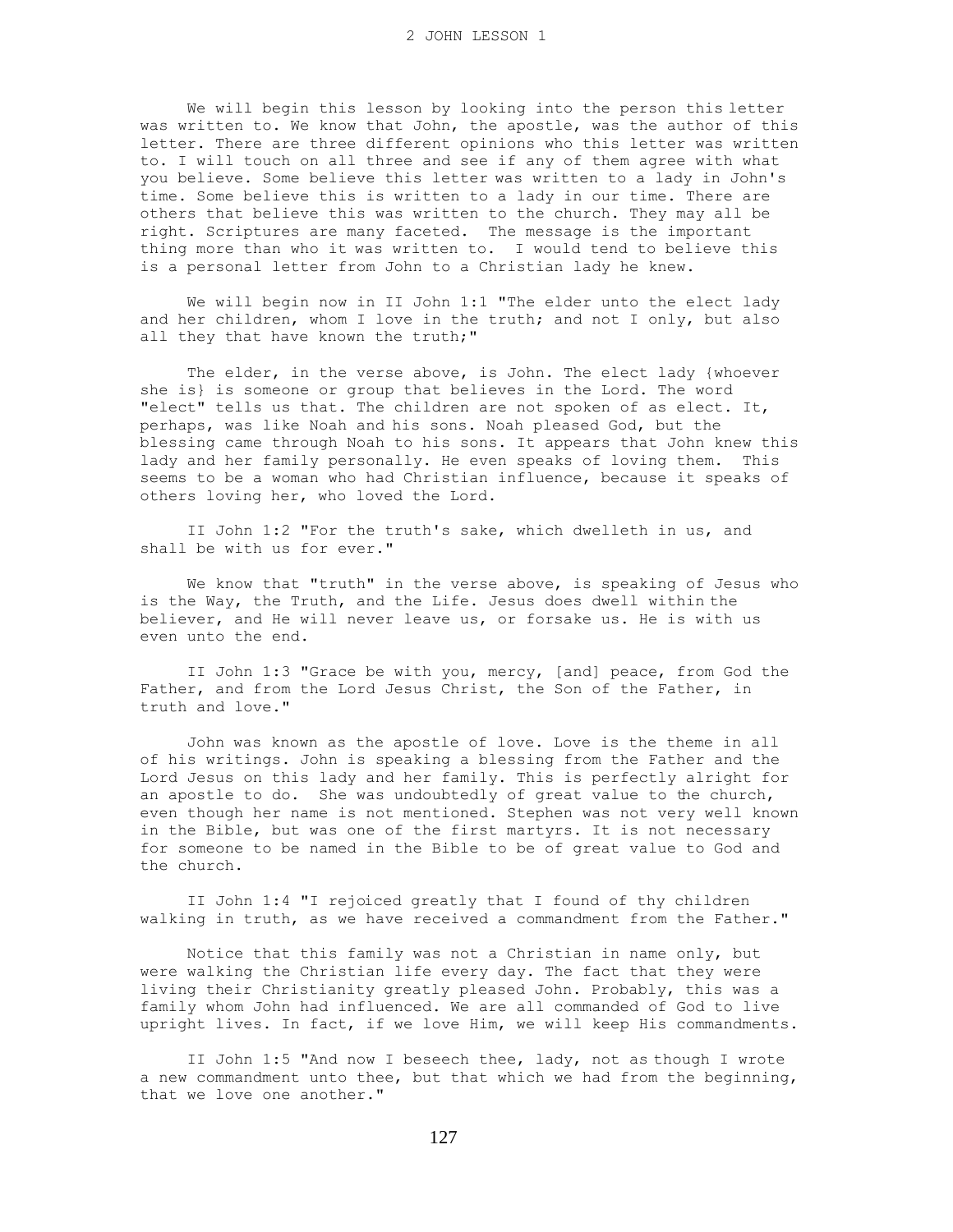It seems each minister has a message that is uppermost. John was no exception. He based love very high on the list. First John has a great deal to say about the commandment of God to love Him and our fellow man. It is not new for John to bring up the subject of love.

 II John 1:6 "And this is love, that we walk after his commandments. This is the commandment, That, as ye have heard from the beginning, ye should walk in it."

 My own way of expressing this is, that we must walk in the salvation the Lord has provided for us. Jesus said; If you love me, you will keep my commandments. The commandments He was speaking of were in the next Scriptures. Matthew 22:37 "Jesus said unto him, Thou shalt love the Lord thy God with all thy heart, and with all thy soul, and with all thy mind." Matthew 22:38 "This is the first and great commandment." Matthew 22:39 "And the second [is] like unto it, Thou shalt love thy neighbour as thyself." Matthew 22:40 "On these two commandments hang all the law and the prophets." If we were to sum up these two commandments in just one word, it would be love. Walk in love to God and man.

 II John 1:7 "For many deceivers are entered into the world, who confess not that Jesus Christ is come in the flesh. This is a deceiver and an antichrist."

 These deceivers are probably leaders with a false doctrine who are trying to lead others astray. A "deceiver" would be pretending to be a Christian, when in reality he is opposed to God. Anyone who does not believe Jesus to be Messiah, and in fact, believes that Jesus was God manifest in the flesh, is of the spirit of the antichrist. They are opposed to the truth of Christ.

 II John 1:8 "Look to yourselves, that we lose not those things which we have wrought, but that we receive a full reward."

 He is saying, be careful to stay with the true gospel you learned from the beginning. The main message is to gird up the loins of the mind, and do not listen and believe a false message. The danger would be in falling away from God.

 II John 1:9 "Whosoever transgresseth, and abideth not in the doctrine of Christ, hath not God. He that abideth in the doctrine of Christ, he hath both the Father and the Son."

 This is saying, to have the truth and lose it would be very bad. This means that we must guard the Truth. We must continually dwell in the Truth of Christ. We must not let our salvation slip away believing a lie. He that endures until the end shall be saved. We must guard the gospel message, as it was first given to us. Remain saved, after you get saved.

 II John 1:10 "If there come any unto you, and bring not this doctrine, receive him not into [your] house, neither bid him God speed:"

 Our mind is like a computer. The things we hear are recorded in our brain. We should not listen to a false message at all. If you invite these people in, you will remember some of the things they say. The best policy is do not let them in your house. To wish them God speed would be blessing them and their false message. Just get rid of them is the best policy. Do it with Christian compassion, but get rid of them.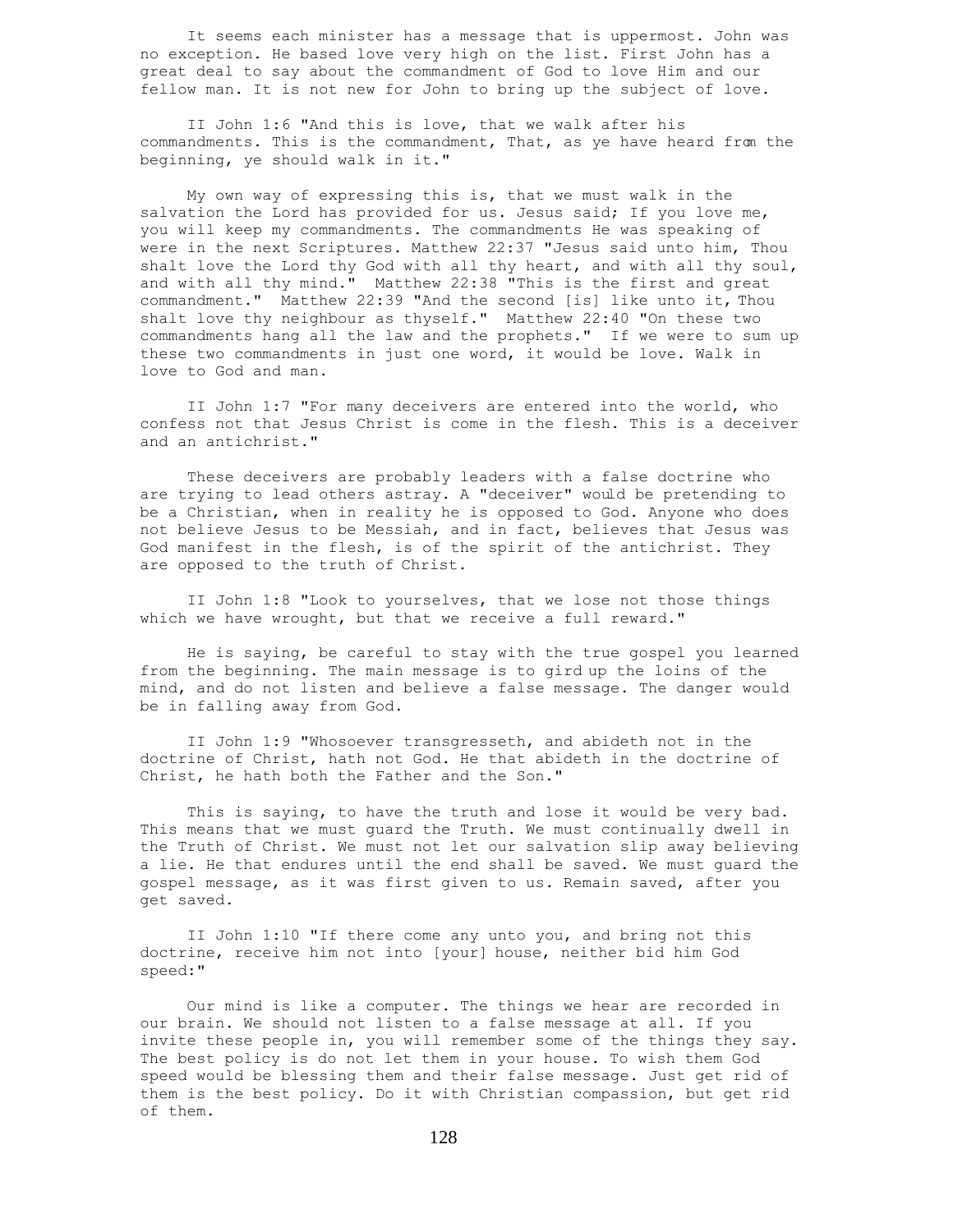II John 1:11 "For he that biddeth him God speed is partaker of his evil deeds."

 To wish them God speed would be saying, you approved of their message. You could see that would be an error.

 II John 1:12 "Having many things to write unto you, I would not [write] with paper and ink: but I trust to come unto you, and speak face to face, that our joy may be full."

 This is just saying, that he will not write more, but will come to see her when he can. This lady is someone John enjoyed being around. Perhaps, she and her family had been part of John's spiritual family.

II John 1:13 "The children of thy elect sister greet thee. Amen."

 The greeting from a Christian lady near unto John to this lady the letter was written to, speaks of her children. This tells us that both the lady who the greeting is from, and the lady the letter was addressed to, had children. They were not nuns, but mothers. Many married women led their families to the knowledge of God.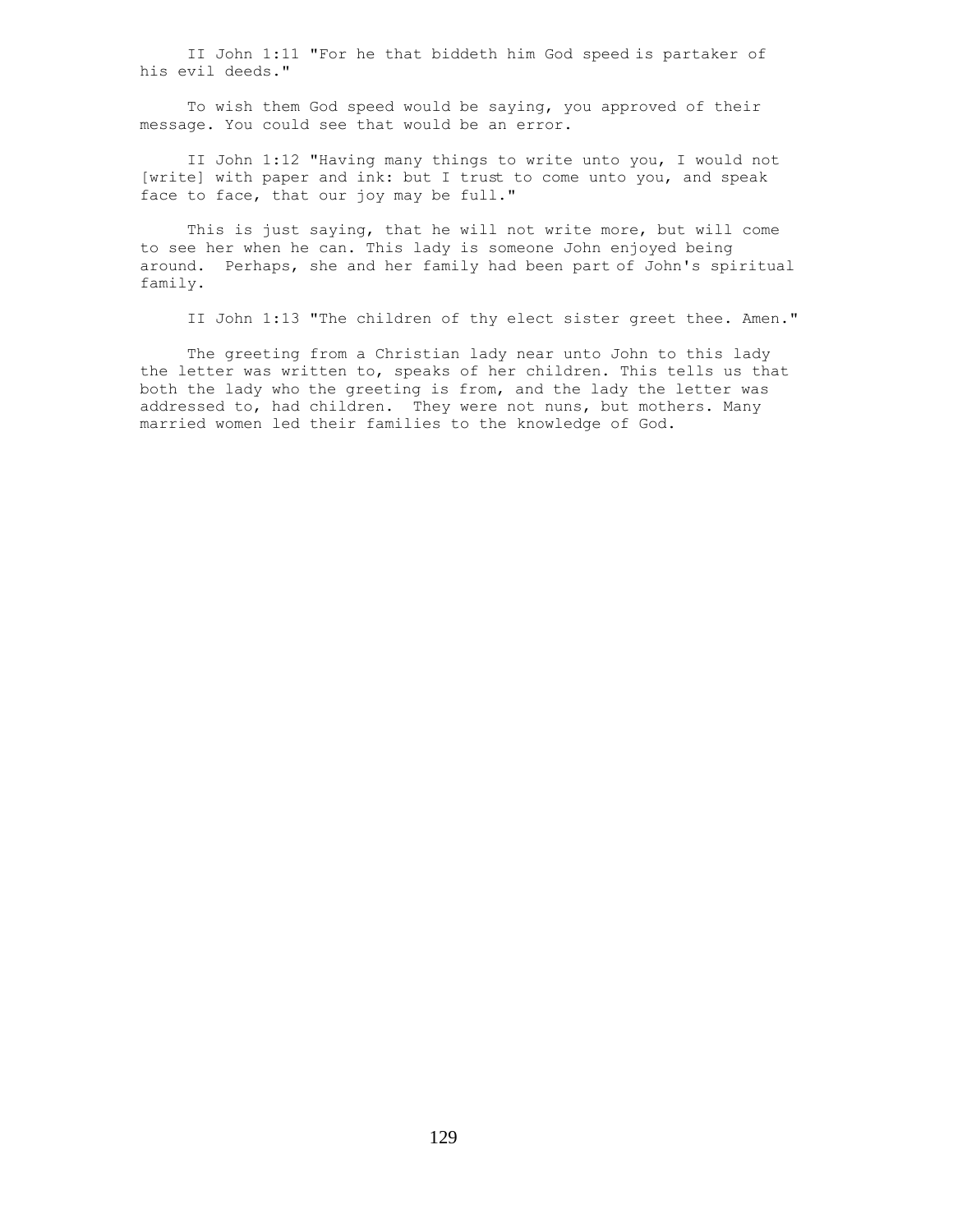|    | 1. Who are the three possibilities this letter could have been       |
|----|----------------------------------------------------------------------|
|    | written to?                                                          |
| 2. | Who does the author tend to believe it was written to?               |
| 3. | Who is the elder in verse 1?                                         |
| 4. | How was the person addressed that the letter was written to?         |
| 5. | Were her children spoken of as elect?                                |
| 6. | Who does John say loves this lady?                                   |
| 7. | What does the word "elect" tell us?                                  |
| 8. | What is the "truth" speaking of in verse 2?                          |
| 9. | What was the blessing John spoke on the lady?                        |
|    | 10. John was known as the apostle of                                 |
|    | 11. What is the theme in all of John's writings?                     |
|    | 12. What explanation is given of the Lord Jesus Christ in verse 3?   |
|    | 13. What condition had John found her children in?                   |
|    | 14. If we love Him, we will keep His                                 |
|    | 15. What was the commandment, from the beginning?                    |
|    | 16. Verse 6 says, what is love?                                      |
|    | 17. Quote Matthew chapter 22 verses 37 through 40.                   |
|    | 18. Who are those that confess not that Jesus Christ is come in the  |
|    | flesh?                                                               |
|    | 19. What warning did he give them in verse 8?                        |
|    | 20. We must in the doctrine of Christ.                               |
|    | 21. What harsh instruction are we given regarding listening to false |
|    | doctrines, in verse 10.                                              |
|    | 22. If you wish the evil one God speed, what have you done?          |
|    | 23. What does the word "children" tell us about the elect lady?      |
|    |                                                                      |
|    |                                                                      |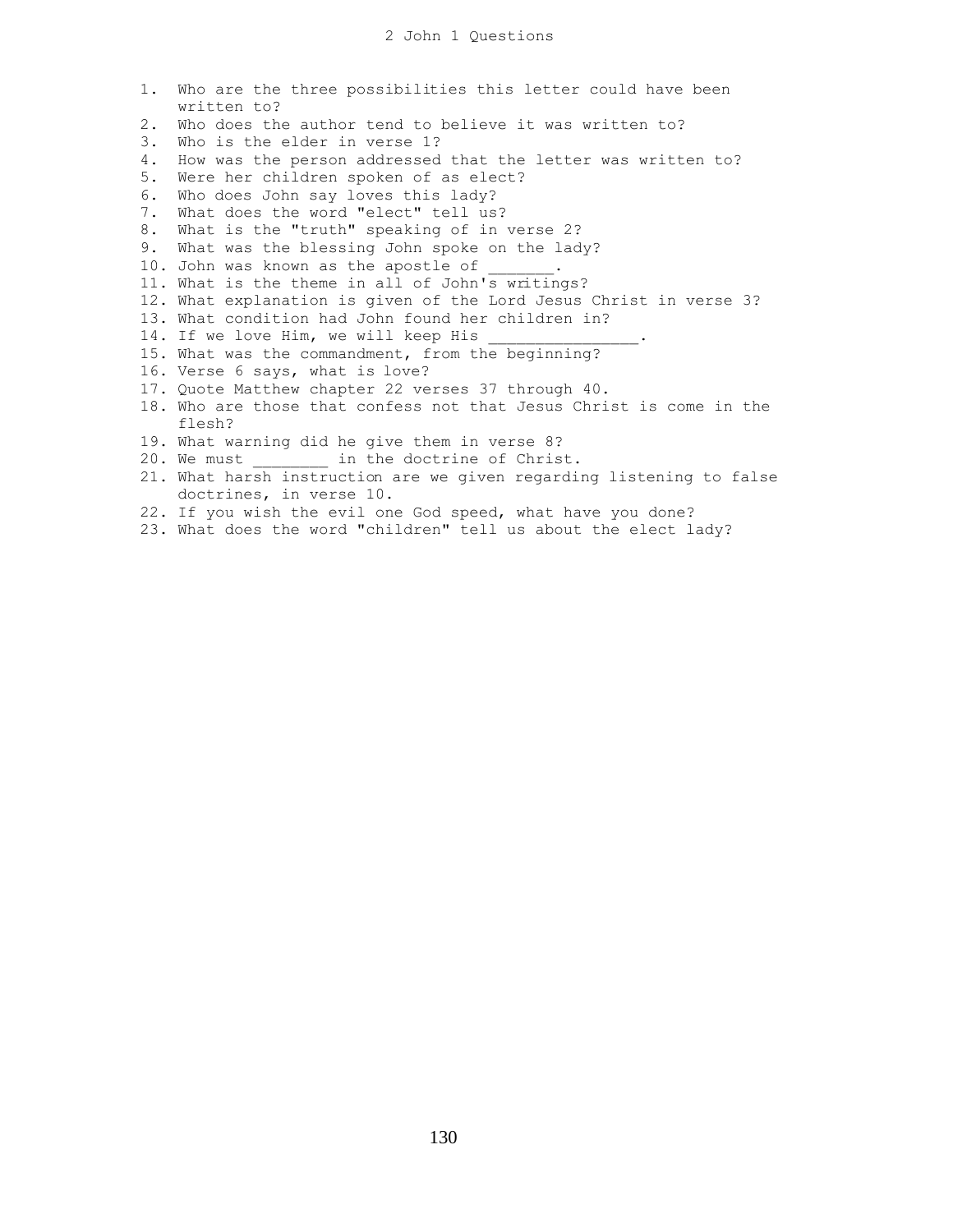We will begin this letter written by John in III John 1:1 "The elder unto the wellbeloved Gaius, whom I love in the truth."

 We find this letter to be a personal letter written by John to his friend Gaius. Notice, he is a friend that John loves very much. The reason that John thinks so much of him is because he, also, is a student of truth. To be in the truth, it would have to be part of you.

 III John 1:2 "Beloved, I wish above all things that thou mayest prosper and be in health, even as thy soul prospereth."

 John's wish for Gaius to prosper has a condition on it. He knows that his soul is prospering, and John wants him blessed to that extent. Good clean living brings good health many times. Some of the diseases that we have, we bring on ourselves with the type of life we live. This is not always the case, but is true many times. For instance, look at the problems the doctors have discovered that smoking cigarettes has brought. Another good example is the disease A.I.D.S. Not all cases are brought about by drug use and by homosexual activity, but by far the majority of the cases are. At least we can cut down our chances for these diseases by good clean living.

 III John 1:3 "For I rejoiced greatly, when the brethren came and testified of the truth that is in thee, even as thou walkest in the truth."

 It seems that John has received a glowing report of Gaius walking true to the gospel message every day. We see from this that Gaius, indeed, is prospering in his soul. His daily walk bears out his faith in the truth.

 III John 1:4 "I have no greater joy than to hear that my children walk in truth."

 This does not mean that this is the physical son of John. It more probably is someone who John has led to Christ. He is a spiritual son of John. I can testify, that there is no greater joy than to know someone you have led to the Lord is walking in the salvation they received.

 III John 1:5 "Beloved, thou doest faithfully whatsoever thou doest to the brethren, and to strangers;"

 It seems that Gaius was filled with hospitality for all the Christian brothers, whether they were strangers to him, or not. He was faithfully carrying out the commandment to love God and his fellow man.

 III John 1:6 "Which have borne witness of thy charity before the church: whom if thou bring forward on their journey after a godly sort, thou shalt do well:"

 When Gaius stands before the Lord Jesus on judgement day, he will hear Him say, "Well done thy good and faithful servant". Jesus will remind Gaius that what he had done to the least of these he had done for Jesus also, because he did it in love of the brethren. This brother shared what he had with those less fortunate than himself.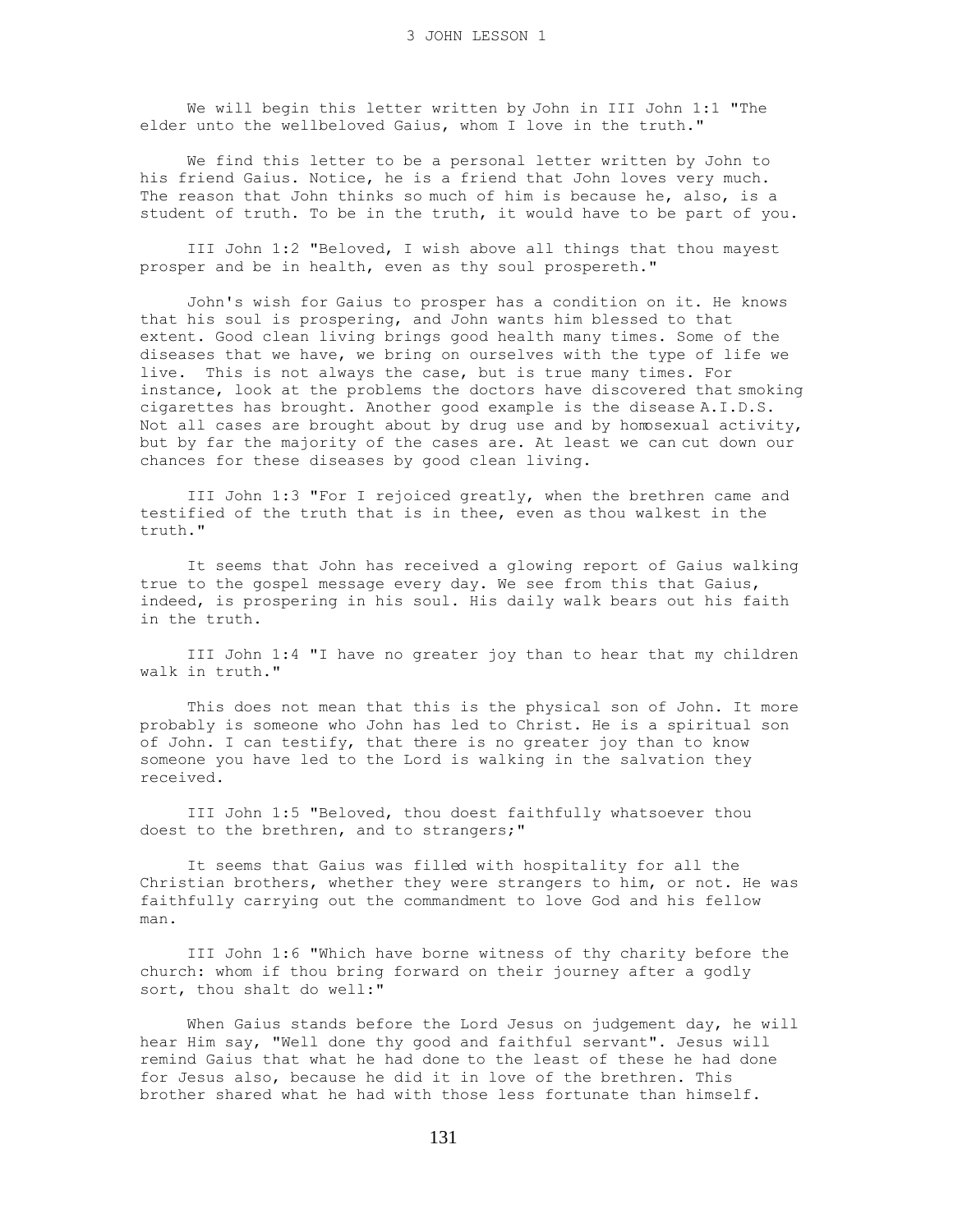III John 1:7 "Because that for his name's sake they went forth, taking nothing of the Gentiles."

 Gaius had helped them and it was not necessary for them to live of those who were not believers. This has to be speaking of missionaries that went to carry the gospel message to the lost world. It seems Gaius' part in this was to furnish them with funds for food and care.

 III John 1:8 "We therefore ought to receive such, that we might be fellowhelpers to the truth."

 The person who supplies the support for the missionary is just as involved in the missionary task, as the one who actually goes with the message. Gaius will get a missionary's reward. The one who furnishes the funds is actually a fellowhelper with the missionary.

 III John 1:9 "I wrote unto the church: but Diotrephes, who loveth to have the preeminence among them, receiveth us not."

 We see the opposite of Gaius in Diotrephas. He is a very selfish man, who wants all of the authority in the church. It is very difficult for me to believe that anyone would refuse John the privilege to come to their church. You ministers today, who have been refused the privilege to preach at a specific church, can take consolation in this.

 III John 1:10 "Wherefore, if I come, I will remember his deeds which he doeth, prating against us with malicious words: and not content therewith, neither doth he himself receive the brethren, and forbiddeth them that would, and casteth [them] out of the church."

 It seems that this Diotrephas had some position of authority in the church, because he had thrown some members out of the church if they disagreed with him. He had idly babbled malicious things about John in the church. It seemed he did not want the Christian brothers to come to the church, and he went so far as to throw the members out who welcomed other Christian brothers. This is pure jealousy, which has no place in the church. It seems John has talked to Diotrephas privately about his problem. He has sent others to speak to him and since none of this worked. John will expose him to the whole church when he comes, and it may be his turn to be thrown out. John had great authority in the early church and this Diotrephas would have to listen to whatever reprimand John had for him.

 III John 1:11 "Beloved, follow not that which is evil, but that which is good. He that doeth good is of God: but he that doeth evil hath not seen God."

 John does not specifically mention Diotrephas, but that is probably who John says not to follow here. This is another explanation that men are what their daily lives are. If they live evil lives, they are not of God. If they live good wholesome lives, loving their neighbors and God, they are Christians.

 III John 1:12 "Demetrius hath good report of all [men], and of the truth itself: yea, and we [also] bear record; and ye know that our record is true."

 Demetrius had to be the one who brought this letter. He was a trusted Christian. He lived before other Christian in such a way that they all knew he was a Christian. John is standing good for Demetrius.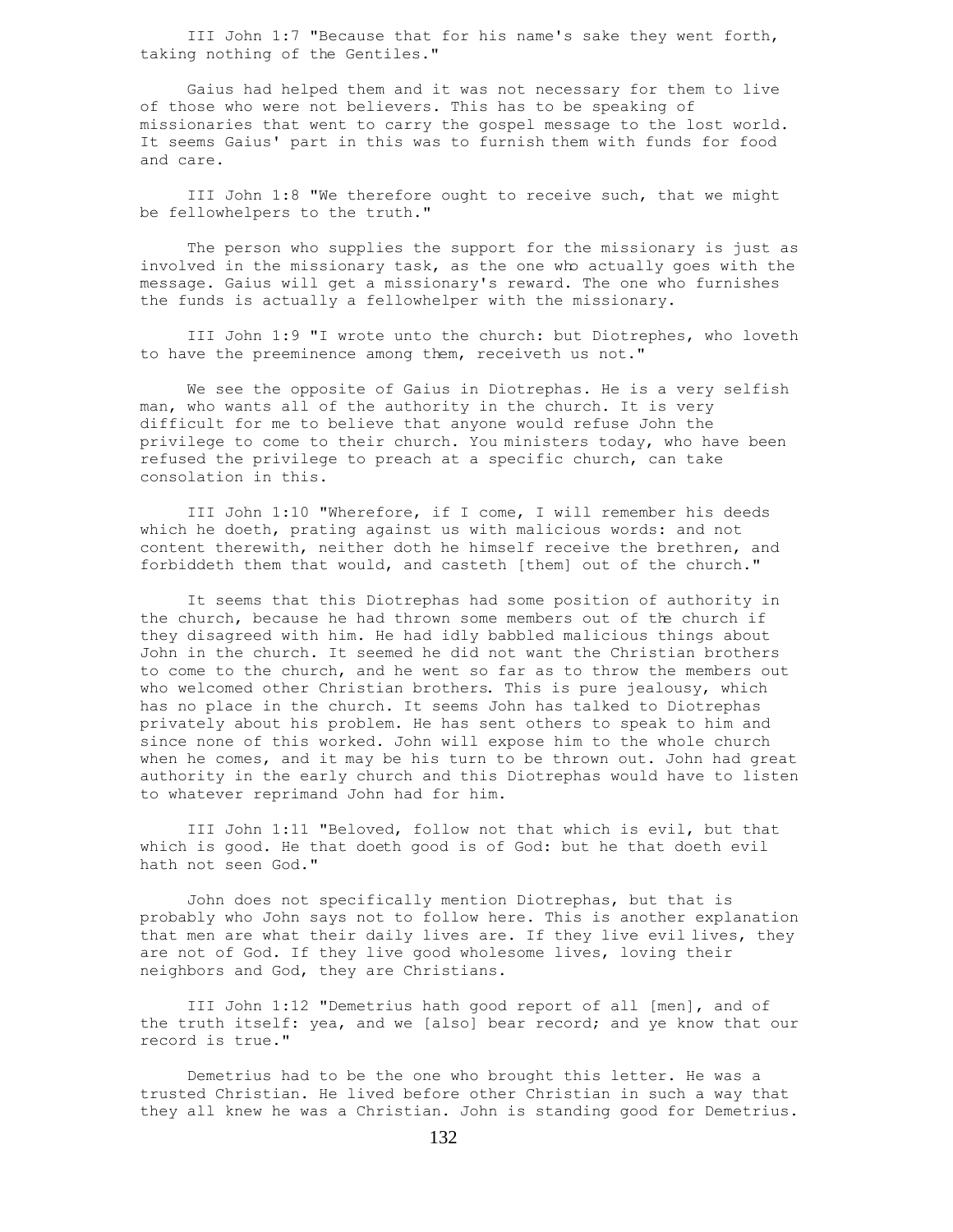John is giving him a good personal reference here. Demetrius stood up for the truth. John reminds them of his own character here, when he tells them that his report is true.

 III John 1:13 "I had many things to write, but I will not with ink and pen write unto thee:"

 John explains that there was no need to write more, because he was coming to see them, and he would tell them then.

 III John 1:14 "But I trust I shall shortly see thee, and we shall speak face to face. Peace [be] to thee. [Our] friends salute thee. Greet the friends by name."

 This is a typical closing to John's letter. He promises to come and see them real soon. When you have Jesus, you have the peace which passes understanding. He includes all the believers, when he speaks of friends in his greeting.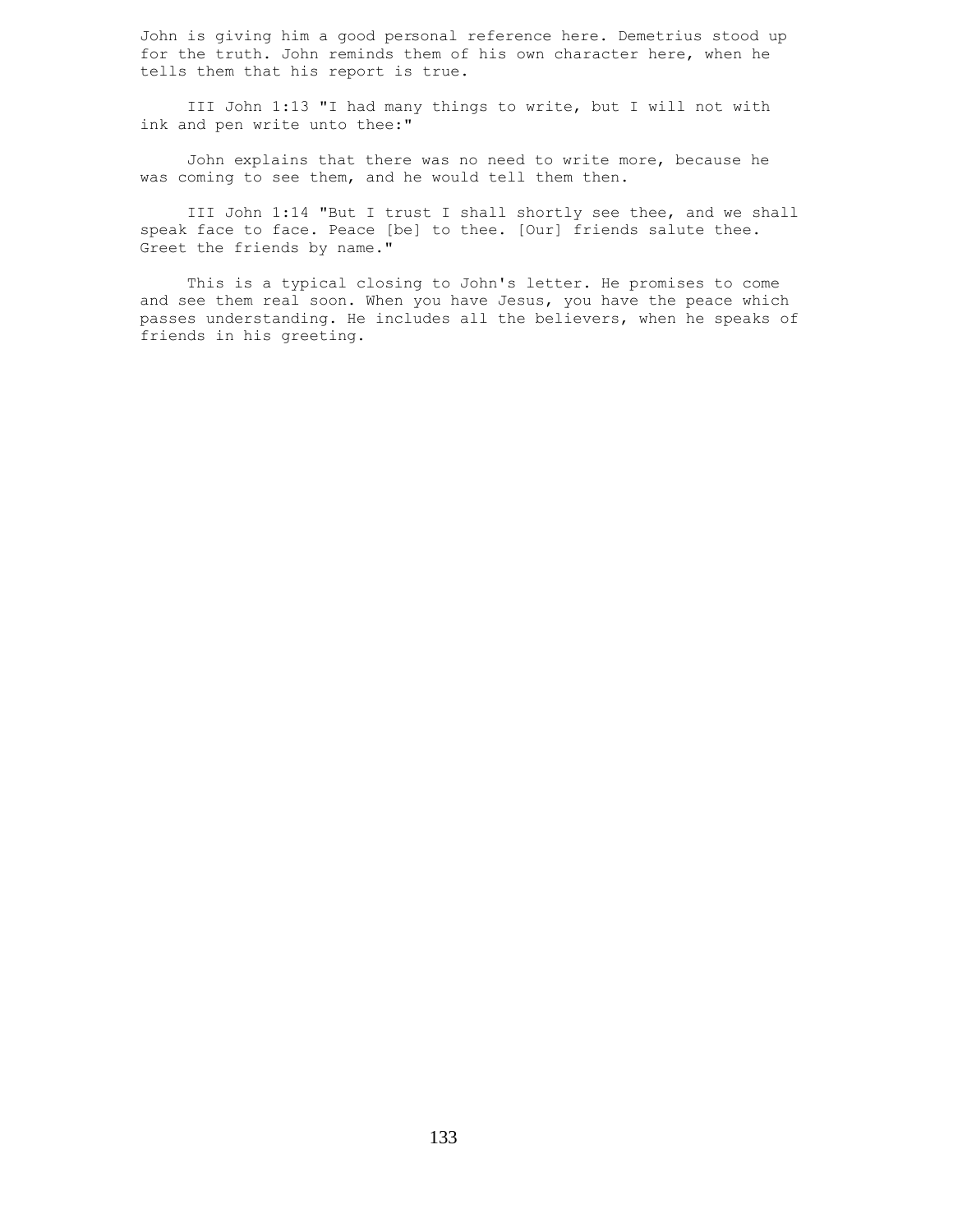1. Who was this letter written to? 2. What was John's feelings toward them? 3. What kind of letter would this be classed as? 4. How could you be in the truth? 5. John wished that he would and be in good . 6. He wanted him to prosper as his \_\_\_\_\_\_\_\_ prospered. 7. What are some diseases we bring upon ourselves? 8. What caused John to rejoice greatly? 9. Quote 3 John chapter 1 verse 4. 10. Is Gaius John's real son? 11. It seems that Gaius was filled with \_\_\_\_\_\_\_\_\_\_\_ to the brothers in Christ. 12. What really good trait did verse 6 say he had? 13. What will Gaius hear Jesus say on judgement day? 14. Who did the missionaries not have to take help from, because of Gaius' generosity? 15. The person who supplies the funds for the missionary is a with the missionary. 16. Who was the man causing the trouble in the church? 17. What was his problem? 18. What had Diotrephas done against John? 19. What will John do, about this situation when he comes? 20. He that doeth good is of . 21. Who brought this letter? 22. What kind of a person was Demetrius? 23. Who, besides John, sent a greeting?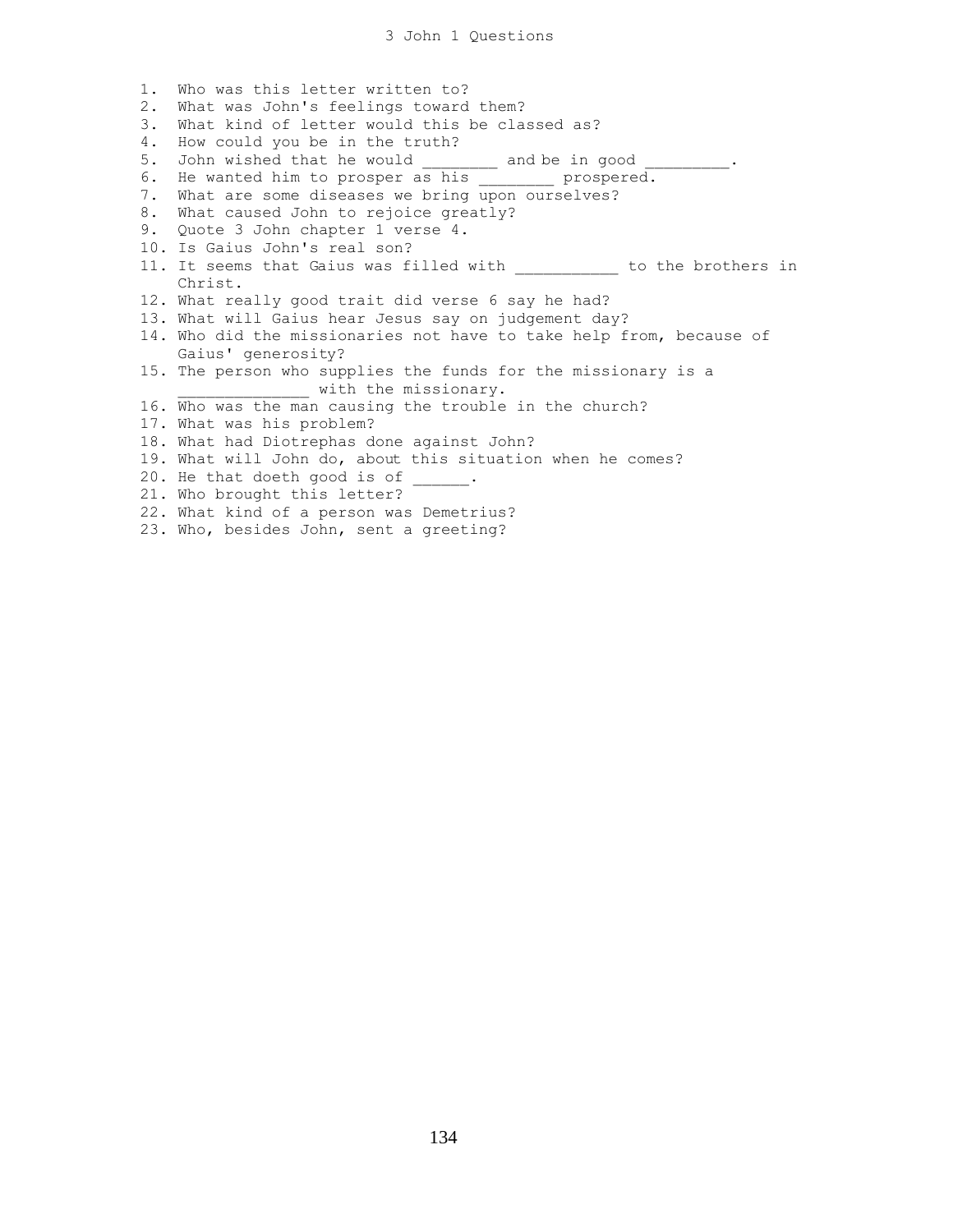We find there is much controversy over this little book. We find several opinions of who this Jude, or Judas is. There was an apostle, named Judas, other than Judas Iscariot who was numbered with the apostles. There is a Judas who was the brother of James, as well. He would have been the half-brother of Jesus. He, like James, had not believed Jesus to be Messiah until after Jesus rose from the dead. I would not be able to say of certain which Jude wrote this letter, but I personally believe it to be by the half-brother of Jesus.

 Jude 1:1 "Jude, the servant of Jesus Christ, and brother of James, to them that are sanctified by God the Father, and preserved in Jesus Christ, [and] called:"

 One thing is cleared up here. We now know that Jude was the brother of James. Some would say, which James? Then we would be back to a guessing game again. It really does not matter who this Jude is. The message is the important thing. We would call this a general letter, because it was addressed to the sanctified of God the Father, who include Christians of all ages. How wonderful to have the assurance that we are kept in the Lord Jesus Christ. The name Jude, or Judas, was a common name among the Jewish people. The brothers of Jesus would have been terribly humbled by the fact that they lived with Jesus without really realizing He was Messiah, until after His resurrection. This statement seems to be from some one who is humbled by the fact of who Jesus is. "Sanctified", as we have said before, means made holy, or set aside for God's purpose. All believers are preserved in Christ. The devil cannot take them away from Jesus. Called means those who God called.

Jude 1:2 "Mercy unto you, and peace and love, be multiplied."

 This greeting is a blessing spoken on the called of God. Peter is the only one of the other writers who prayed the blessings would be multiplied. The love added to the blessing is as if it is said by John. I believe all these great men of God had great influence on this Jude.

 Jude 1:3 "Beloved, when I gave all diligence to write unto you of the common salvation, it was needful for me to write unto you, and exhort [you] that ye should earnestly contend for the faith which was once delivered unto the saints."

 Salvation is a common thing. It is received by everyone the very same way, by simple belief in Jesus. We find in this that something happened that cause Jude to find it necessary to write this letter. The message is a simple one. Do whatever is necessary to expose yourself to the salvation message. This is a letter begging them to seek out salvation. Do not let it slip you by. The message had been given early on to the saints. Jude does not want anything to happen to cause them to miss the opportunity of salvation. He explains it is simple to receive and is for everyone who will.

 Jude 1:4 "For there are certain men crept in unawares, who were before of old ordained to this condemnation, ungodly men, turning the grace of our God into lasciviousness, and denying the only Lord God, and our Lord Jesus Christ."

Even at this early stage of the Christian movement, there were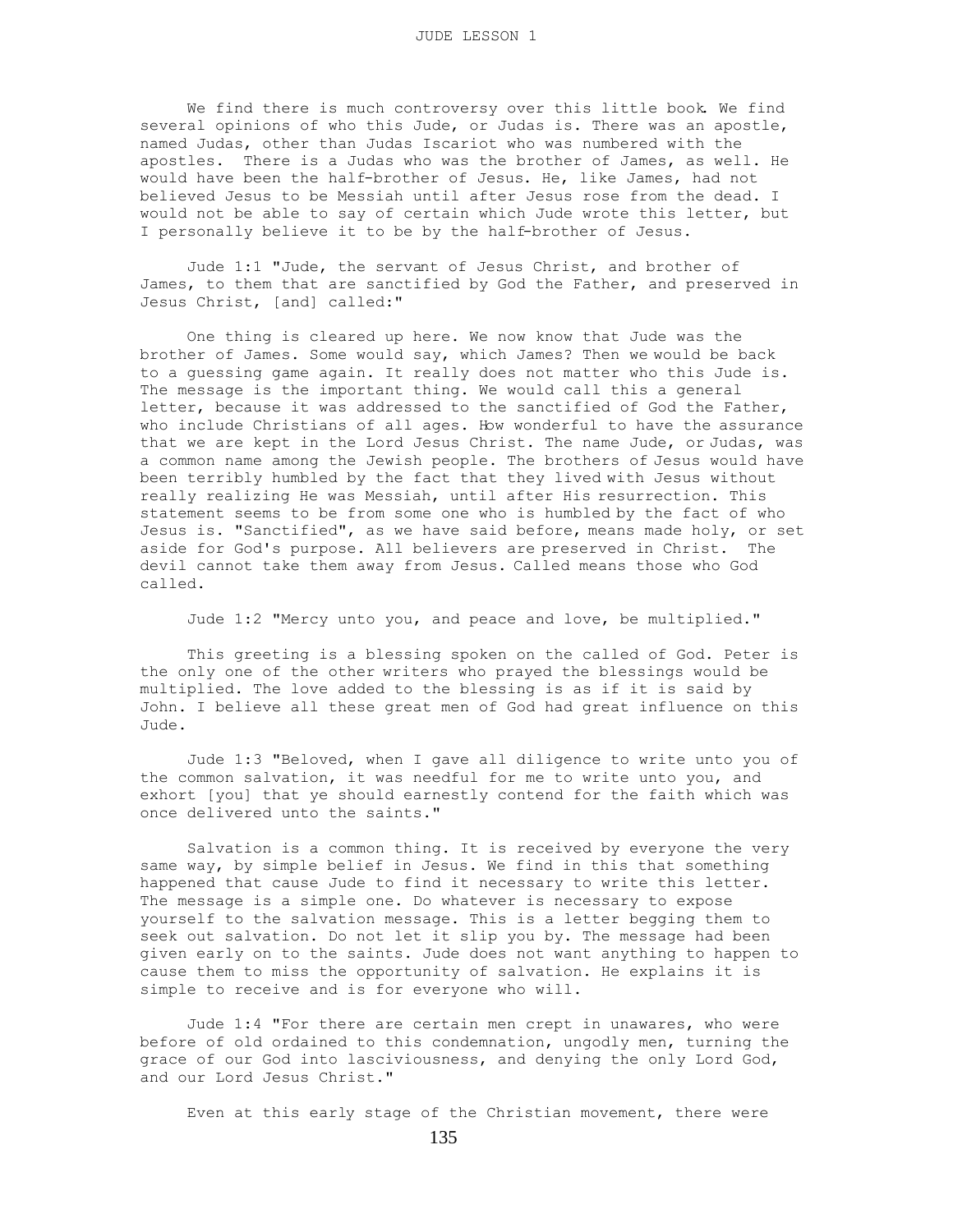those who were bringing in messages that were not true. We see these evil men had crept in unaware to those in charge. They were of the devil, and they were intent in turning people away from the truth to believe a lie. Just because someone sits on the pew next to you in church, does not mean they are godly. Sometimes they are sent there by the devil himself to bring false teachings in the church and to damage the gospel message. These evil men had brought sin into the church. They had even gone so far as to declare the Lord Jesus Christ not to be God in the flesh. They really were denying the Father and the Son.

 Jude 1:5 "I will therefore put you in remembrance, though ye once knew this, how that the Lord, having saved the people out of the land of Egypt, afterward destroyed them that believed not."

 He is reminding them that just because they were saved, does not mean they can do anything they want to, and still be saved. He is giving as an example, the Israelites {God's people} who he delivered from Egypt {world}. They were delivered, but started complaining and doubting that God would take them to the promised land. God made them wander in the wilderness 40 years, until those who had doubted died. Without faith, it is impossible to please God. It does not matter whether it is the Israelites on their way to their promised land, or believers in Christ who are on their way to their promised land. We do know there will be some, who stand before Jesus on judgment day who will profess to be Christians, who Jesus will tell to get away from Him, He never knew them. We must walk in the salvation we receive to inherit heaven. Our faith in Jesus saves us.

 Jude 1:6 " And the angels which kept not their first estate, but left their own habitation, he hath reserved in everlasting chains under darkness unto the judgment of the great day."

 The word "kept" in the verse above is tereo, which means to guard, or keep an eye upon. The word "reserved" here, is translated from the same word that was translated kept in the verse above. My own opinion of what this whole thing is saying, is that before the fall these angels had the privilege to move around as they willed. They were dwelling in the presence of the Light. When they chose to follow Lucifer, they chose darkness over Light. It is interesting that one third of the angels followed Lucifer. There were three archangels in heaven Lucifer, Michael, and Gabriel. Each of them had a position over the other angels. The possible reason there were one third following Lucifer, was because they were under his command. When they chose to follow Lucifer, who is now known as Satan or the devil, they gave up their freedom of movement and are only allowed to minister when sent on an evil mission. Demons, as we call them, or devil spirits as the Bible calls them, are still ministering spirits. They just minister evil instead of good. A devil, or demon spirit, must get permission from God before he attacks a Christian. We are bought and paid for by Jesus and we are His. He says what can happen to us, not the devil. They are waiting for the judgement of God, as is all intelligence. The people in the world who are not Christians can be attacked at any time by the devil spirits. The chains, in the verse above are not literal chains , but a control on them. Notice this is not a literal place they are held, but they are dwelling in darkness. The main thing we are to see in this, is the fact that they fell after they knew God.

 Jude 1:7 "Even as Sodom and Gomorrha, and the cities about them in like manner, giving themselves over to fornication, and going after strange flesh, are set forth for an example, suffering the vengeance of eternal fire."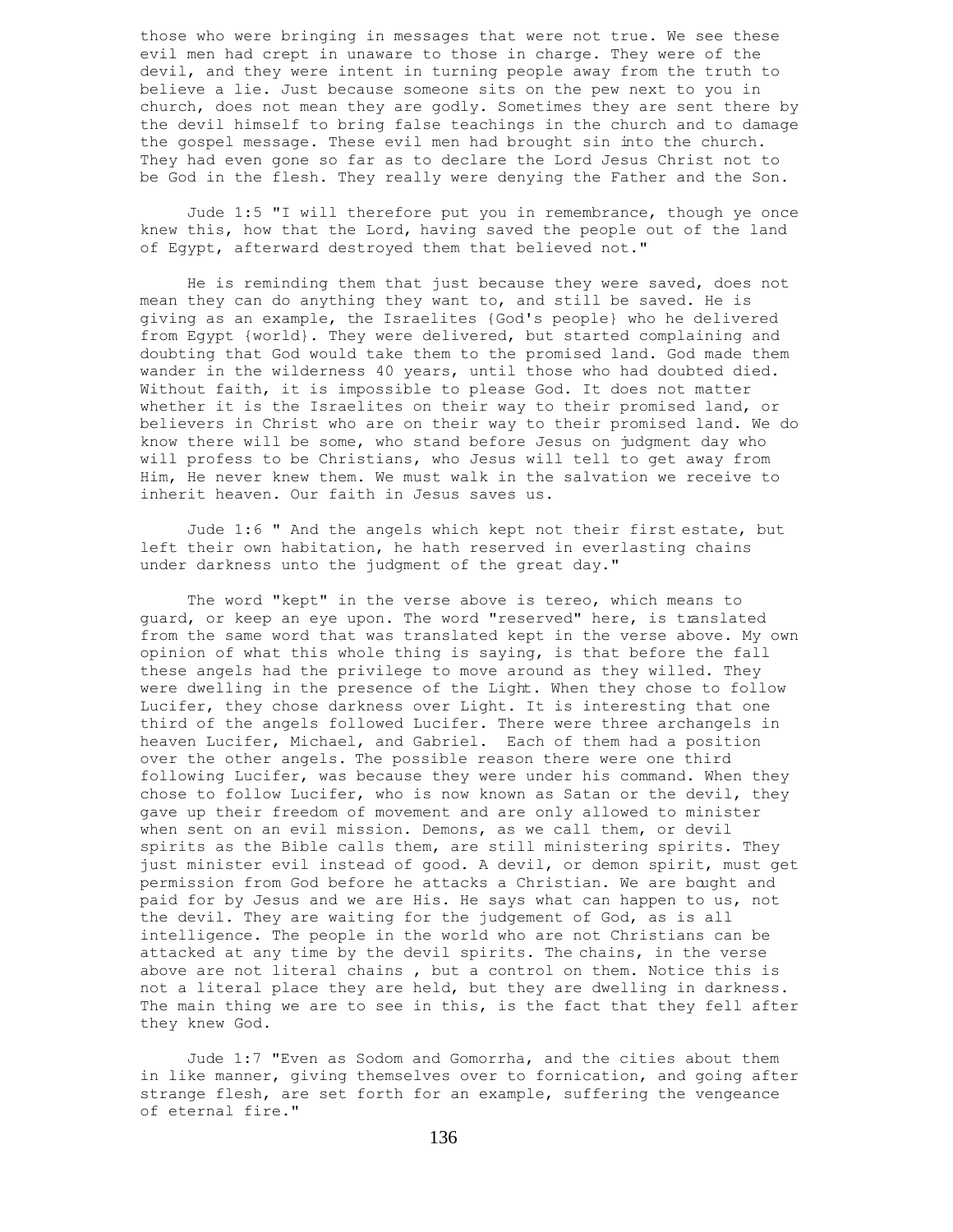We see, in this, the judgement that came on these cities, because they lived for the sins of the world. The sin of Sodom and Gomorrah was the sin of homosexuality. In one day the judgement of God fell and they were all destroyed except Lot, his wife, and his 2 daughters. Homosexuality goes against the laws of nature.

 Jude 1:8 "Likewise also these [filthy] dreamers defile the flesh, despise dominion, and speak evil of dignities."

 This is just saying, that the sins of the flesh lead a person to come against all authority of God and the authority He has set up upon the earth. To defile the flesh, is to do things against the laws of nature.

 Jude 1:9 "Yet Michael the archangel, when contending with the devil he disputed about the body of Moses, durst not bring against him a railing accusation, but said, The Lord rebuke thee."

 Michael, the archangel, was one of the three known archangels. I believe that even among this three there was probably one who was the highest. Before Lucifer fell, he was probably in the highest position an angel could hold. Michael, had respect for authority, and did not personally come against the devil {Lucifer}. He fought the devil by the name of the Lord. We can learn from this. We should not come against the devil, or his devil spirits, in our own name. The only way for us to rebuke him is in the name of Jesus.

 Jude 1:10 "But these speak evil of those things which they know not: but what they know naturally, as brute beasts, in those things they corrupt themselves."

 Our understanding of the authority in heaven is not sufficient for us to do much with, except to do the things we know we have permission to do. We have been given power of attorney to use the name of Jesus. Natural knowledge is worldly. We should pray for the wisdom of God.

 Jude 1:11 "Woe unto them! for they have gone in the way of Cain, and ran greedily after the error of Balaam for reward, and perished in the gainsaying of Core."

 These 3 are speaking of the worldly. Cain was a murderer. Baalam was bribed, and that is what is probably meant here. The Core is Korah, who came against Moses. All of these are worldly.

 Jude 1:12 "These are spots in your feasts of charity, when they feast with you, feeding themselves without fear: clouds [they are] without water, carried about of winds; trees whose fruit withereth, without fruit, twice dead, plucked up by the roots;"

These love feasts have to do with the early church having lovefeasts, where they sat with rich and poor. In some places, this was called the Lord's supper. The thing intended to be beautiful had turned into something evil. They were not out to help others, but to feed themselves. Clouds without water are a disappointment to those who need their fields watered. They are not fit to have anything happen to them, but to be destroyed.

 Jude 1:13 "Raging waves of the sea, foaming out their own shame; wandering stars, to whom is reserved the blackness of darkness for ever."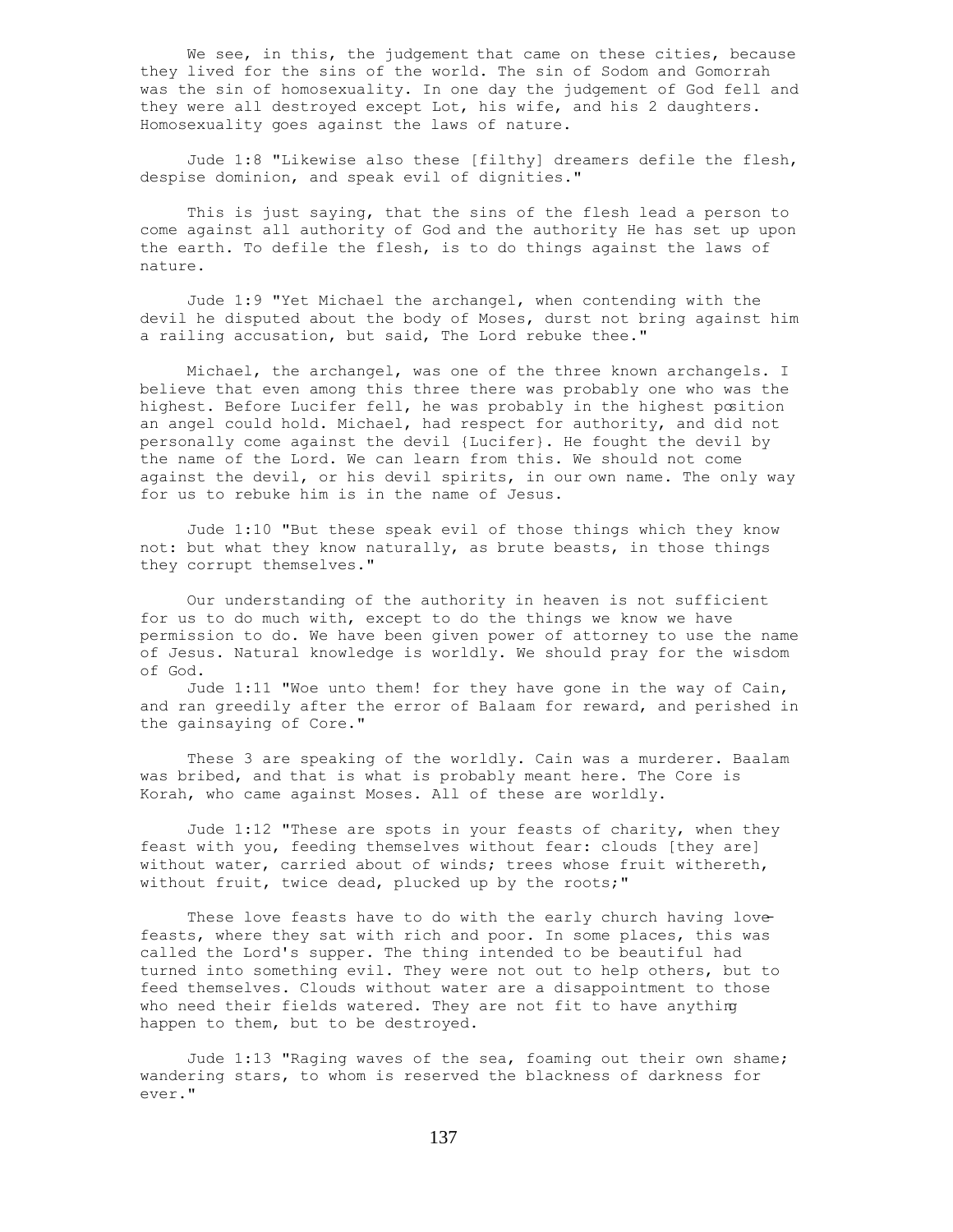These waves are out of control. The stars are speaking of the same thing. These things out of the control of God are lost, just as we would be lost, if we rebelled against God. Notice, what awaits them. Blackness and darkness is for the evil, regardless of what that evil is.

 Jude 1:14 "And Enoch also, the seventh from Adam, prophesied of these, saying, Behold, the Lord cometh with ten thousands of his saints,"

 This is the Enoch that walked with God, and was not, because God took him. He pleased God and was carried into heaven to be with God without going the way of the grave. This prophecy comes from another book other than the books commonly accepted in the Bible. Notice, the number is not ten thousand, but ten thousands. Of course, the number seven means spiritually complete. These saints are the Christians. We do know that the Christians are supposed to reign with Christ as His subordinates. This could be speaking of that time.

 Jude 1:15 "To execute judgment upon all, and to convince all that are ungodly among them of all their ungodly deeds which they have ungodly committed, and of all their hard [speeches] which ungodly sinners have spoken against him."

Jesus is the Judge. It is the Lord Jesus who executes judgement.

 Jude 1:16 "These are murmurers, complainers, walking after their own lusts; and their mouth speaketh great swelling [words], having men's persons in admiration because of advantage."

 Now, we see who this judgement will be executed against. The people's sins, listed in the verse above, are sins of the flesh. They are caused by worldliness. Their murmurings were against God.

 Jude 1:17 "But, beloved, remember ye the words which were spoken before of the apostles of our Lord Jesus Christ;"

 This is a total separation from the people mentioned in verse 16. This is speaking to the followers of God [the beloved]. We, Christians, are reminded to keep our thoughts on the pure gospel message sent by the apostles from the Lord Jesus Christ.

 Jude 1:18 "How that they told you there should be mockers in the last time, who should walk after their own ungodly lusts."

 These apostles of the Lord Jesus Christ had warned that in the end times there would be scoffers who walk after the ways of the world and, also, try to lead others in this wicked way.

 Jude 1:19 "These be they who separate themselves, sensual, having not the Spirit."

 Sensual people are people who are controlled by their flesh and not the Spirit of God. I have said this over and over, but we are either controlled by our flesh, or by our spirit. We must crucify our flesh, so that Jesus can quicken our spirit. John 3:6 "That which is born of the flesh is flesh; and that which is born of the Spirit is spirit."

 Jude 1:20 "But ye, beloved, building up yourselves on your most holy faith, praying in the Holy Ghost,"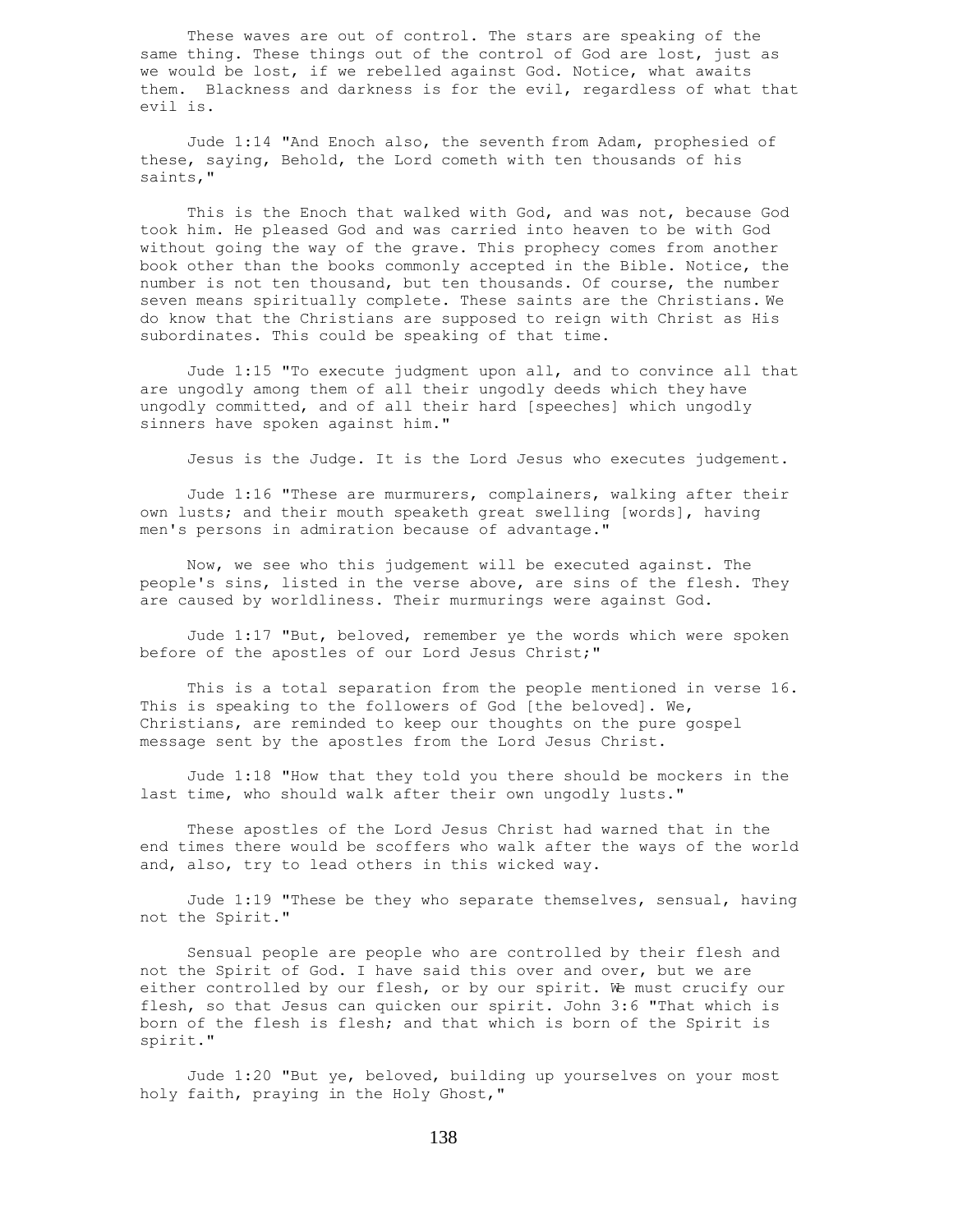Notice, it is our obligation to build our faith. The best way to build our faith is through prayer and using our faith. The more we use it, the more it grows. When we do not know what to pray for, God the Holy Ghost prays for us, if we will allow Him. Letting God pray through you, for you, builds you up more than you could ever imagine.

 Jude 1:21 "Keep yourselves in the love of God, looking for the mercy of our Lord Jesus Christ unto eternal life."

 Jesus said, If you love me, keep my commandments. The very best way to stay in the love of God is to stay in the will of God. God inhabits the praises of His people. Praise Him always. It is the mercy of the Lord Jesus Christ that saves us. His merciful act of paying the debt for all of our sins, saved us.

Jude 1:22 "And of some have compassion, making a difference:"

To be forgiven, we must freely forgive.

 Jude 1:23 "And others save with fear, pulling [them] out of the fire; hating even the garment spotted by the flesh."

 Do we truly love the Father and the Lord Jesus Christ?. Is salvation the greatest gift we could ever attain? If it is, then we should want it, not only for ourselves, but for everyone. How can we save someone else? Tell them about Jesus and what He has done for us. If they won't listen, grab hold of them and make them listen. Don't let go, until they will listen. Give a few hours of your time now to save someone from an eternity in the lake of fire. I hate the thought of anyone winding up in the lake of fire. I hate to think of it even being near anyone. The question is, Do I hate it enough to spend my time keeping others from going there? Is there any greater task on this earth?

What are you going to do about it?

Jude  $1:24$  "Now unto him that is able to keep you from falling, and to present you faultless before the presence of his glory with exceeding joy,"

Jude 1:25 "To the only wise God our Saviour, be glory and majesty, dominion and power, both now and ever. Amen"

 The only One that can keep us from falling is Jesus. We must place our trust and faith in Him and He will do the rest. In fact, there is nothing more for Him to do. He did it all on the cross of Calvary. He

defeated sin and Satan on the cross for all who would believe. If you are a Christian, He has abolished your past sin. Jesus clothed us in His righteousness, the moment we accepted Him as our Saviour. When God looks at a Christian, He sees the righteousness of Jesus we are covered with. Jesus actually is the One we stand before because He is the Judge of the world. He defeated death when He rose from the grave. At the name of Jesus every knee will bow for He is the Eternal One. His power is not measurable for He is all Power. Philippians 2:10 " That at the name of Jesus every knee should bow, of things in heaven, and things in earth, and things under the earth;Philippians 2:11 "And that every tongue should confess that Jesus Christ is Lord, to the glory of God the Father."

 Thank you for taking your time to allow me to share my thoughts with you in these lessons. My prayer is that God will open your eyes to the reality of who He really is.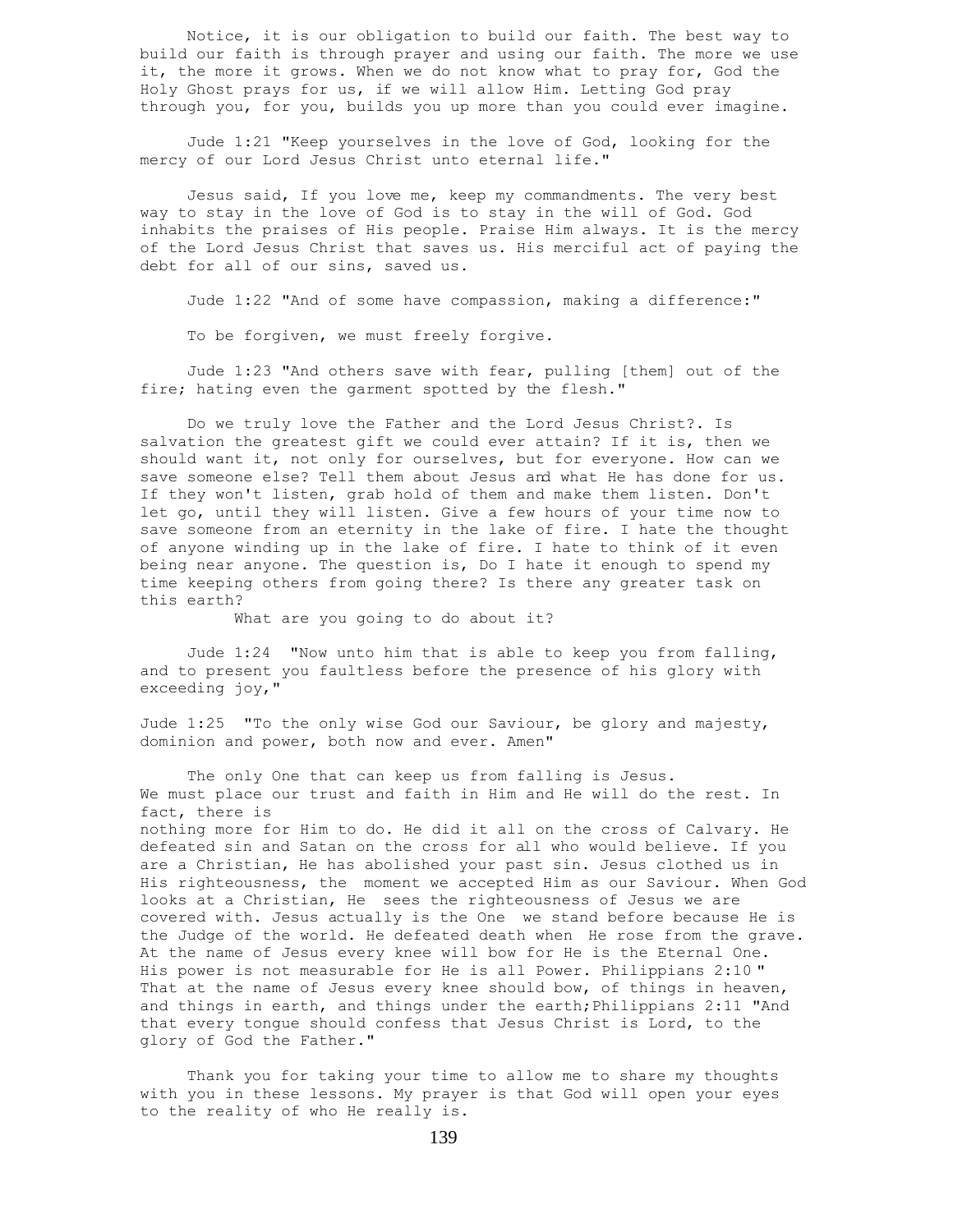1. What are two of the opinions of who wrote this small book? 2. The Judas who was the half-brother of Jesus did not believe He was Messiah, until what? 3. Who is a brother of Jude mentioned in this lesson? 4. What kind of letter was this? 5. Who was the letter addressed to? 6. What does "sanctified" mean? 7. What was the blessing he spoke on those he wrote to? 8. What had he given diligence to write to them about? 9. Verse 4 warns of what kind of men creeping into the church? 10. What was the terrible message they had brought? 11. In verse 5, he reminds them of what? 12. What was done to the angels who kept not their first estate? 13. What does the author believe about these fallen angels? 14. Who were the three known archangels in heaven? 15. The Bible call those we call demons, what? 16. Can a demon attack you whenever he wants to? 17. Why was Sodom and Gomorrah destroyed? 18. Who was saved from Sodom? 19. What do the filthy dreamers in verse 8 do? 20. Which archangel contended with the devil over Moses? 21. How did Michael fight the devil? 22. What power does the Christian have to fight the devil? 23. What 3 evil men were mentioned in Jude chapter 1 verse 11? 24. What disappointing things were mentioned in verse 12? 25. Verse 13 is speaking of what kind of things? 26. Which Enoch is verse 14 speaking of? 27. Verse 16 describes who these ungodly are, who are they? 28. Quote Jude chapter 1 verse 18. 29. Who are sensual people? 30. Building up yourselves in the most holy . 31. Praying in the 32. How extreme are we to get to save someone? 33. What are you going to do about it?